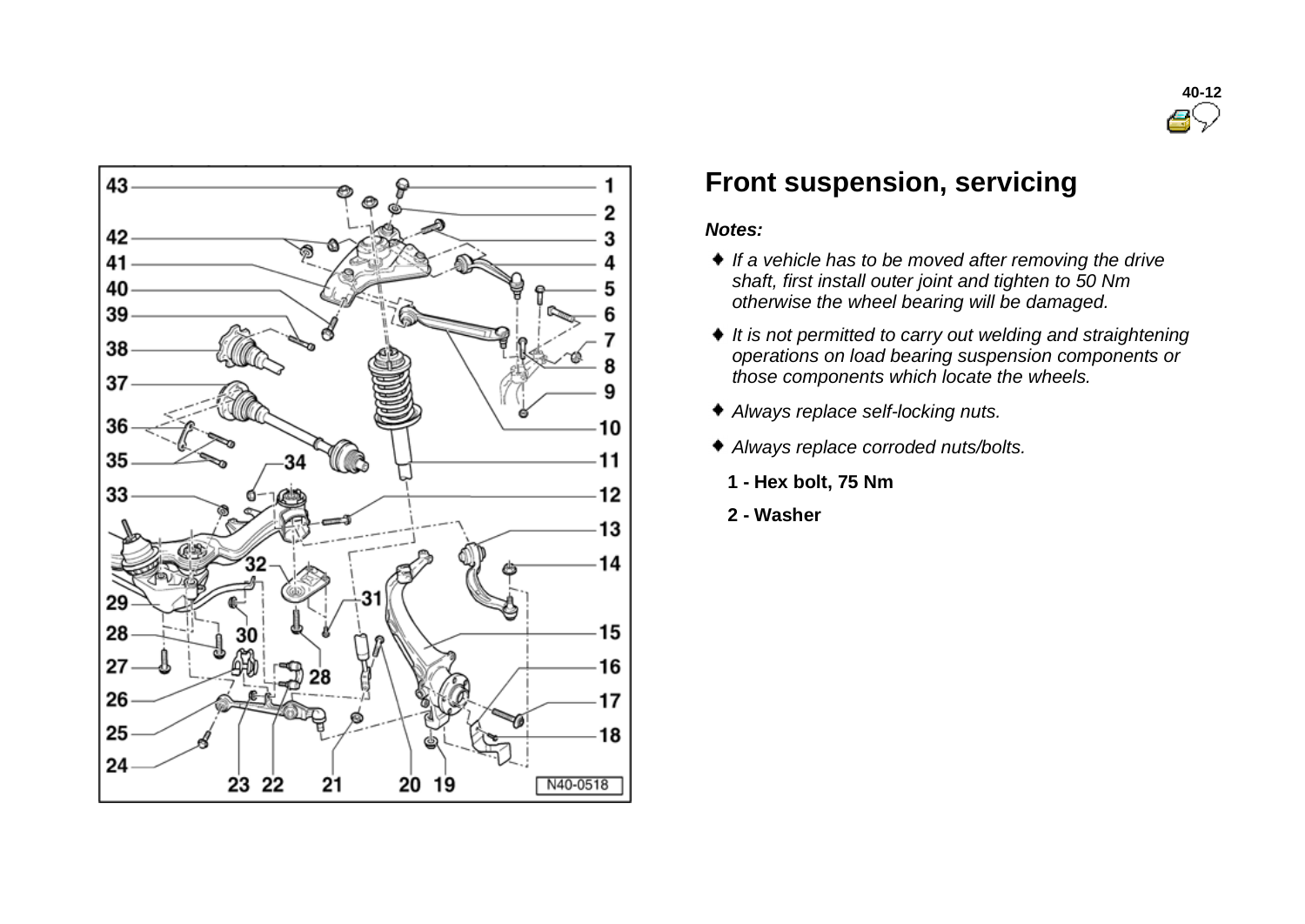



#### **3 - Hex bolt**

Take note!

- Vehicles with steel mounting bracket; Bolt length M10 x 60
- Vehicles with aluminium mounting bracket; Bolt length M10 x 62
- ◆ Replace each time after removing
- **4 - Upper rear link**
	- Removing and installing  $=$  Page 40-95
- **5 - Hex bolt, 7 Nm**
	- ◆ Replace each time after removing
- **6 - Bolt**
- **7 - Self-locking nut, 50 Nm**
	- ◆ Replace each time after removing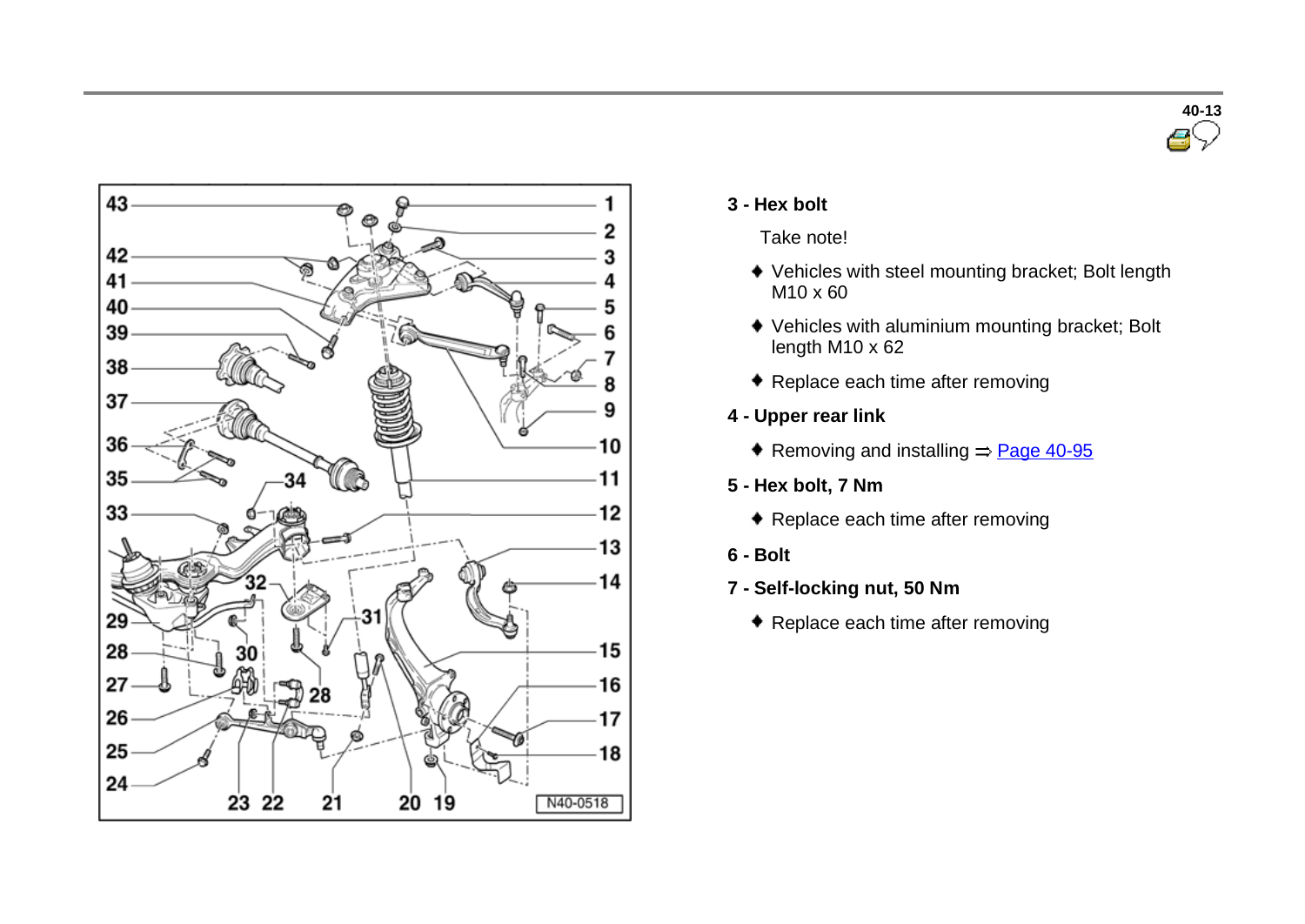



#### **8 - Hex bolt <sup>M</sup> <sup>10</sup> <sup>x</sup> <sup>100</sup>**

- Press out of wheel bearing housing  $\Rightarrow$  Page 40-29
- **9 - Self-locking nut, 40 Nm**
	- ◆ Replace each time after removing
- **10 - Upper front link**
	- Can only be removed together with mounting bracket
	- Removing and installing  $=$  Page 40-89
	- Replacing bearing  $=$  Page 40-95
- **11 - Suspension strut**

Allocation of coil springs to vehicle  $\Rightarrow$  Page 40-40

- **12 - Hex bolt M 12 x 1.5 x 120**
	- ◆ Replace each time after removing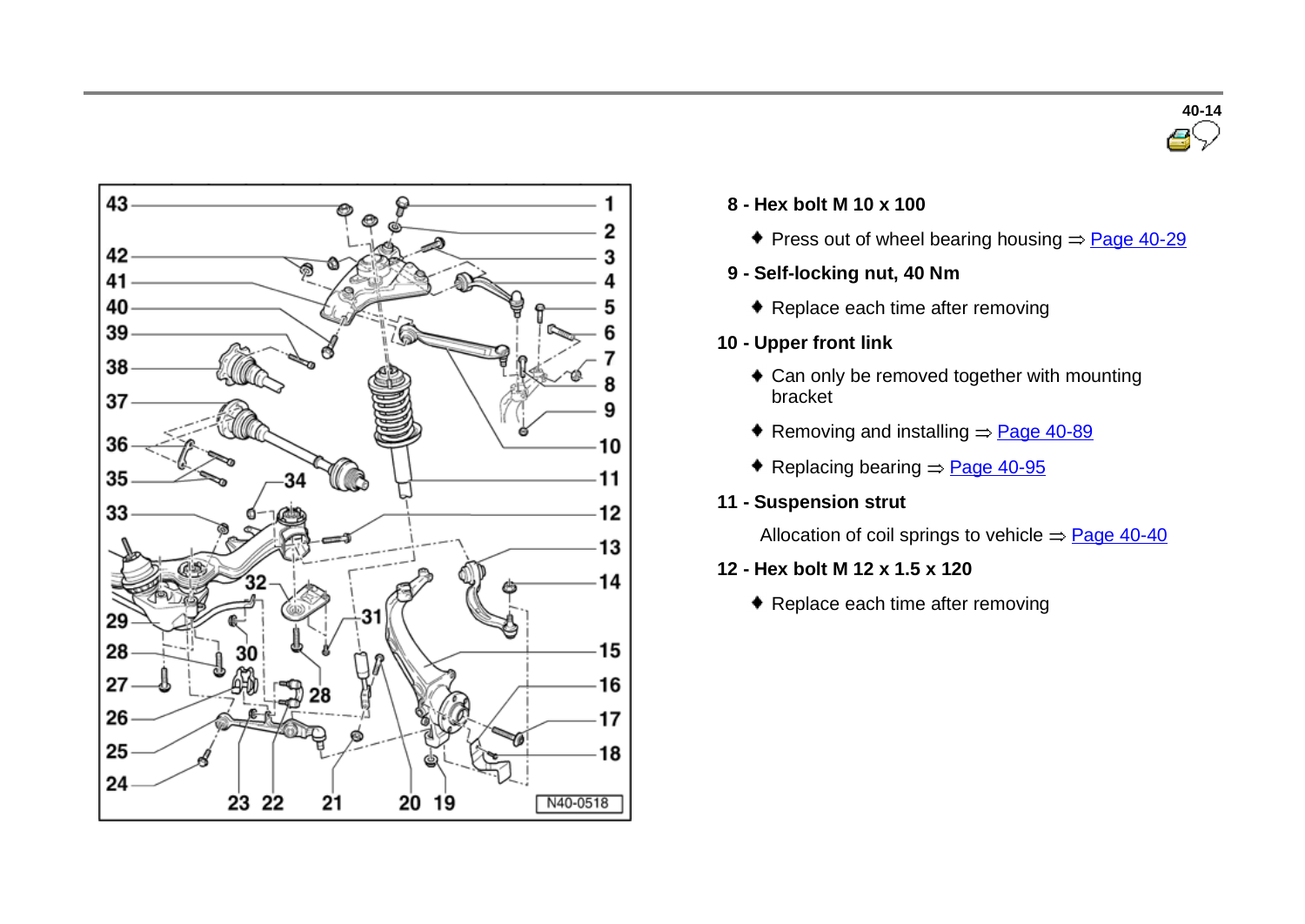



- **13 - Guide link**
	- Removing and installing  $=$  Page 40-81

Hydro-bushing must be replaced if leaking  $=$  Page 40-85

- **14 - Self-locking nut, 100 Nm**
	- ◆ Replace each time after removing
- **15 - Wheel bearing housing**
	- Removing and installing  $=$  Page 40-47
	- $\bullet$  Modification  $=$  Page 40-23
- **16 - Splash plate**
- **17 - Hex head bolt**
	- Changed to hex key head bolt
	- ◆ Replace each time after removing
	- $\text{Tightening} = \text{Page } 40 116$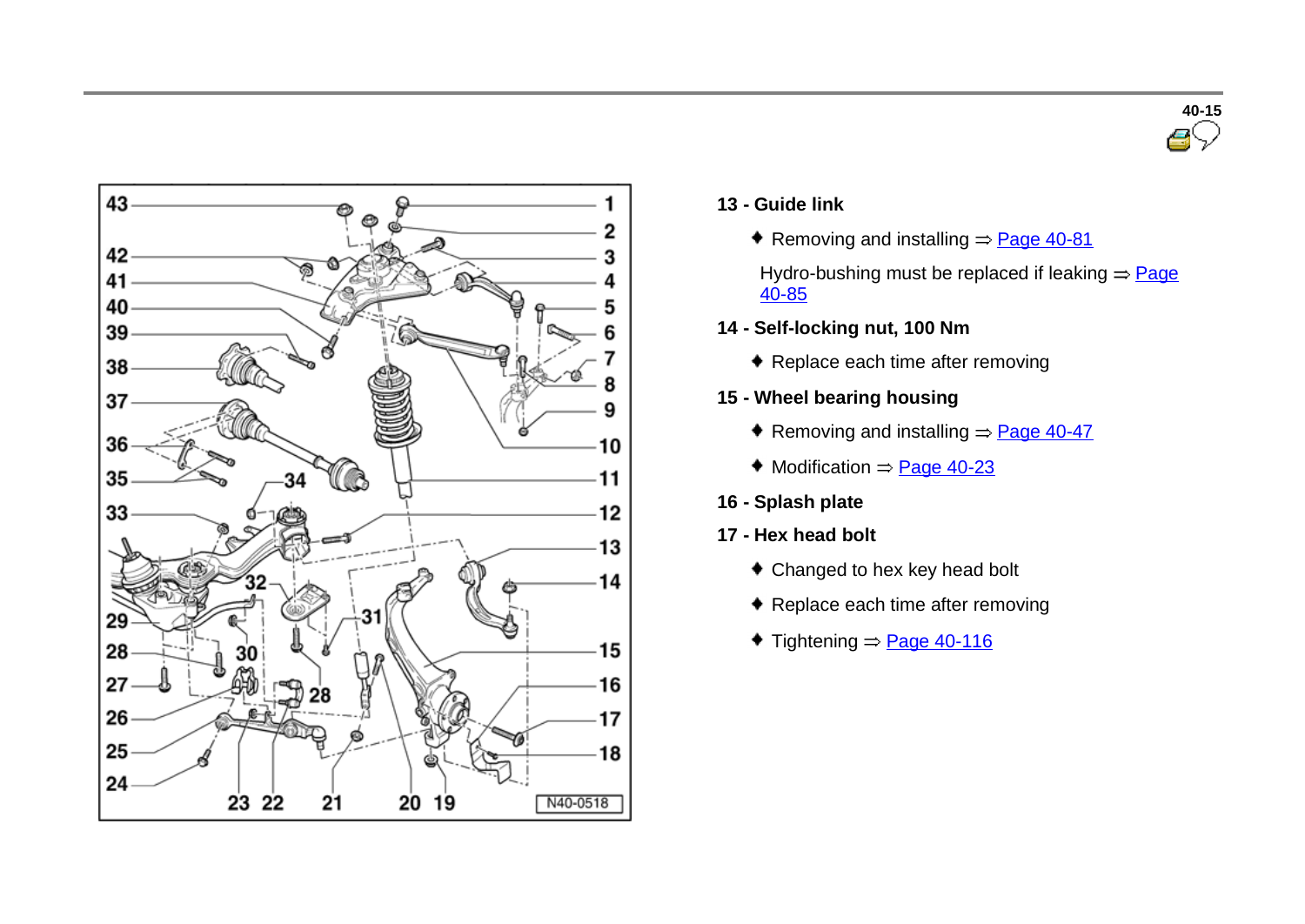



- **18 - Socket head bolt, <sup>10</sup> Nm**
- **19 - Self-locking nut, 100 Nm**
	- ◆ Replace each time after removing
- **20 - Hex bolt M 12 x 1.5 x 85**
- **21 - Self-locking nut, 90 Nm**
	- ◆ Replace each time after removing
- **22 - Connecting link**

Arrow on connecting link points forward

- $\blacklozenge$  Modification  $\Rightarrow$  Page 40-24
- **23 - Self-locking nut**
	- $\bullet$  40 Nm and turn 90 $\degree$  further
	- ◆ Replace each time after removing
	- Use self-locking nut or nut with grooves on underside depending on type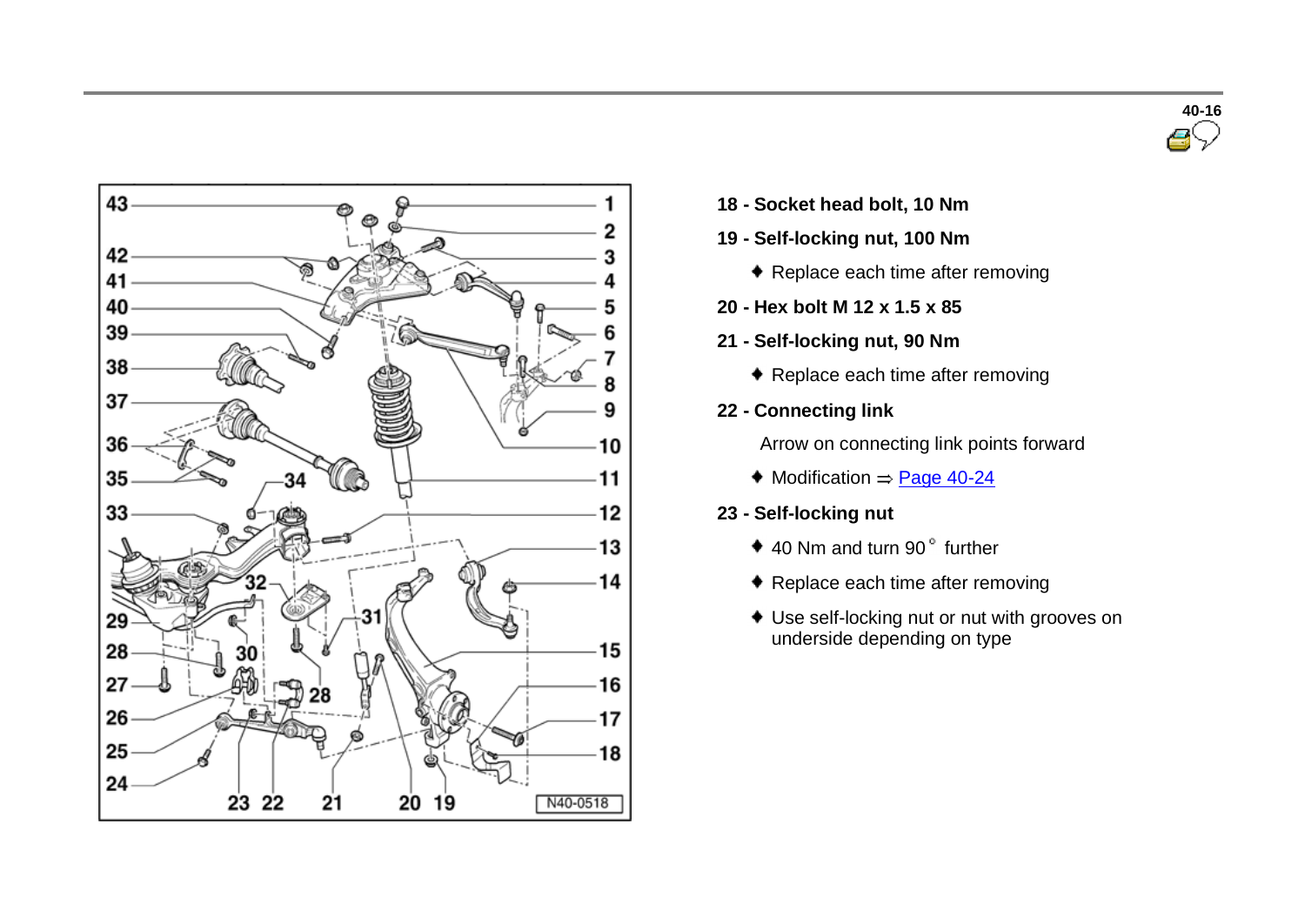



#### **24 - Hex bolt <sup>M</sup> <sup>12</sup> <sup>x</sup> 1.5 <sup>x</sup> <sup>100</sup>**

- ◆ Replace each time after removing
- **25 - Track control link**
	- Removing and installing  $\Rightarrow$  Page 40-72
	- Replacing bearing  $\Rightarrow$  Page 40-77
- **26 - Clamp**
	- ◆ Replace each time after removing
- **27 - Hex bolt, 75 Nm**
	- $*$  M<sub>10</sub> x 70
	- ◆ Replace each time after removing

If the welded nut threads in the cross member are damaged, the thread can be serviced with Heli-coil® thread insert.

Servicing threads in longitudinal member  $\Rightarrow$  Page 40-27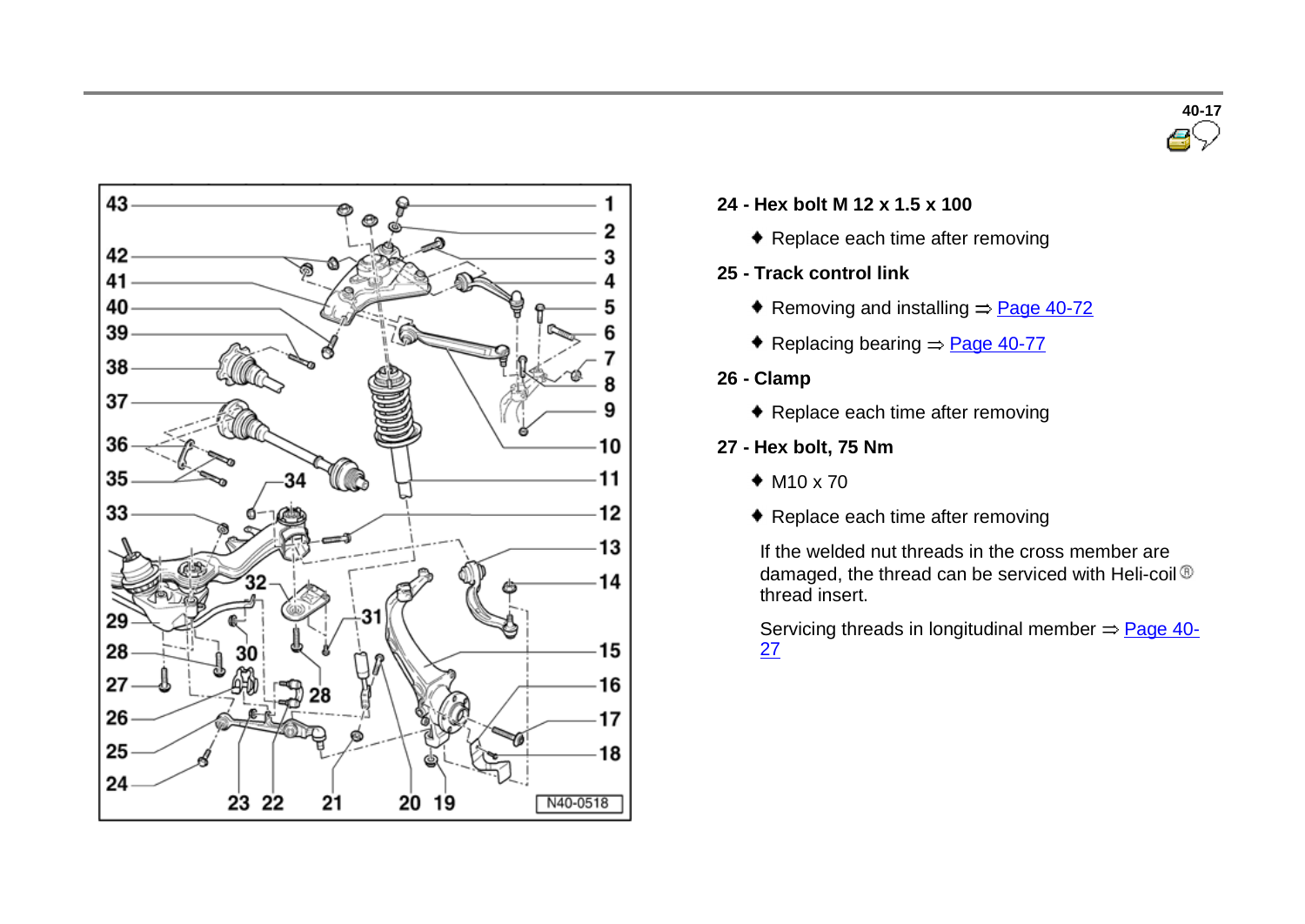



#### **28 - Hex bolt <sup>M</sup> <sup>12</sup> <sup>x</sup> 1.5 <sup>x</sup> <sup>110</sup>**

- $*$  110 Nm and turn 90 $"$  further
- ◆ Replace each time after removing

If the welded nut threads in the cross member are damaged, the thread can be serviced with Heli-coil thread insert.

Servicing threads in longitudinal member  $\Rightarrow$  Page 40-27

- **29 - Subframe**
	- Removing and installing  $=$  Page 40-98
- **30 - Self-locking nut**
	- $\bullet$  40 Nm and turn 90 $\degree$  further
	- ◆ Replace each time after removing
	- $\blacklozenge$  Modification  $\Rightarrow$  Page 40-24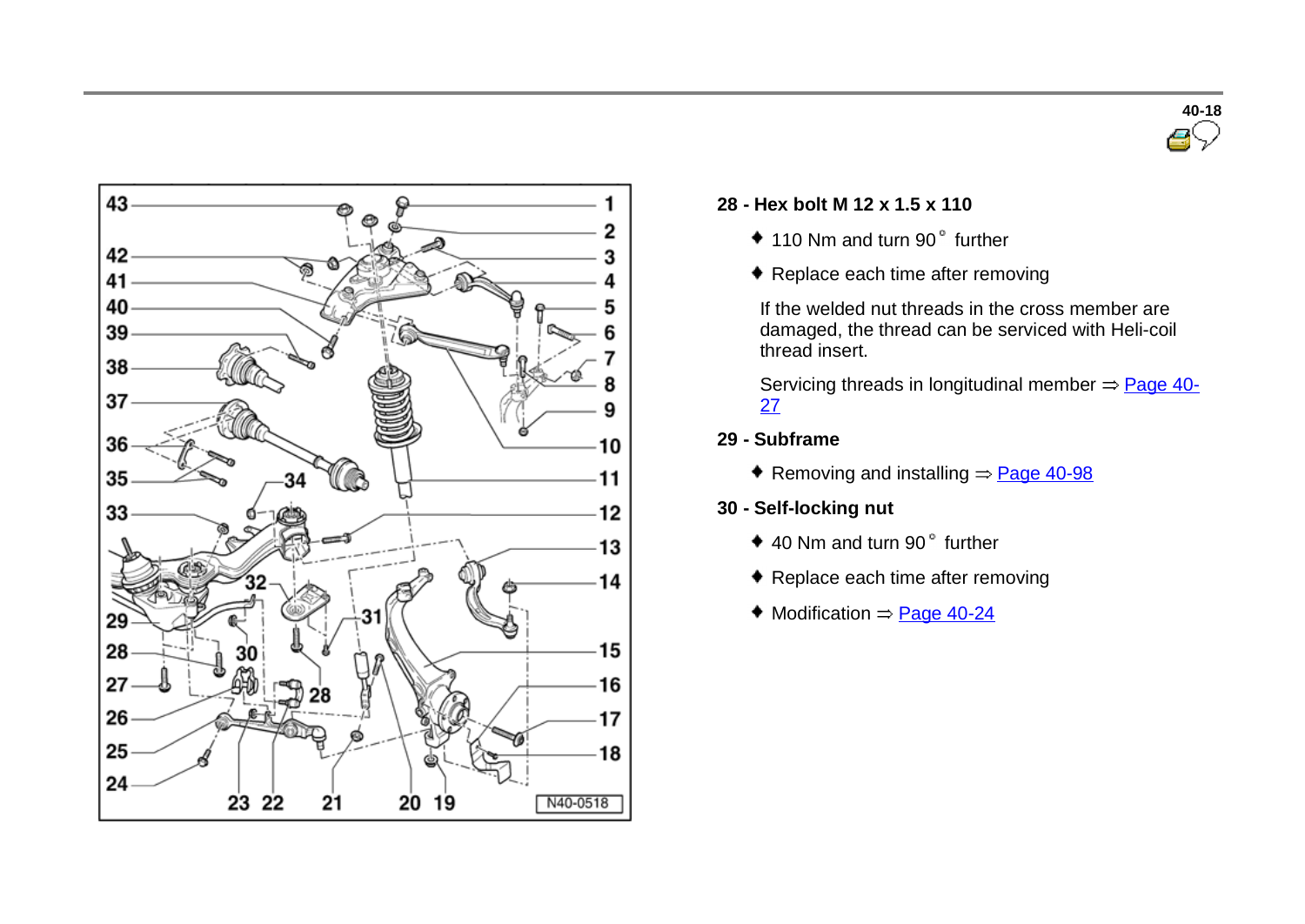



- **31 - Hex bolt**
	- $M8 \times 25$

has been changed  $=$  Page 40-22, fig.  $=$  1

If the welded nut threads in the cross member are damaged, the thread can be serviced with Heli-coil thread insert.

Servicing threads in longitudinal member  $\Rightarrow$  Page 40-27

- **32 - Sub-frame support**
- **33 - Self-locking nut**
	- ◆ 80 Nm and turn 90° further
	- ◆ Replace each time after removing
- **34 - Self-locking nut**
	- ◆ 80 Nm and turn 90° further
	- ◆ Replace each time after removing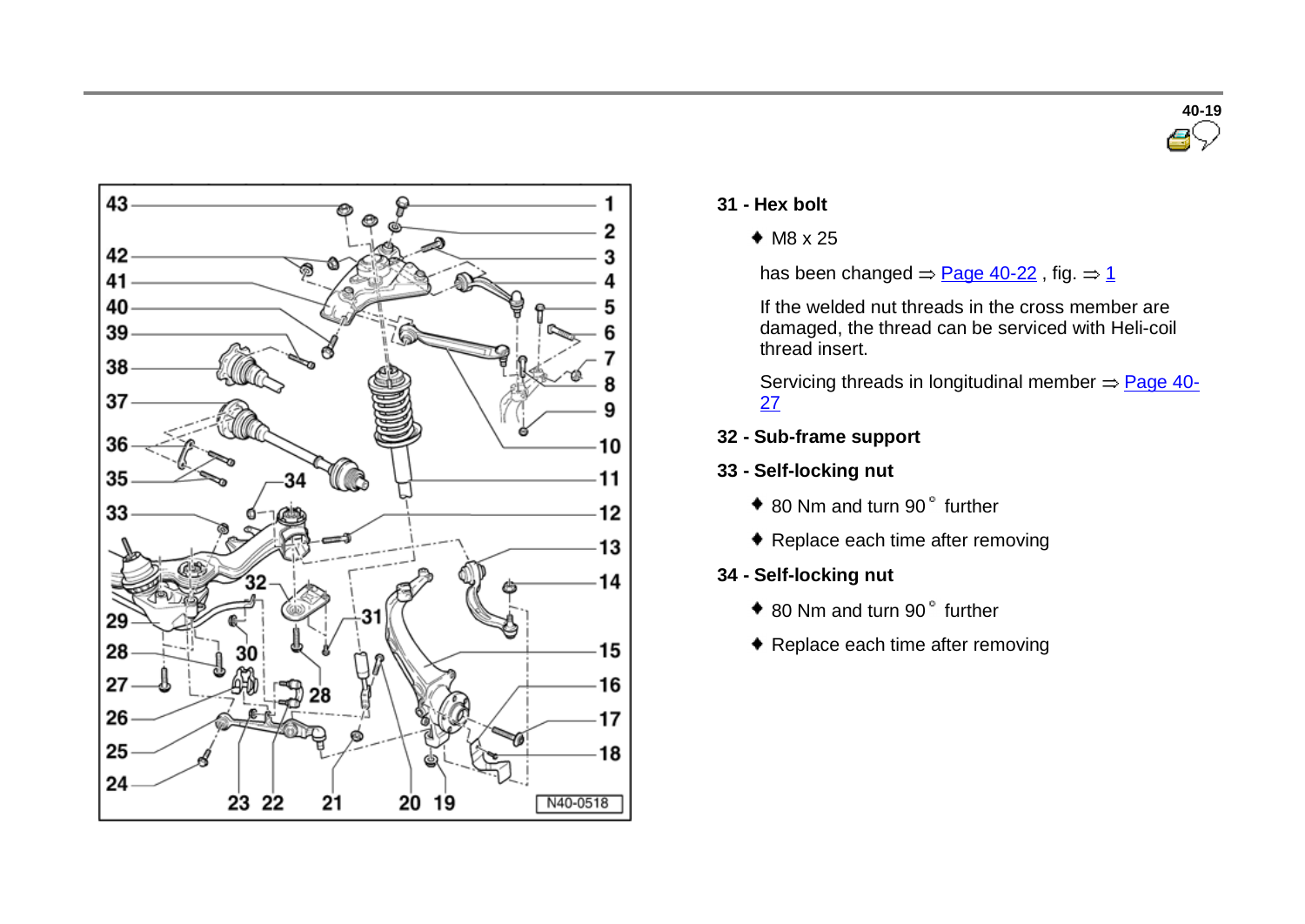



- **35 - Multi-point socket head bolt**
	- $\bullet$  = Page 40-123, item 15
- **36 - Backing plate**
- **37 - Drive shaft**
- **38 - Drive shaft with tripod roller joint**
- **39 - Multi-point socket head bolt**
	- $\bullet$  = Page 40-133, item 22
- **40 - Hex bolt**
	- Take note!
	- Vehicles with steel mounting bracket; Bolt length M10 x 60
	- Vehicles with aluminium mounting bracket; Bolt length M10 x 62
	- ◆ Replace each time after removing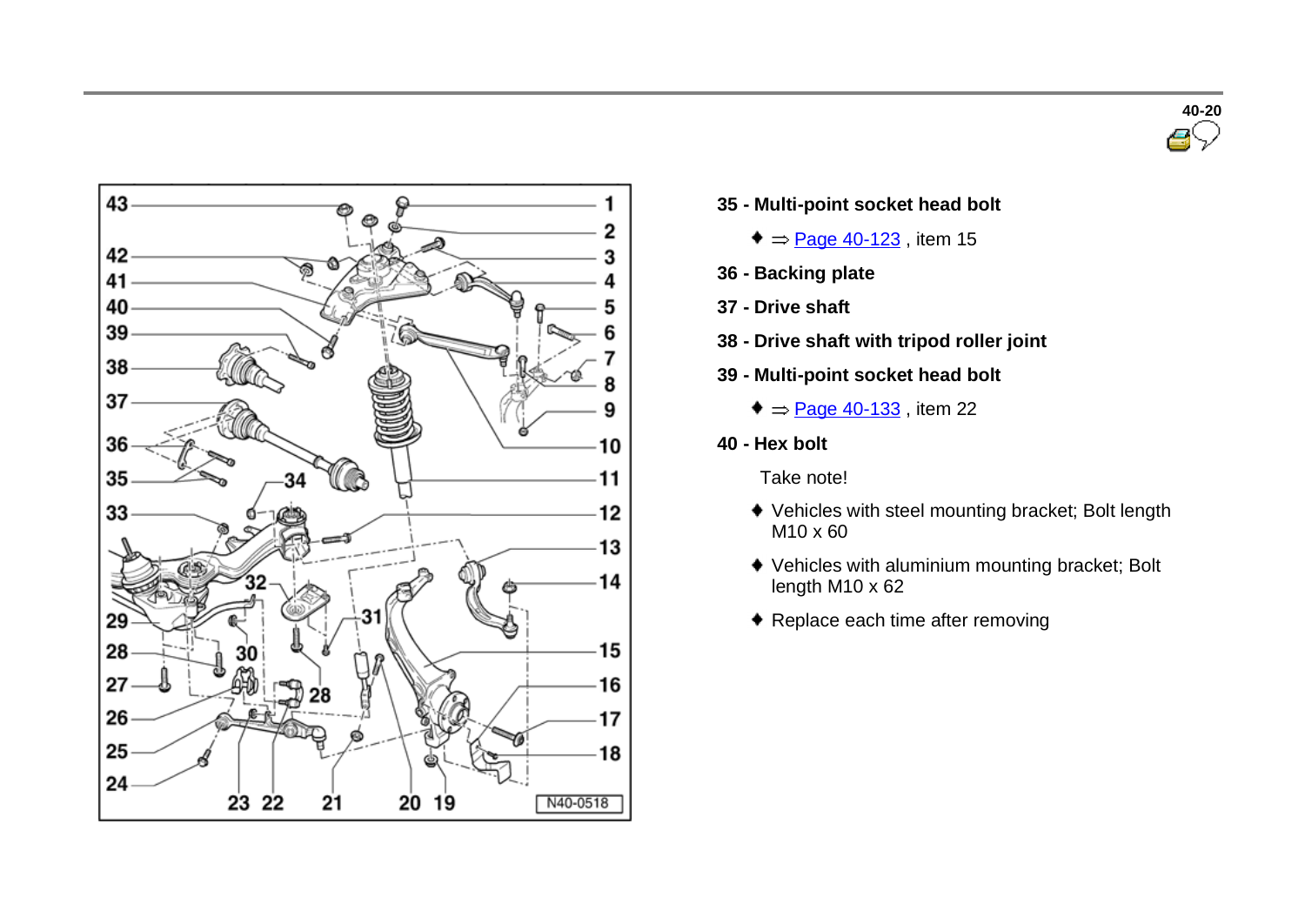



#### **41 - Mounting bracket**

Material changed from steel to aluminium.

Installation of different types of mounting brackets is not permitted.

- Removing and installing  $=$  Page 40-89
- **42 - Self-locking nut**
	- $\bullet$  50 Nm and turn 90 $^{\circ}$  further
	- ◆ Replace each time after removing
- **43 - Self-locking nut, 22 Nm**
	- ◆ Replace each time after removing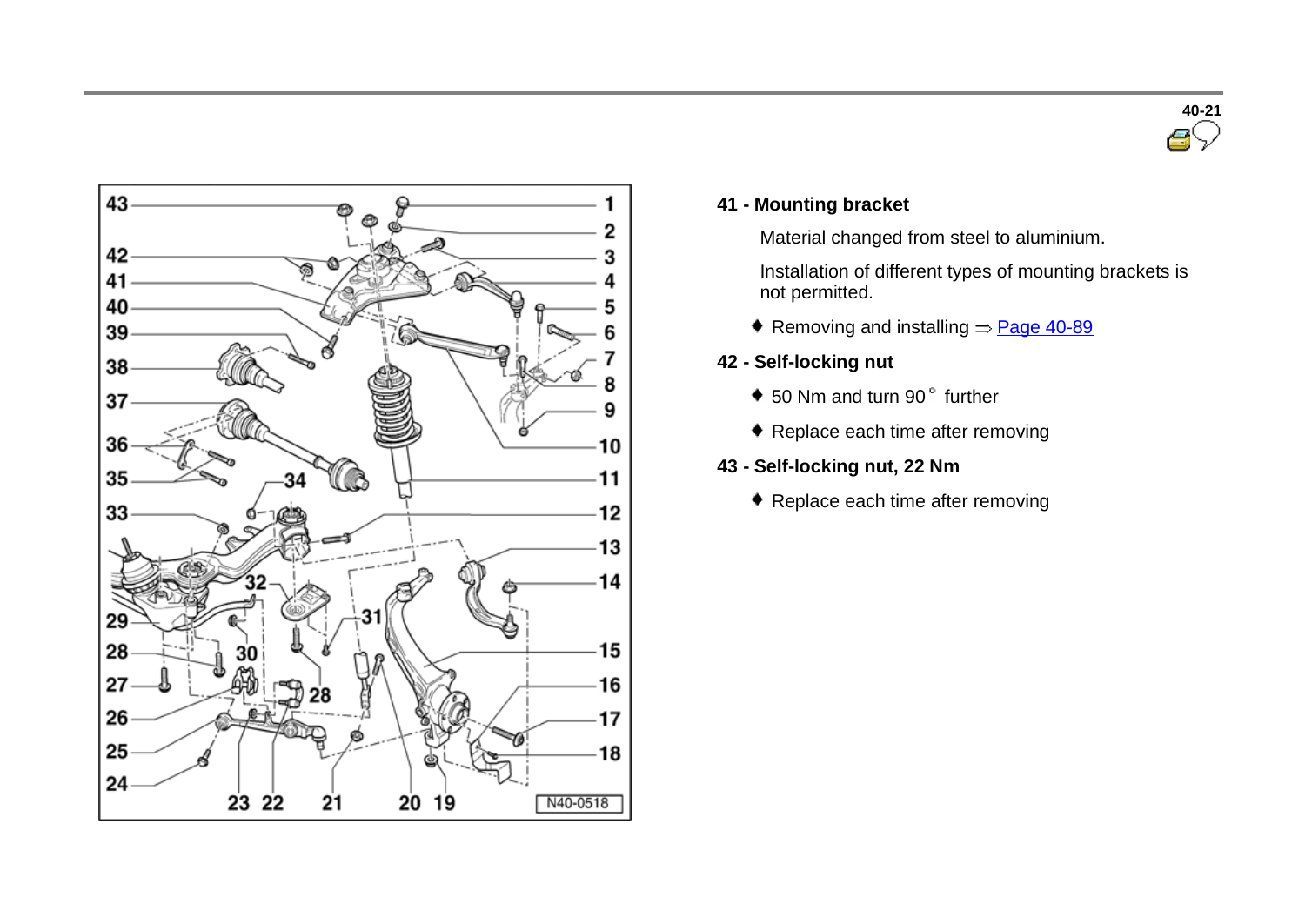



## **Fig. 1 Modified bolts for subframe support**

The bolts for the subframe support have been changed three times since start of production.

◆ Bolt -A- was used at start of production.

The bolt -A- has no ribs on the underside of the washer, it is smooth.

 $\bullet$  Then the bolt was changed to bolt -B-.

The ribbed bolt -B- has ribs on the underside -arrow-.

From 04.99 the bolt -C- was introduced. It can be used in all vehicles.

Bolt -C- has ribs on the underside of the bolt head and the washer.

The bolts have different tightening torques.

#### **Tightening torques:**

 $\sigma$ 

| Hex bolt -A-    | 25 Nm |
|-----------------|-------|
| Ribbed bolt -B- | 75 Nm |
| Ribbed bolt -C- | 30 Nm |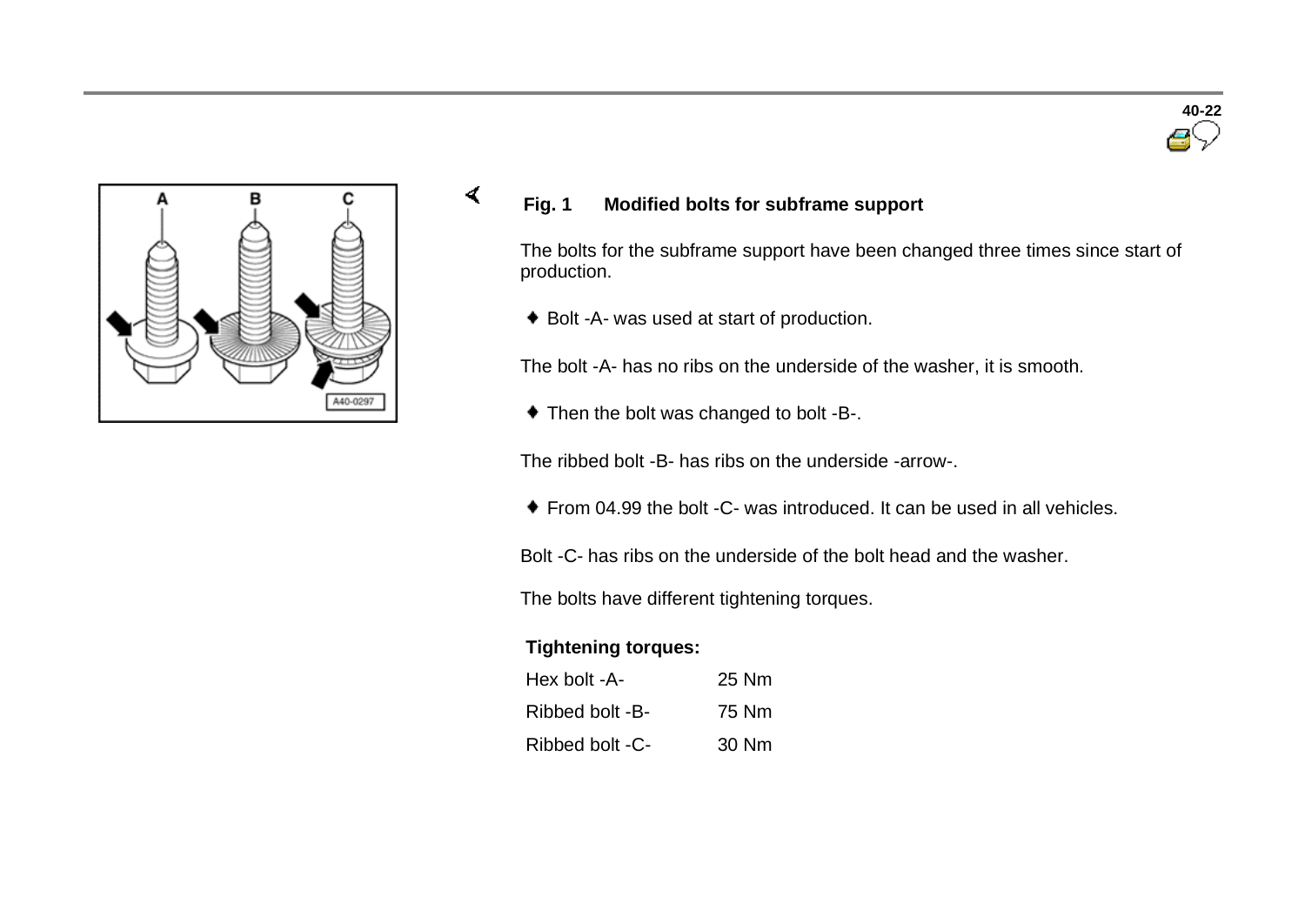

## **Wheel bearing housing/track rod ends, modified**

 $\blacktriangleleft$  The wheel bearing housing -1- has been modified in the area of the mounting for the track rod ends -2-.

Dimension a; previously: 32 mm

Dimension a; new: 30 mm

 Only wheel bearing housings with the modified mounting (30 mm) for the track rod ends will be supplied as a replacement part.

3 - Track rod end

with wire ring -arrow-

Only these track rod ends will be supplied as a replacement part.

The track rod ends with a wire ring can also be used with wheel bearing housing (dimension a; 32 mm).

The toe adjustment range is reduced by approx. 2 mm with this combination.

If the toe adjustment range for the track curve is not sufficient, the wire -arrow- ring can be removed.

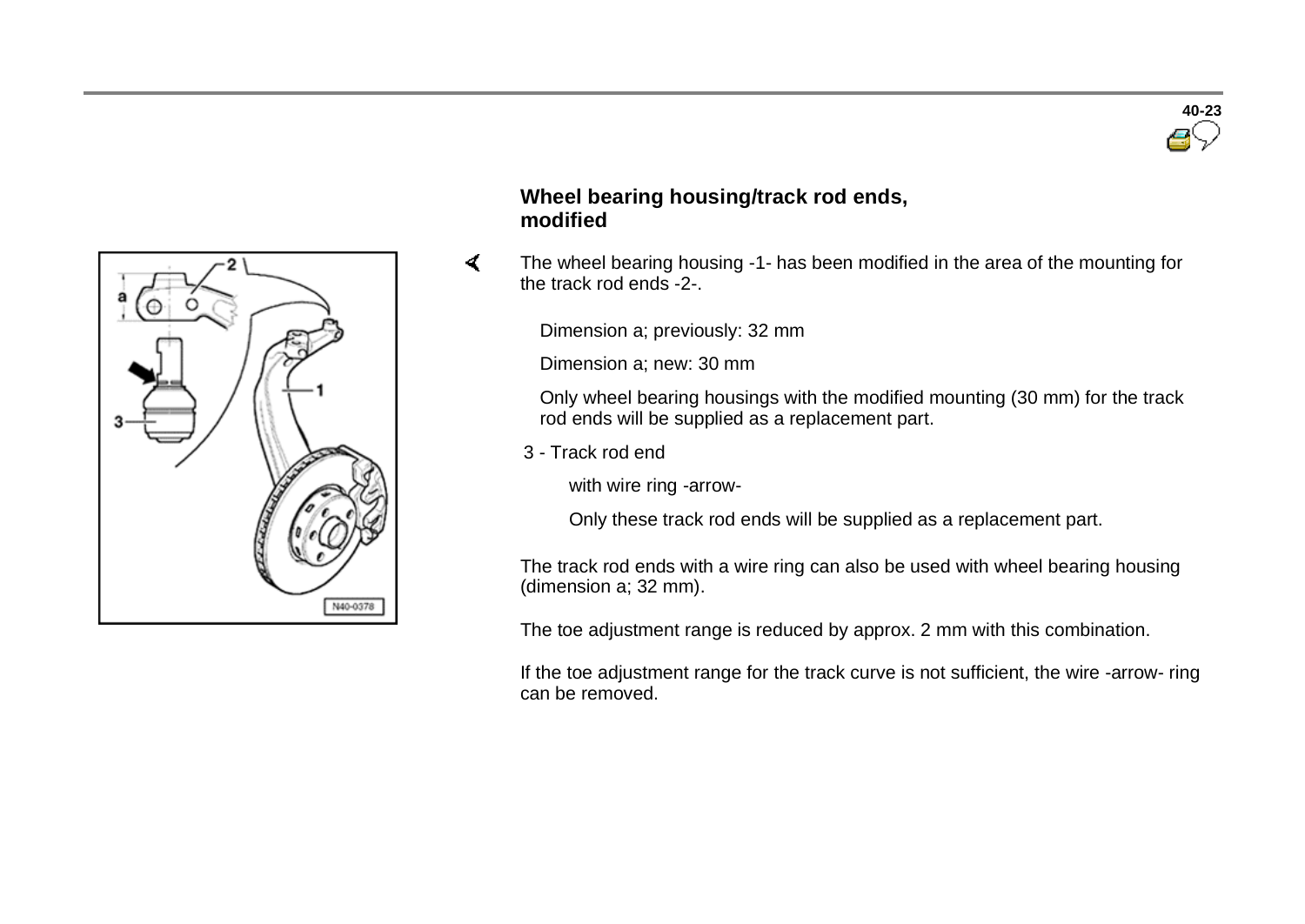

## **Coupling rod for anti-roll bar, modified**

 The ball joint in the coupling has been changed to a rubber mounting.

The track-control link was also slightly modified.

#### **Coupling rod with ball joint**   $\mathcal{L}$

1 - Coupling with ball joint

No longer installed on vehicles beginning with vehicle identity no. 3-B-X P-213 727.

2 - Track-control link

was modified.

Only the modified track-control link is still supplied as a spare part.

This track-control link can also be installed in vehicles produced prior to vehicle identity No. 3-B-X P-213 727.

In this case, the clamp -4- must also be used.

- 3 Self-locking hex nut  $\Rightarrow$  Page 40-16, item 23
- 4 Clamp

Is not installed in vehicles beginning with vehicle identity No. 3-B-X P-213 727.

5 - Self-locking hex nut; 100 Nm

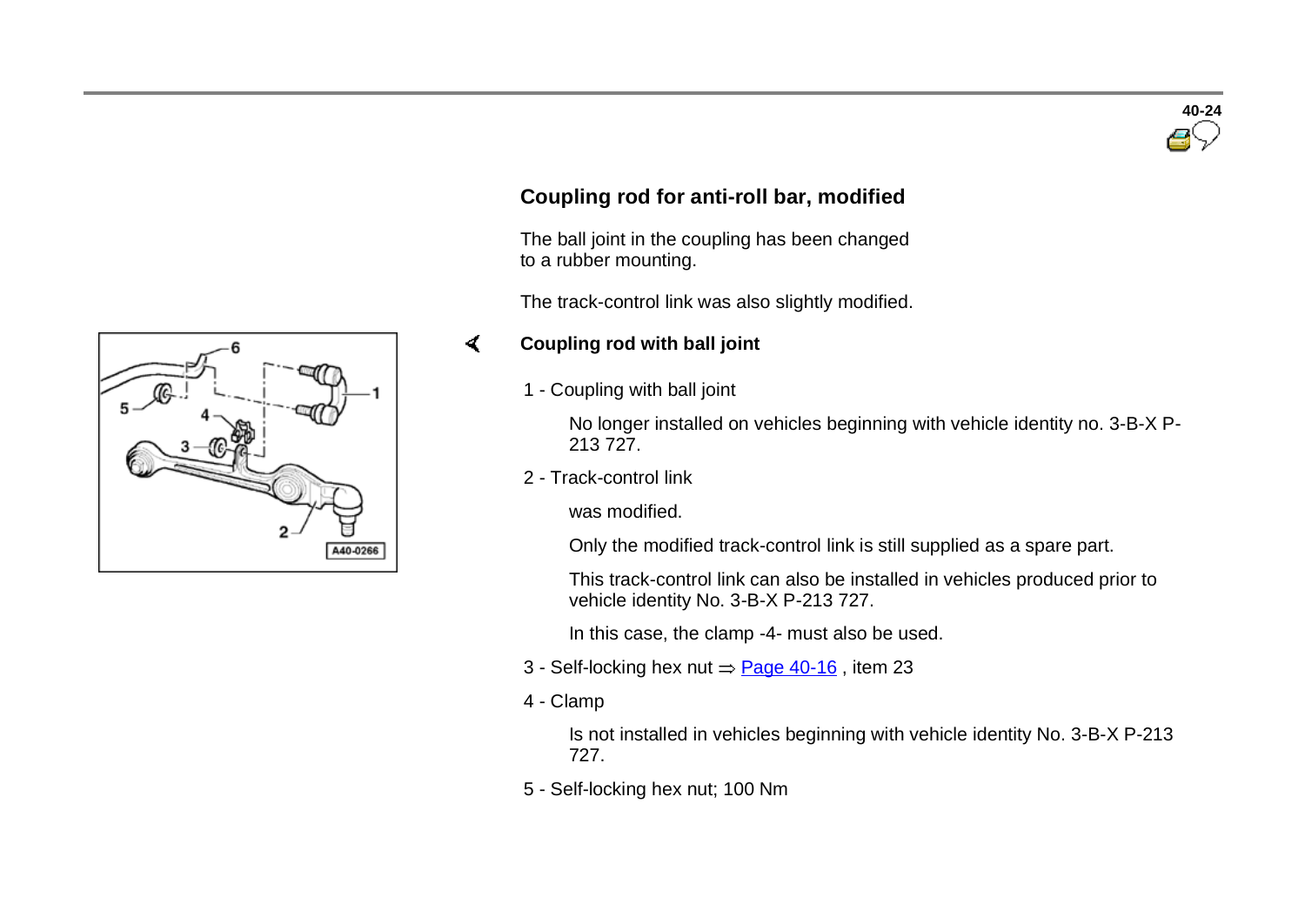- Anti-roll bar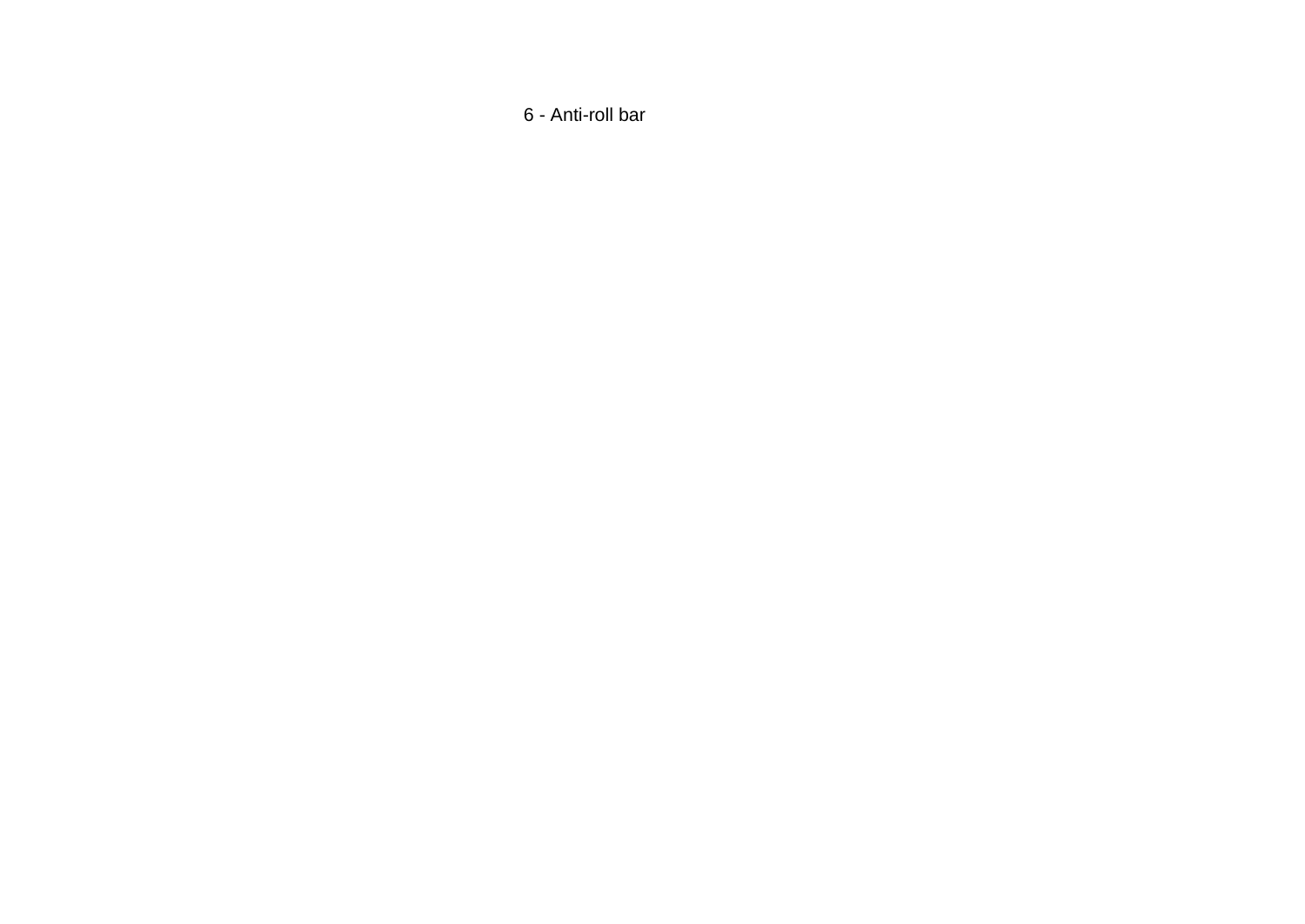



#### $\sigma$ **Coupling rod with bonded rubber mounting**

Can be installed in vehicles up to but not including vehicle identity number 3-B-X P-213 727. In this case, the clip -4- from diagram A 40- 0266 is no longer installed.

Coupling -A- for left side of vehicle

The arrow on the coupling points in direction of travel.

The permanently mounted shim -1- on the coupling must be bolted to the anti-roll bar.

Coupling -B- for the right side of vehicle

The arrow on the coupling points in direction of travel.

The arrow in the figure symbolizes the direction of travel.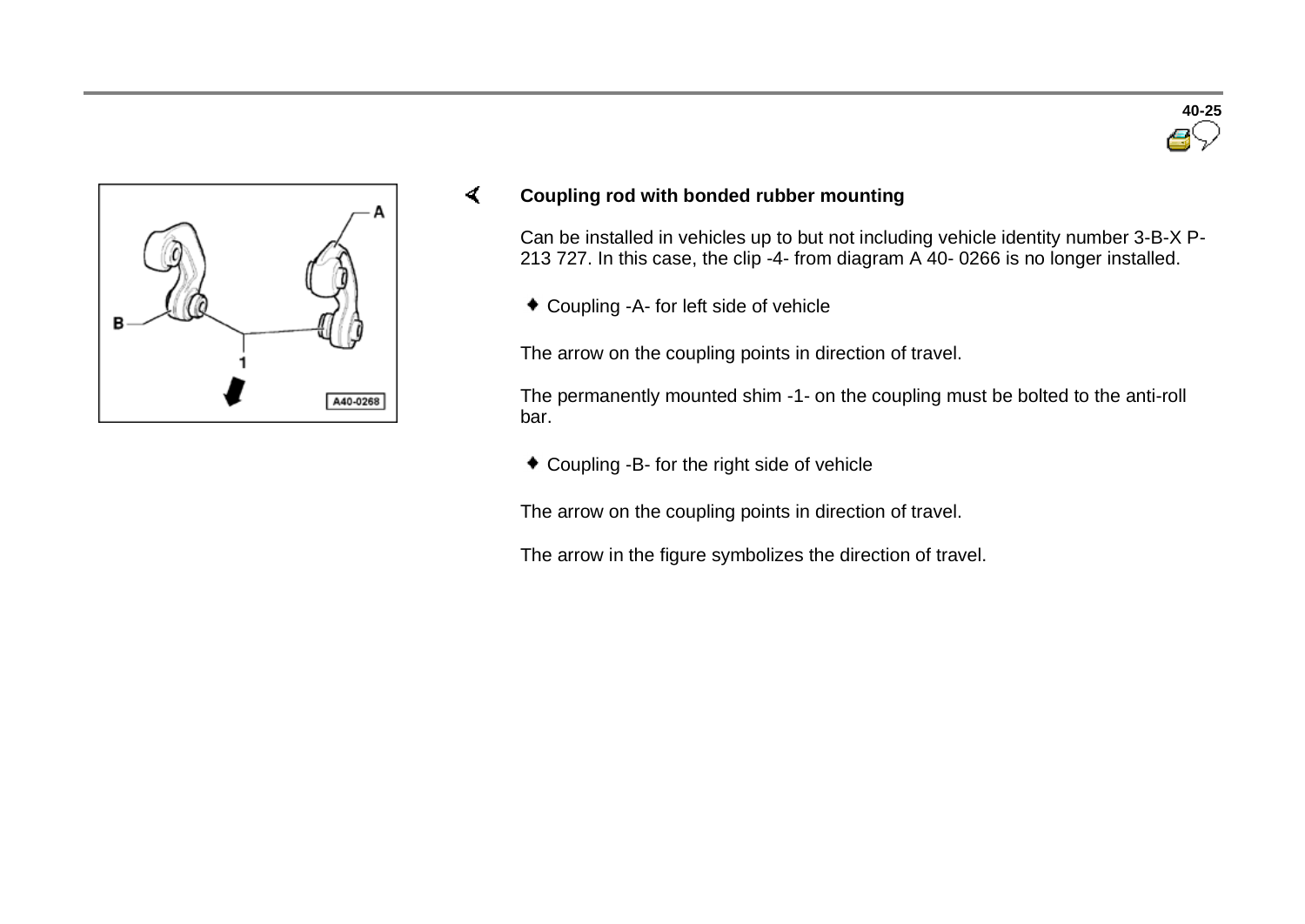# **40-26**

#### *CAUTION!*

 *Bonded rubber mountings can only be twisted to a limited degree. Therefore, you should only tighten the bolted connections of the suspension links when the vehicle is standing on its wheels.*

1 - Coupling with rubber mounting

Rubber mounting with attached shim -A- must be bolted to anti-roll bar.

2 - Self-locking hex nut

40 Nm and turn 90° further

3 - Hex bolt

 $\blacktriangleleft$ 

- 4 Track-control link
- 5 Hex bolt
- 6 Self-locking hex nut

40 Nm and turn 90° further

7 - Anti-roll bar

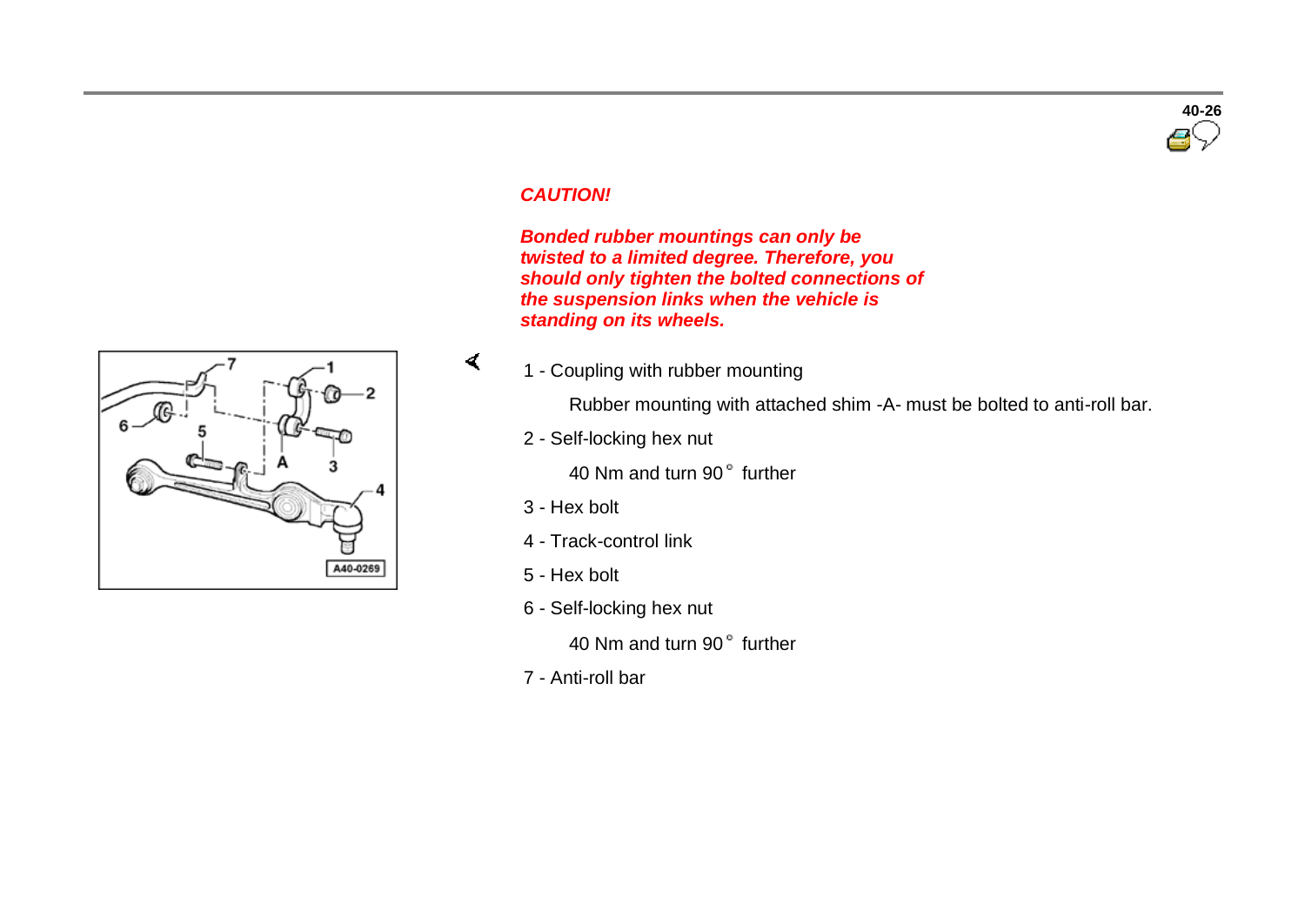

#### **Threads in longitudinal member, servicing**

It is possible to service the threads in the nuts welded in the longitudinal member depending on certain conditions.

- ◆ Servicing work may only be carried out once per thread.
- $\bullet$  If servicing is necessary after this, the nuts must be replaced.
- Observe the operating instructions of the VAS repair kit.

#### *WARNING!*

#### *When drilling, it is essential that eye protection be worn!*

- ♦ Have your work checked by the foreman responsible or person next in charge.
- ◆ Correct any damage to the underbody sealant layer.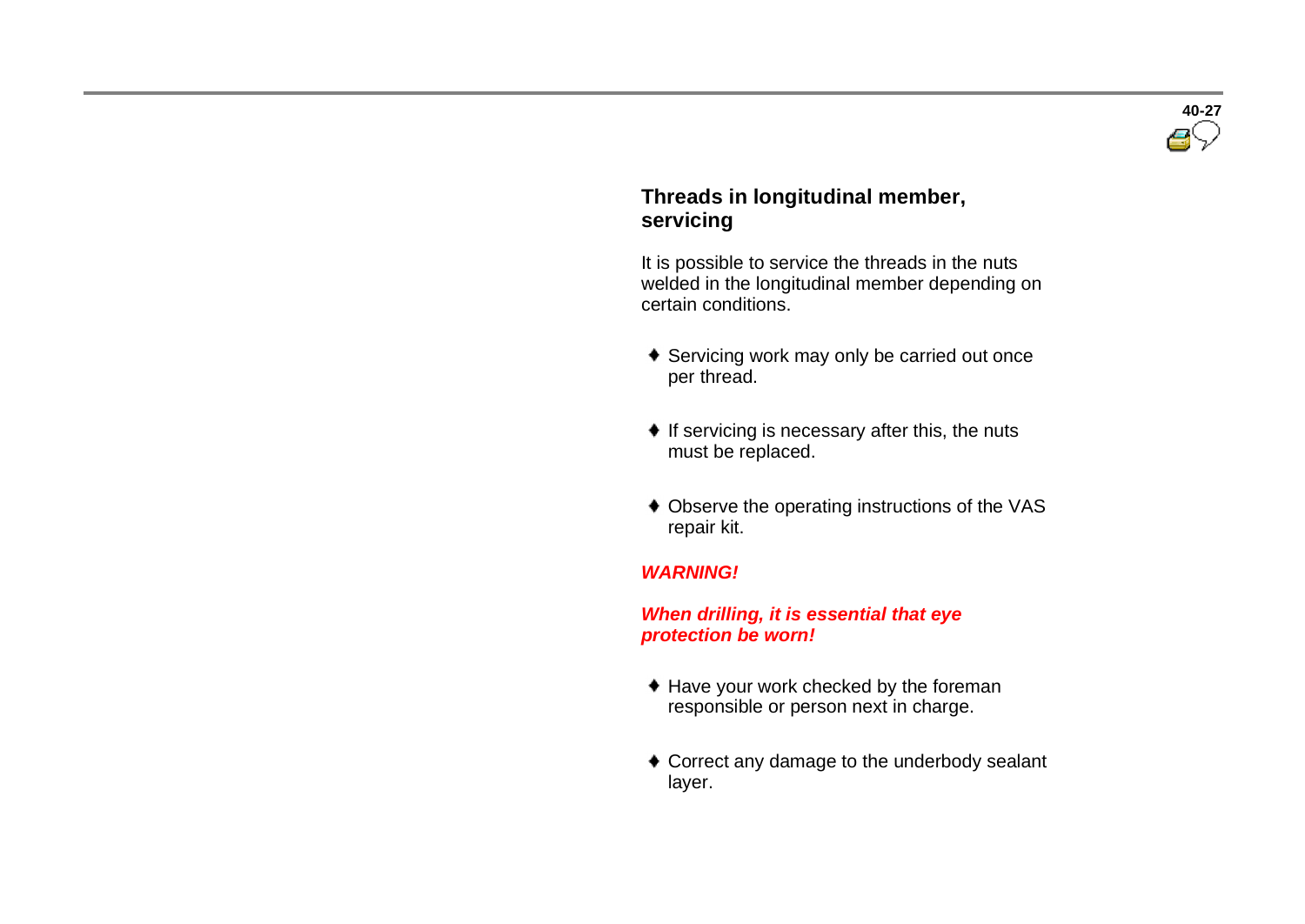*Repair Manual, Body Collision Repair, Repair Group 00; Measures for corrosion protection*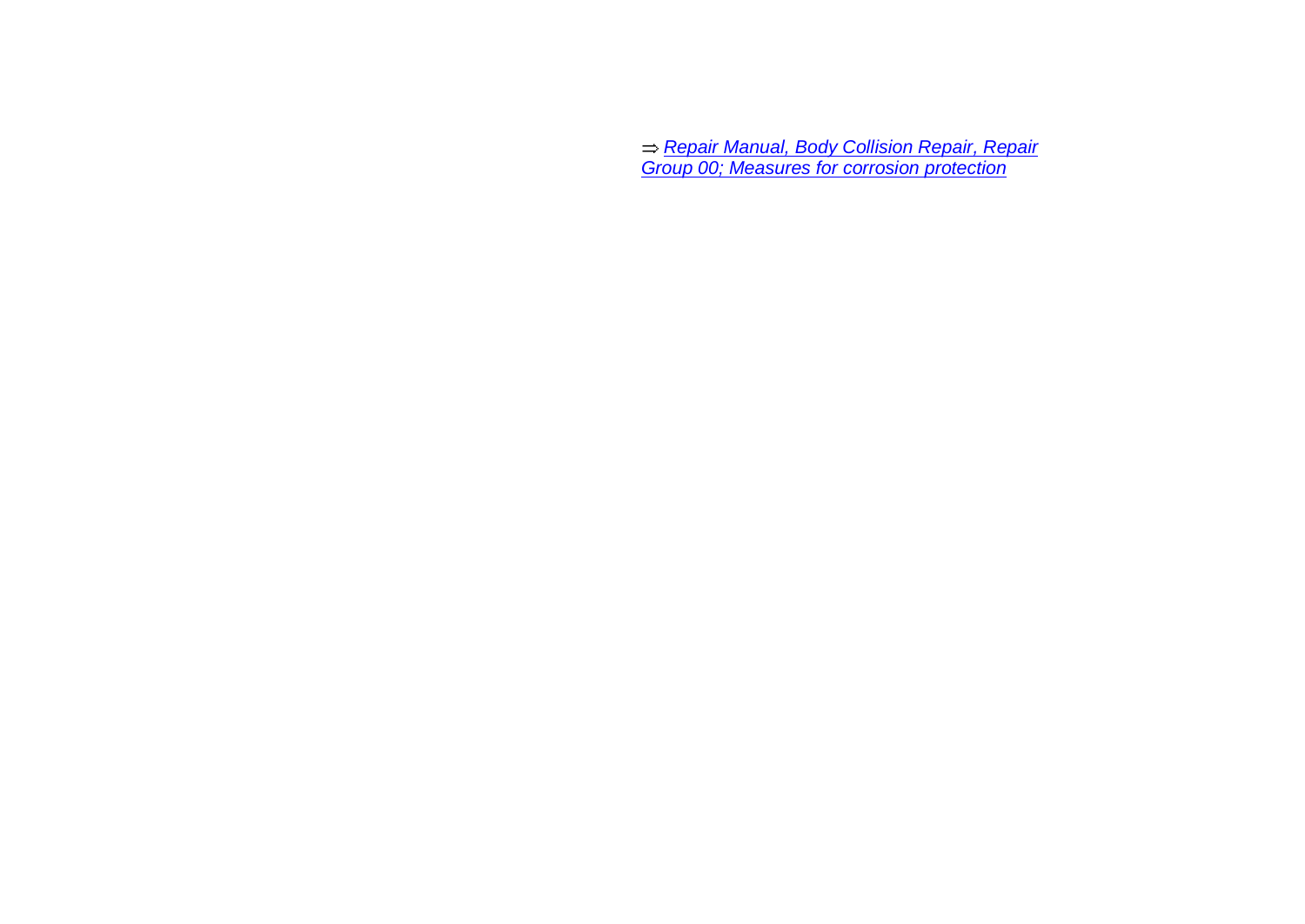

 Only use the VAS repair kit listed in the table for servicing work

## **VAS thread repair kit**

| <b>Thread</b>         | <b>VAS number</b> |
|-----------------------|-------------------|
| M <sub>10</sub>       | 6024              |
| M <sub>12</sub> x 1.5 | 6026              |
| M <sub>14</sub> x 1.5 | 6027              |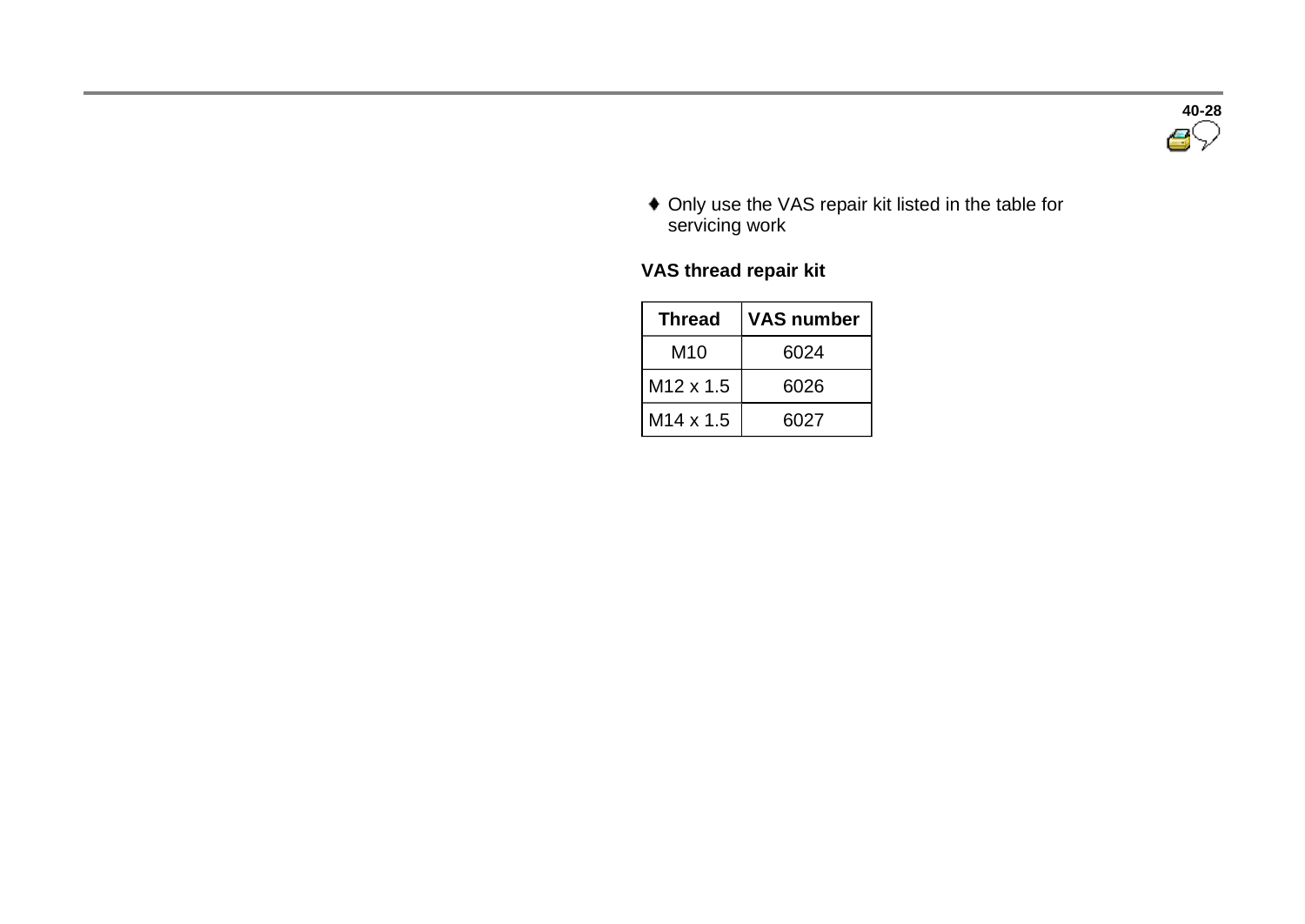

#### **Separating connections between upper links and wheel bearing housing**

 **This procedure is only necessary if the hex bolt for the connections between the upper links and the wheel bearing housing cannot be removed.**

 **Special tools, workshop equipment, testers, measuring instruments and auxiliary items required** 

 $\blacktriangleleft$ 

VAG 1332 Torque wrench





 $\blacktriangleleft$ 

#### VAS 6085 Removal tool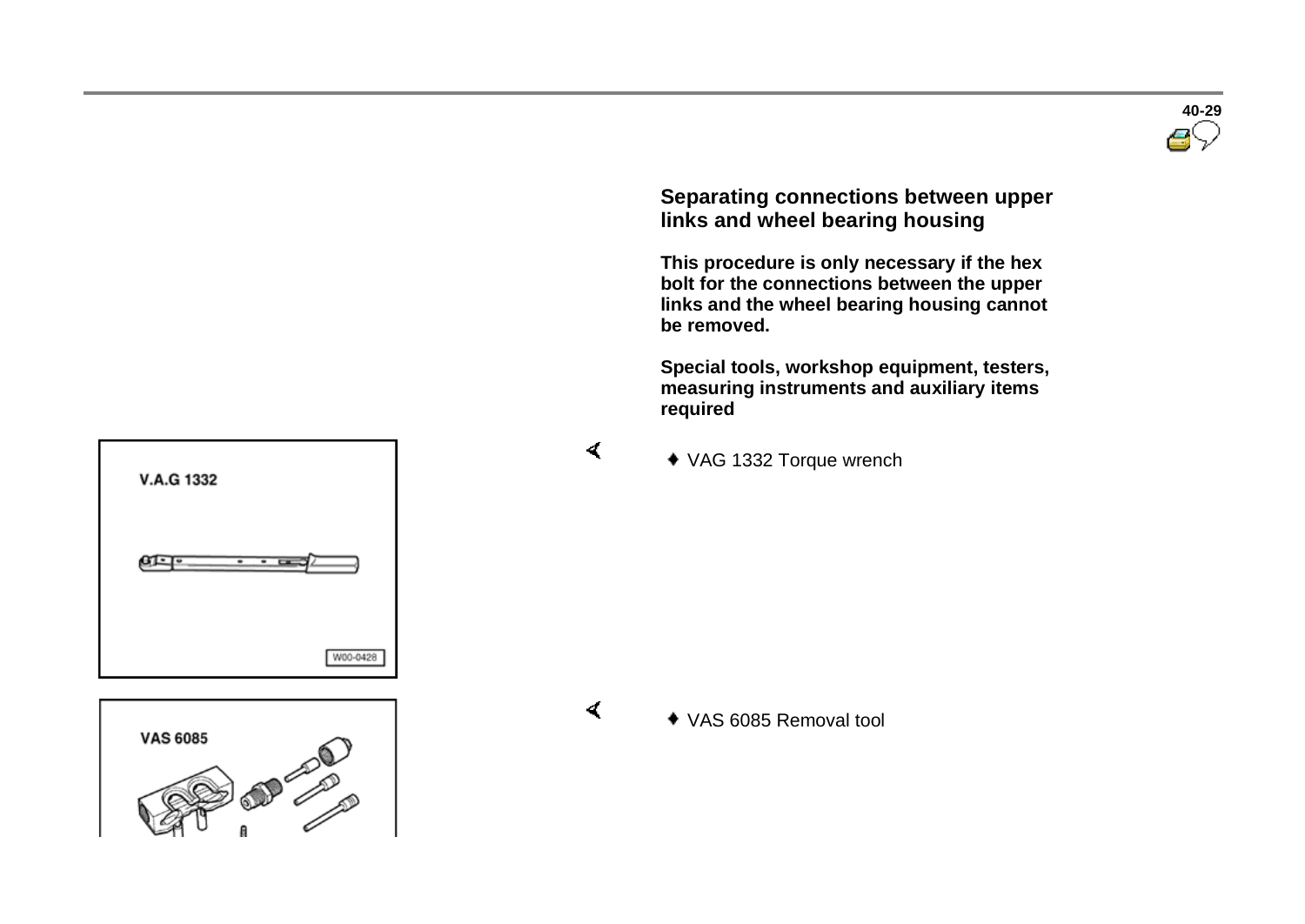



#### **Removing**

#### $\sigma$ **Overview of part of removal tool VAS 6085**

- 1 Main body
- 2 Adapter
- 3 Thrust bolt M10 x 1,25 x 95
- 4 Threaded sleeve
- 5 Thrust rod (length 78 mm)
- 6 Thrust rod (length 98 mm)
- 7 Thrust rod (length 118 mm)
- 8 Nut

#### *Note:*

 $\blacktriangleleft$ 

*Before working, the thrust bolt, the thrust rod and the nut must be lubricated with polyurea grease part no. G 052 142 A2.*

- Remove wheel.
- Disconnect ABS speed sensor wiring out from retainer on brake caliper.
- Remove nut -1-.

Do not loosen bolts -3- and -4-.

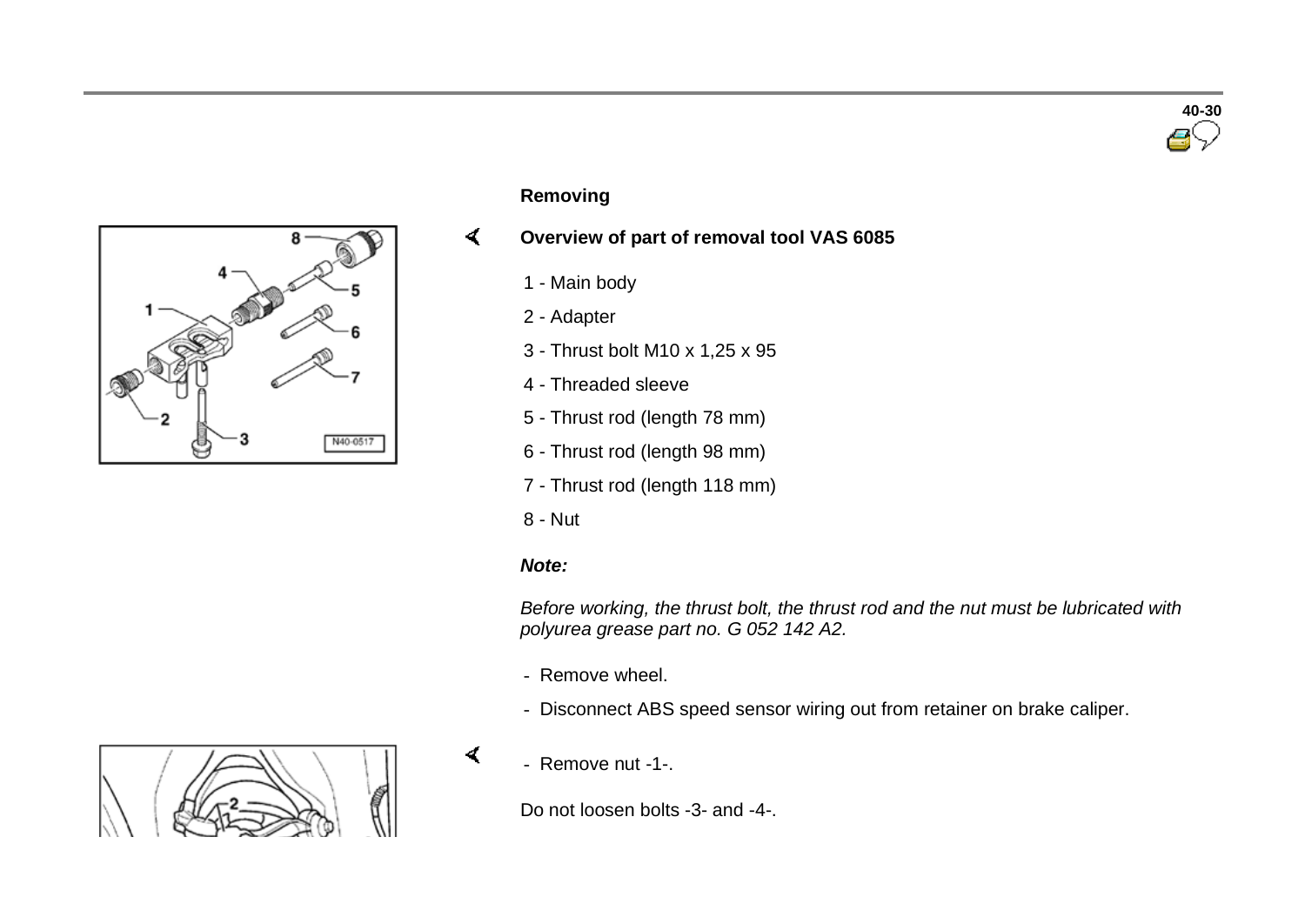

- Set main body -1- on the wheel bearing housing. Recesses must engage under the joints of the links.

#### *Note:*

 $\sigma$ 

 $\prec$ 

*When positioning the main body, make sure that the sealing boots of the links are not damaged.*

- Main body -1- must be positioned so that bolt end is centred in drilling of main body.
- Screw adapter -2- into main body -1- to stop so that the main body is locked in position.



- Insert thrust rod -5- in threaded sleeve -4-.



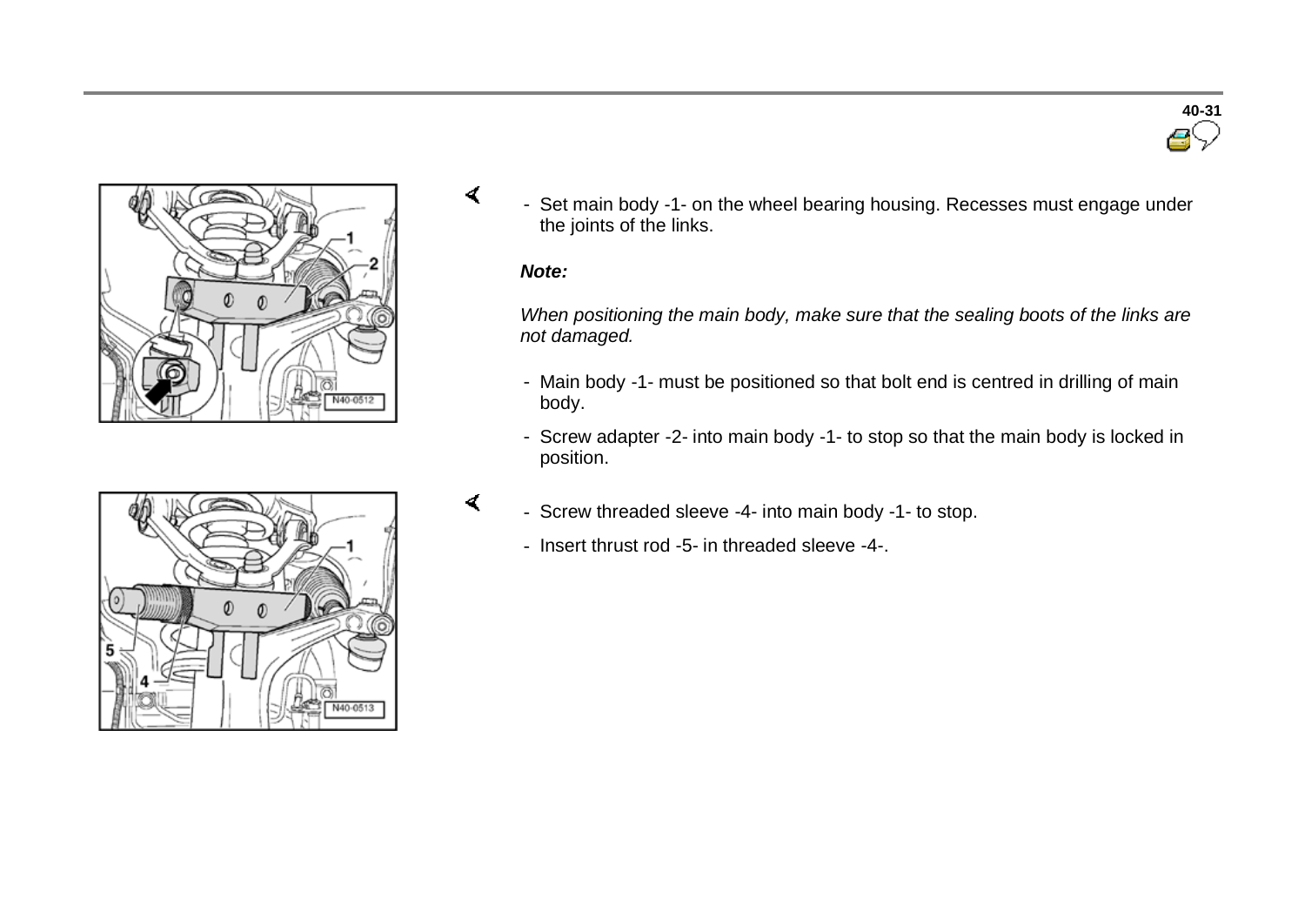



- Screw nut -8- onto threaded sleeve -4- and turn to stop so that bolt is pressed out.

#### *Note:*

 $\sigma$ 

 $\mathbf{I}$ 

*The nut -8- may be turned with a wrench or impact driver.*

- Unscrew nut -8- from threaded sleeve -4-, remove thrust rod -5- and insert thrust rod -6- in threaded sleeve -4-.
- Repeat pressing procedure.
- If bolt still cannot be removed by hand, repeat pressing procedure with thrust rod -7-.
- Unscrew nut -8- from threaded sleeve -4-, remove thrust rod and bolt.



- Screw thrust bolt -3- into one guide after the other -A- and press links -B- out of wheel bearing housing.
	- Unscrew thrust bolt -3- out of guide -A- and loosen adapter -2-.
	- Remove main body -1- from wheel bearing housing.

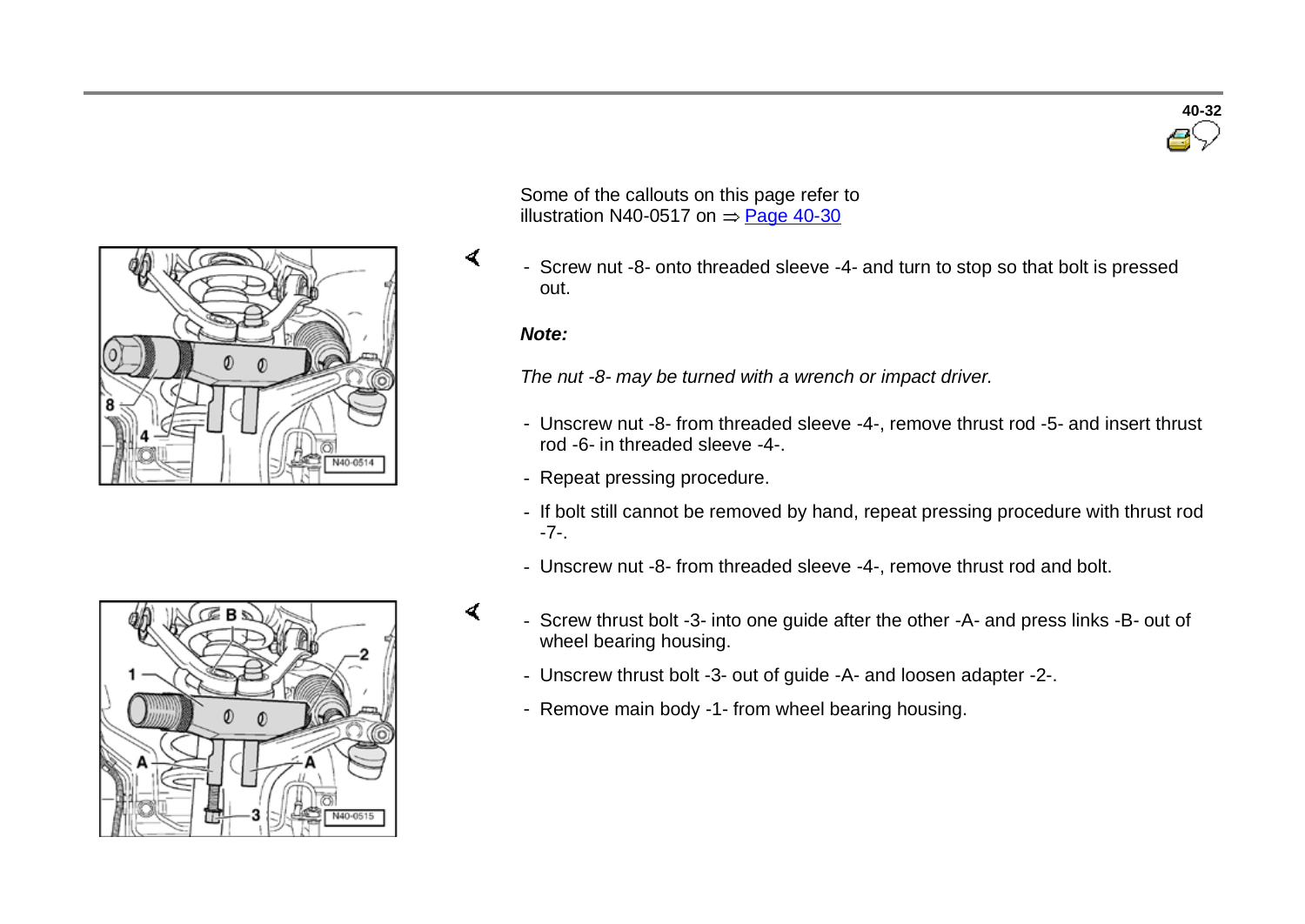

 **Suspension strut, removing and installing** 

 **Special tools, workshop equipment, testers, measuring instruments and auxiliary items required** 

VAG 1331 Torque wrench

 $\blacktriangleleft$ 

 $\blacktriangleleft$ 





VAG 1332 Torque wrench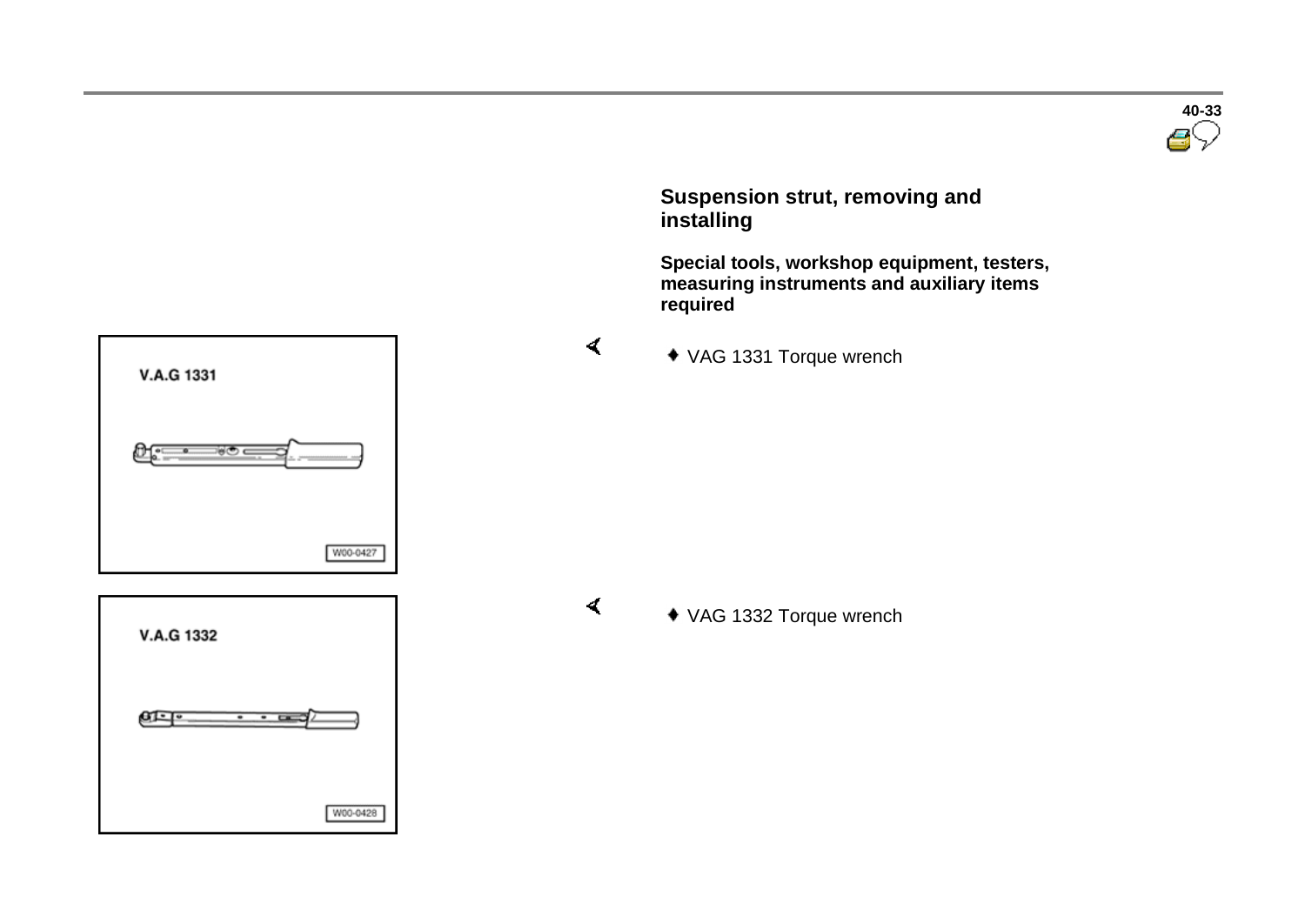## **40-34**

#### **Removing**

- Remove wheel.
- Remove plenum chamber cover.
- *Repair Manual, Electrical Equipment, Repair Group 27; Battery; Removing and installing battery*
- Take out rubber grommets in plenum chamber -arrows-.



- Unbolt suspension strut at body.
	- 1 Nuts

 $\blacktriangleleft$ 

 $\prec$ 

- Disconnect ABS speed sensor wiring out from retainer on brake caliper.

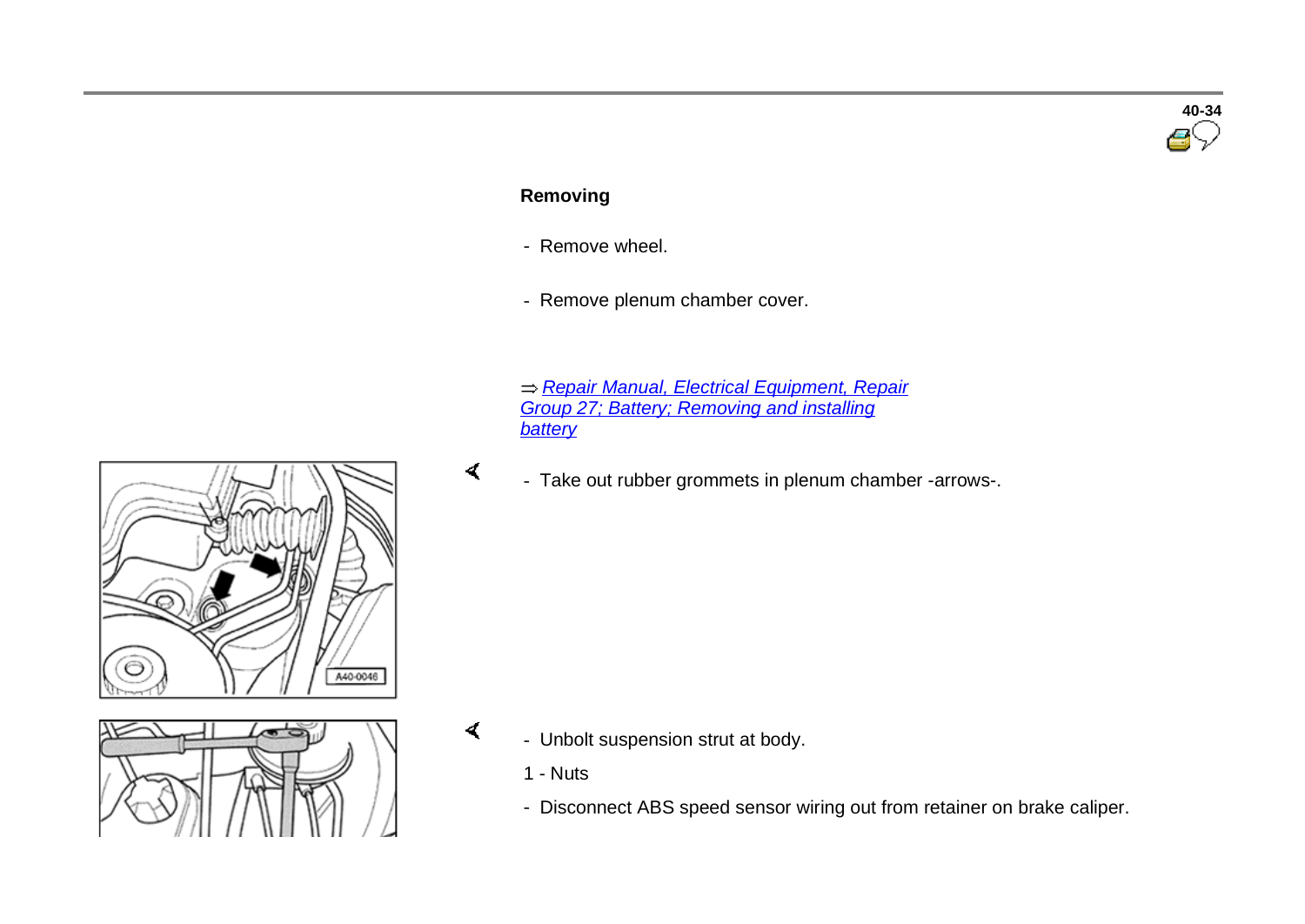



- Remove nut -1-.

 $\sigma$ 

 $\prec$ 

- Take out hex bolt and remove links -2- out upward.

The slits in the wheel bearing housing must not be widened using a chisel or similar tool!

Do not loosen bolts -3- and -4-.

If the hex bolt cannot be removed from the wheel bearing housing, then the hex bolt and the links -2- must be pressed out of the wheel bearing housing  $\Rightarrow$  Page 40-29 .

- Swing wheel bearing housing in direction of arrow away to side.



- Remove nut -1-.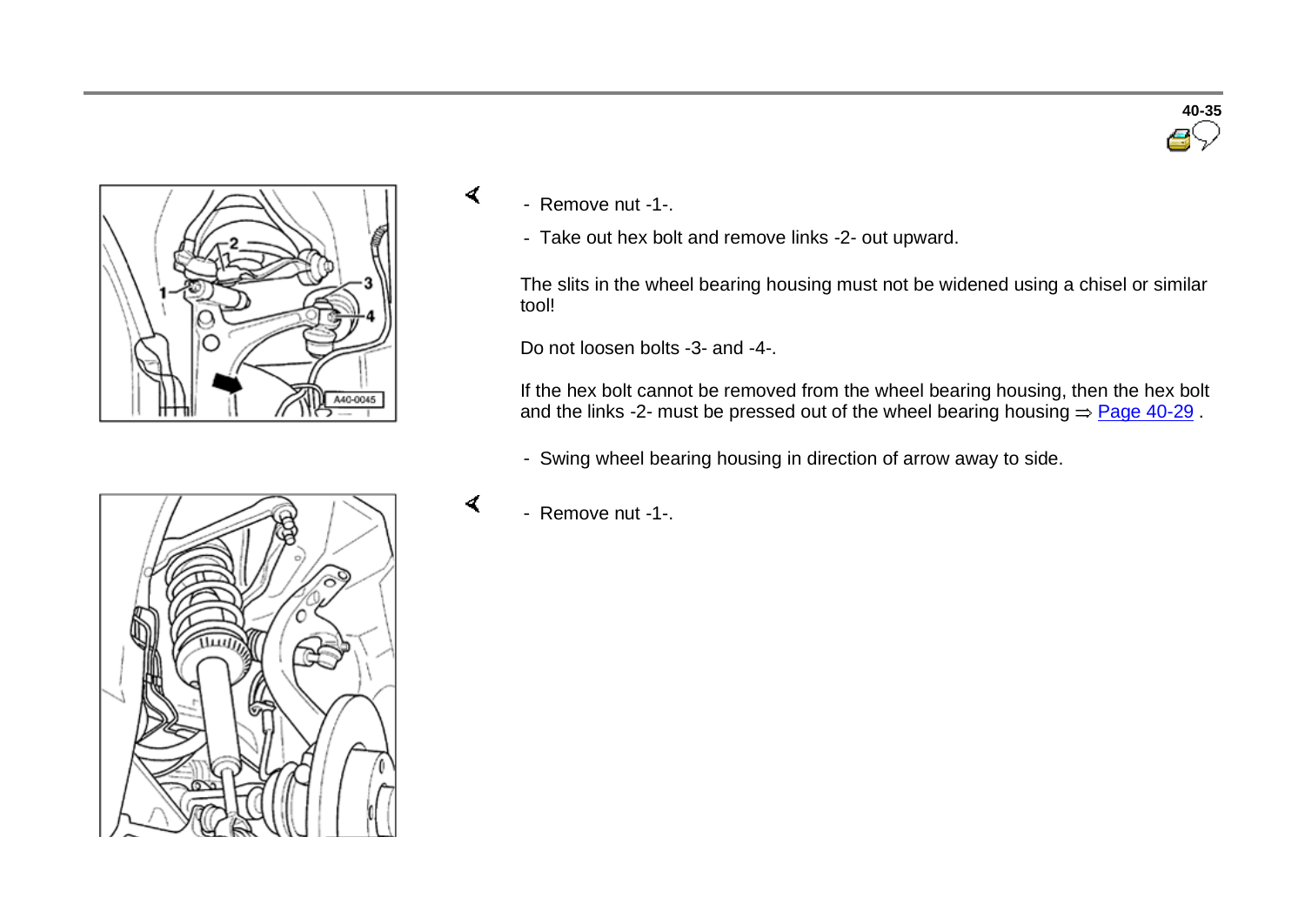



- To facilitate removal of suspension strut, apply an open-jaw wrench -1- to wrench surfaces -arrow- of track-control link -2-.
	- Turn wrench in direction of arrow (direction of travel) and remove bolt -3-.
	- Take out suspension strut.

 $\prec$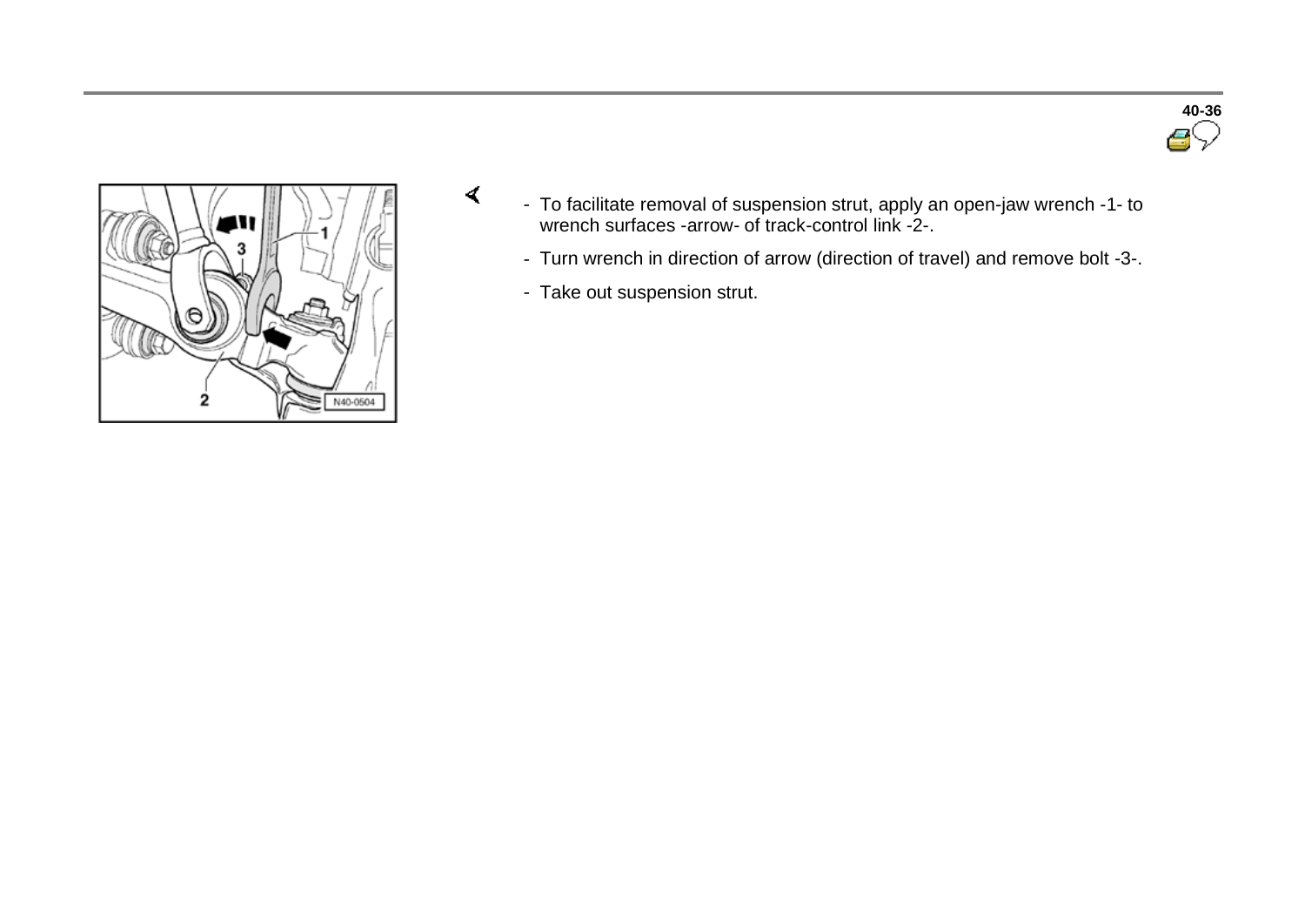

#### **Installing**

 $\sigma$ 

- Insert suspension strut, so that the hole -arrow- in spring plate points to center of vehicle.
- Bolt suspension strut to track-control link.
	- Tighten new nut -1- $\Rightarrow$  Page 40-16, item 21.
- Insert upper links into wheel bearing housing, insert new bolt and tighten new nut  $-2 - \frac{\text{Page } 40 - 14}{\text{Time } 9}$ , item 9.
	- When tightening press upper links downward as far as possible!
- Insert ABS wiring in retainer on brake caliper.
- Install new nuts for suspension strut and tighten  $\Rightarrow$  Page 40-21, item 43.

Make sure that the surface of the brake pipes are not damaged!

- Insert rubber grommets in plenum chamber.
- Install wheel and tighten  $=$  Page 44-1.

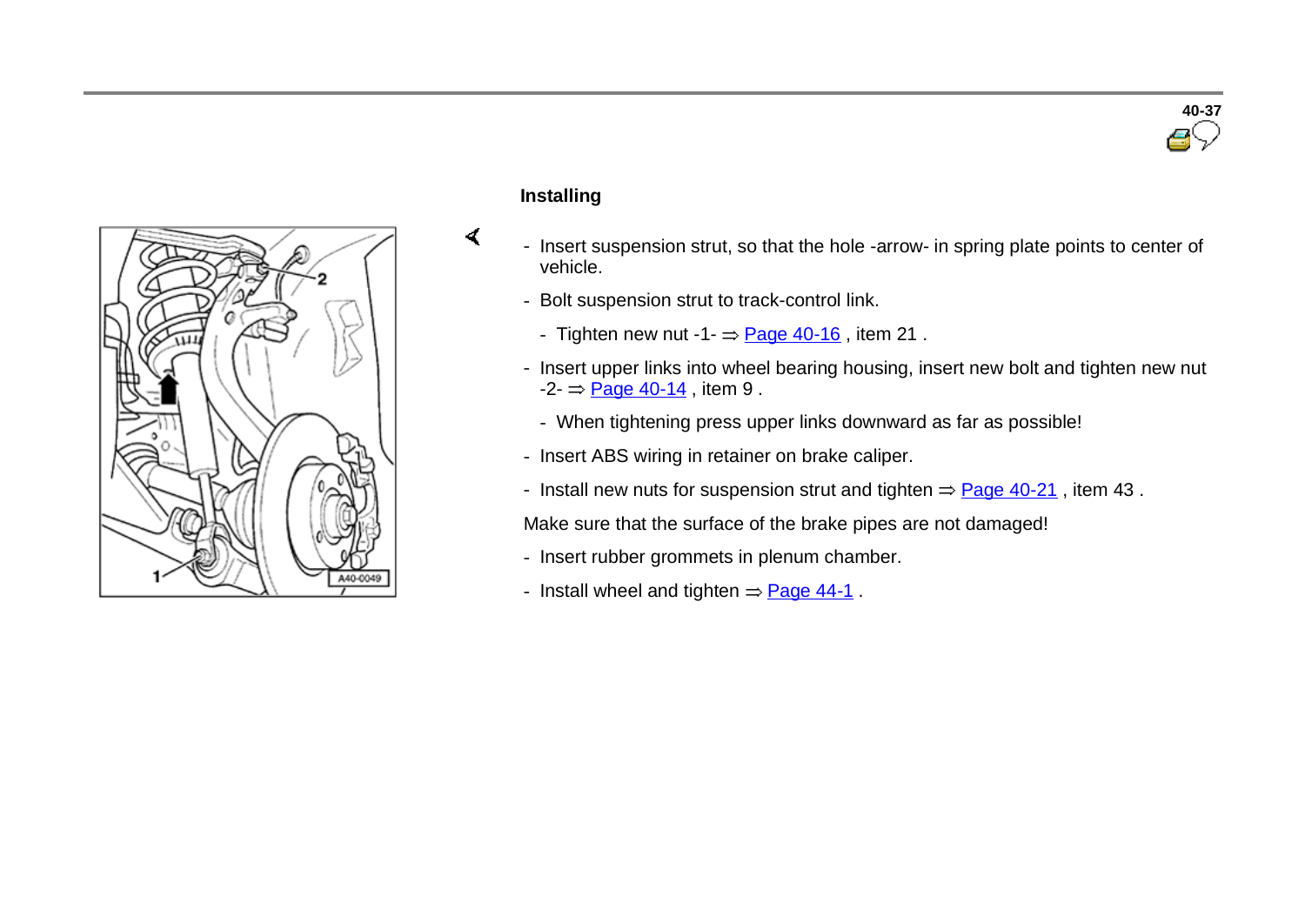



#### **Suspension strut, servicing**

- **1 - Hex nut, 50 Nm**
- **2 - Suspension strut mounting**
- **3 - Washer**
- **4 - Upper spring plate**
- **5 - Coil spring**
	- Outer surface of spring must not be damaged
	- Observe color coding

Spring allocation

The coil spring allocation for vehicles from vehicle identification No. 3B - WE 113 562 is performed via PR numbers.

These numbers are indicated on the vehicle data plate/sticker.

 $=$  Page 40-40 for an example.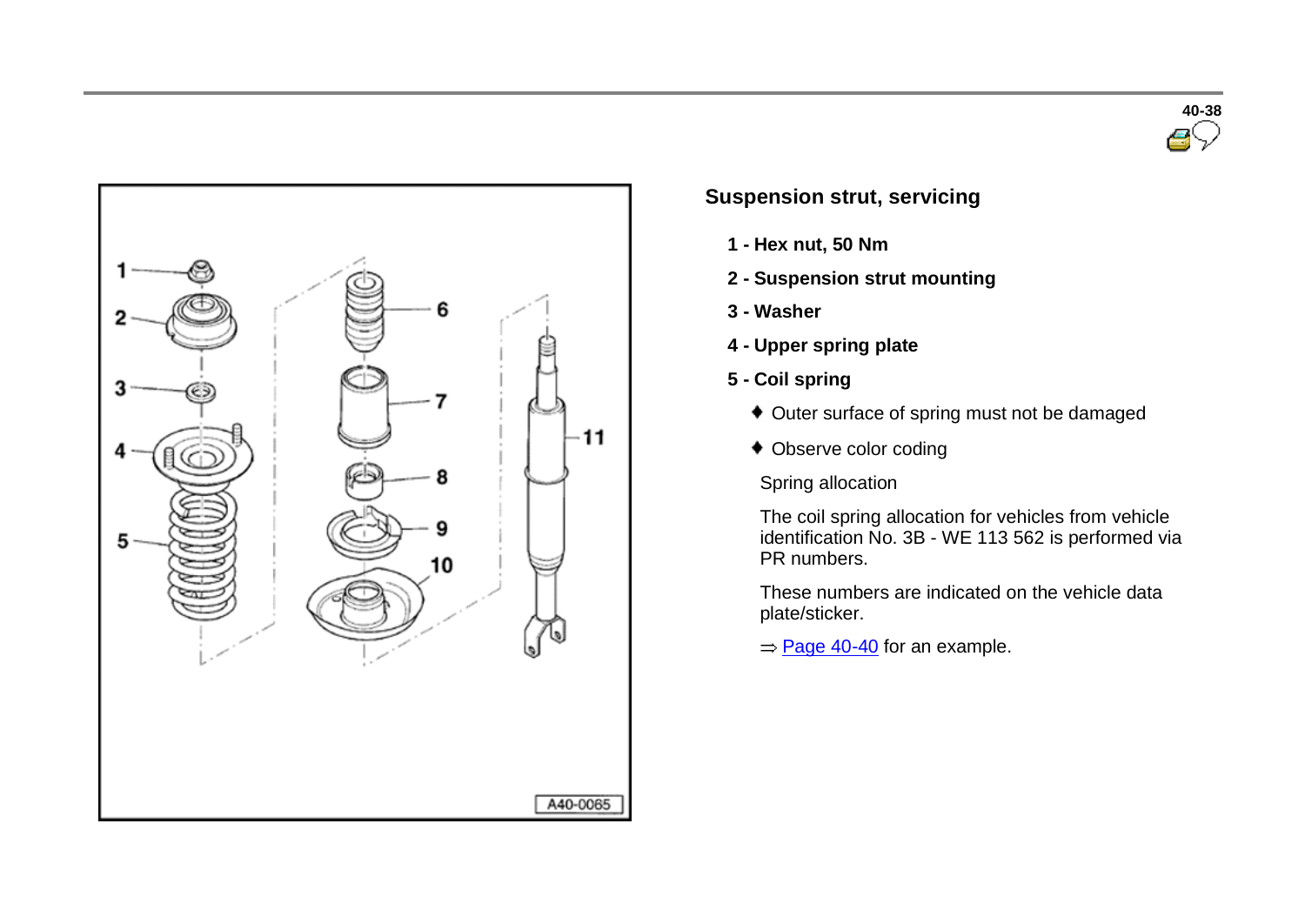



- **6 - Buffer stop**
- **7 - Protective sleeve**
- **8 - Protective cap**
- **9 - Lower support**
	- Located by cut-out in ribbing on spring plate
- **10 - Lower spring plate**
- **11 - Shock absorber**
	- ◆ Allocation
- *Replacement parts catalog*
	- Checking shock absorber for leaks and noises

 $\Rightarrow$  Special information; Suspension, Wheels, Steering No.3; Leaking shock absorbers, noisy shock absorbers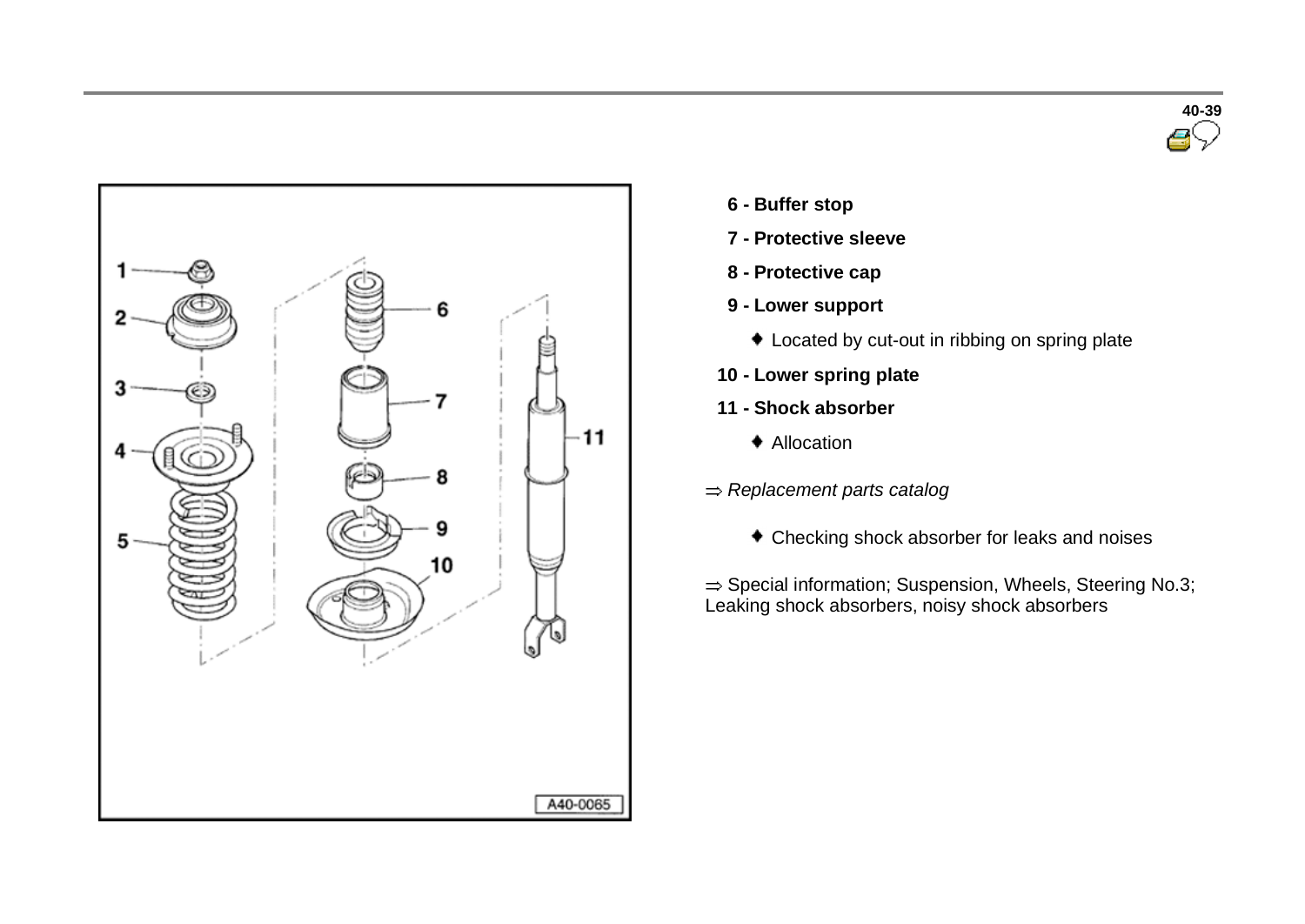

#### **Vehicle data sticker**

#### $\sigma$ **Example of a vehicle data sticker**

The vehicle data sticker is located in the spare wheel recess and in service booklet.

The figures 1 . . . 3 give information on the coil springs and shock absorbers installed in the respective vehicle.

The Part No. of the relevant component is also coded in the PR number.

The PR number of the appropriate coil spring is allocated in the Parts catalog.

The following table explains the PR numbers. This is relevant for the coil springs/shock absorber allocation for the vehicle.

| PR No. | <b>Component</b>                       | Part No.       |
|--------|----------------------------------------|----------------|
| 0JD    | Coil spring, front                     | 8D0 411 105 AM |
| 0YD    | Coil spring, rear                      | 3B0 511 115 P  |
| 1BA    | Standard shock absorber front and rear |                |

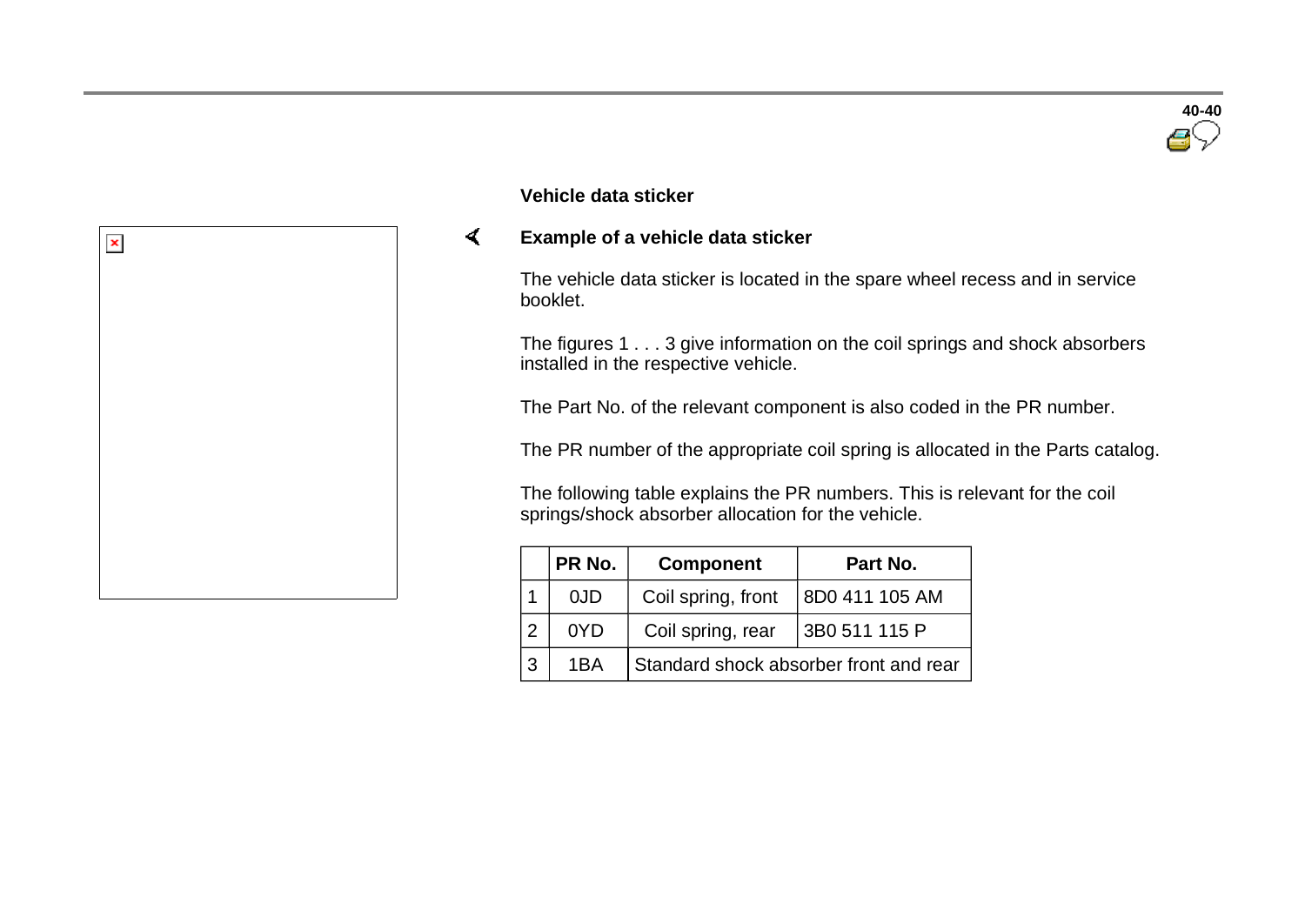

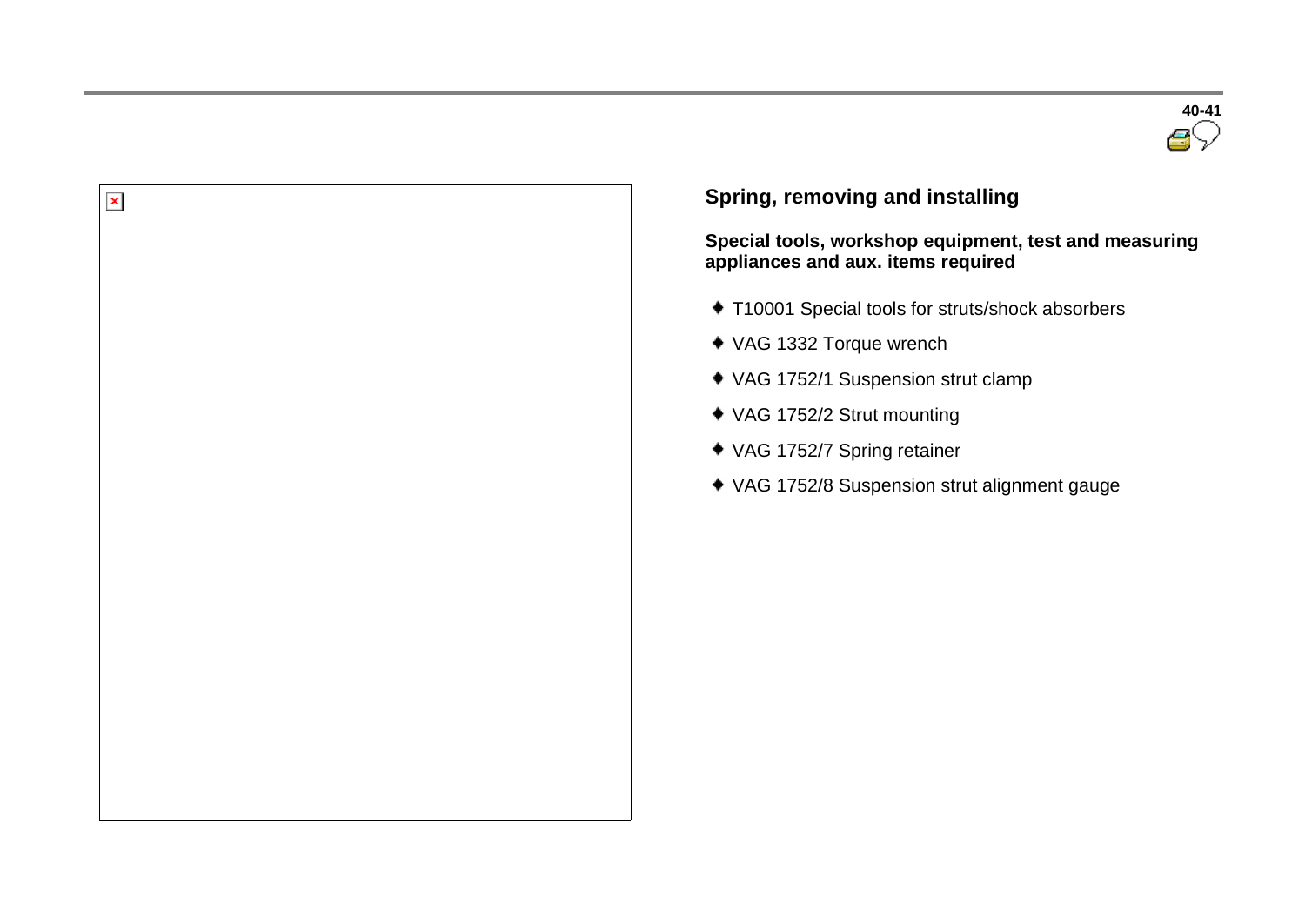

## **Removing**

 $\blacktriangleleft$ 

- Clamp suspension strut mounting VAG 1752/2 in a vice.
- Clamp suspension strut forked head in suspension strut mounting.
- Tension coil spring with -VAG 1752/1- tensioning device until the upper spring plate is free.



 $\pmb{\times}$ 

- Make sure that the coil spring is seated correctly in adapter VAG 1752/7 -arrow-.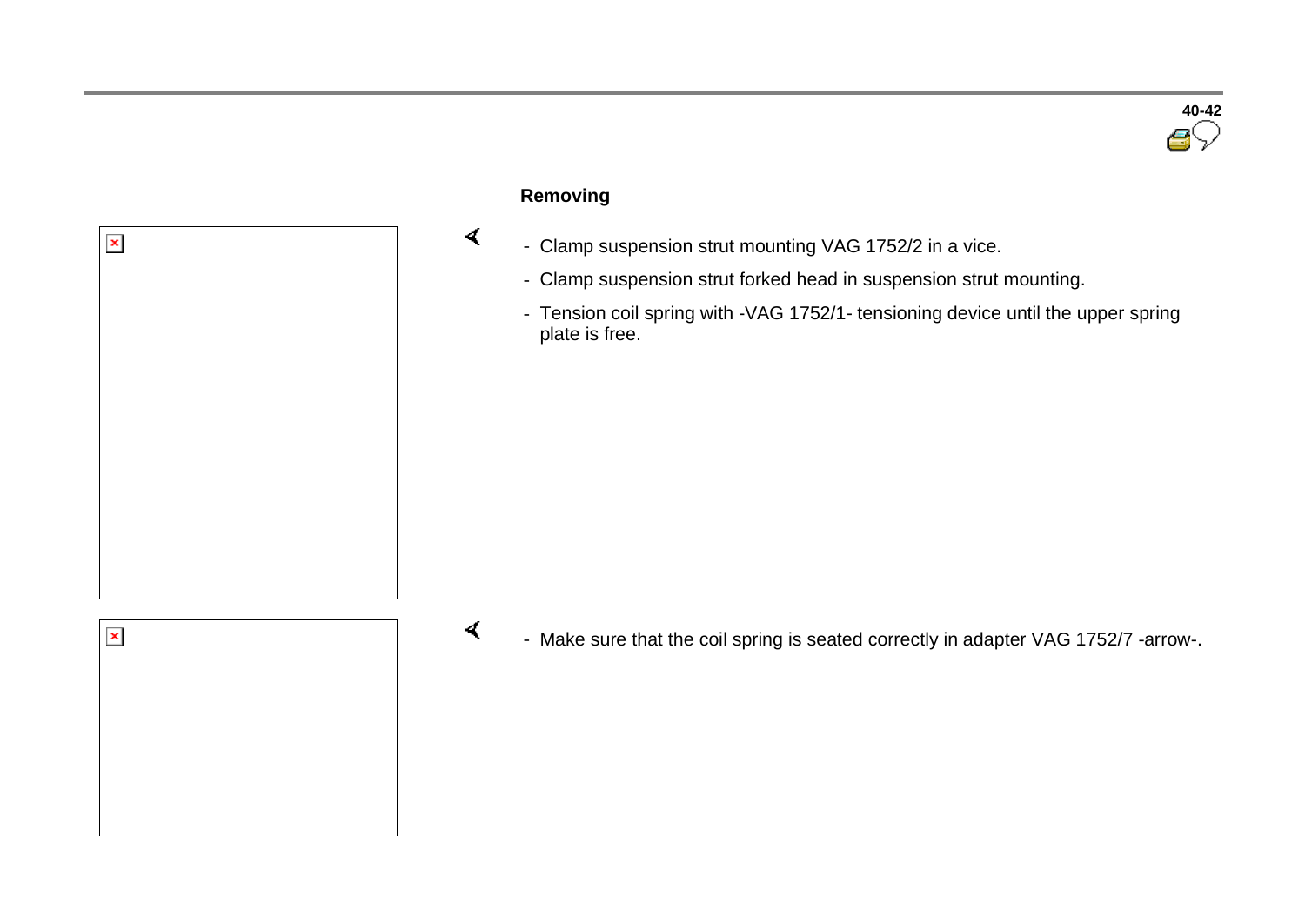



- Unscrew hex nut from piston rod.
	- Take off individual parts of suspension strut and coil spring with tensioning device -VAG 1752/1-.
	- 1 Commercially available ratchet handle
	- 2 T 10001/8

 $\sigma$ 

 $\prec$ 

- 3 T 10001/11
- 4 T 10001/5
- 5 VAG 1752/1
- 6 VAG 1752/7
- 6 VAG 1752/2

#### **Replacing shock absorber**

If the shock absorber requires replacing then additional work is necessary.



- Take off protective cap -1- and lower spring support -2-.
	- Loosen spring plate -3- with a synthetic head hammer and remove.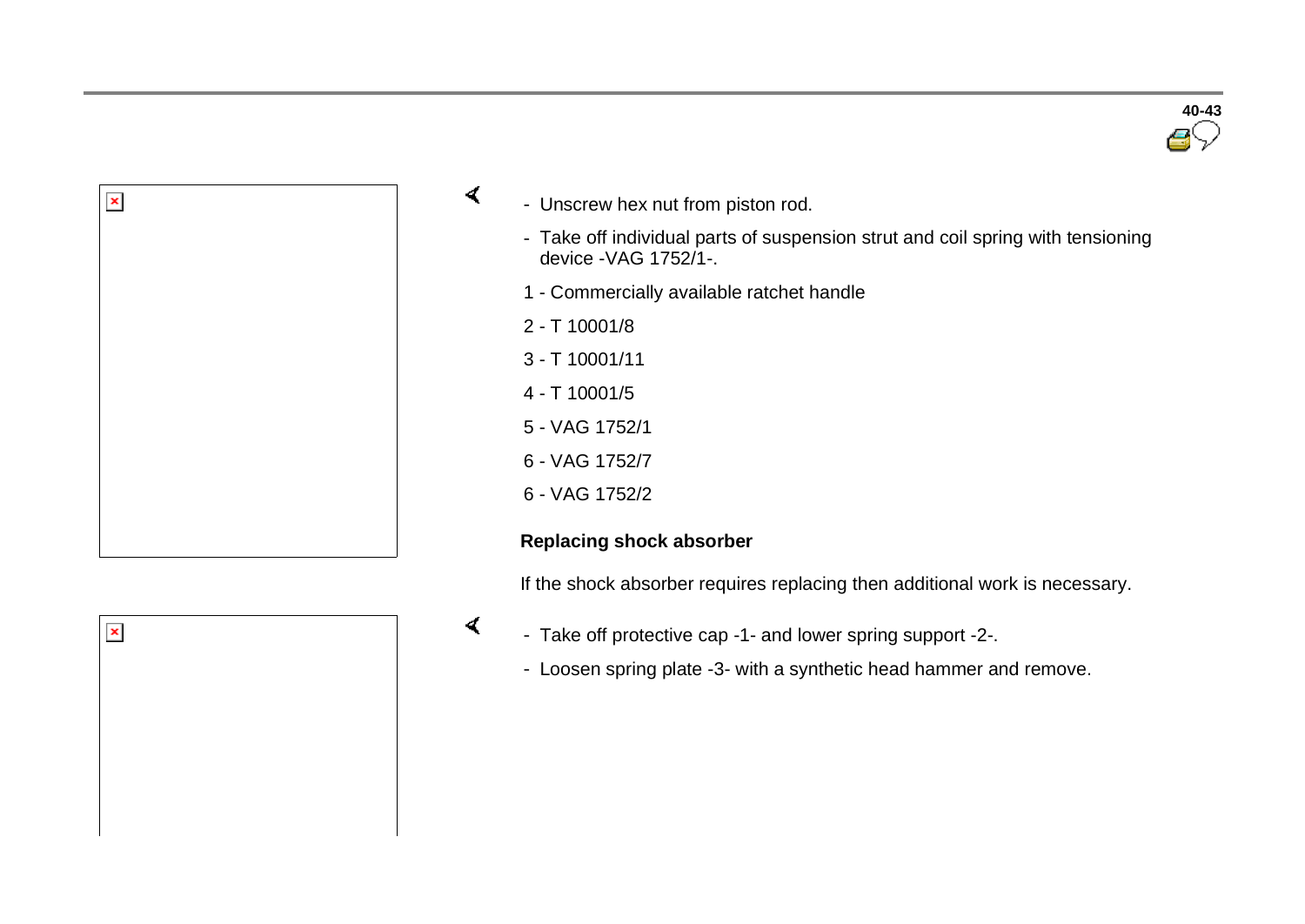



 $\pmb{\times}$ 

#### **Installing**

 $\blacktriangleleft$  Before inserting coil spring make sure that the lower spring plate is in the correct installation position.

The hole -arrow- in spring plate -1- should be offset  $90^\circ$  to shock absorber -2- bolt axis -A-.

Permissible deviation of spring plate to shock absorber bolt axis;  $\Box$  2°.

 $\sigma$ 

- Install lower spring support, protective cap and stop buffer.
	- Install coil spring with tensioning device -VAG 1752/1- onto lower spring support. The end of the coil spring must lie against stop -arrow-.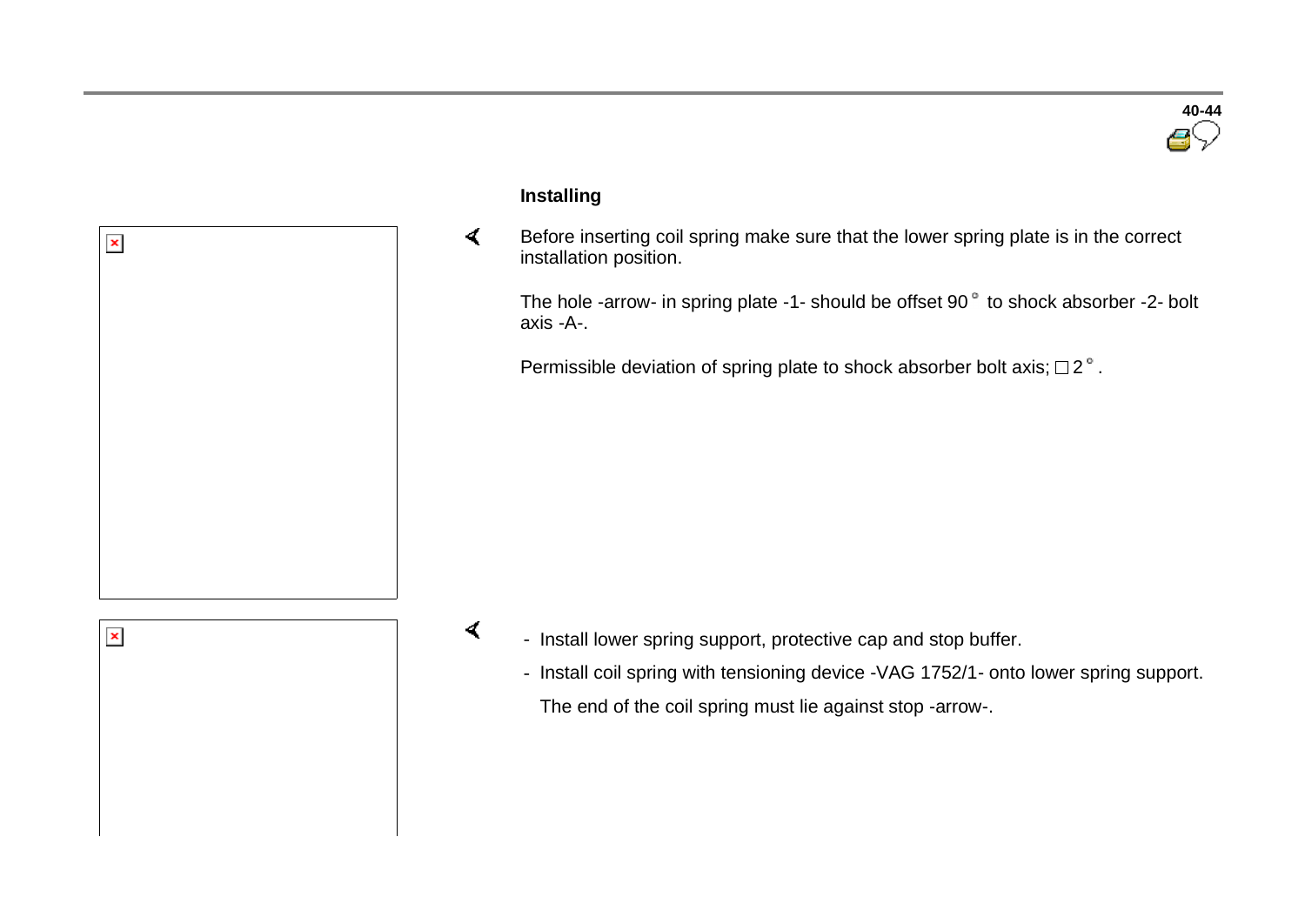**40-45**

#### $\sigma$ **Installing upper spring plate**

- 1 Commercially available ratchet handle
- 2 T 10001/8

 $\pmb{\times}$ 

- 3 T 10001/11
- 4 T 10001/5
- 5 VAG 1752/1
- 6 VAG 1752/8
- 7 VAG 1752/7
- 8 VAG 1752/2
- Set angle scale -arrow- of tensioning device -1752/2- to  $0^\circ$ .
- Install upper spring plate, washer and suspension strut mounting.
- Position upper spring plate with alignment gauge 1752/8- to 11 $^{\circ}$ .

The 11<sup>°</sup> position on the alignment gauge 1752/8 is recognized with

"vorn links (front left)"

or

"vorn rechts (front right)".

**Note that the 11 position of the spring plates is a mirror image on both the left and right-hand side**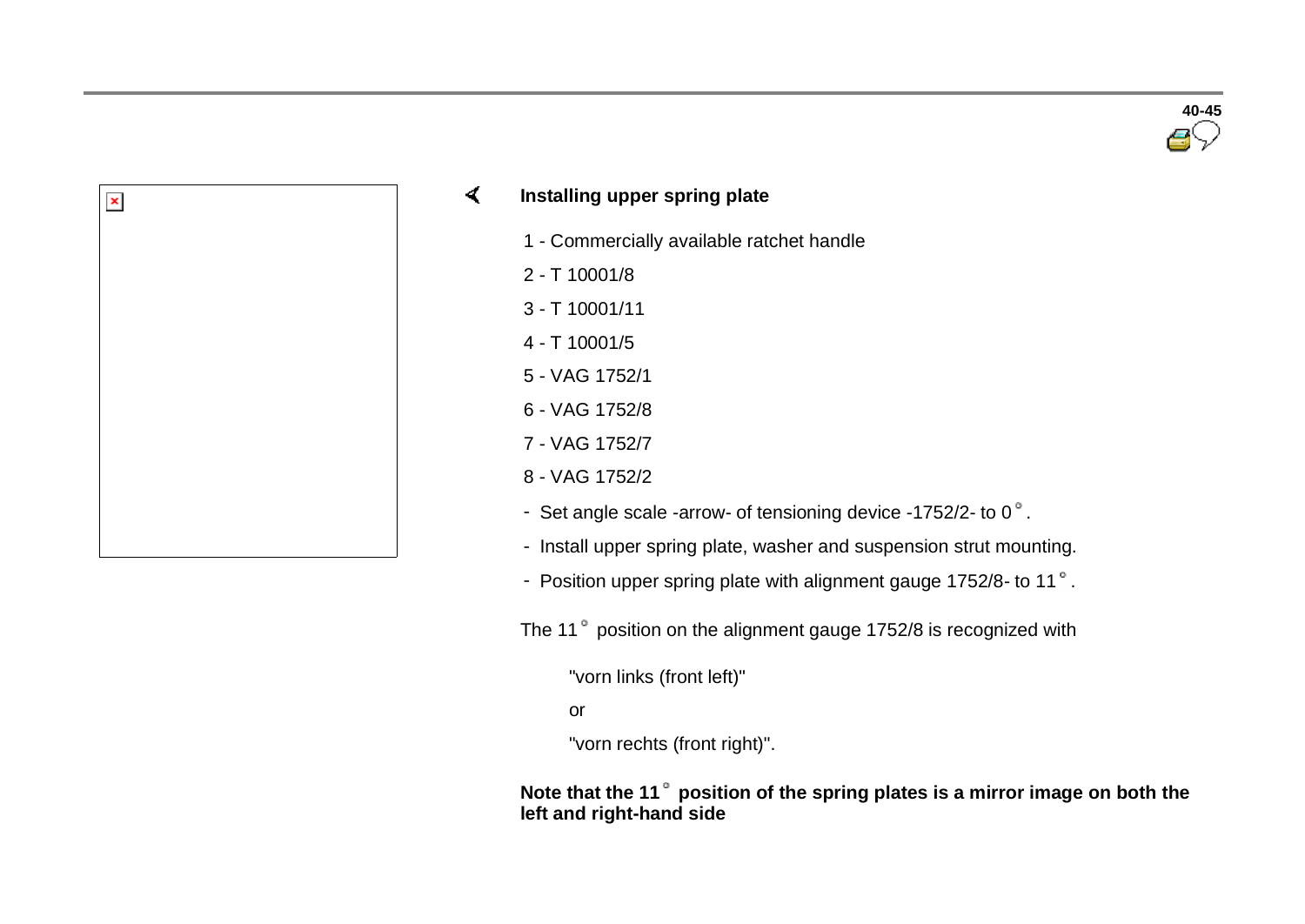Upper spring plate installation position  $\Rightarrow$  Page 40-46.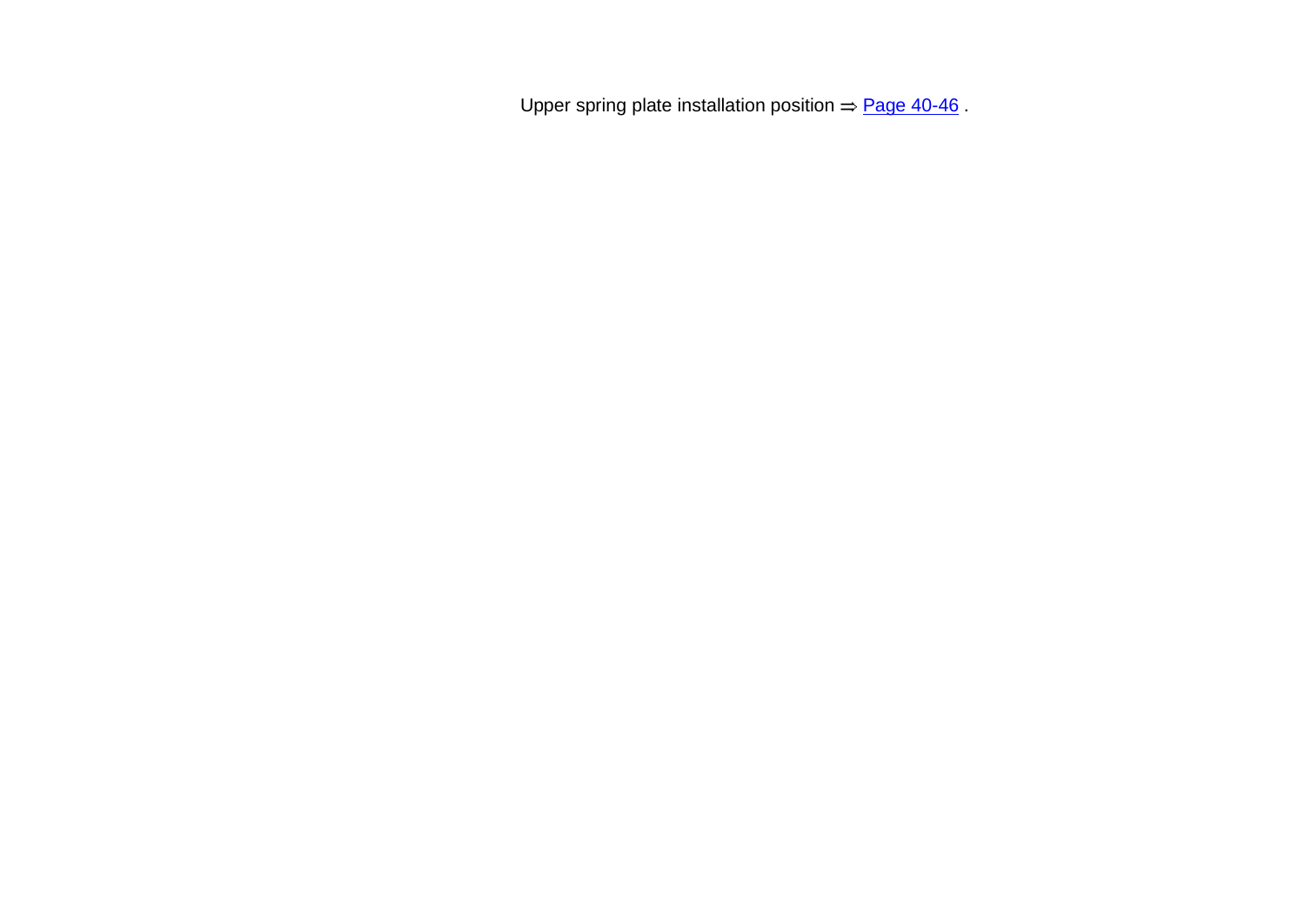

#### $\sigma$ **Upper spring plate installation position**

- Studs in upper spring plate are offset 11 $\degree$  to shock absorber forked head bolt axis -1-.
- F = Forward
- $R =$  Spring plate, right-hand side
- L = Spring plate, left-hand side

 $A = 11^{\circ} + 2^{\circ}$ 



 $\pmb{\times}$ 

#### **Rubber ring installation position**  $\prec$

- The end of the spring must lie against the upper spring support stop -arrow-.
- Relieve tension on coil spring.
- Tighten hex nut with special tool T100001  $=$  Page 40-38, item 1
- Remove alignment gauge -1752/8-.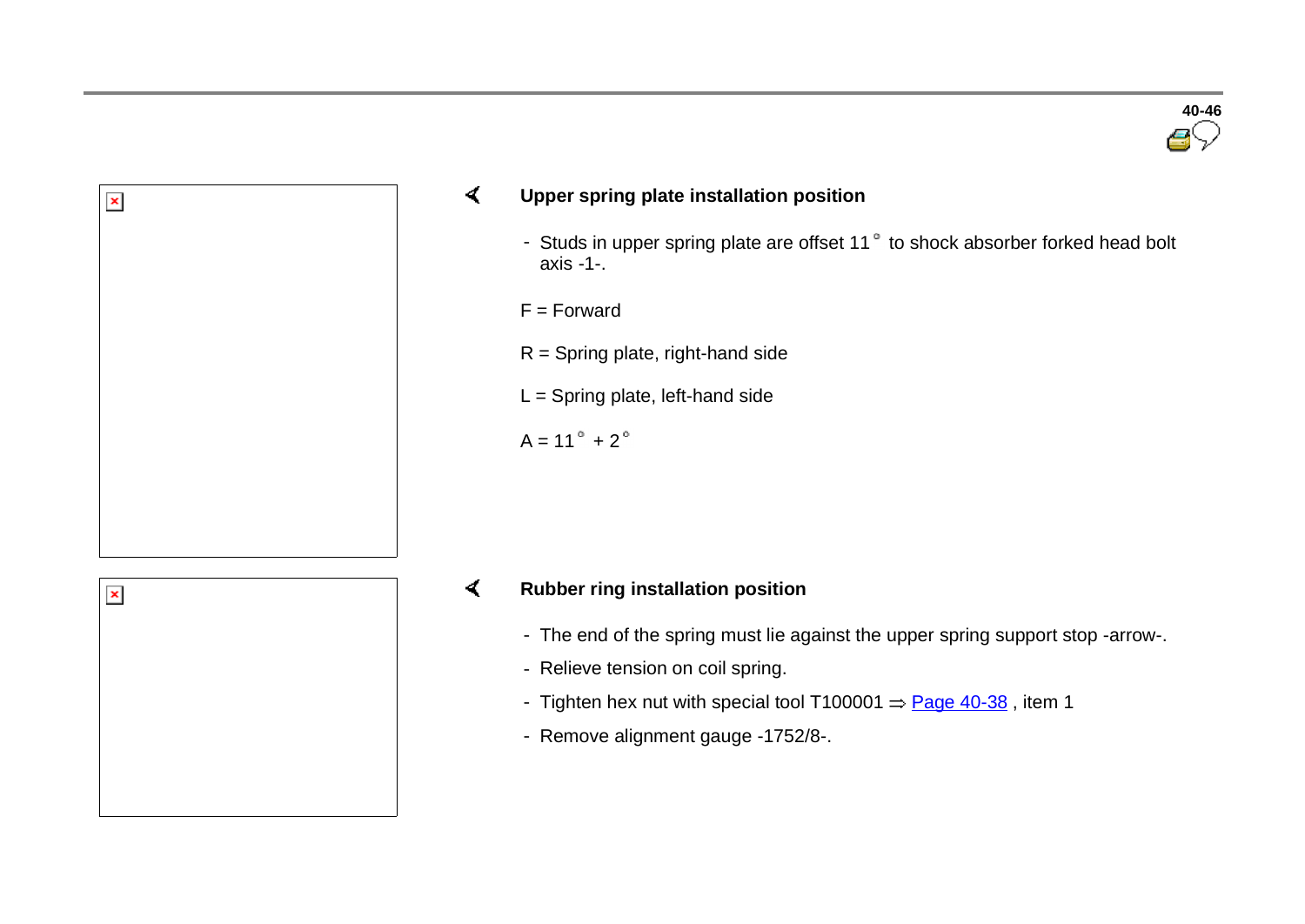

 **Wheel bearing housing, removing and installing** 

 **Special tools, workshop equipment, testers, measuring instruments and auxiliary items required** 

3287A Ball joint puller

**V.A.G 1332** ளு-W00-0428

 $\pmb{\times}$ 

 $\blacktriangleleft$ 

VAG 1332 Torque wrench

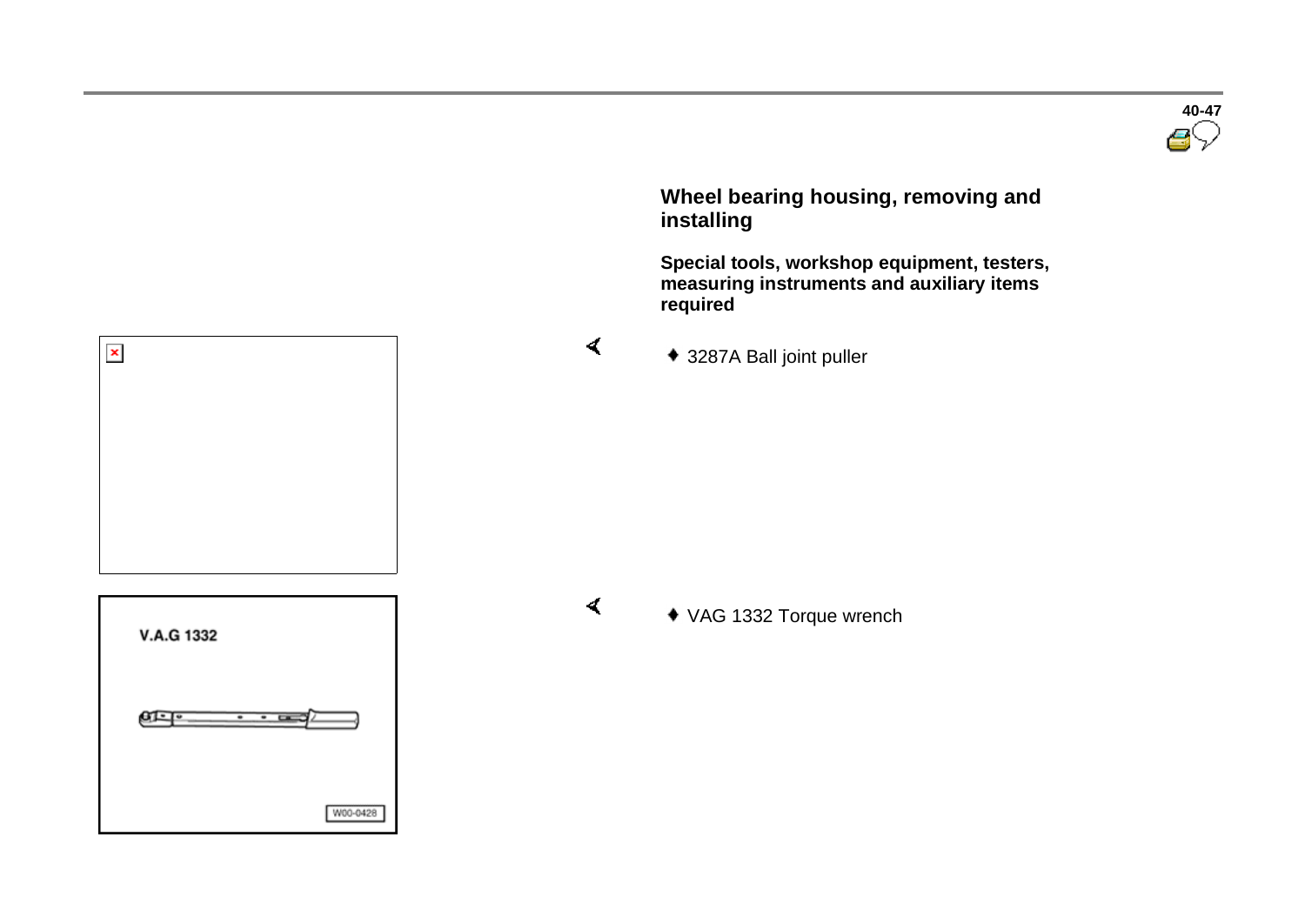# **40-48**

#### **Removing**

- Unbolt hex bolt for drive shaft. (Loosen only when vehicle is standing on wheels -danger of accident-).
- Remove wheel.

 $\blacktriangleleft$ 

 $\blacktriangleleft$ 

- Disconnect ABS speed sensor wiring out of retainer on brake caliper.
- Remove bolts -1- for brake caliper and take off brake caliper.
	- Remove disc brake.
	- Secure brake caliper to body with wire.



 $\pmb{\times}$ 

- Remove bolts -1- for cover plate.
	- Disconnect ABS speed sensor from wheel bearing housing.
	- Remove nuts -2- and -3-.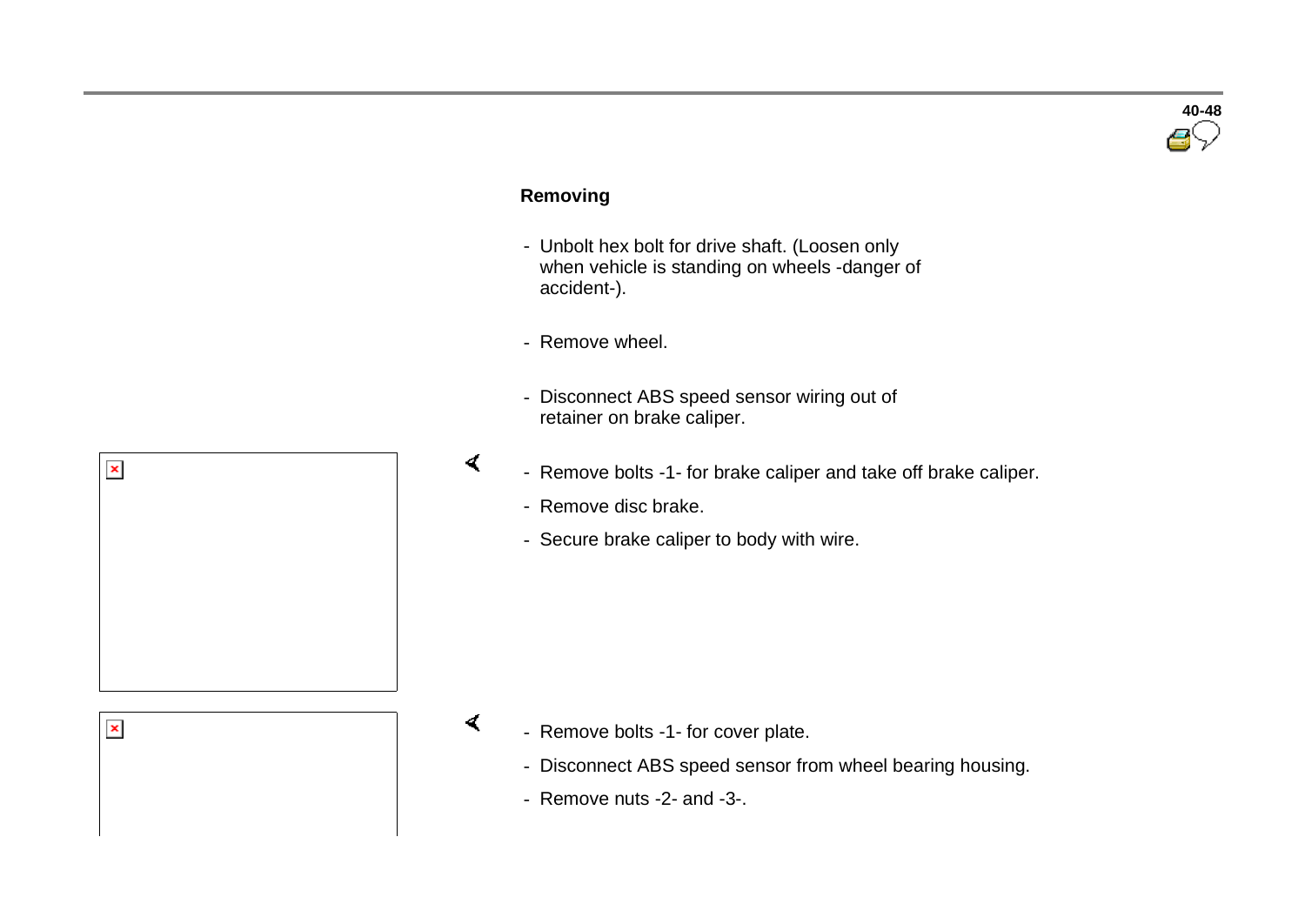



- Remove rubber grommet -1- and separate connector -2-.
	- Disconnect ABS speed sensor wiring from retainers -arrows-.
	- Guide wiring through opening in wheel bearing housing and take out.

#### *Note:*

 $\prec$ 

 $\blacktriangleleft$ 

*Do not damage the rubber grommet!*



- Remove hex bolt -3- and nut -4-.
	- Remove track rod ball joint.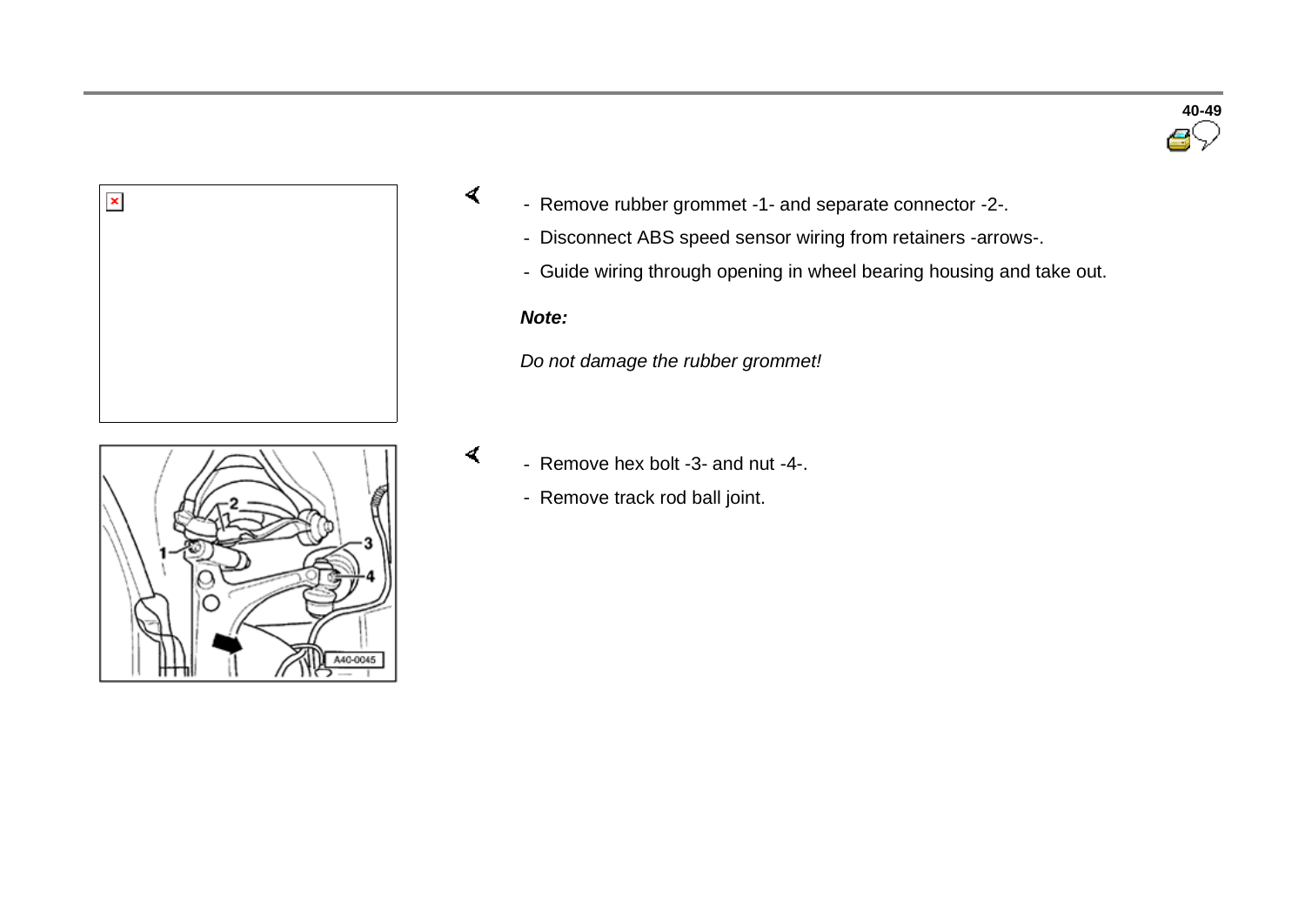

- Remove nut from joint pin.
- Press guide link joint pin out of tapered seat.

#### *Note:*

 $\blacktriangleleft$ 

 $\blacktriangleleft$ 

*Do not damage joint protective boot when doing this!*

- Loosen joint pin nut, do not remove completely.



- Press track-control link joint pin out from tapered seat.

*Note:*

*Do not damage joint protective boot when doing this!*

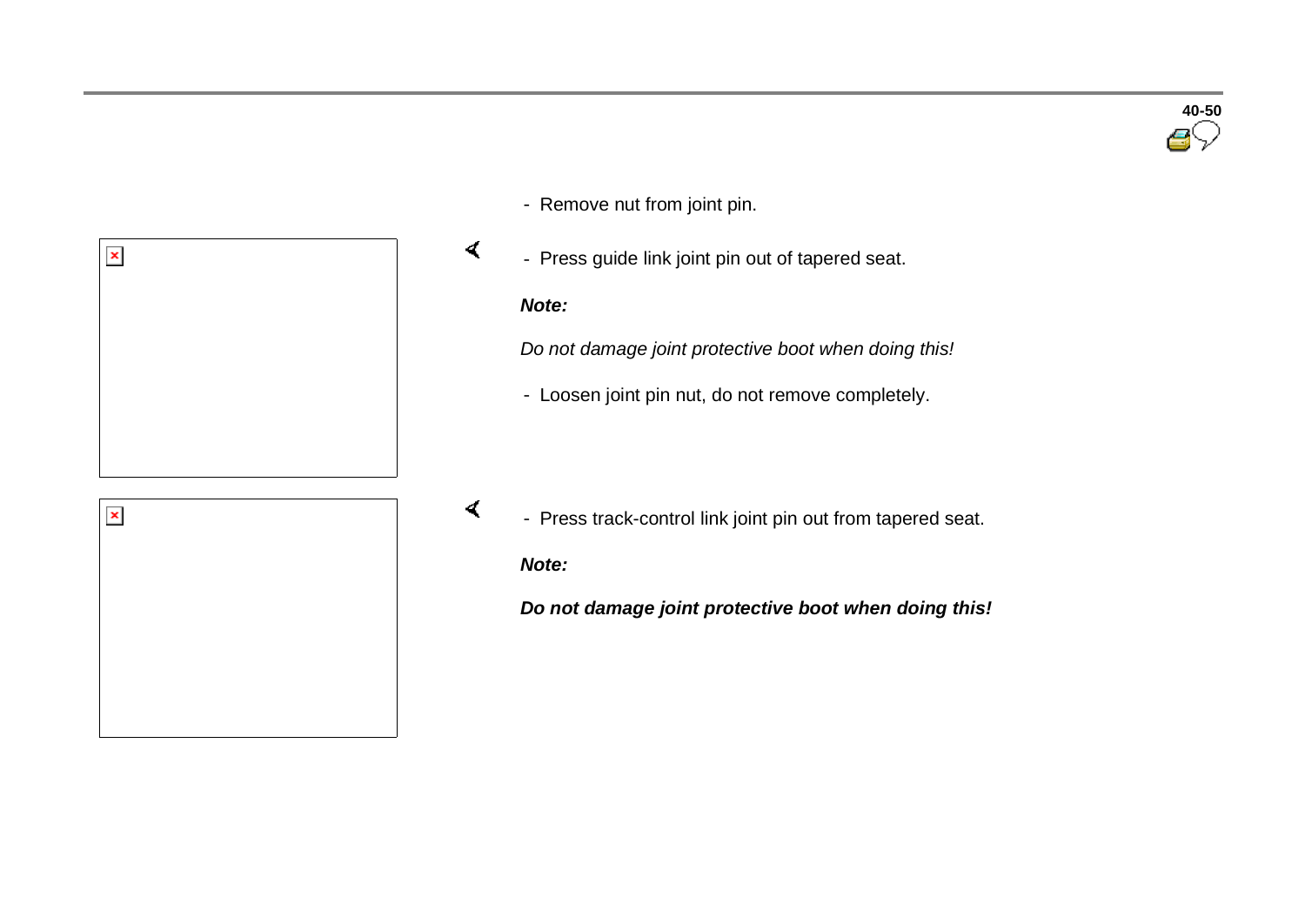



 $\sigma$ 

- Remove nut -1-, take out hex bolt and remove both links -2- out upward.

The slits in the wheel bearing housing must not be widened using a chisel or similar tool!

If the hex bolt cannot be removed from the wheel bearing housing, then the hex bolt and the links -2- must be pressed out of the wheel bearing housing  $=$  from page  $=$ Page 40-29 .

- Swing wheel bearing housing in direction of arrow away to side, when doing this remove drive shaft pin from wheel hub.
- Remove nut from track-control link joint pin.
- Take off wheel bearing housing.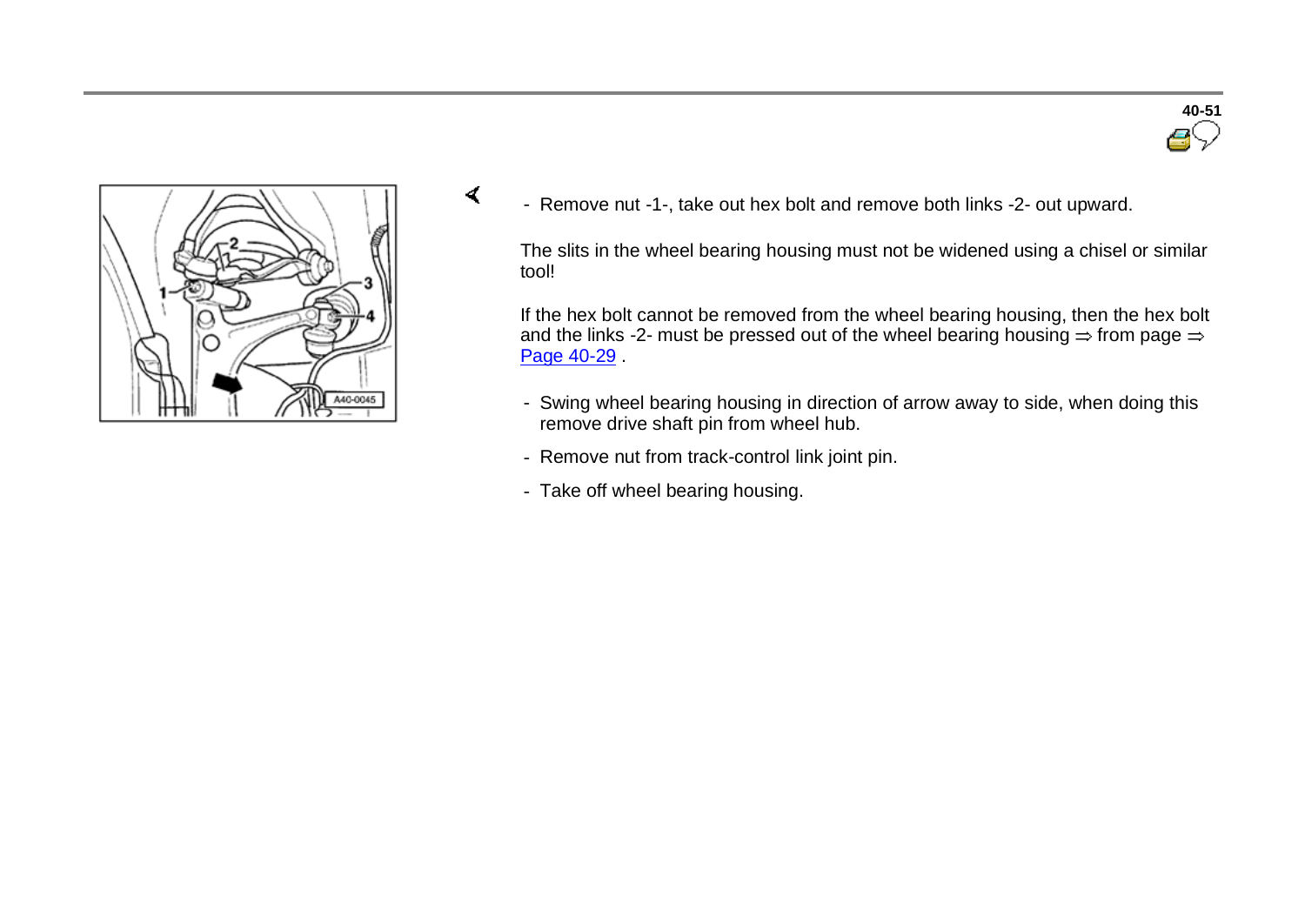# **40-52**

#### **Installing**

- Install wheel bearing housing.
- Install joint pins of track-control and guide links into wheel bearing housing.
- Screw on new self-locking nut and tighten  $\Rightarrow$ Page  $40-15$ , item 14 and page  $\Rightarrow$  Page 40-16, item 19 .

 Counter hold joint pin with 4 mm AF hex key if necessary.

- Slide drive shaft outer joint pin into wheel hub and tighten new hex bolt hand tight.
- Insert upper links into wheel bearing housing, insert new bolt and tighten new nut -2-  $\Rightarrow$  Page 40-14 , item 9 .

 When tightening press upper links downward as far as possible!

- Install track rod.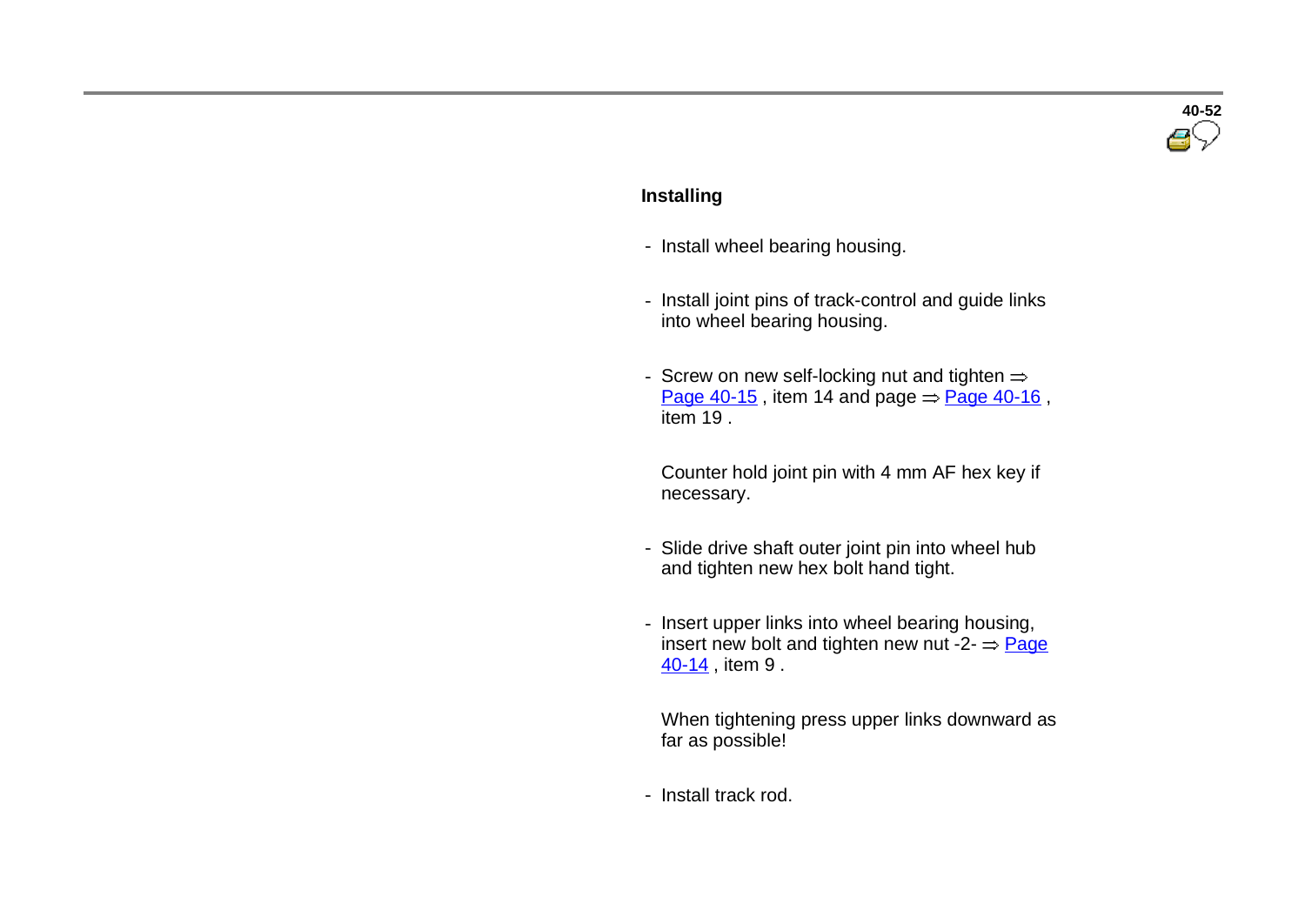- Tighten hex bolt  $\Rightarrow$  Page 48-36, item 6.
- Screw on new self-locking nut and tighten Page 48-36, item 8.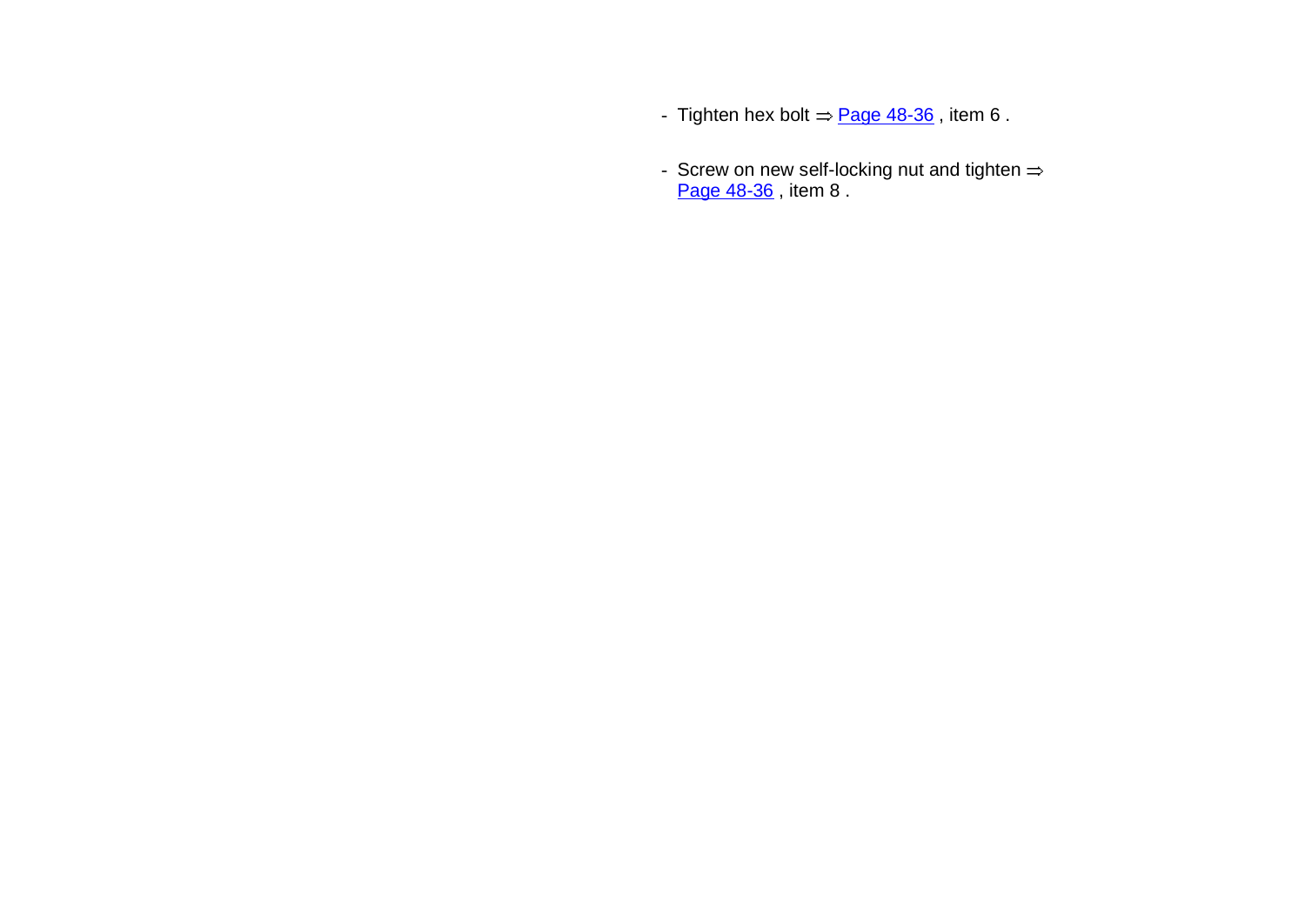- Connect ABS vehicle speed sensor.
- Screw on cover plate and tighten  $=$  Page 40-16 , item 18
- Install disc brake, screw on brake caliper.

 *Repair Manual, Brake System, Repair Group 46; Servicing front brakes*

- Install wheel and tighten  $=$  Page 44-1.
- Tighten drive shaft hex bolt  $\Rightarrow$  Page 40-116.

 Check and if necessary adjust the front axle, alignment must take place on a VW/Audi recommended alignment stand.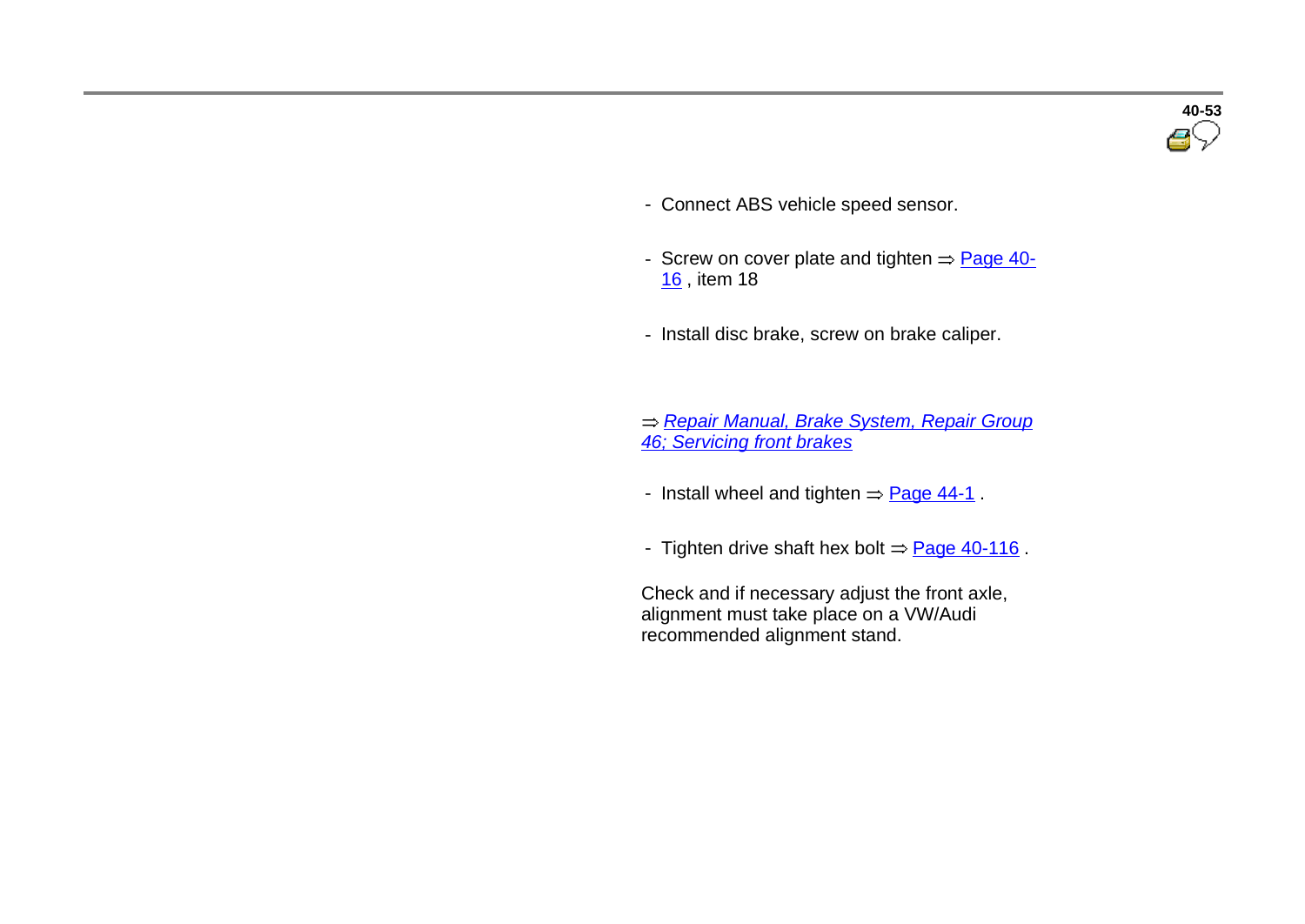



### **Front wheel bearing, pressing out and pressing in**

**Special tools, workshop equipment, test and measuring appliances and aux. items required** 

- VW 401 Thrust plate
- ◆ VW 402 Thrust plate
- VW 407 Press tool
- VW 412 Press tool
- $\bullet$  VW 416 B Tube
- ◆ VW 432 Press piece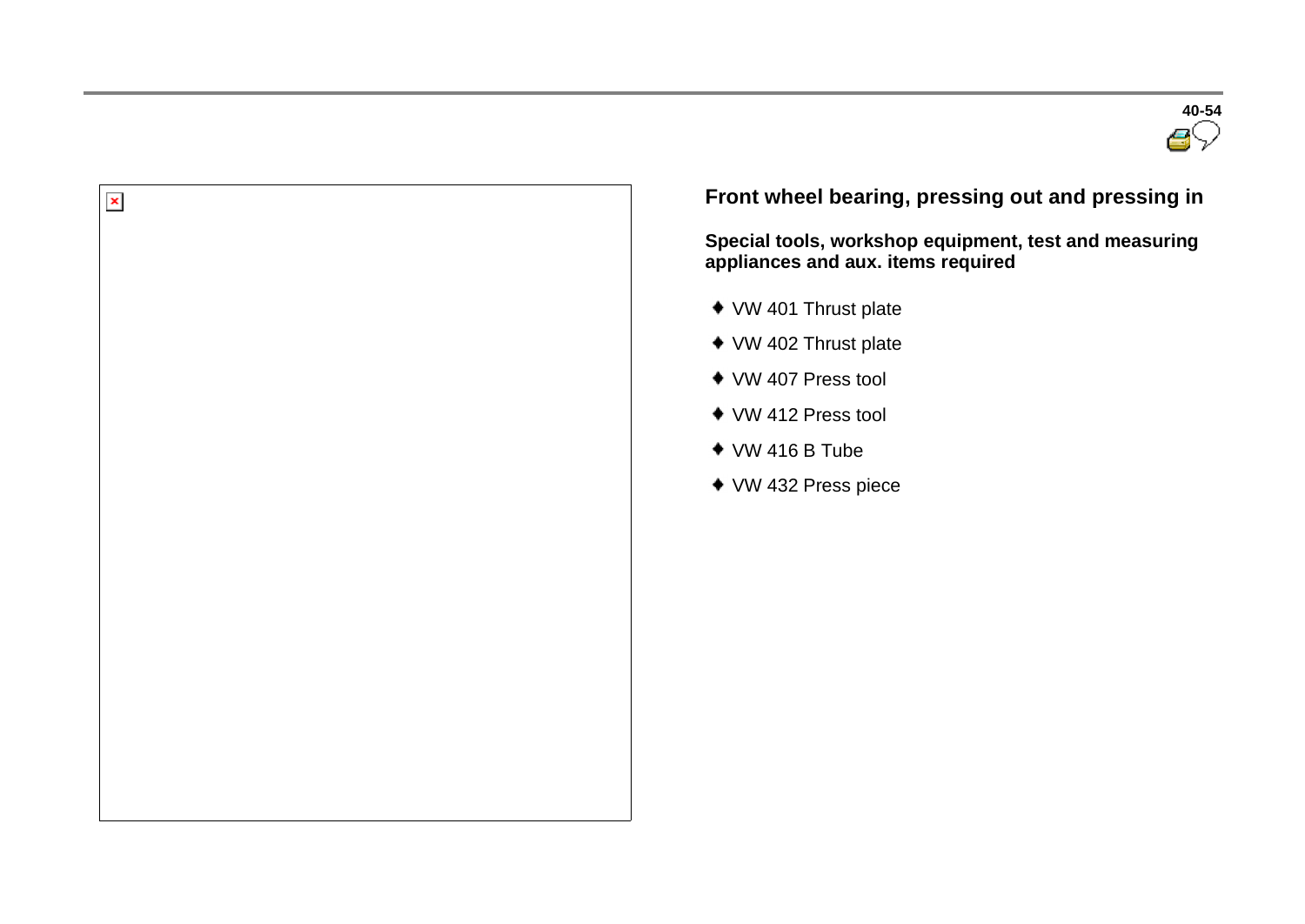



 **Special tools, workshop equipment, test and measuring appliances and aux. items required** 

- VW 447 i Thrust plate
- $*$  VW 519 Tube
- 30-100 Drift sleeve
- 3005 Press disk
- ◆ 3124 Press piece
- ◆ 3291 Assembly tool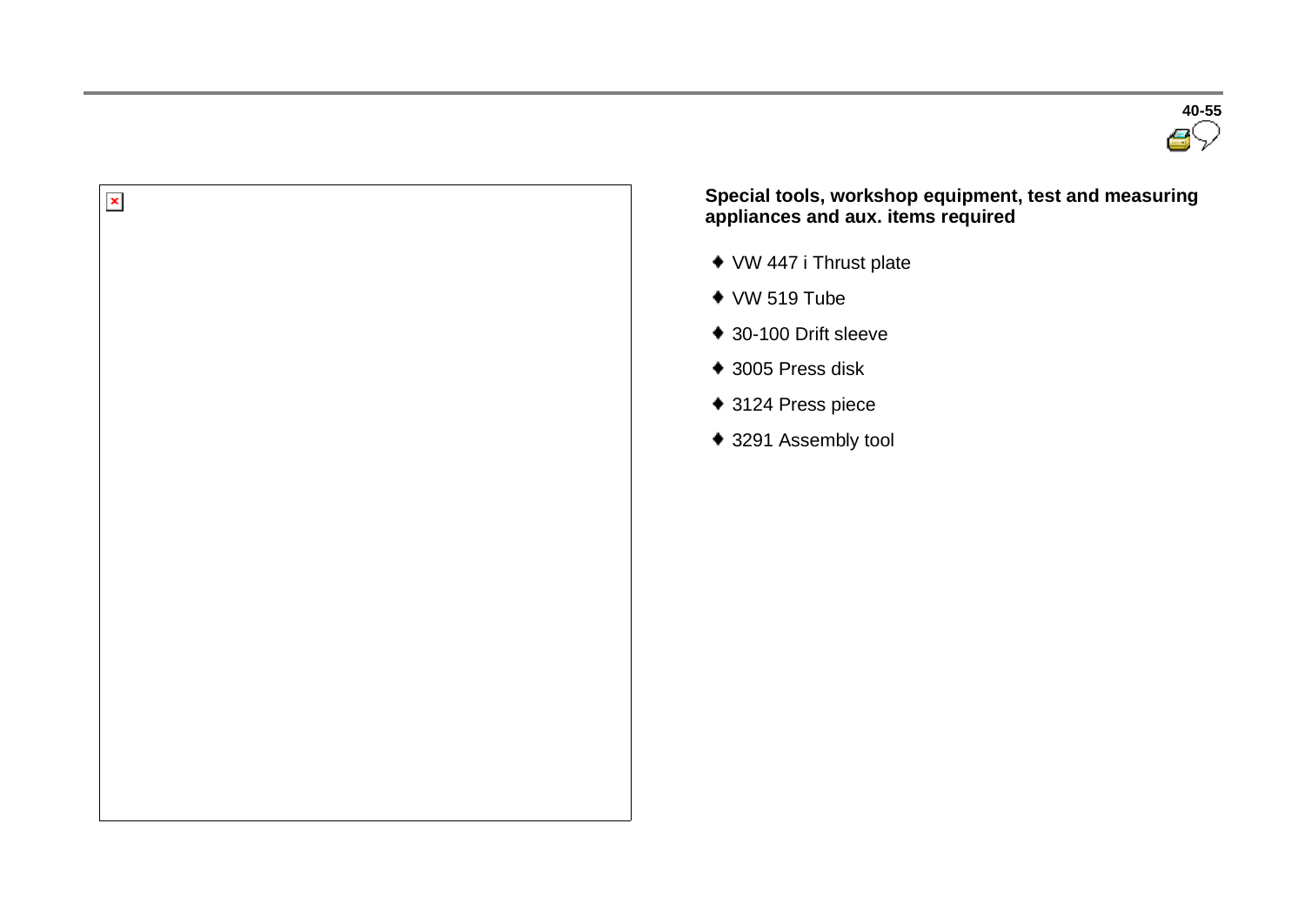**40-56**

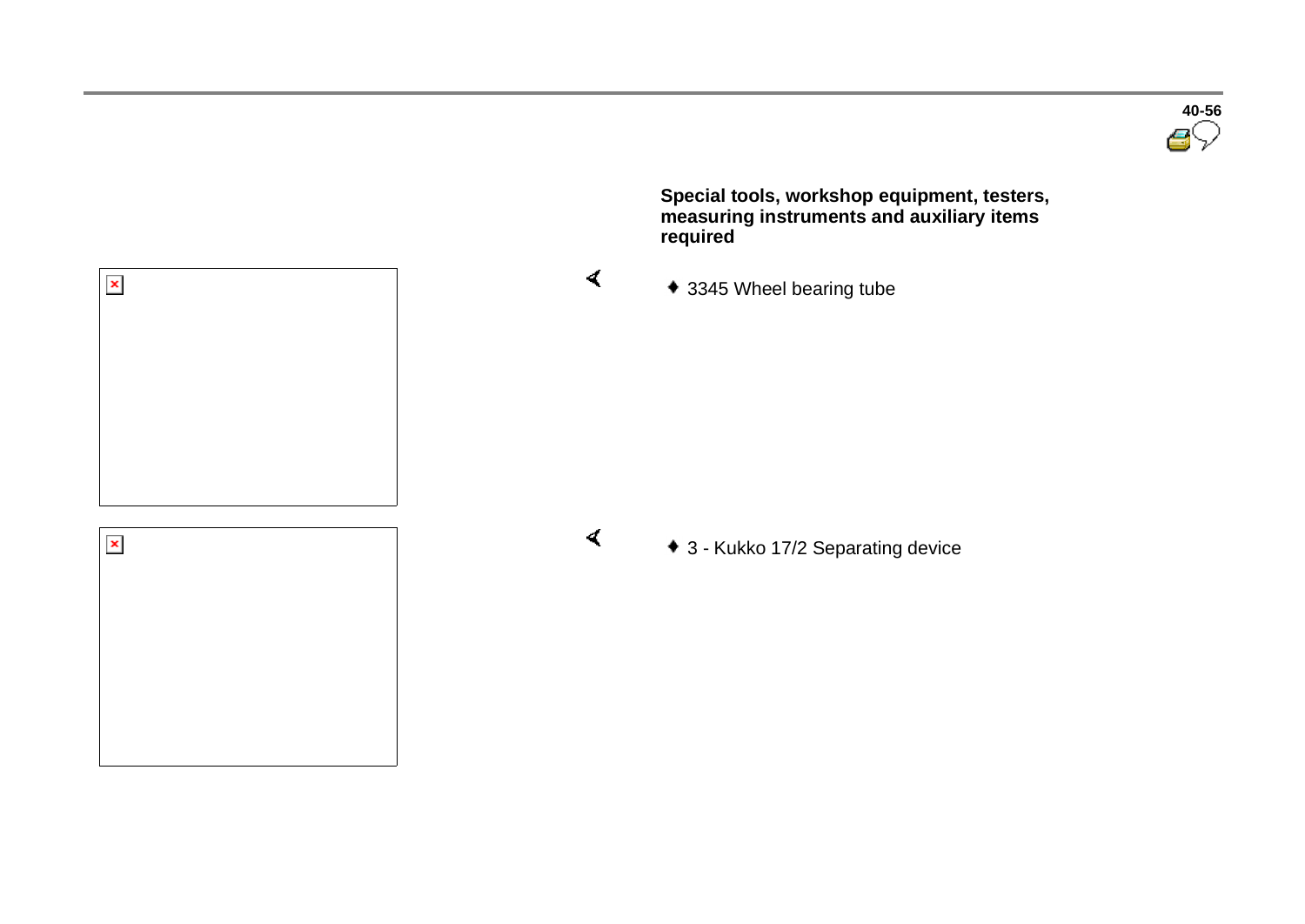

♦ Allocation

 $\pmb{\times}$ 

- *Replacement parts catalog*
	- **2 - Wheel bearing**
		- ◆ Removing and installing when the wheel bearing housing is installed  $\Rightarrow$  Page 40-64
		- $\bullet$  Installation position:
			- Larger internal diameter of wheel bearing faces wheel hub
		- Pressing out diameter 75 mm $\Rightarrow$  Fig.  $\Rightarrow$  3
		- Pressing out diameter 82 mm=Fig.  $\Rightarrow$  4
		- Pressing bearing inner race off  $=$  Fig.  $\Rightarrow$  5 and  $\Rightarrow$  6
		- Pressing in diameter 75 mm  $=$  Fig.  $=$   $\frac{7}{2}$
		- Pressing in diameter 82 mm  $\Rightarrow$  Fig.  $\Rightarrow$  8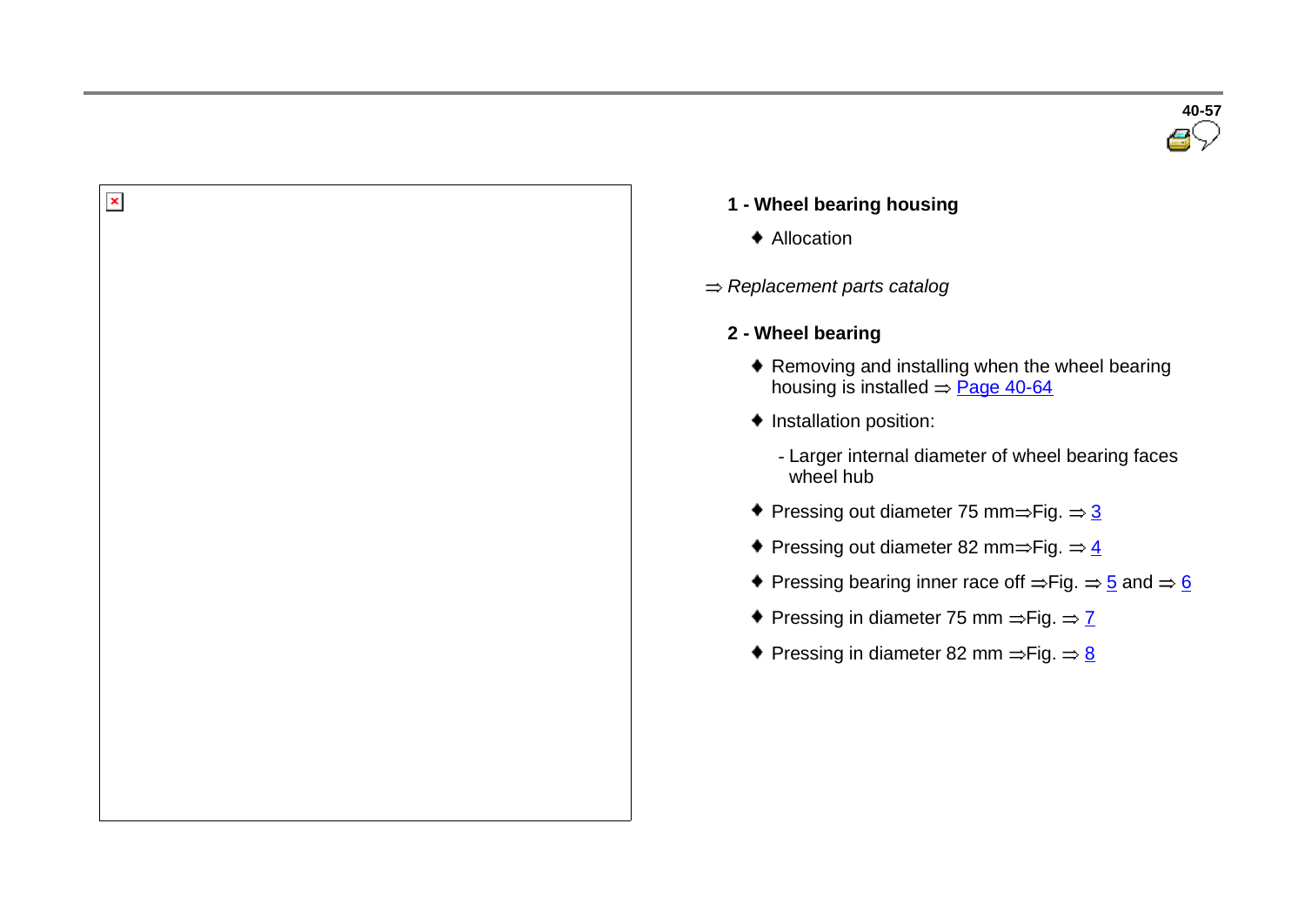



 $\pmb{\times}$ 

- **3 - Hub**
	- ◆ Removing and installing when the wheel bearing housing is installed  $=$  Page 40-64
	- Pressing out diameter 75 mm  $\Rightarrow$  Fig.  $\Rightarrow$  1
	- Pressing out diameter 82 mm  $=$  Fig.  $=$  2
	- Pressing in diameter 75 mm  $=$  Fig.  $= 9$
	- Pressing in diameter 82 mm  $\Rightarrow$  Fig.  $\Rightarrow$  10
- **4 - Bolt**
	- $\bullet$  = Page 40-16, item 18
- **5 - Splash plate**
- **6 - Speed sensor**
	- ◆ Disconnect out to remove
	- ◆ Before inserting sensor, clean inner surface of installation hole and coat with grease G 000 650
- **7 - Clamping sleeve**
	- Before inserting into wheel bearing housing, coat circumference with grease G 000 650
	- ◆ Press into wheel bearing housing onto stop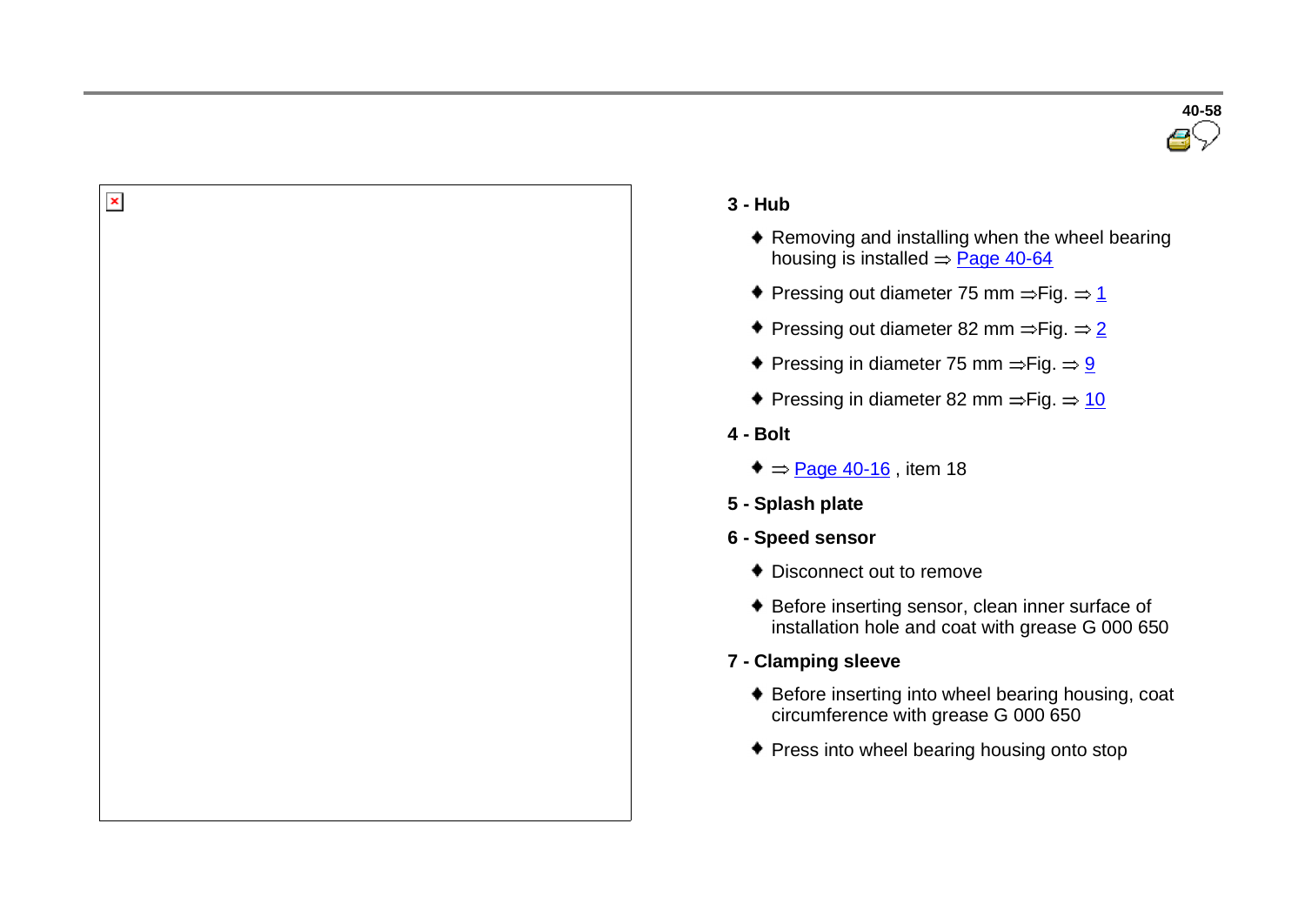

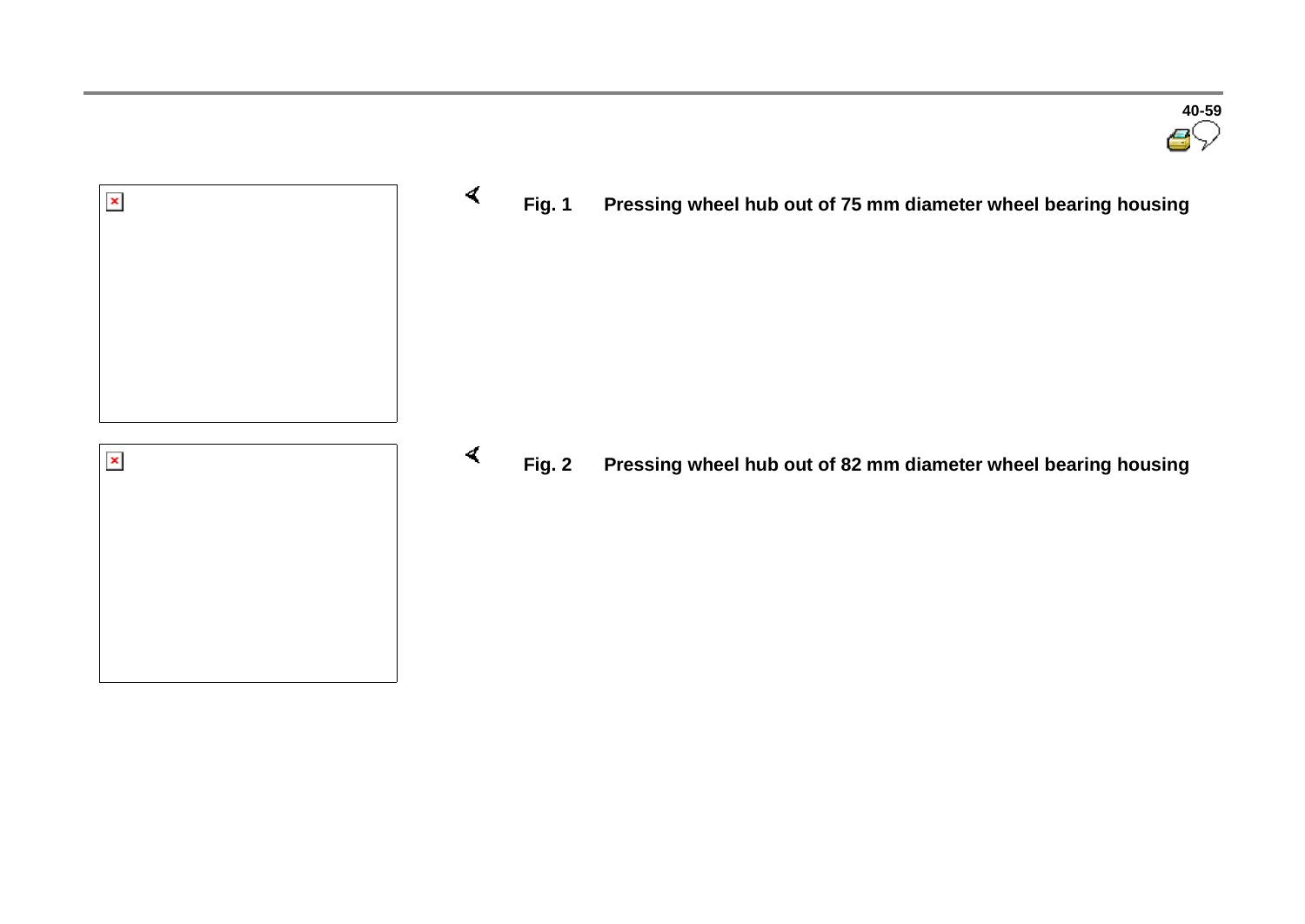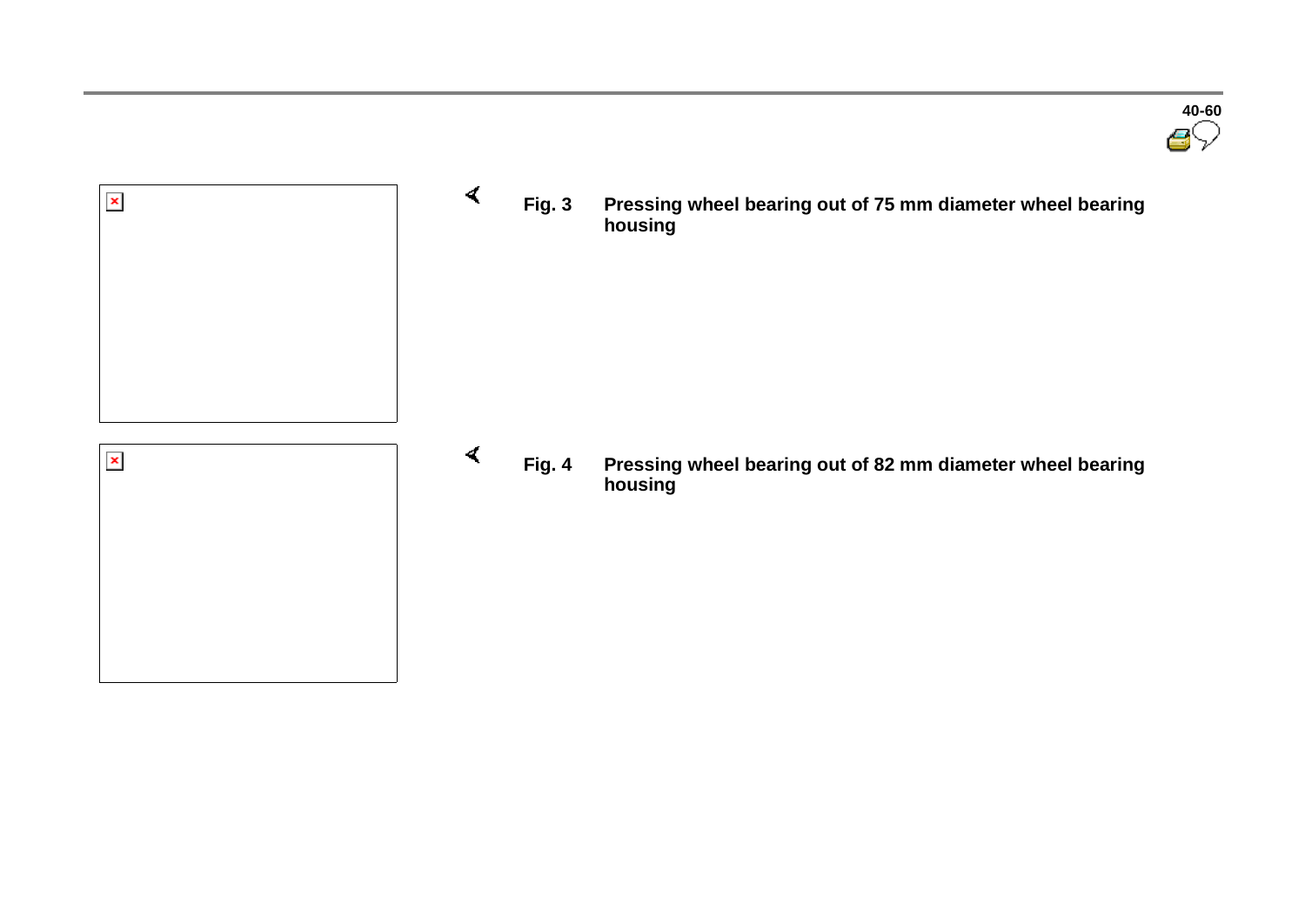



#### **Fig. 5 Installing separating device**

- Install separating device into bearing inner race annular groove -arrow- and tension spindle.

#### *Note:*

 $\sigma$ 

 $\blacktriangleleft$ 

*Use commercially available separating device e.g. Kukko 17/2.*



### **Fig. 6 Pressing bearing inner race off wheel hub**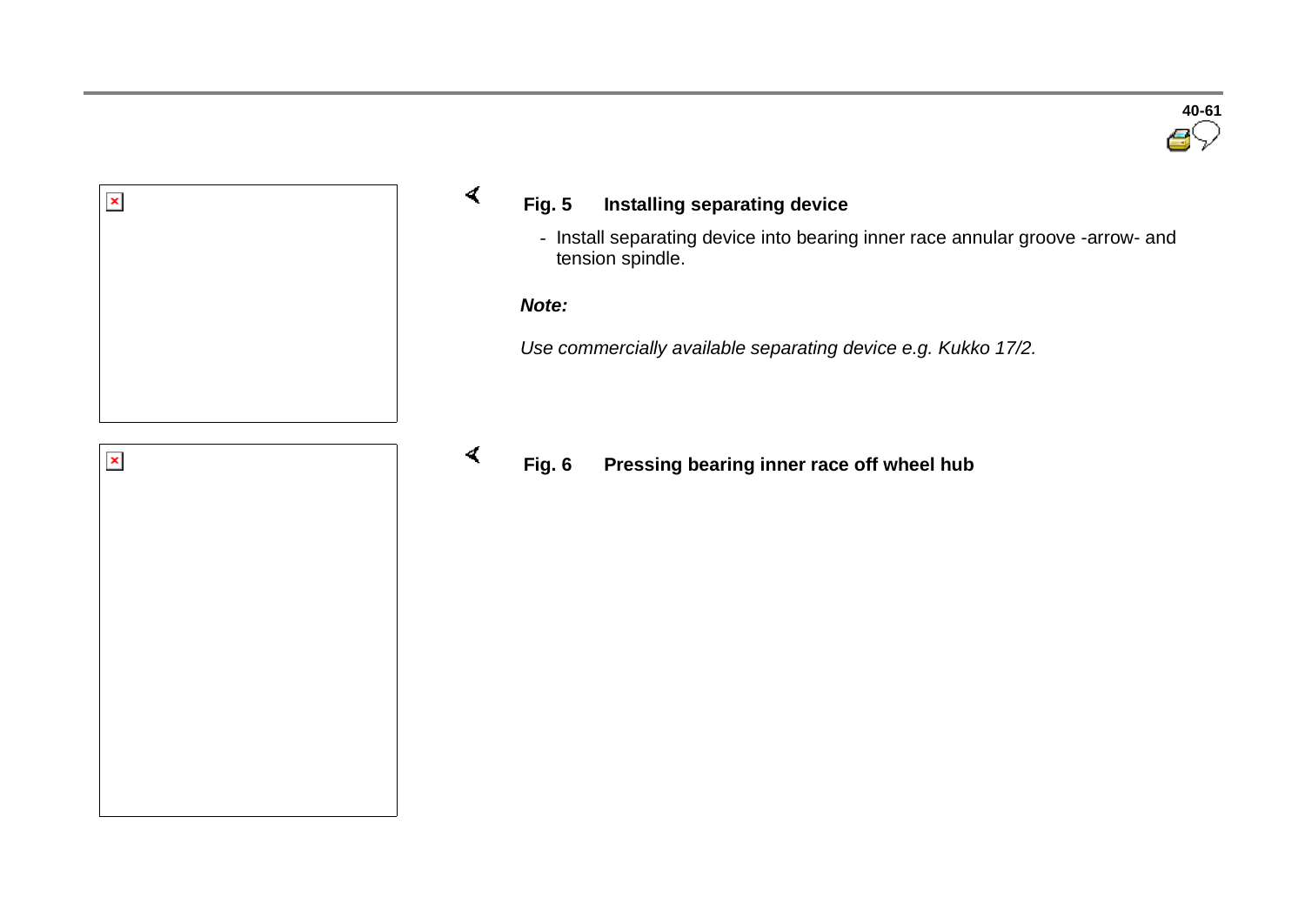

**Fig. 7 Pressing wheel bearing -A- into 75 mm diameter wheel bearing housing**

*Note:*

 $\sigma$ 

 $\blacktriangleleft$ 

*Larger internal diameter of wheel bearing faces wheel hub.*

**Fig. 8 Pressing wheel bearing -A- into 82 mm diameter wheel bearing housing**

*Note:*

*Larger internal diameter of wheel bearing faces wheel hub.*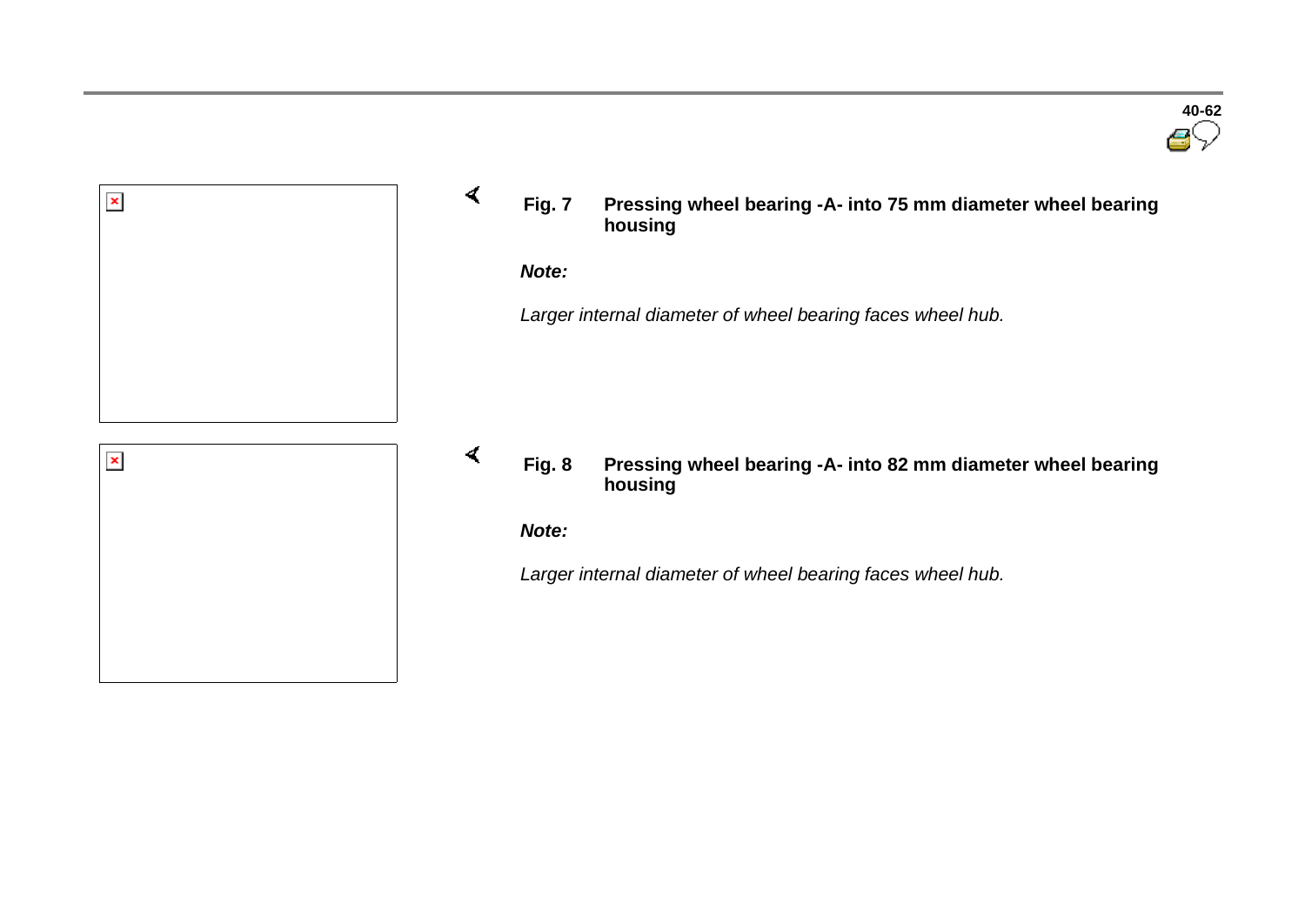



#### **Fig. 9 Pressing wheel hub into 75 mm diameter wheel bearing**

- When pressing in, the thrust piece VW519 must bear only against inner race.

#### *Notes:*

 $\blacktriangleleft$ 

*The wheel bearing housing must remain as horizontal as possible when pressing in.*

*Otherwise the wheel hub will bend in the wheel bearing which will lead to premature wheel bearing damage.*

#### $\blacktriangleleft$ **Fig. 10 Pressing wheel hub into 82 mm diameter wheel bearing**

- When pressing in, the thrust piece VW447i must only bear against inner race.

#### *Notes:*

*The wheel bearing housing must remain as horizontal as possible when pressing in.*

*Otherwise the wheel hub will bend in the wheel bearing which will lead to premature wheel bearing damage.*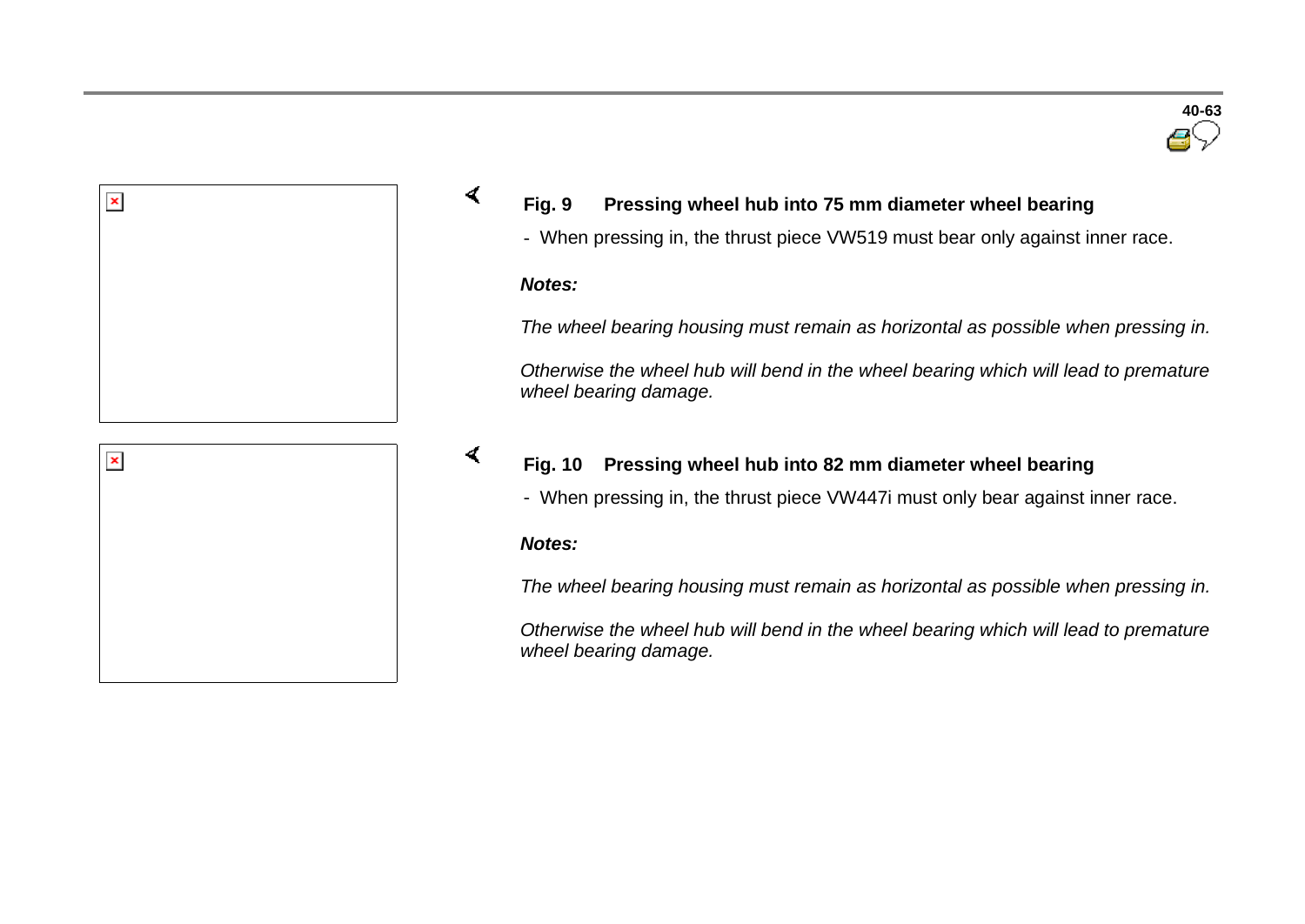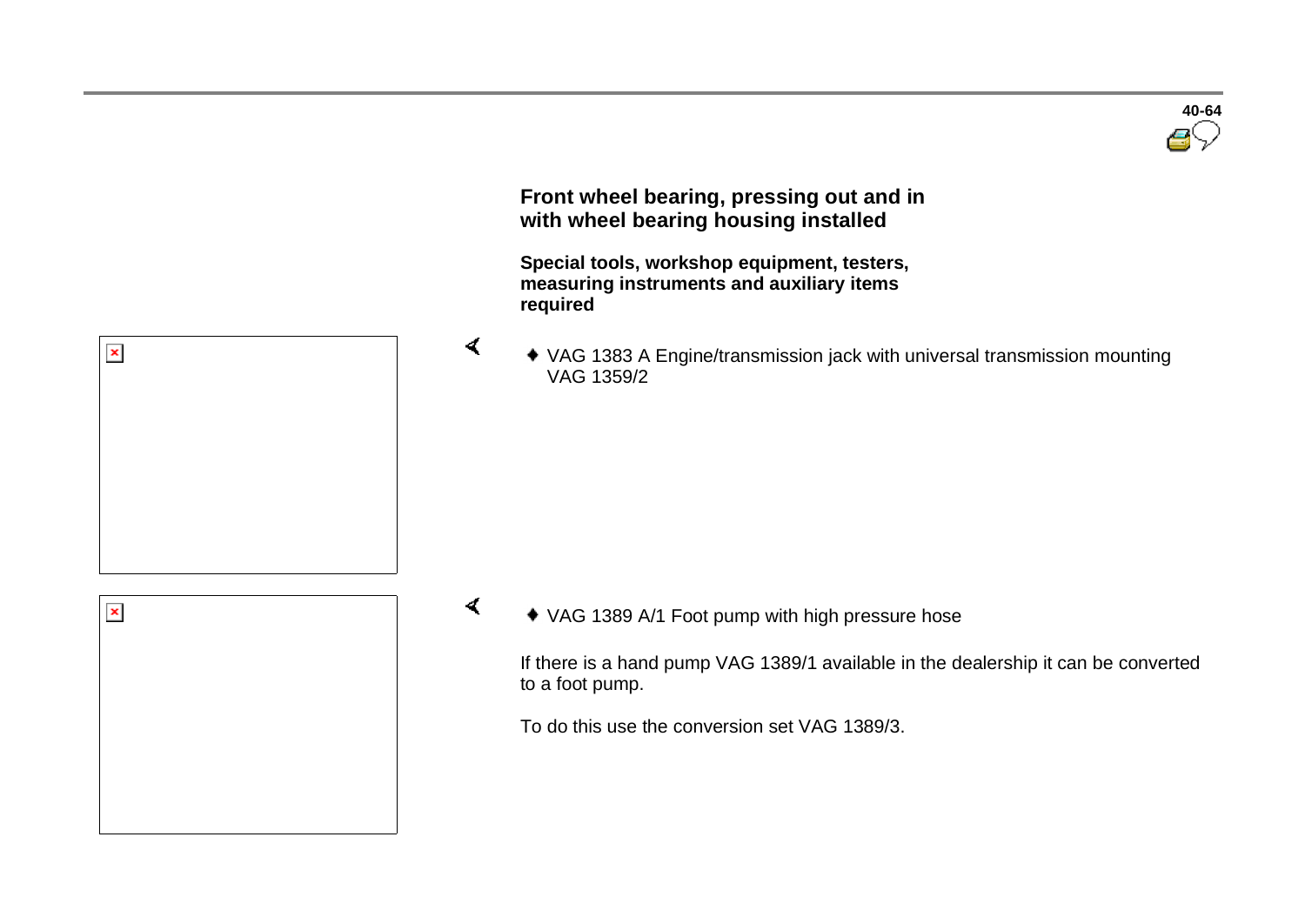

 **Special tools, workshop equipment, testers, measuring instruments and auxiliary items required** 

- VAG 1459 B Hydraulic removal and installing tool for wheel bearing
	- Hollow-piston cylinder HKZ-15 with hydraulic press piece E-0-204-T
	- $\bullet$  Remove rods E-0-217+218
	- ◆ Special nut E-8-214
	- ◆ Press piece E-5

 $\prec$ 

 $\blacktriangleleft$ 

◆ Press piece E-14-1



 $\pmb{\times}$ 

- VAG 1459 B/2 Supplementary set
	- Separating device Kukko 17/2
	- $\bullet$  Bell E-40
	- ◆ Press piece E-43
	- ◆ Press sleeve E-44-1
	- ◆ Press piece E-45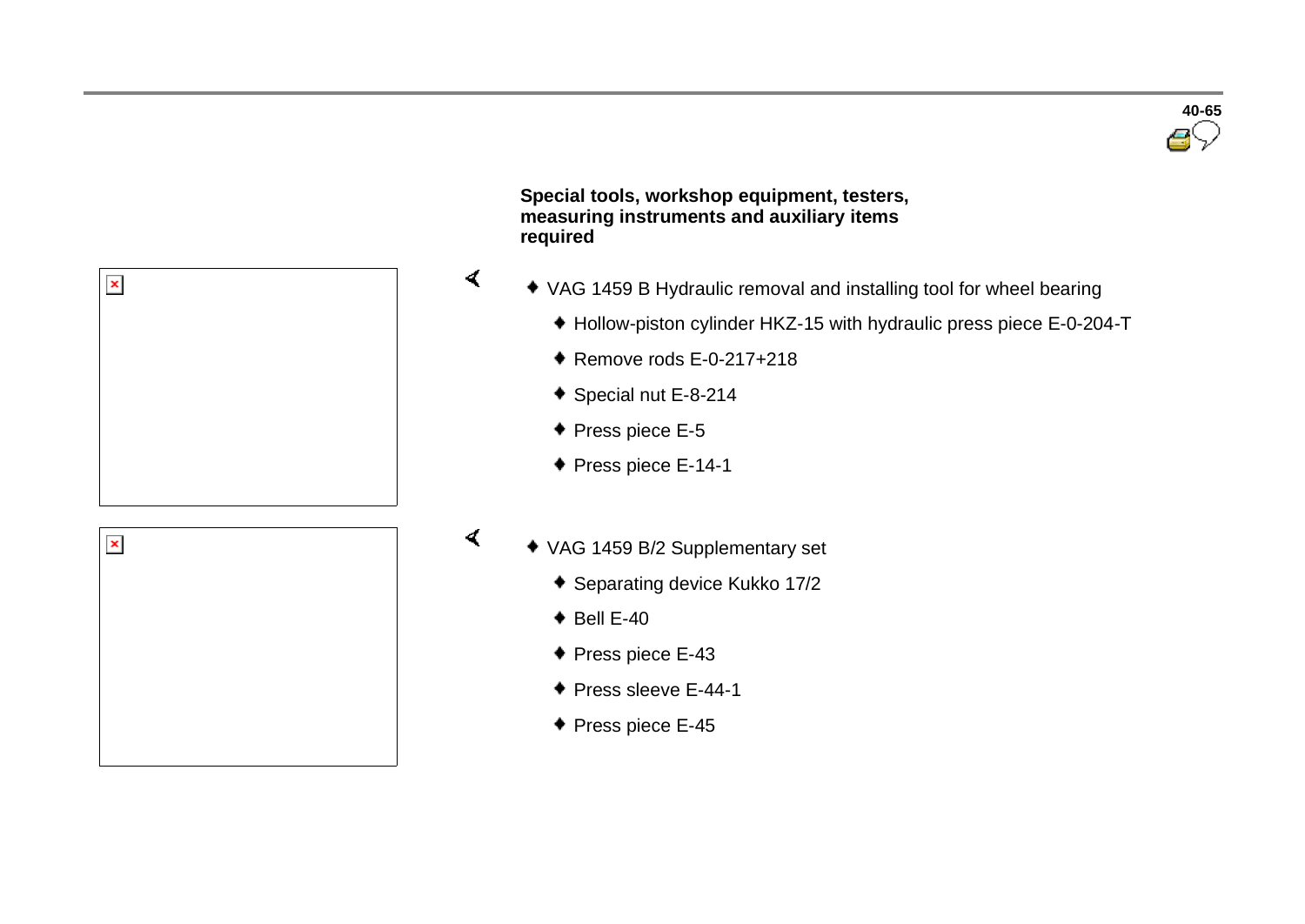

 **Special tools, workshop equipment, testers, measuring instruments and auxiliary items required** 

3 - Kukko 17/2 Separating device

#### **Removing**

 $\sigma$ 

 $\mathcal{L}$ 

- Loosen hex bolt for drive shaft when vehicle is standing on its wheels (otherwise danger of accident).
- Remove wheel and raise vehicle.



 $\pmb{\times}$ 

- Unbolt drive shaft at flange shaft.
	- 1 Hex key head bolt or multi-point key head bolt
	- Disconnect ABS vehicle speed sensor wiring out of retainer on brake caliper arrow-.
	- Disconnect ABS vehicle speed sensor from wheel bearing housing.
	- Remove brake carrier and brake caliper and tie to body with wire.
	- Remove brake disc and cover plate.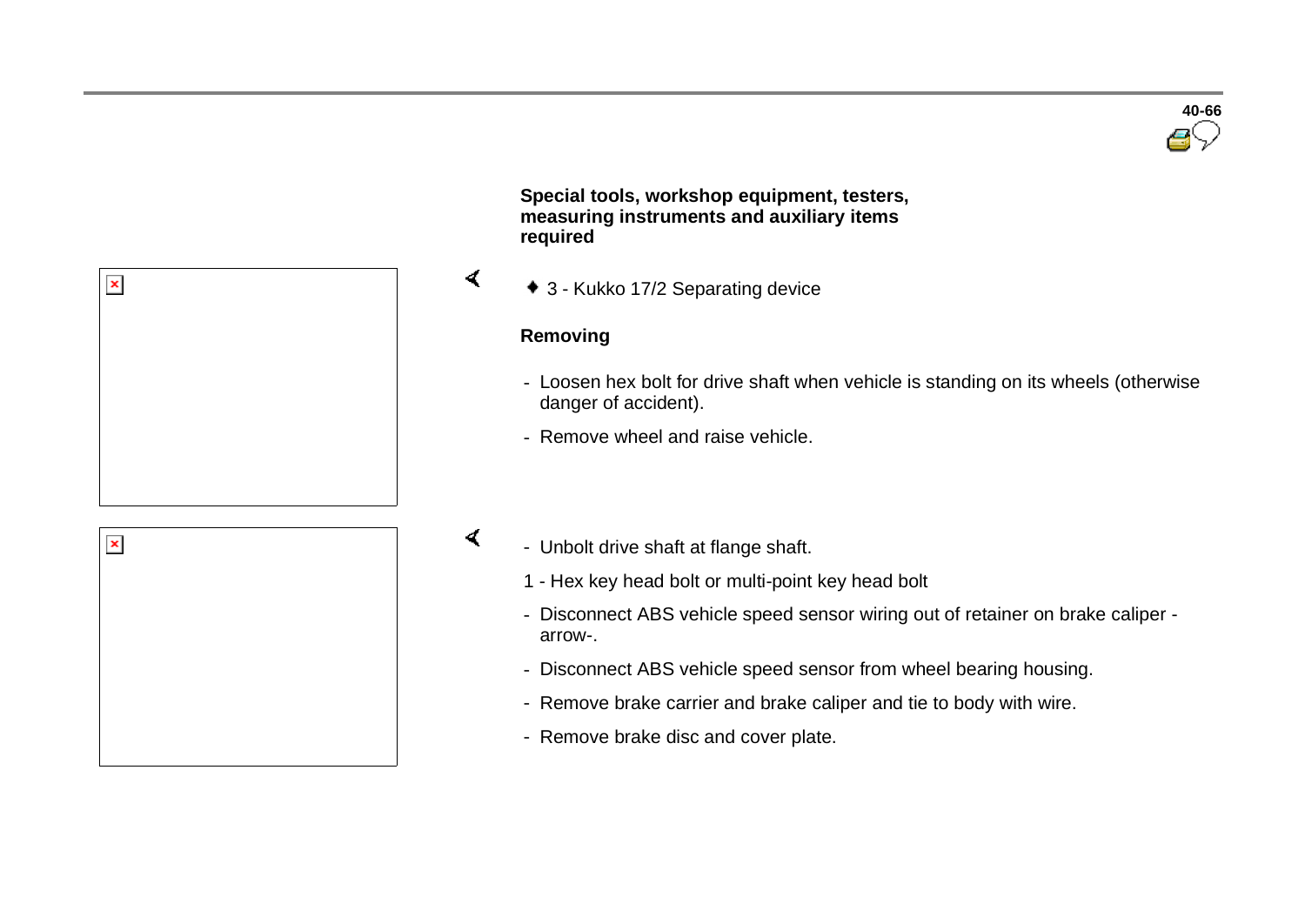



- Remove nut -1-, take out hex bolt and remove both links -2- out upward.

The slits in the wheel bearing housing must not be widened using a chisel or similar tool!

If the hex bolt cannot be removed from the wheel bearing housing, then the hex bolt and the links -2- must be pressed out of the wheel bearing housing  $=$  Page 40-29.

- Remove hex bolt for drive shaft.
- Swing wheel bearing housing out of the way.
- Remove drive shaft from wheel bearing housing and tie up.

#### *Note:*

 $\sigma$ 

*Place transmission jack VAG 1383/A underneath (danger of accident from falling parts when removing the wheel hub and the wheel bearing).*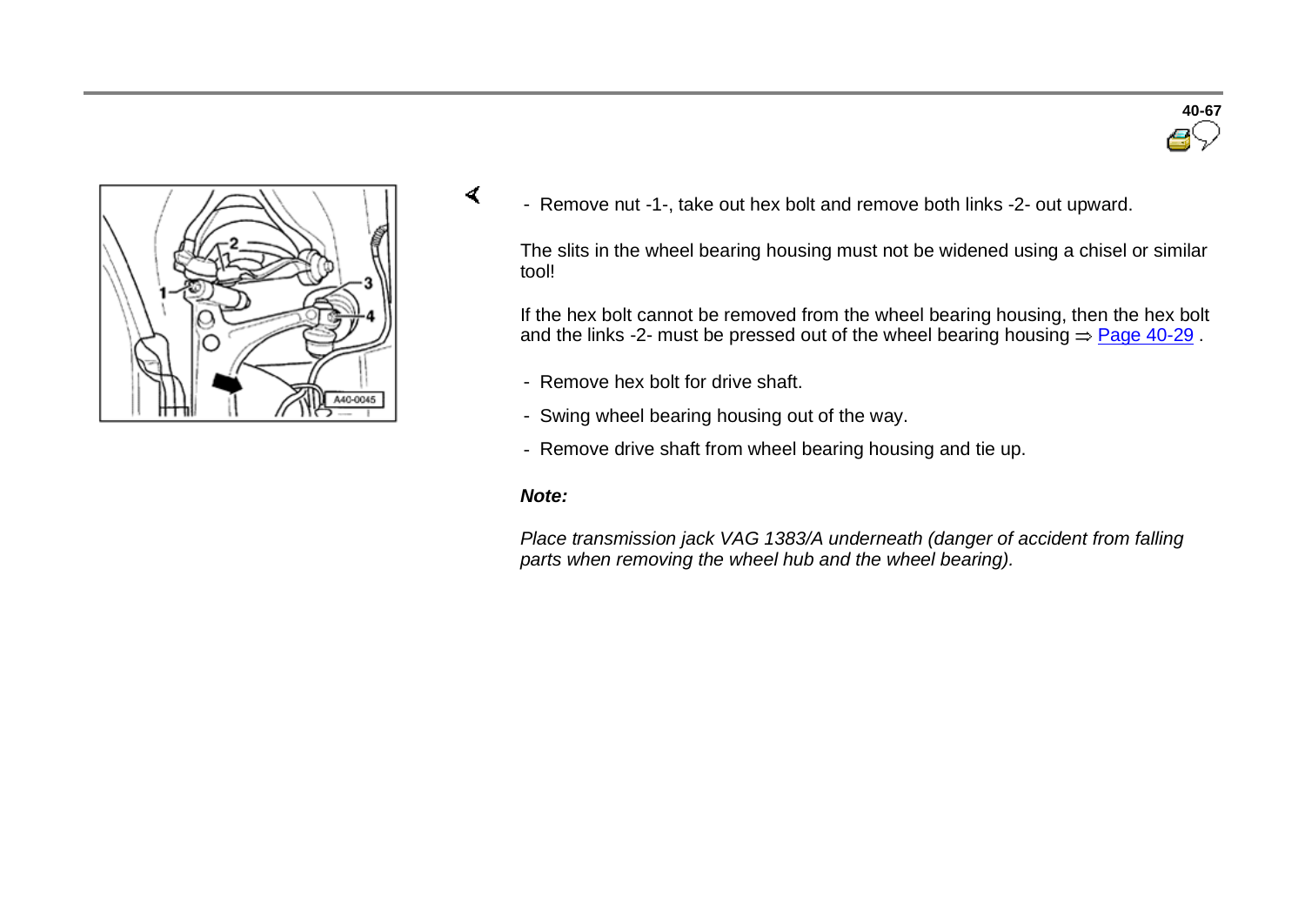

#### **Removing hub**

 $\prec$ 

- Install separating device -1- between wheel bearing housing and hub and pretension.

Installation position: Flat sides of plates face to wheel hub.

- Install support -2-, hollow piston cylinder -3- with pull rod and special nut -4-.
- Hold appliance firmly and remove wheel hub.
- 1 Separating device Kukko 17/2
- 2 Bell E-40
- 3 Hollow piston cylinder HKZ-15
- 4 Special nut E-8-214 and pull rod
- 5 High pressure hose with quick release coupling

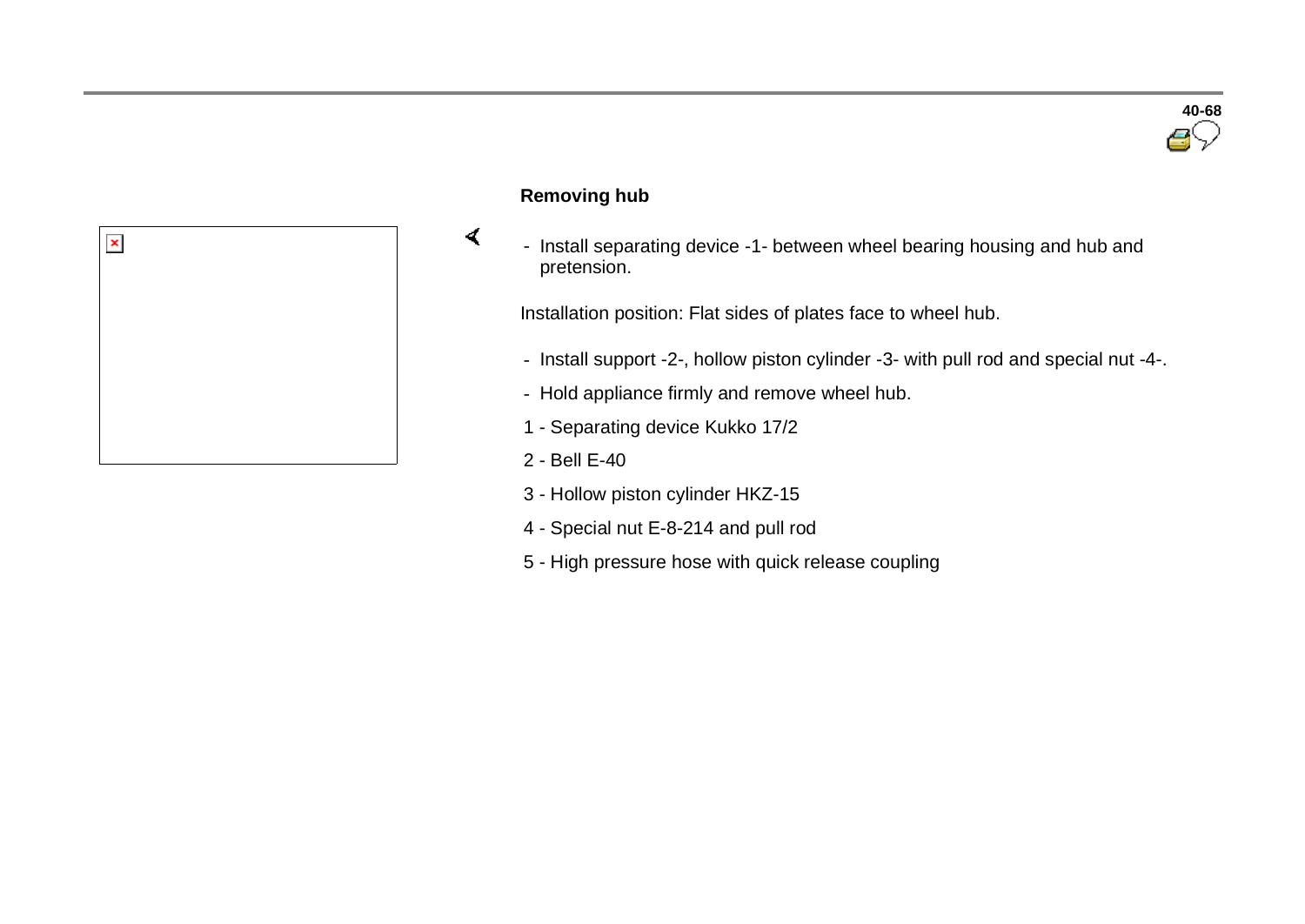



#### **Removing wheel bearing**

- Install press piece -1- with shoulder to bearing, press sleeve -2- with four stepped internal diameters to wheel bearing housing, hollow piston cylinder -3 with pull rod and special nut -4-.
- Operate pump and remove the wheel bearing.
- 1 Press piece E-5

 $\sigma$ 

- 2 Press sleeve E-44-1
- 3 Hollow-piston cylinder HKZ-15
- 4 Special nut E-8-214 and pull rod

#### **Removing bearing inner race off hub**

- Install separating device -1- behind bearing inner race -2-.

Installing position: Chamfer on plates faces to bearing inner race.

- Install support -3- and hollow piston cylinder -4- with pull rod, screw on special nut -5- and remove bearing inner race.
- 1 Separating device Kukko 17/2
- 2 Bearing inner race
- 3 Support E-40
- 4 Hollow piston cylinder HKZ-15

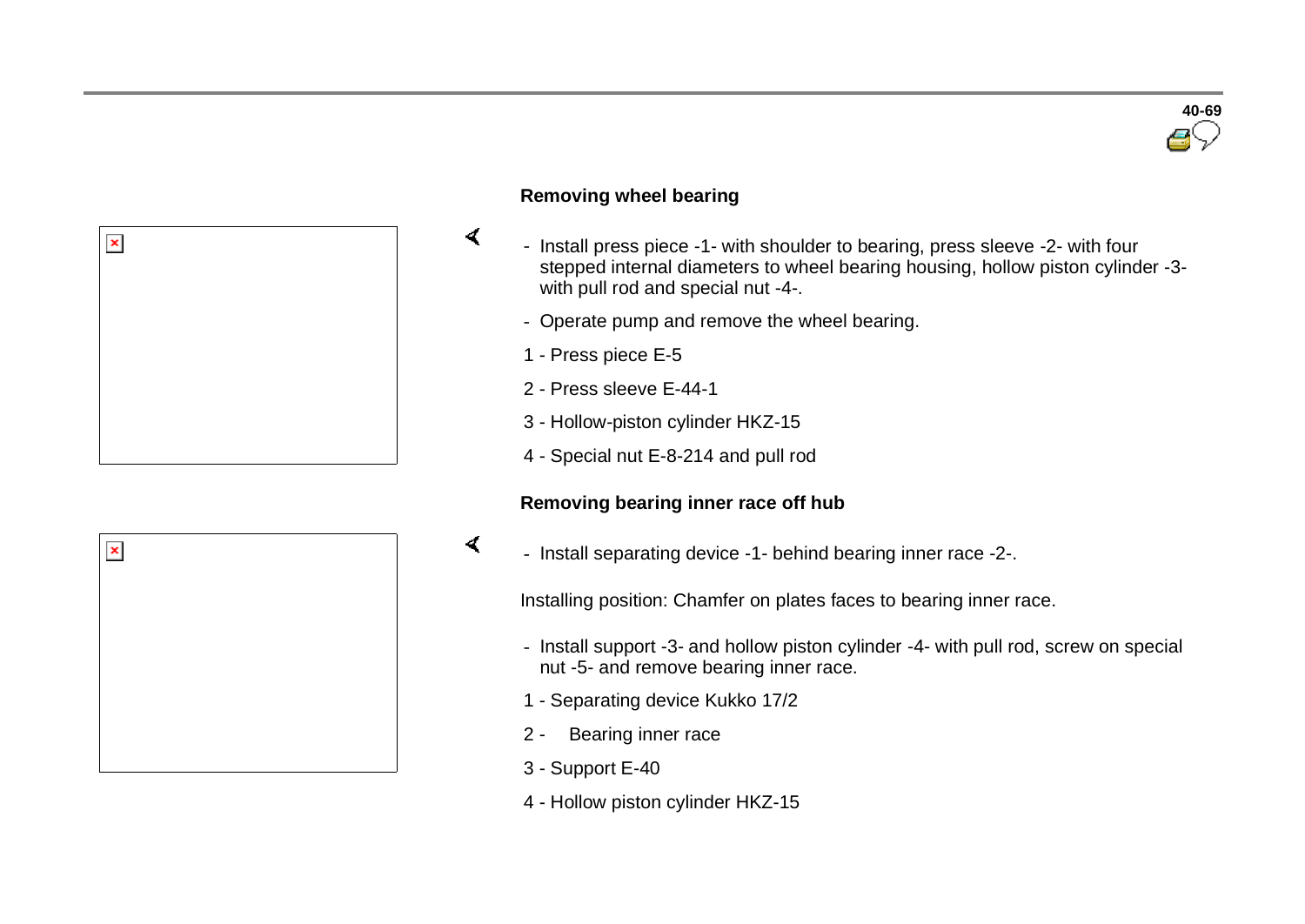- Special nut E-8-214 and pull rod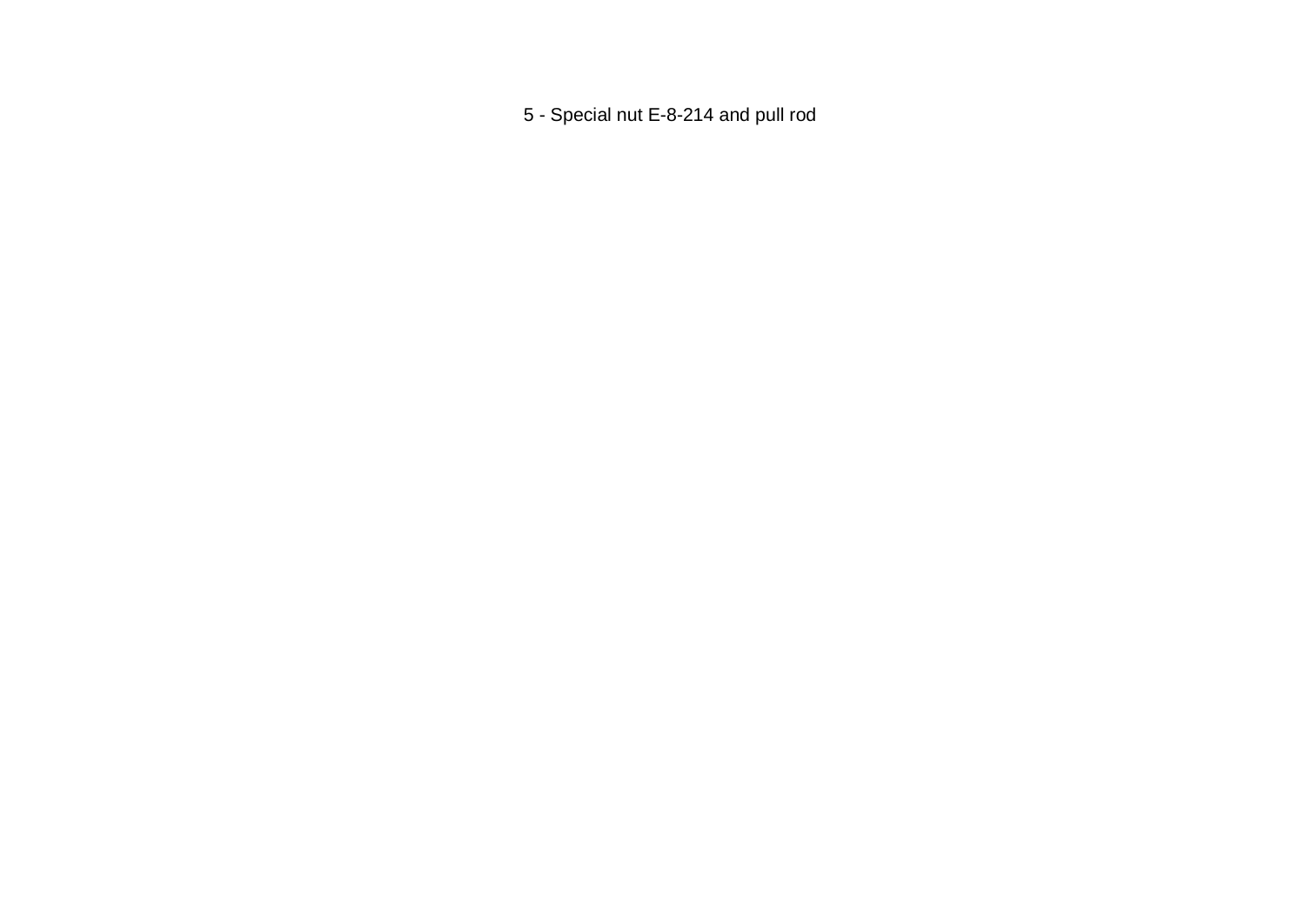

#### **Pressing in wheel bearing**

 $\blacktriangleleft$ 

 Installation position: The larger internal diameter of the wheel bearing faces outward.



- Install press piece -4- with chamfers to wheel bearing housing and special nut 5- on inside.
- Press wheel bearing in by operating the pump.
- 1 Wheel bearing (observe different version): diameter 75 mm and diameter 82 mm)

2 - Press piece E-45 for wheel bearing with diameter 75 mm or press piece E-14-1 for wheel bearing with diameter 82 mm

- 3 Hollow-piston cylinder HKZ-15
- 4 Press piece E-43
- 5 Special nut E-8-214 and pull rod

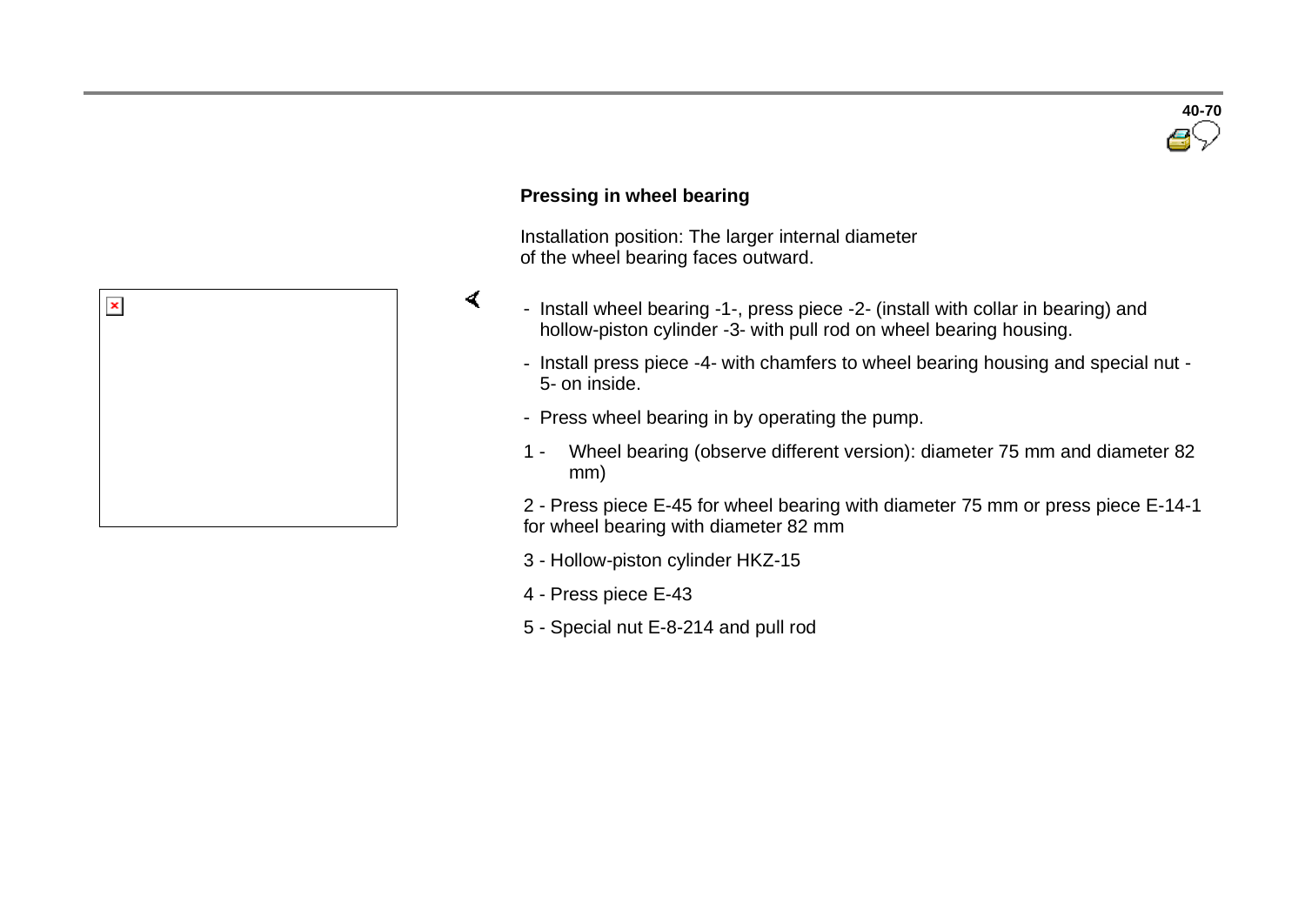



#### **Pressing in wheel hub**

- Install hub -1- and hollow-piston cylinder -2- with pull rod on wheel bearing.
- Install press piece -3- with shoulder to special nut -4- on inside.
- Press in hub by operating the pump.
- 1 Hub
- 2 Hollow-piston cylinder HKZ-15
- 3 Press piece E-5
- 4 Special nut E-8-214 and pull rod

Further assembly work is carried out in the reverse order.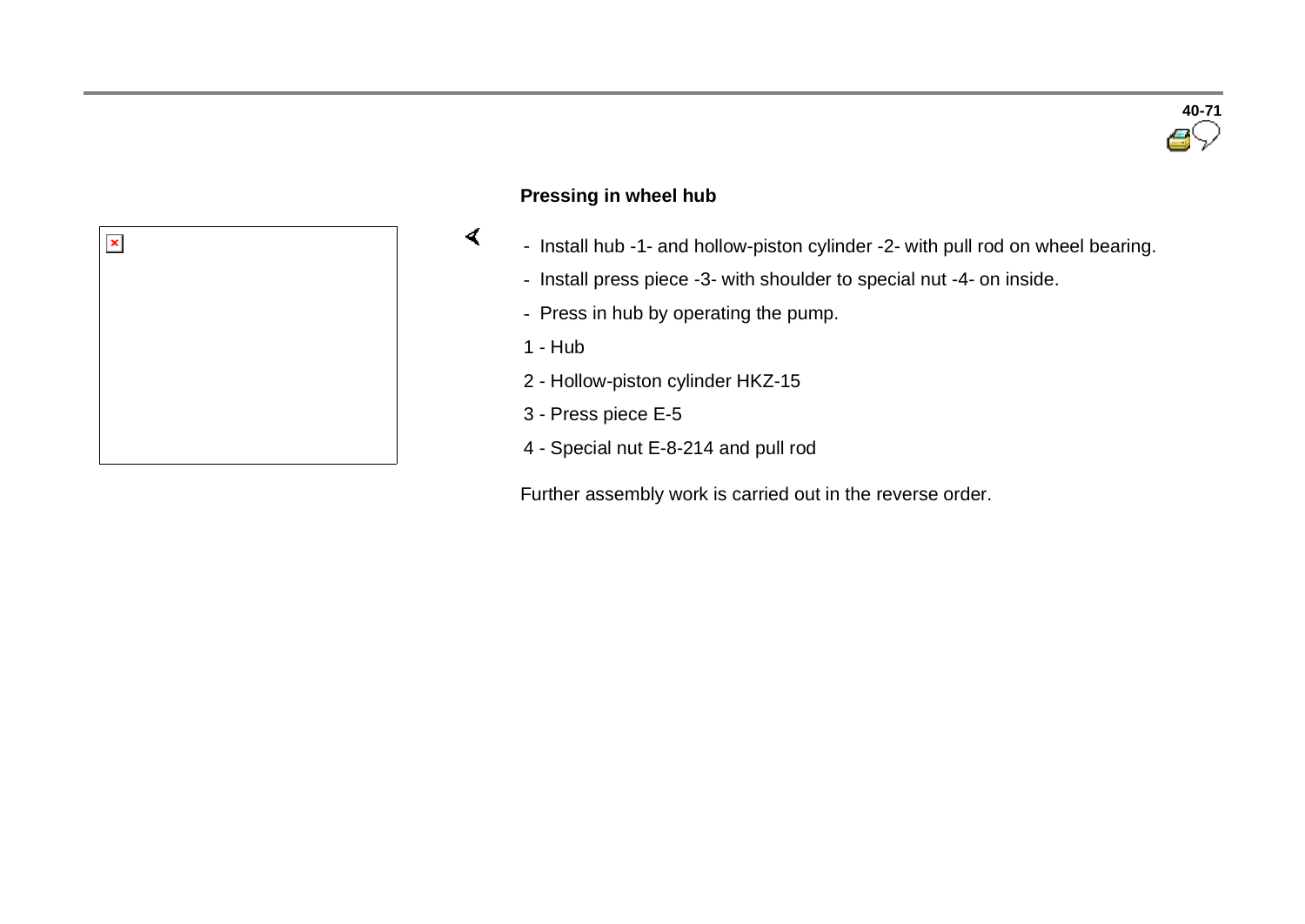

 **Track-control link, removing and installing**

 **Special tools, workshop equipment, testers, measuring instruments and auxiliary items required** 

3287A Ball joint puller

**V.A.G 1332** ளு-W00-0428

 $\pmb{\times}$ 

 $\blacktriangleleft$ 

VAG 1332 Torque wrench

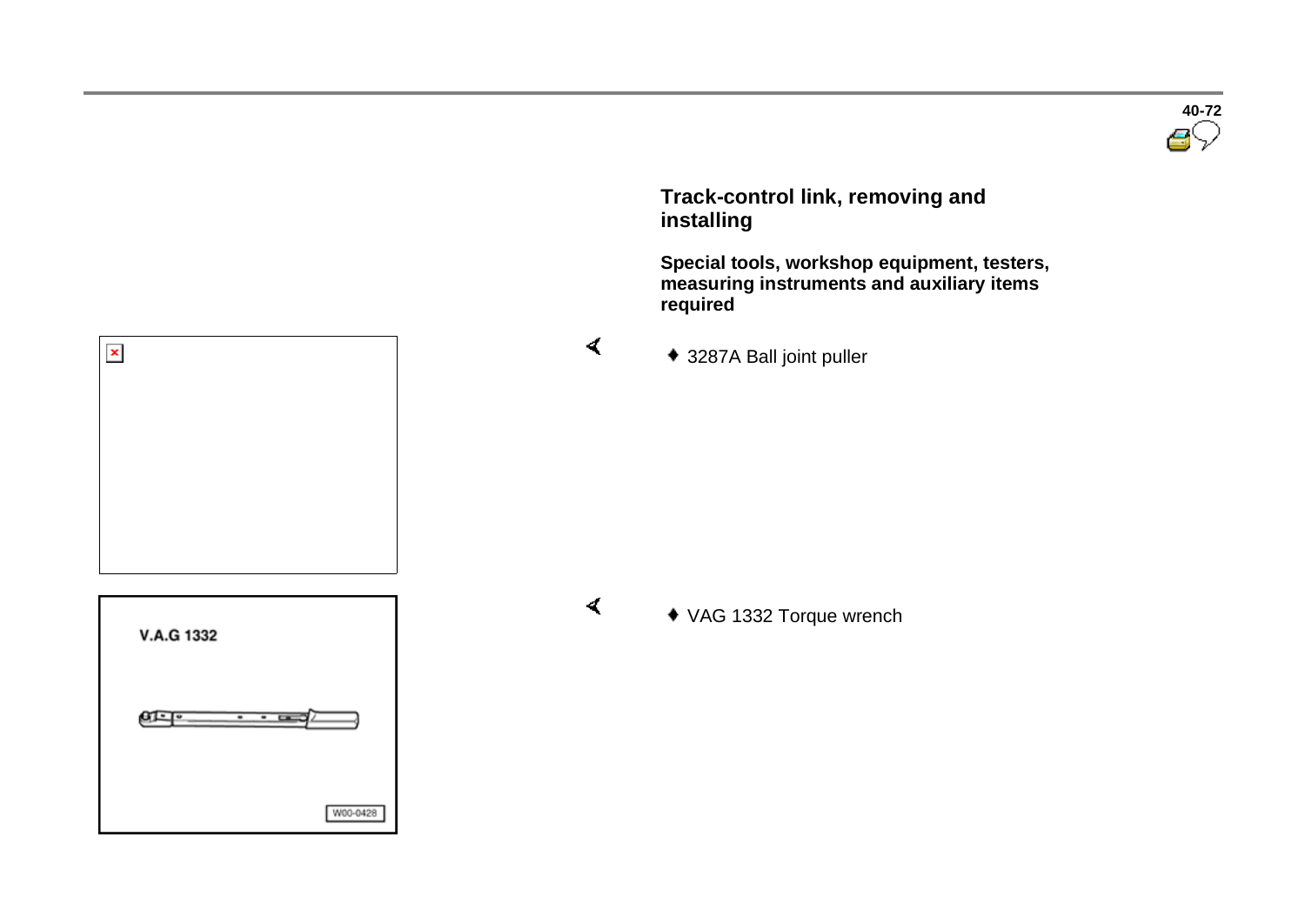

#### **Removing**

- Remove wheel.



#### *Note:*

 $\blacktriangleleft$ 

*Do not damage joint protective boot when doing this!*

#### **Vehicles with automatic headlight range control**

- $\pmb{\times}$
- Unclip clamp for coupling rod -1- for vehicle attitude sensor -G78- from trackcontrol link -2-.

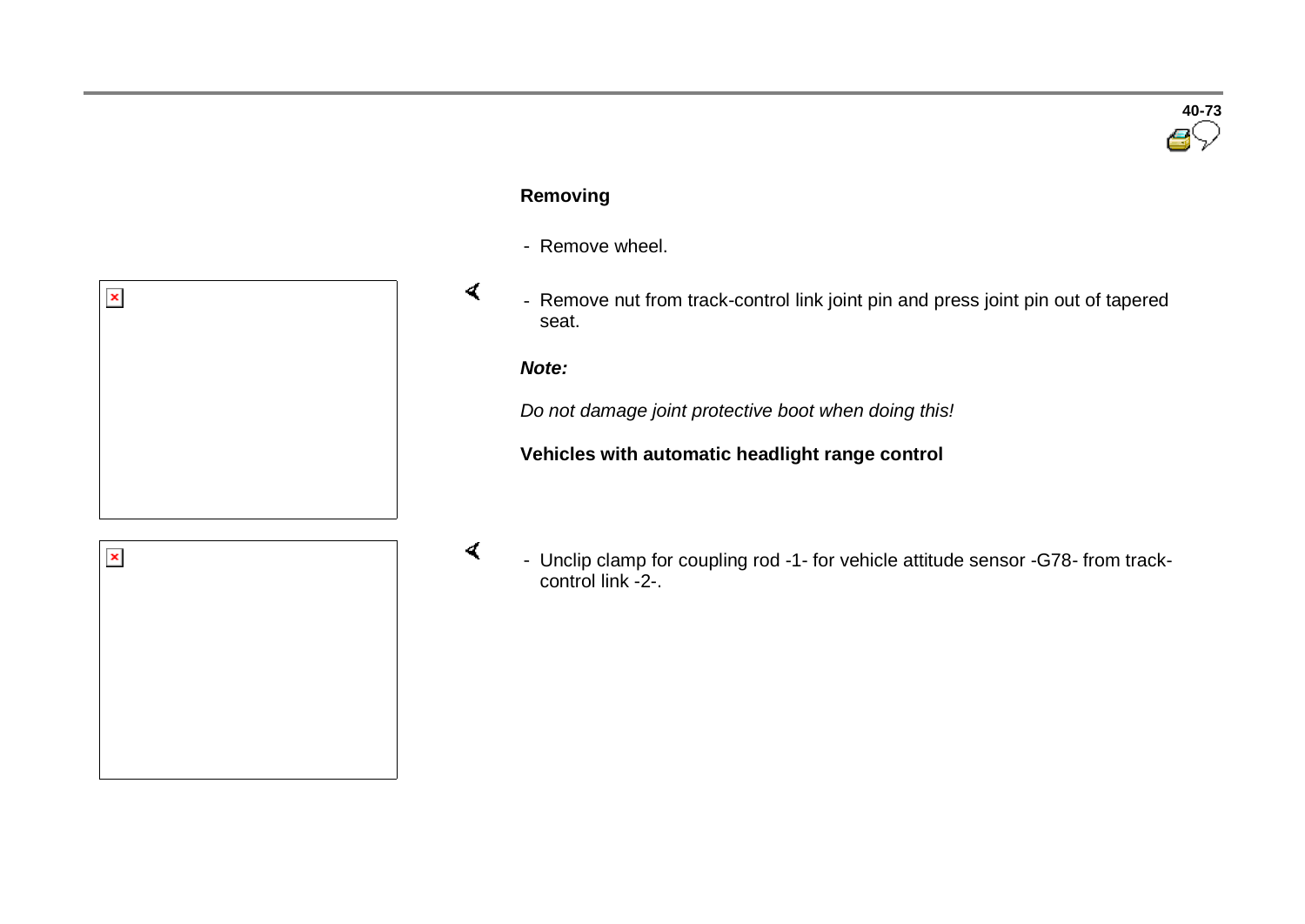

#### **Continued for all vehicles**

- Remove hex bolt -1-.
- Remove ribbed nuts -2- and -3- and take out connecting rod.

#### *Note:*

 $\prec$ 

*To prevent the upper link joints from being damaged, support with e.g. VAG 1383-A to prevent spring extending too much.*

- Unscrew hex bolt -4-.
- Take out track-control link.

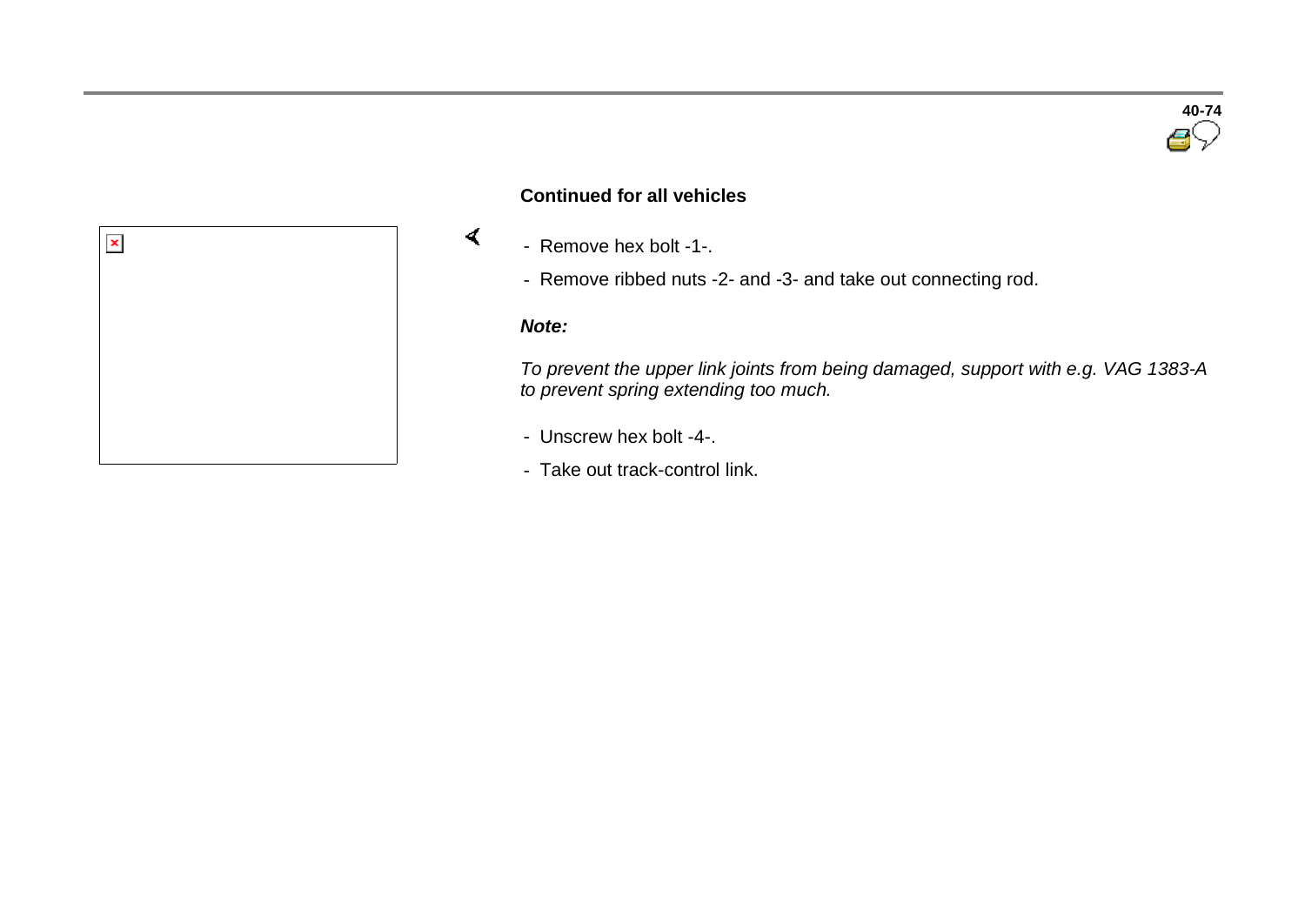# **40-75**

### **Installing**

 $\blacktriangleleft$ 

- Insert track-control link.



- Tighten nut on joint pin  $\Rightarrow$  Page 40-16, item 19.
	- Tighten hex nut  $-1 =$  Page 40-16, item 21.
	- Tighten nut  $-2 = \text{Page } 40-16$ , item 23.
	- Tighten nut  $-3 = \text{Page } 40 18$ , item 30.
	- Install new hex bolt -4- and new hex nut and tighten  $=$  Page 40-16, item 33.

#### *Notes:*

- *Only use inner holes -arrow-.*
- *Push track-control link inward while tightening.*
- *Arrow on connecting link points forward.*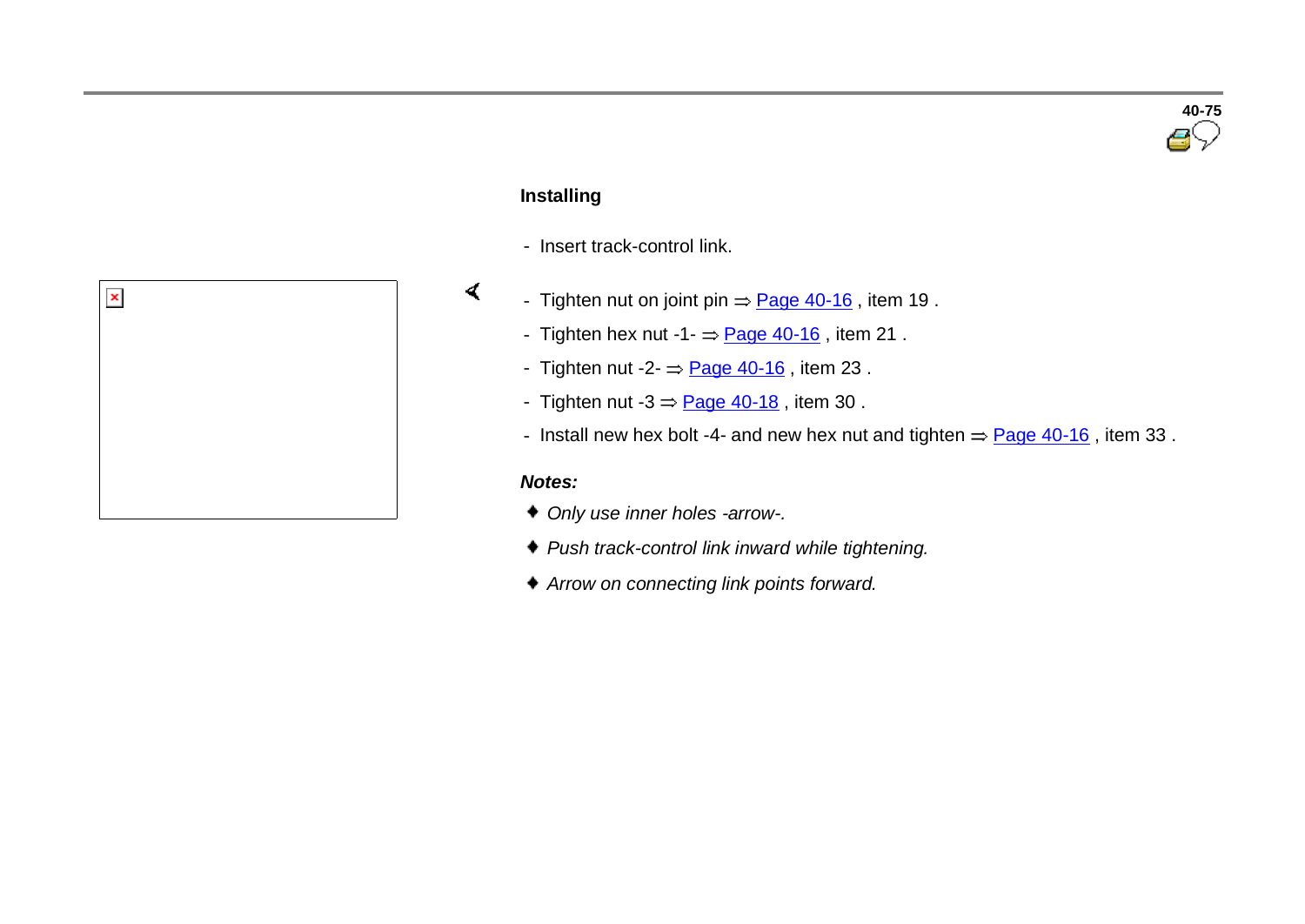

#### **Vehicles with automatic headlight range control**

- Install clamp for coupling rod for vehicle attitude sensor -G78- from track-control link.

 During installation, observe installing position of clamp on track-control link  $=$  Page 40-6.

#### **Continued for all vehicles**

- Install wheel and tighten  $=$  Page 44-1.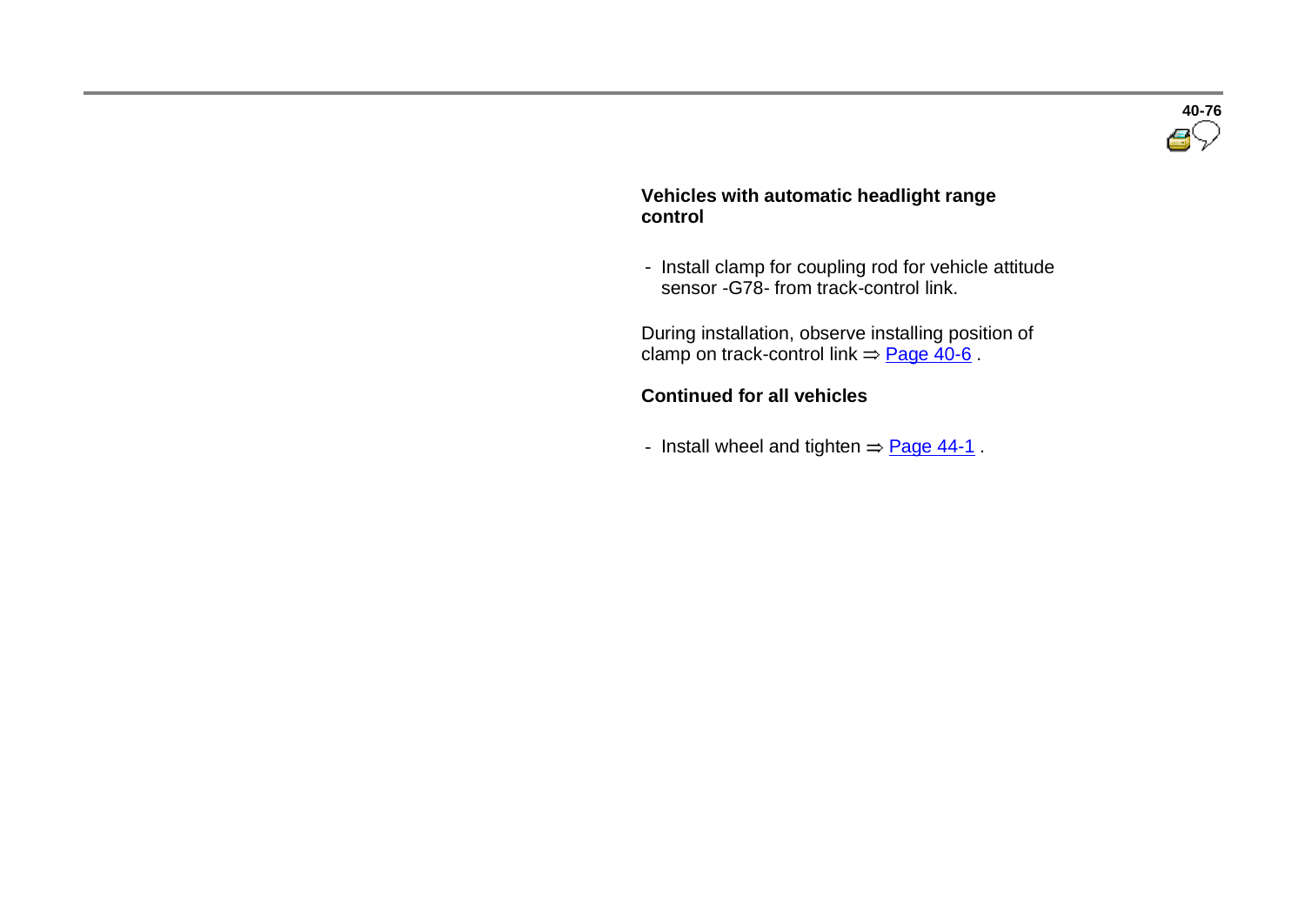



**Track-control mountings, replacing** 

**Special tools, workshop equipment, test and measuring appliances and aux. items required** 

- 3301 Assembly tool
- ◆ 3346 Assembly tool
- 3350 Tube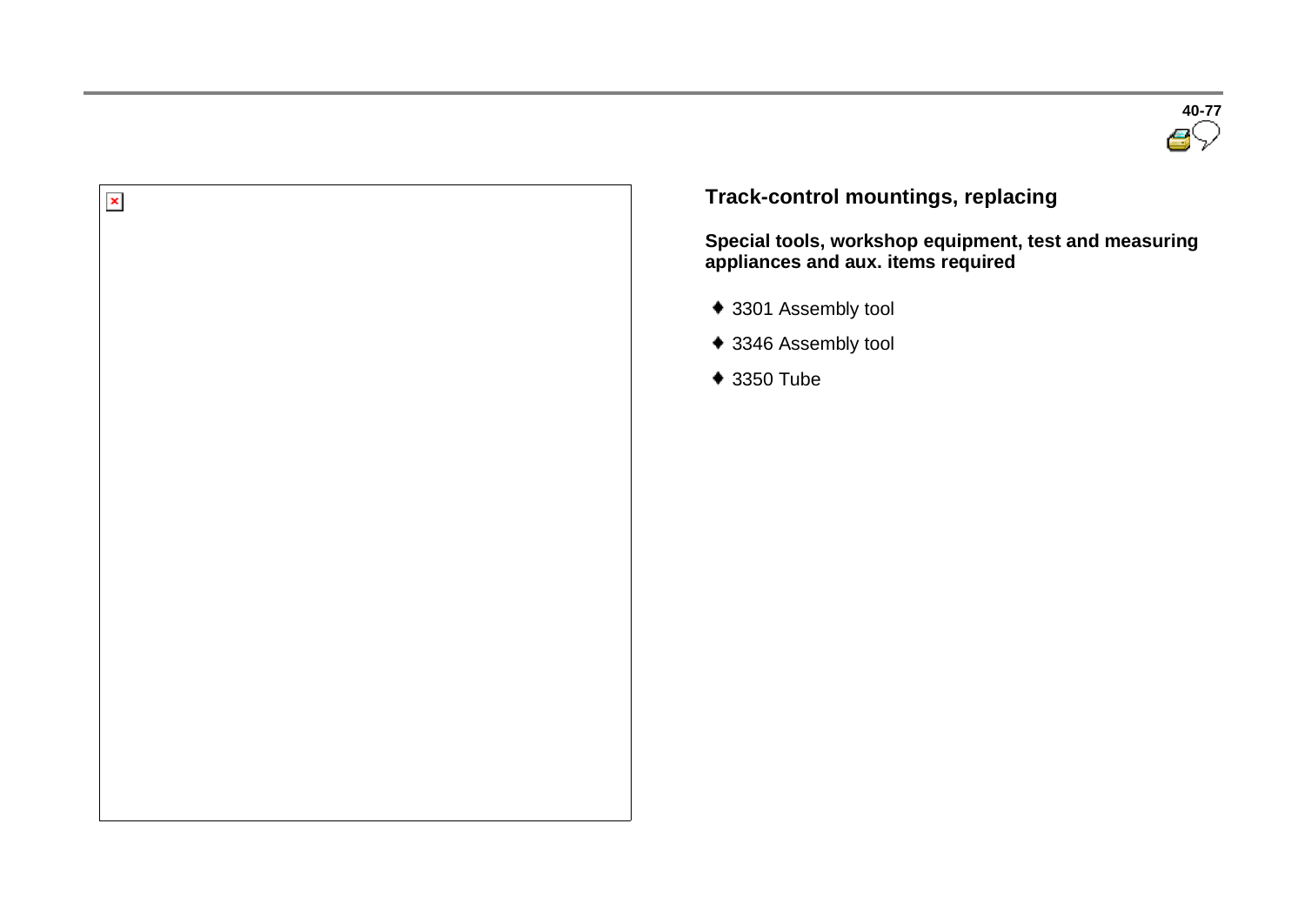

## **Fig. 1 Remove rear mounting**

**Aluminium links must only be clamped in a vice with protective clamps!**

#### $\blacktriangleleft$ **Fig. 2 Mounting installation position**

Dimension A;  $6^\circ + 3^\circ$ 

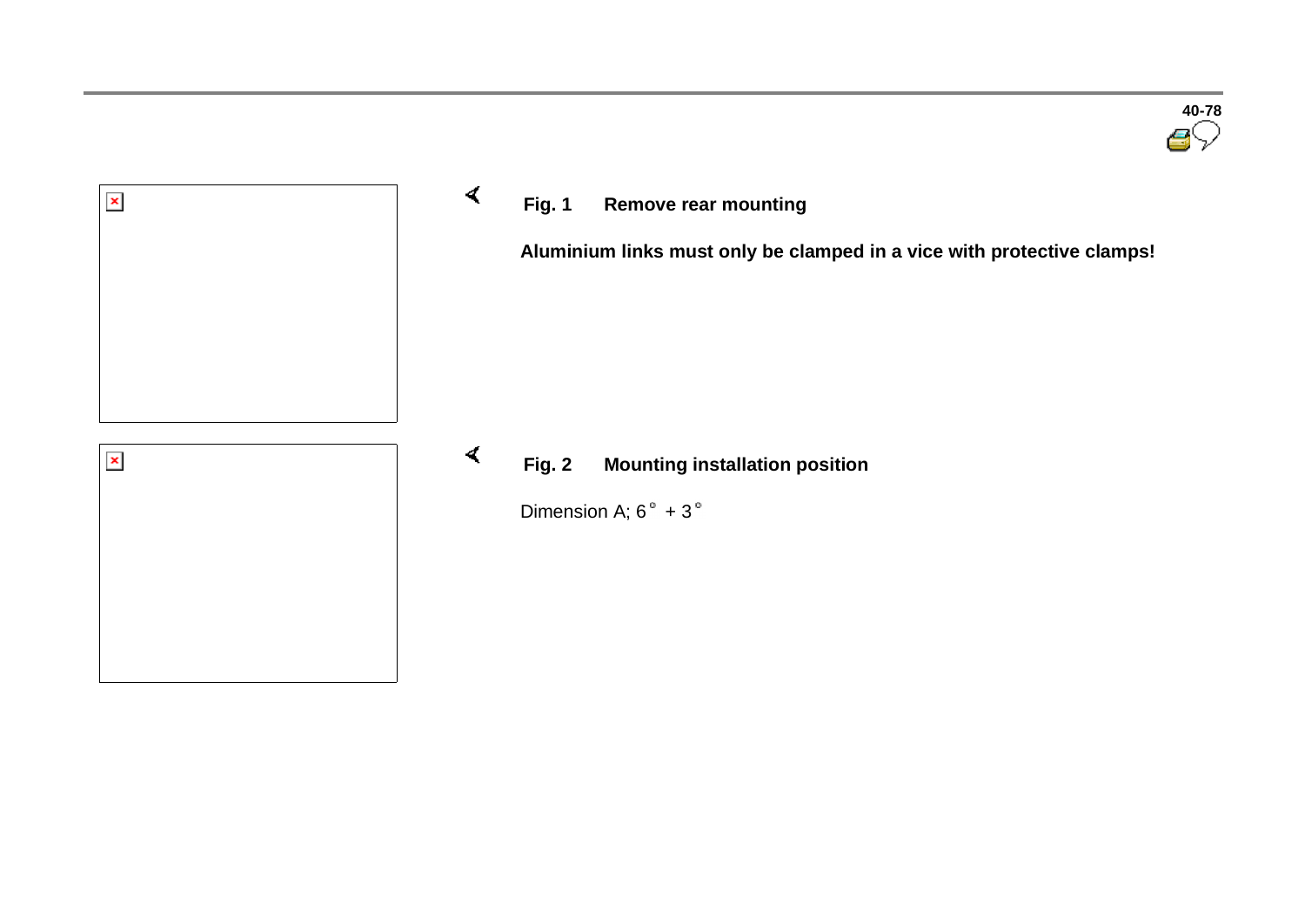



- **Fig. 3 Pulling in rear mounting**
	- Insert mounting -A- in 3.2 mm recess in thrust piece -3346/1-.
	- Pull mounting in onto stop.

 $\prec$ 

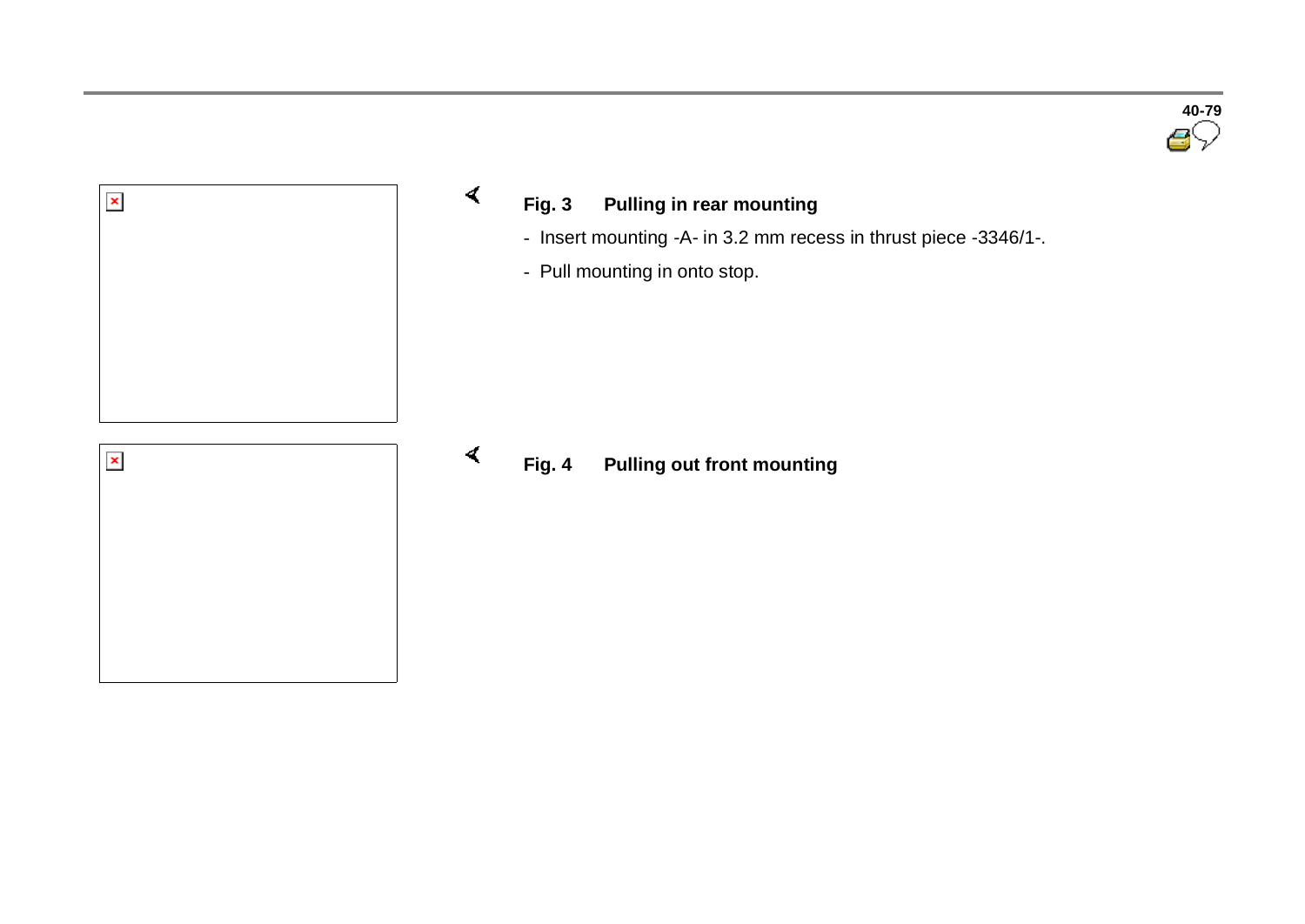



## **Fig. 5 Pulling in front mounting**

- Insert mounting -A- in 8 mm recess in thrust piece -3346/1-.
- Pull mounting in onto stop.

 $\prec$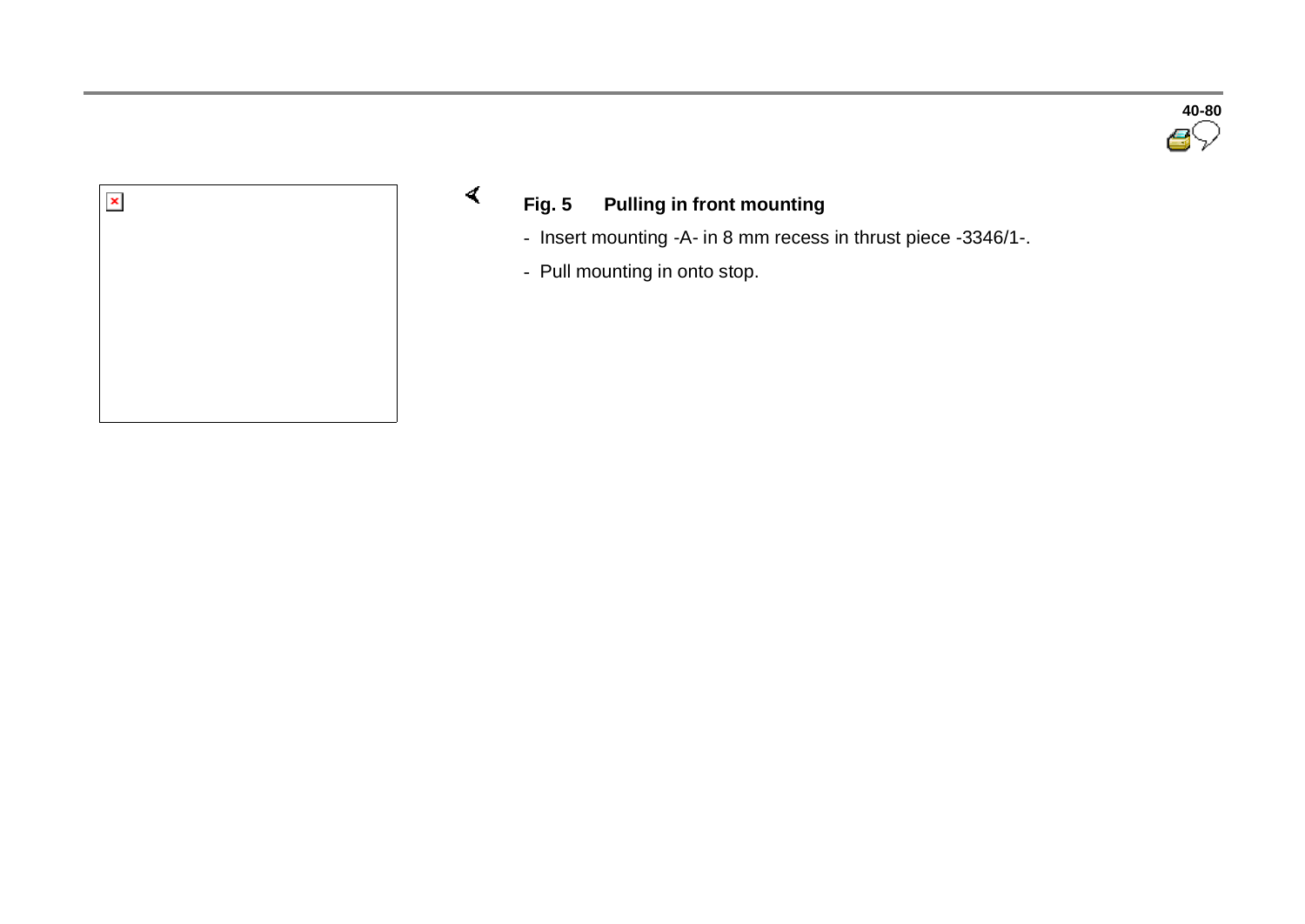**Guide link, removing and installing**

 **Special tools, workshop equipment, testers, measuring instruments and auxiliary items required** 

3287A Ball joint puller

V.A.G 1332 ளு W00-0428

 $\pmb{\times}$ 

 $\blacktriangleleft$ 

 $\blacktriangleleft$ 

VAG 1332 Torque wrench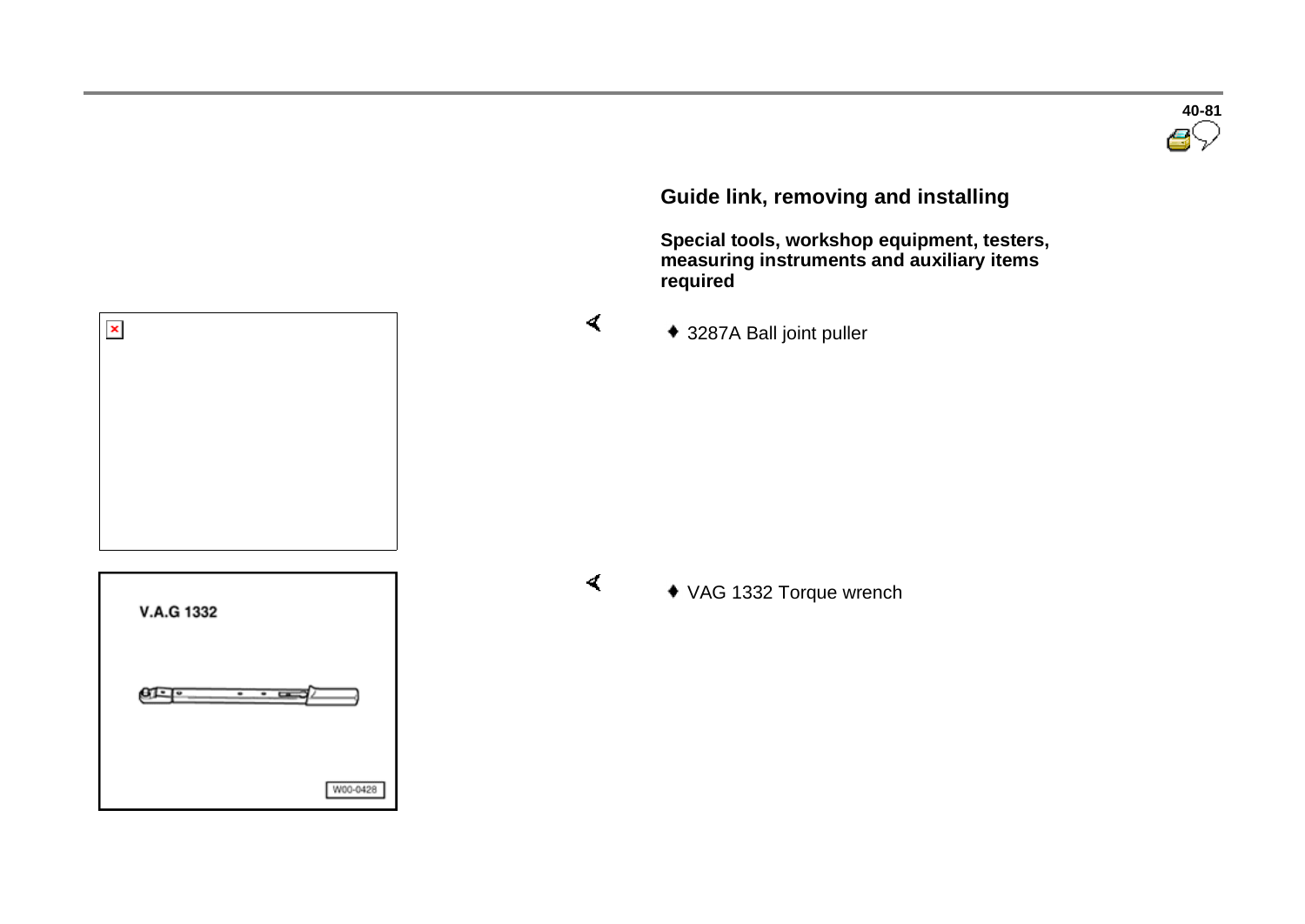#### **Removing**

 $\blacktriangleleft$ 

 $\blacktriangleleft$ 

- Remove wheel.
- Unscrew guide link joint pin nut and press off joint pin.

#### **Vehicles with all-wheel-drive**

- Unbolt propshaft from transmission.

*Repair Manual, 5 Spd. Manual Transmission 01A All Wheel Drive,Repair Group 39; Removing and installing propshaft; Assembly sequence*

*Repair Manual, 6 Spd. Manual Transmission 01E All Wheel Drive,Repair Group 39; Removing and installing propshaft; Assembly sequence*

*Repair Manual, 5 Spd. Automatic Transmission 01V Front Wheel Drive, Repair Group 39; Removing and installing propshaft; Assembly sequence*

#### **Continued for all vehicles**

- Place transmission jack VAG 1383 A with 1359/2 under subframe and exert slight counter pressure.
	- Unscrew bolts -1- and -2- at rear of subframe on both sides of vehicle.
	- A Block of wood
	- Using transmission jack VAG 1383A, lower subframe slightly.



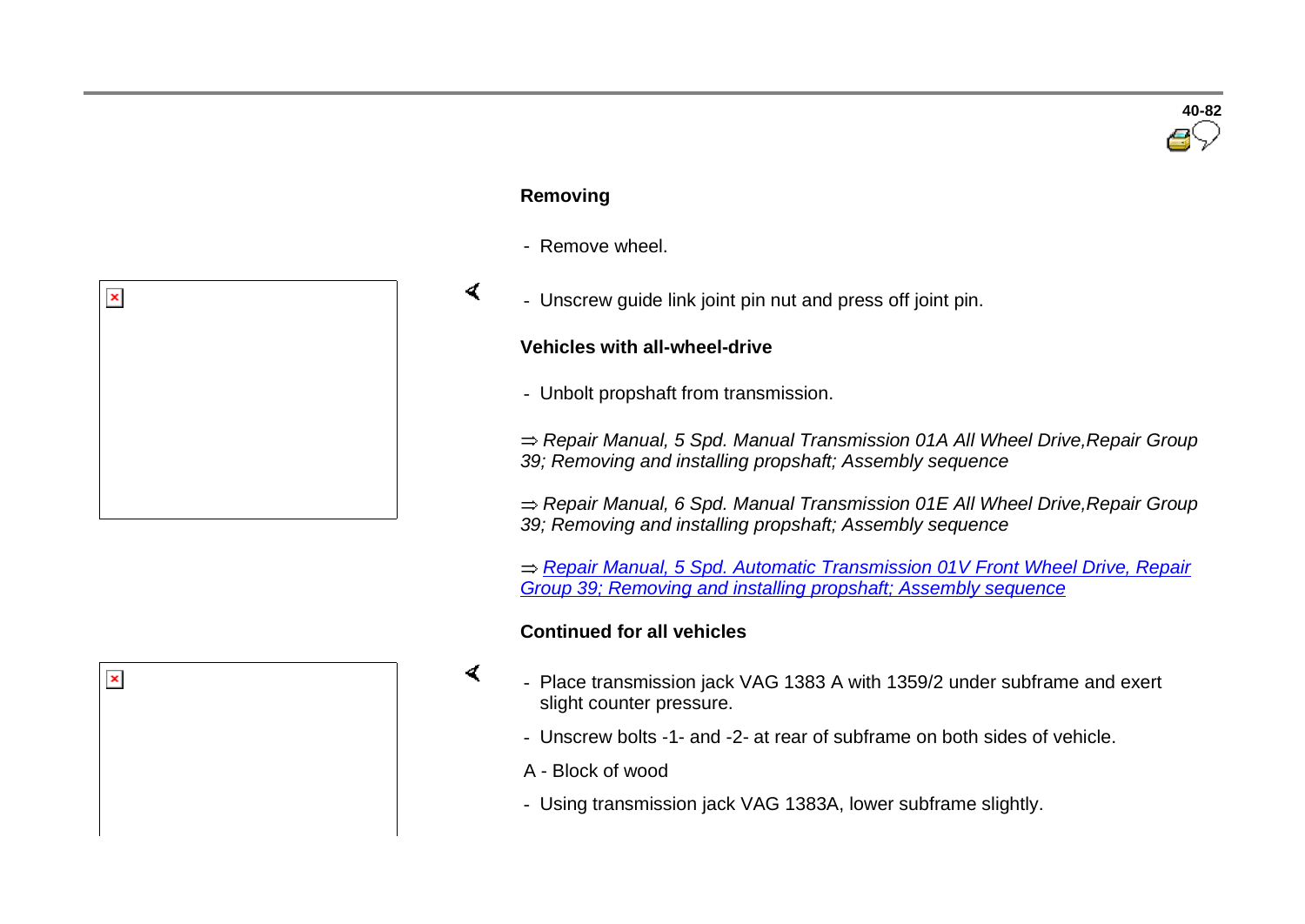

- Remove hex bolt -1-.
	- Remove guide link.

#### **Installing**

 $\prec$ 

 $\blacktriangleleft$ 

- Insert guide link.
- Using transmission jack VAG 1383A, raise subframe slightly.
- Tighten bolts -1- and -2- at rear of subframe on both sides of vehicle  $\Rightarrow$  Page 40-19, item 31 and page  $\Rightarrow$  Page 40-18, item 28.

A - Block of wood

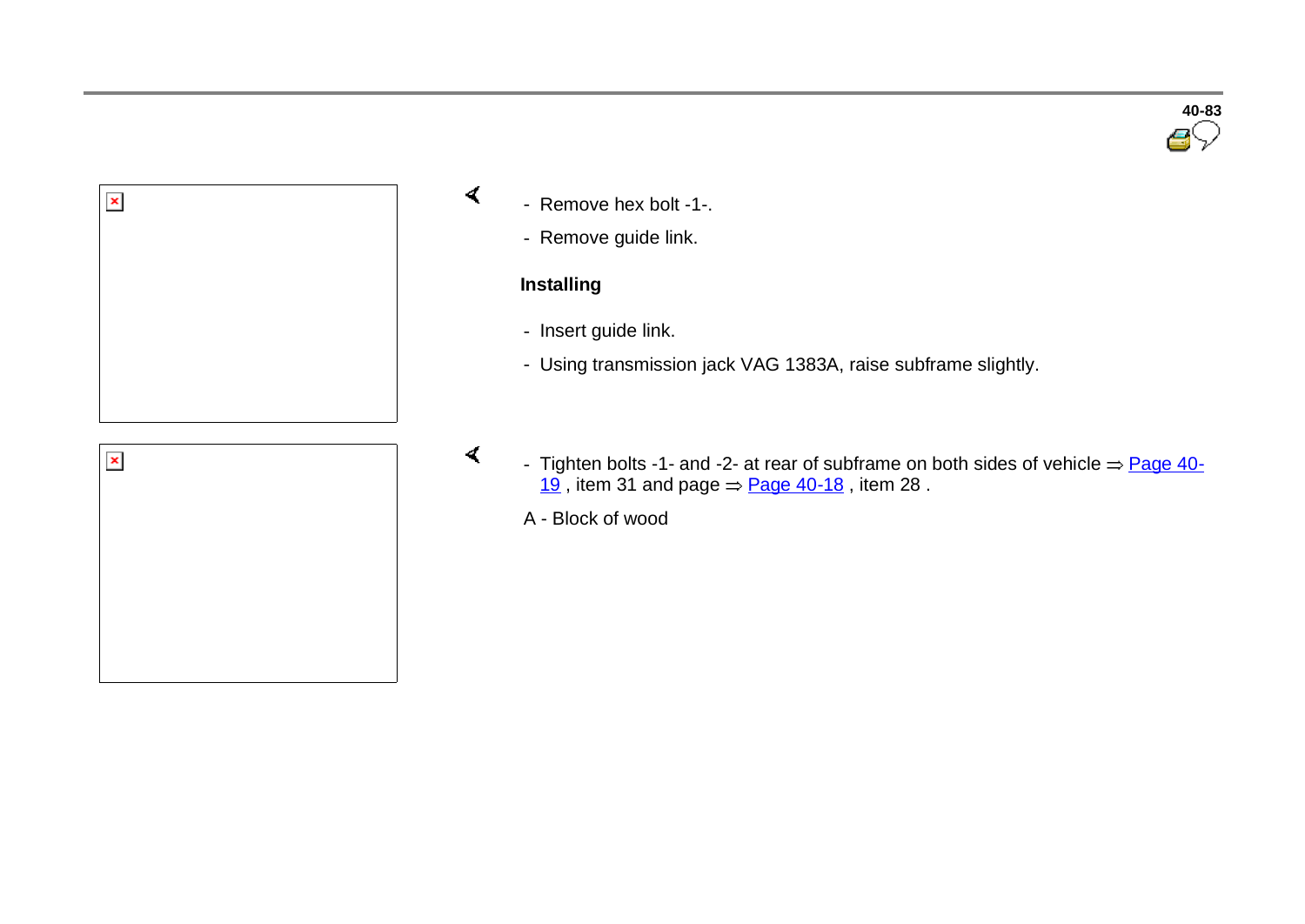

- Tighten nut on joint pin  $\Rightarrow$  Page 40-15, item  $14.$
- Install new hex bolt -1- and new hex nut and tighten  $=$  Page 40-15, item 34.

#### *Notes:*

 $\blacktriangleleft$ 

- *Only use inner holes -arrow-.*
- *Push guide link inward when tightening.*

#### **Vehicles with all wheel drive**

- Bolt propshaft onto transmission.

*Repair Manual, 5 Spd. Manual Transmission 01A All Wheel Drive, Repair Group 39; Removing and installing propshaft; Assembly sequence*

*Repair Manual, 6 Spd. Manual Transmission 01E All Wheel Drive, Repair Group 39; Removing and installing propshaft; Assembly sequence*

*Repair Manual, 5 Spd. Automatic Transmission 01V Front Wheel Drive, Repair Group 39; Removing and installing propshaft; Assembly sequence*

#### **Continued for all vehicles**

- Install wheel and tighten  $=$  Page 44-1.

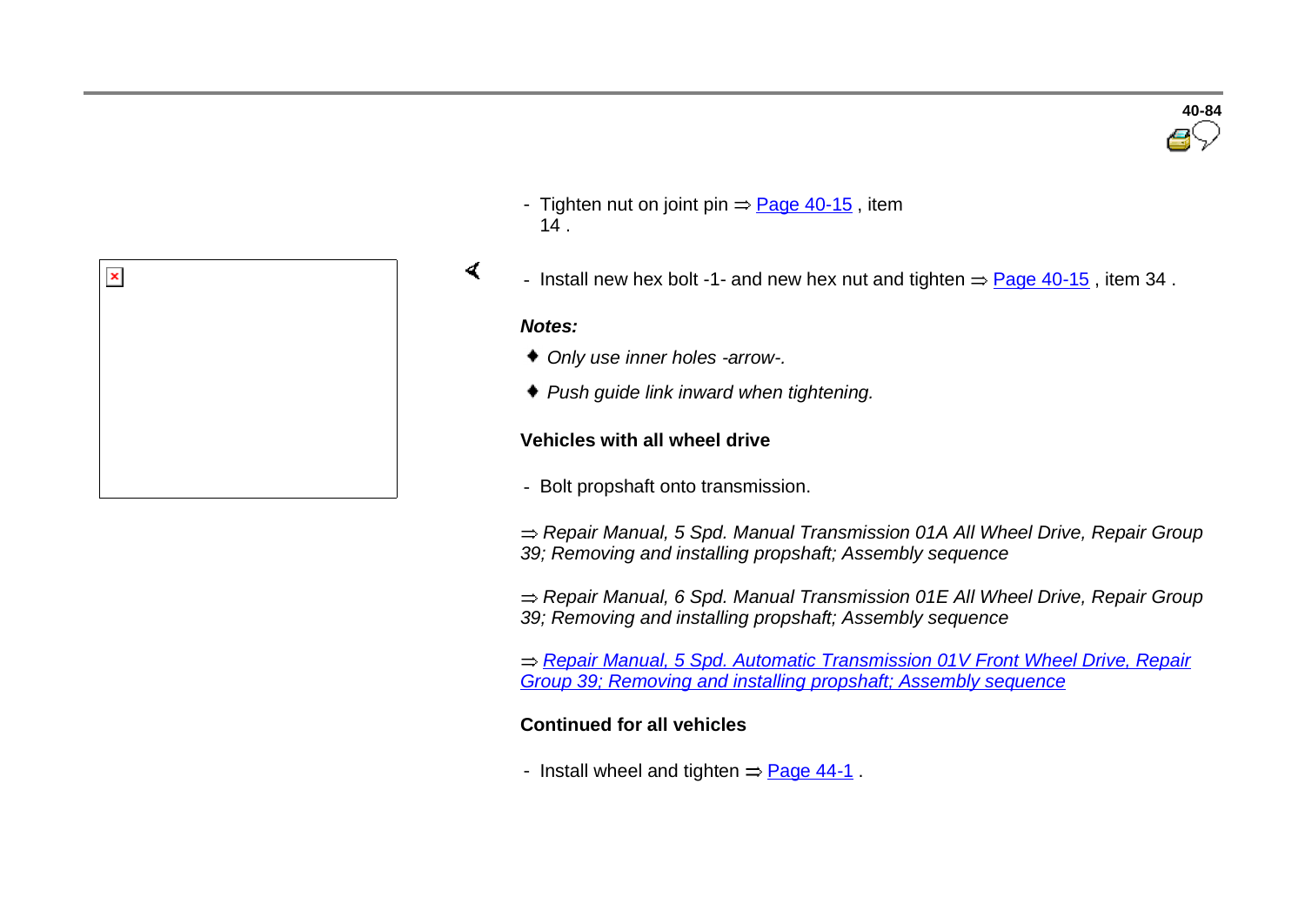



## **Guide link mounting, replacing**

**Special tools, workshop equipment, test and measuring appliances and aux. items required** 

- 3301 Assembly tool
- ◆ 3346 Assembly tool
- 3347 Assembly tool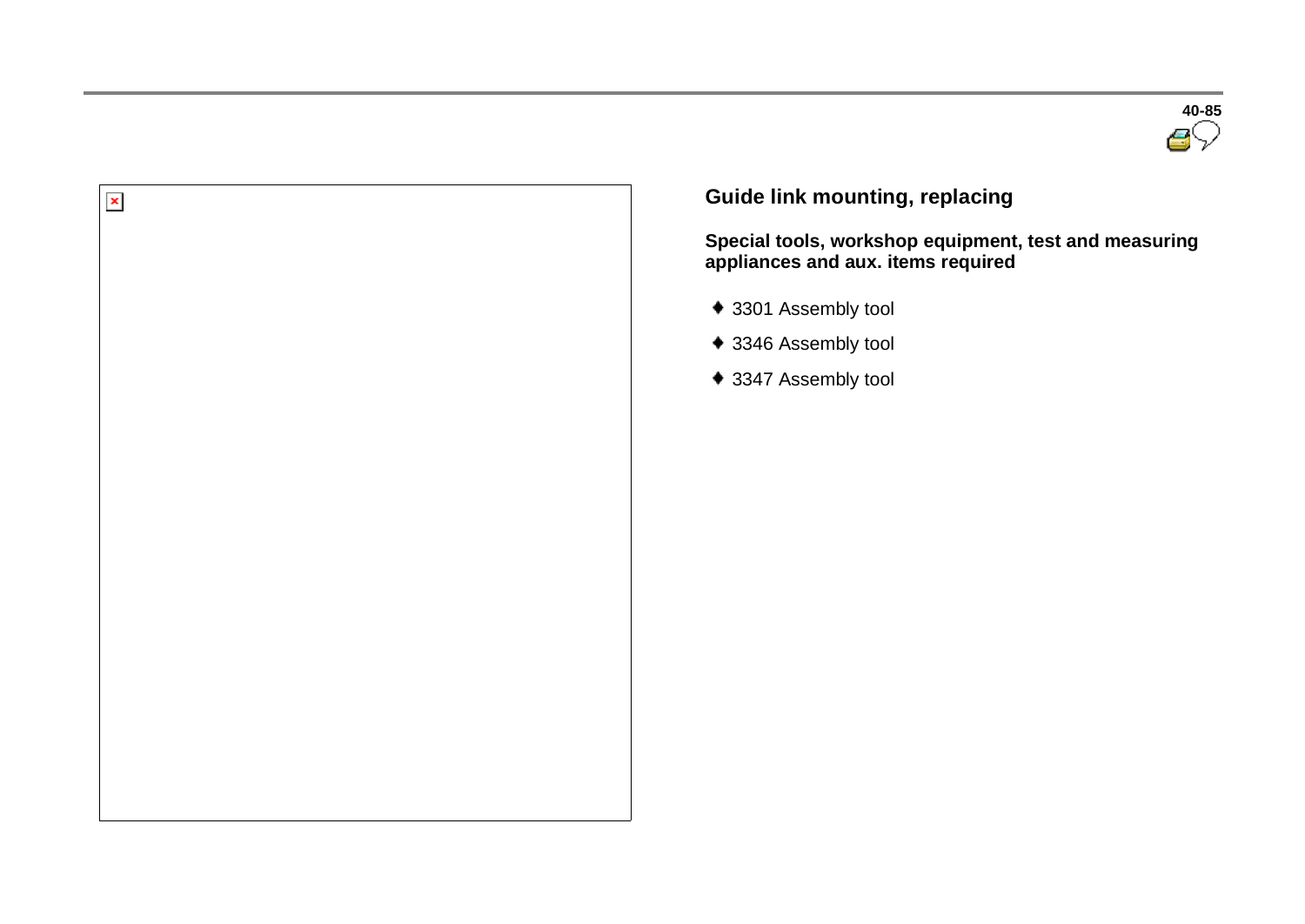

 **Aluminium guide links must be clamped in a vice only with protective clamps!**

 $\blacktriangleleft$ **Pulling hydro-mounting out from guide link**



 $\pmb{\times}$ 

#### $\blacktriangleleft$ **Hydro-mounting installation position**

The arrows on hydro-mounting -1- and groove -2- point toward the joint pin.

The maximum permissible deviation is  $\Box$  5°.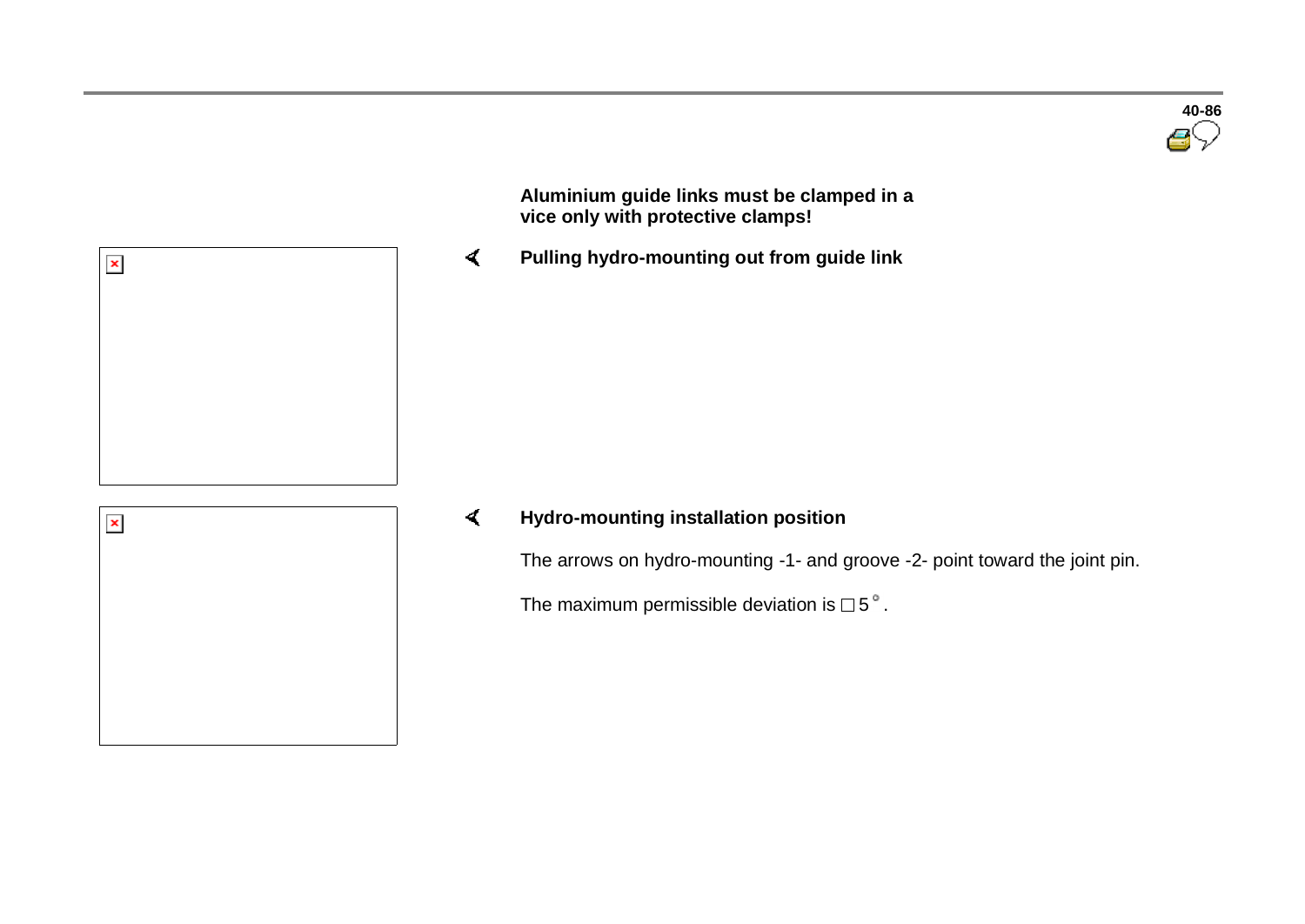



#### $\prec$ **Pulling in hydro-mounting**

- Insert hydro-mounting -A- in special tool -3347/2-.
- Tension sleeve -3347/1-, spindle -3346/2- and hex nut together.
- Pull in hydro-mounting -A- onto stop.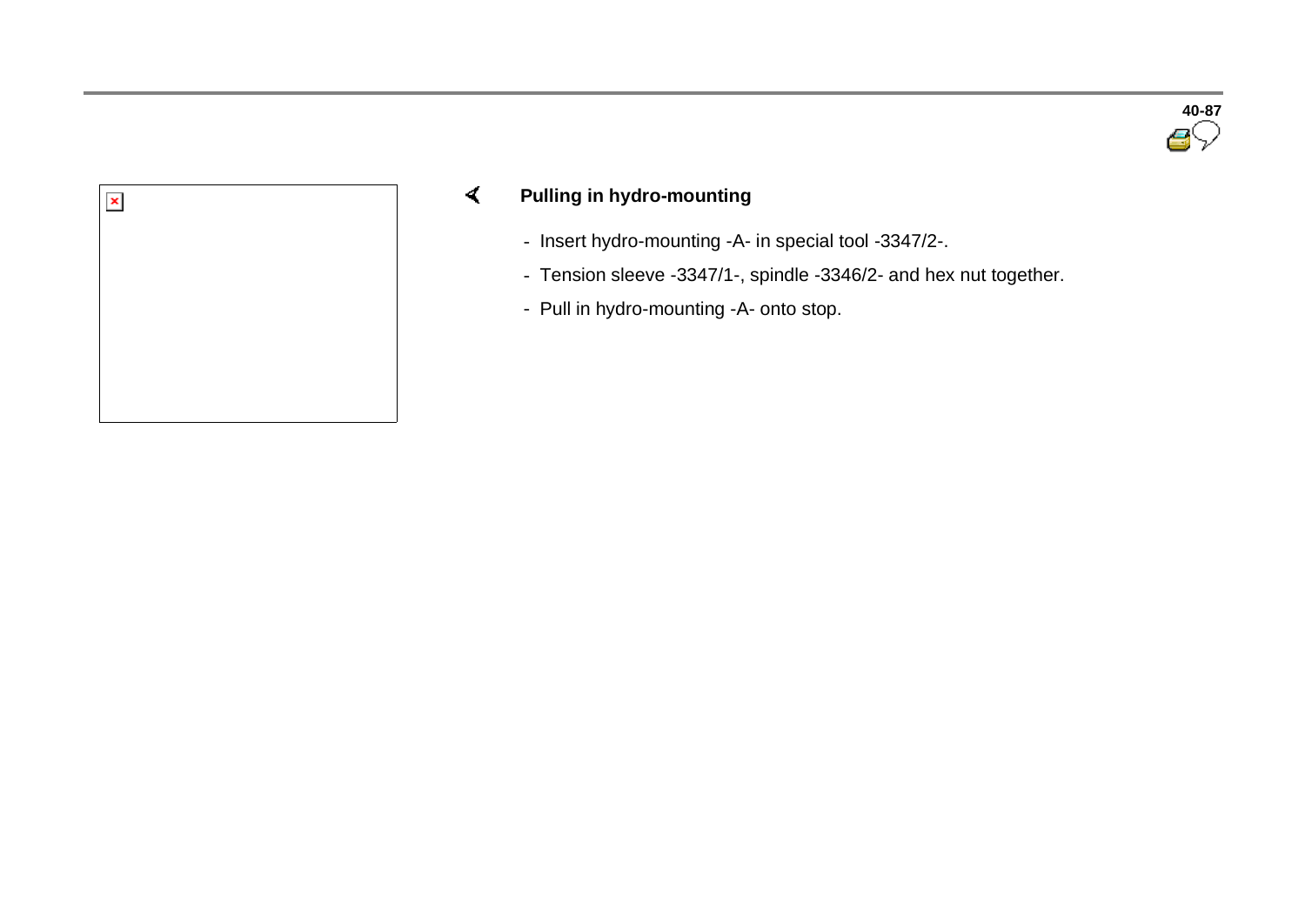

## **Anti-roll bar mounting, replacing**

#### **Removing**

 $\blacktriangleleft$ 

- Remove nut -1-.
	- Take connecting link out of anti-roll bar.
	- Unscrew hex nuts -2-.

#### **Installing**

- Tighten nut  $-1 \frac{Page 40-18}{Type 30}$ , item 30.
- Tighten hex nuts -2- to 30 Nm.
- Install mounting and anti-roll bar free of grease.

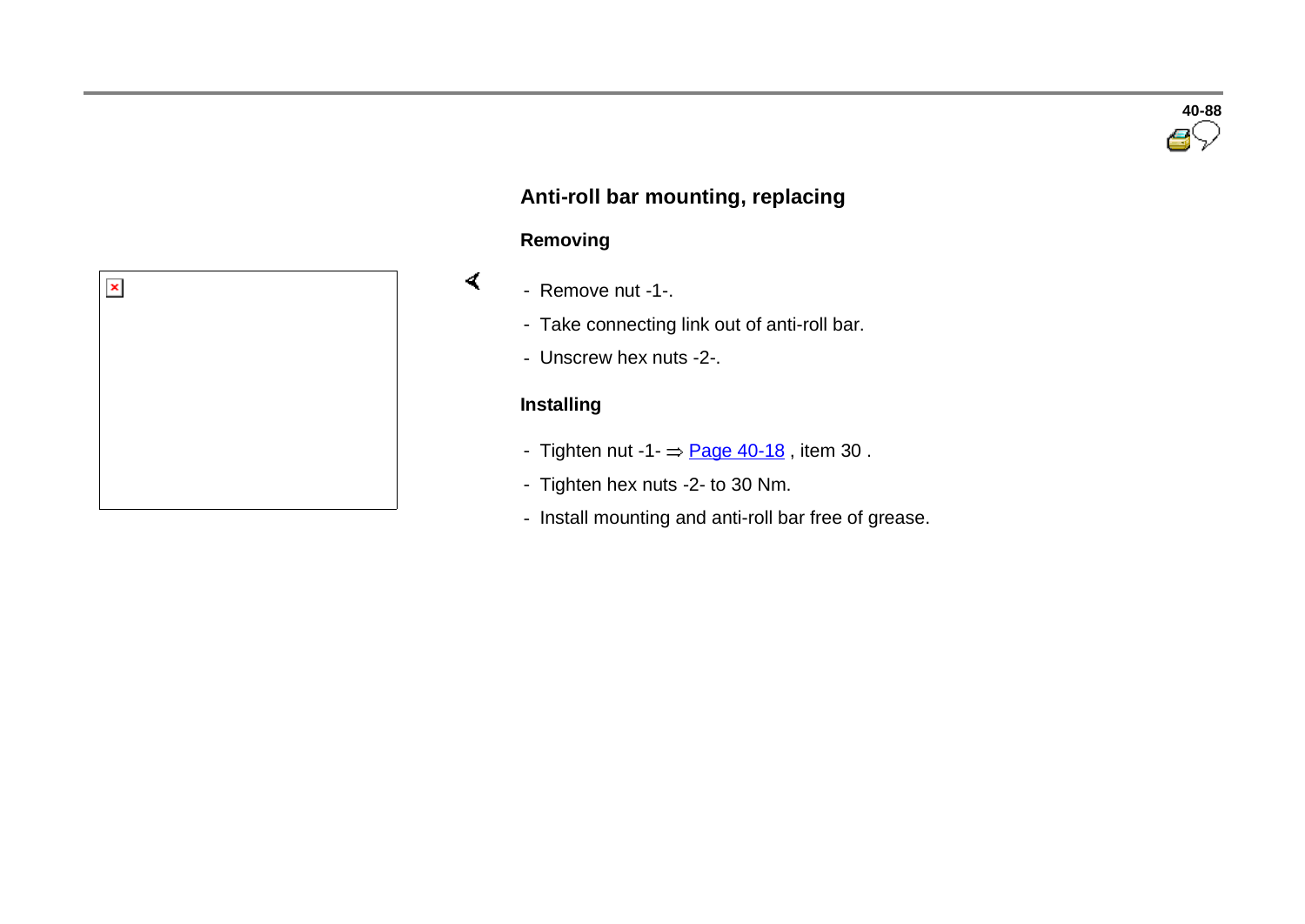### **Bearing bracket, removing and installing**

#### **Removing**

- Remove wheels.
- Remove clip -1- with a pair of pliers.

#### *Note:*

 $\prec$ 

*This clip need not be inserted again!*

- Remove nut -2-, take out hex bolt and pull both links out upward.

The slits in the wheel bearing housing must not be widened using a chisel or similar tool!

If the hex bolt cannot be removed from the wheel bearing housing, then the hex bolt and the links -2- must be pressed out of the wheel bearing housing  $=$  Page 40-29.

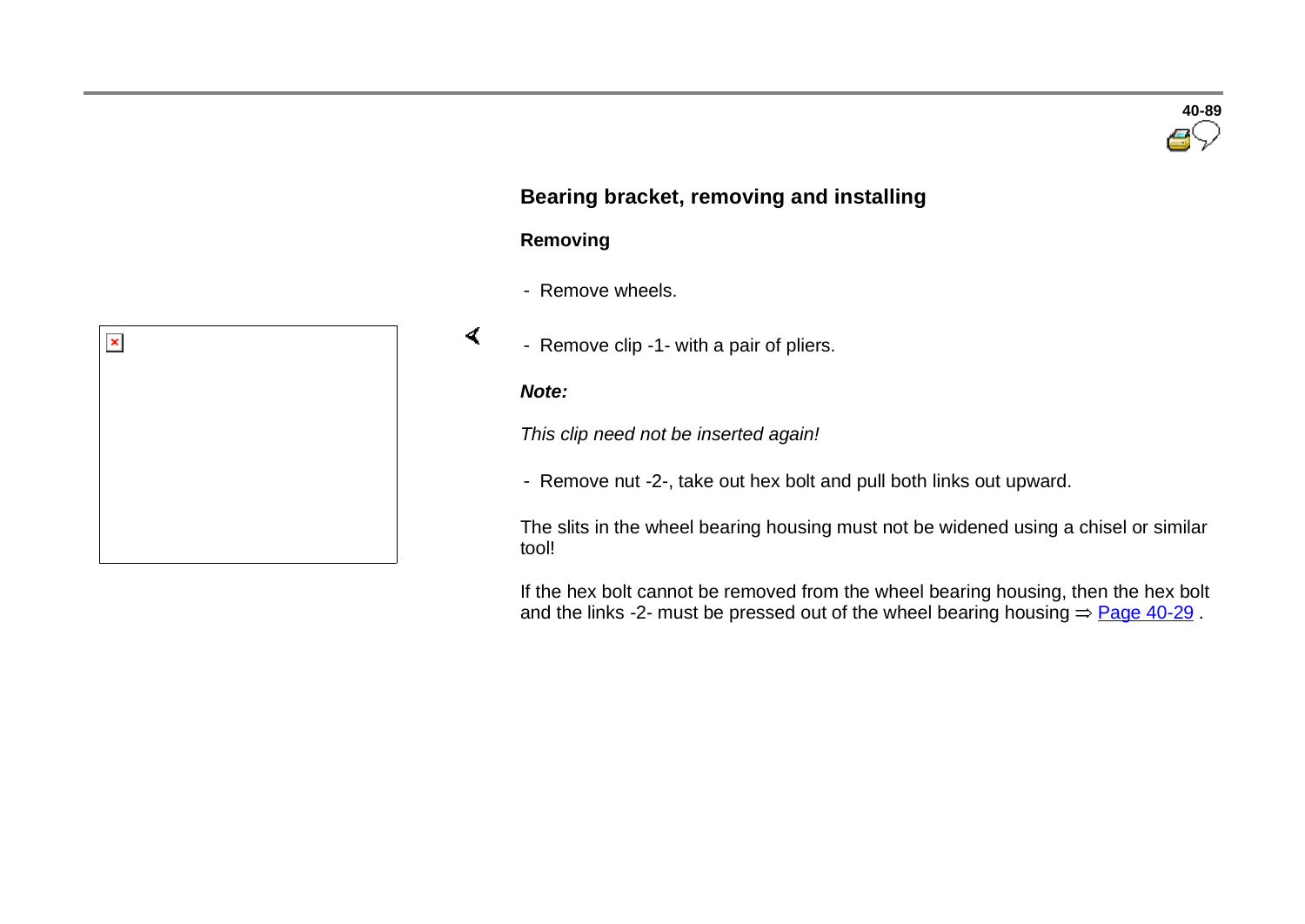



 $\sigma$ - Protect steering gear boot from being damaged.

For clarity the illustration shows a steering gear that has been removed.

The protective sleeve -1- can be ordered with No. 893 512 137.

- A 20 . . . 25 mm strip, dimension A, must be cut out of the protective sleeve -1-.
- Carefully deburr the cut surfaces.
- Slide protective sleeve over the steering gear boot.

The open side of the sleeve must point downward.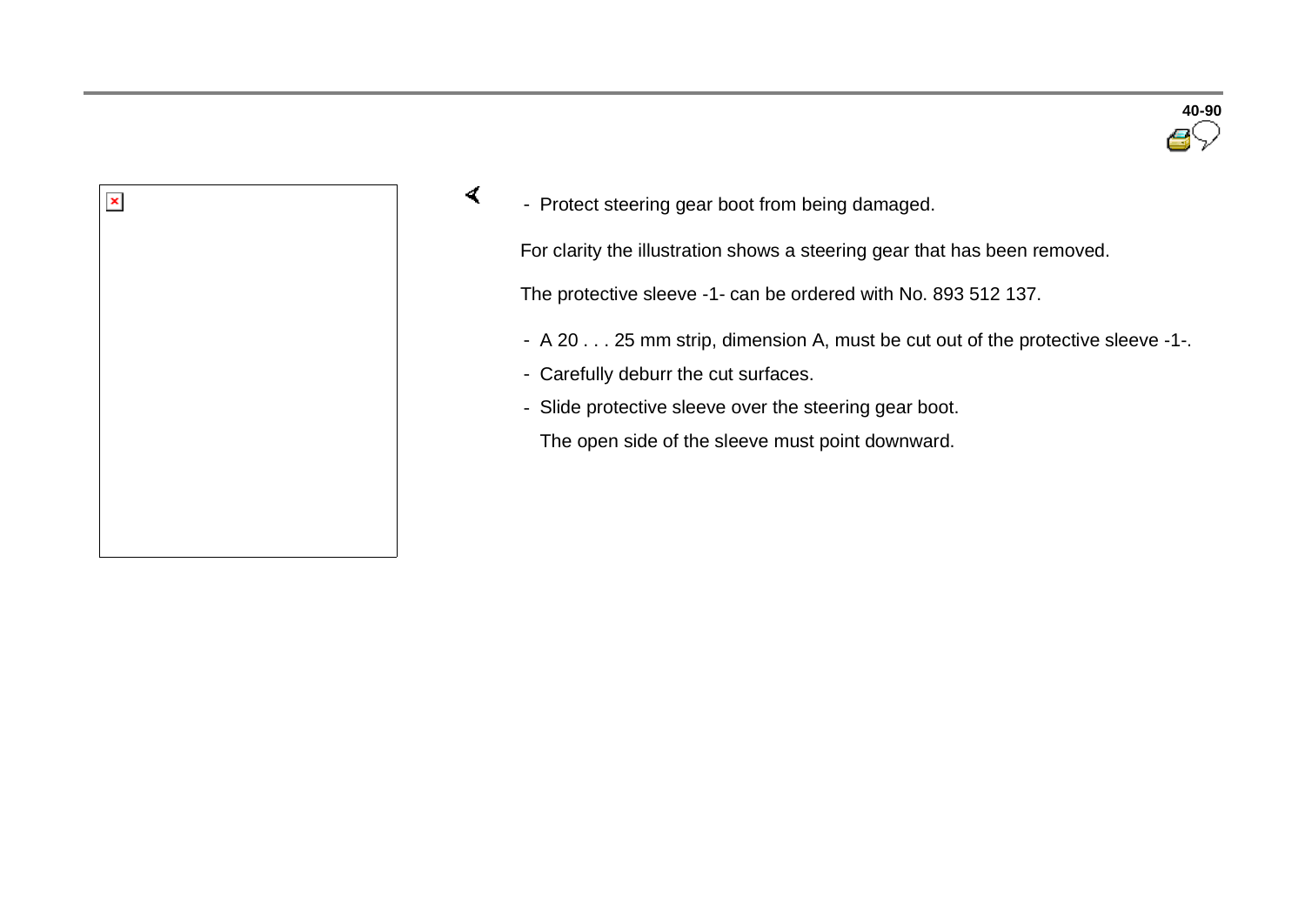- Disconnect ABS vehicle speed sensor wiring out of retainer on brake caliper.
- Remove nut -1- .

 $\blacktriangleleft$ 

 $\blacktriangleleft$ 

- To facilitate removal of suspension strut, apply an open-end wrench -1- to wrench surfaces -arrow- of track-control link -2-.
	- Turn wrench in direction of arrow (direction of travel) and pull out bolt -3-.
	- Swing wheel bearing housing to side.





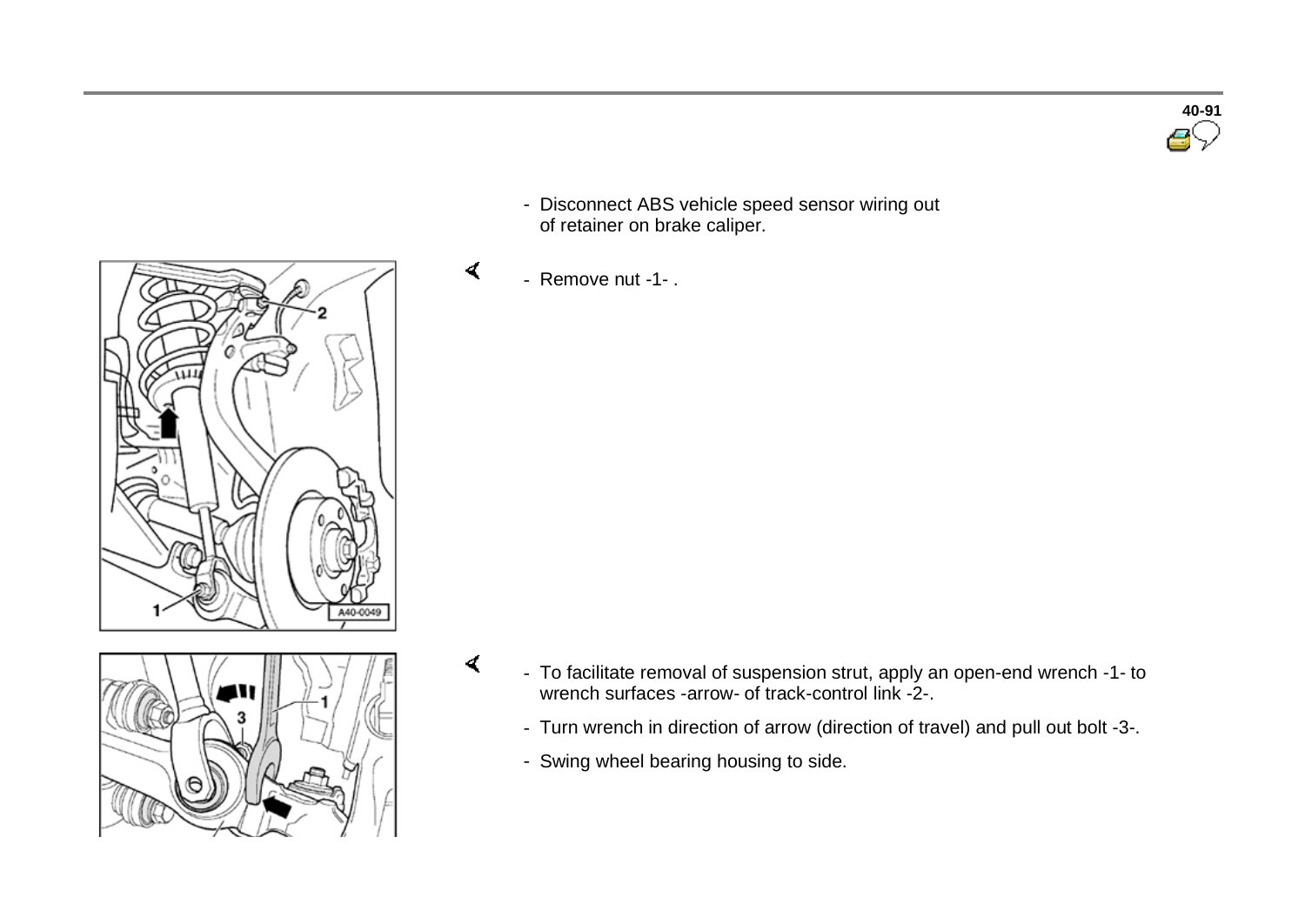



- Unscrew hex bolts -1- in plenum chamber.
	- Take out suspension strut with mounting bracket.

#### *Note:*

 $\sigma$ 

 $\blacktriangleleft$ 

*Do not damage joint protective boot when doing this!*

#### **Removing upper link from mounting bracket**

- Tension suspension strut in a vice (use protective clamps).
	- Unscrew both links -arrows-.
	- Unscrew nut -1- and take off mounting bracket.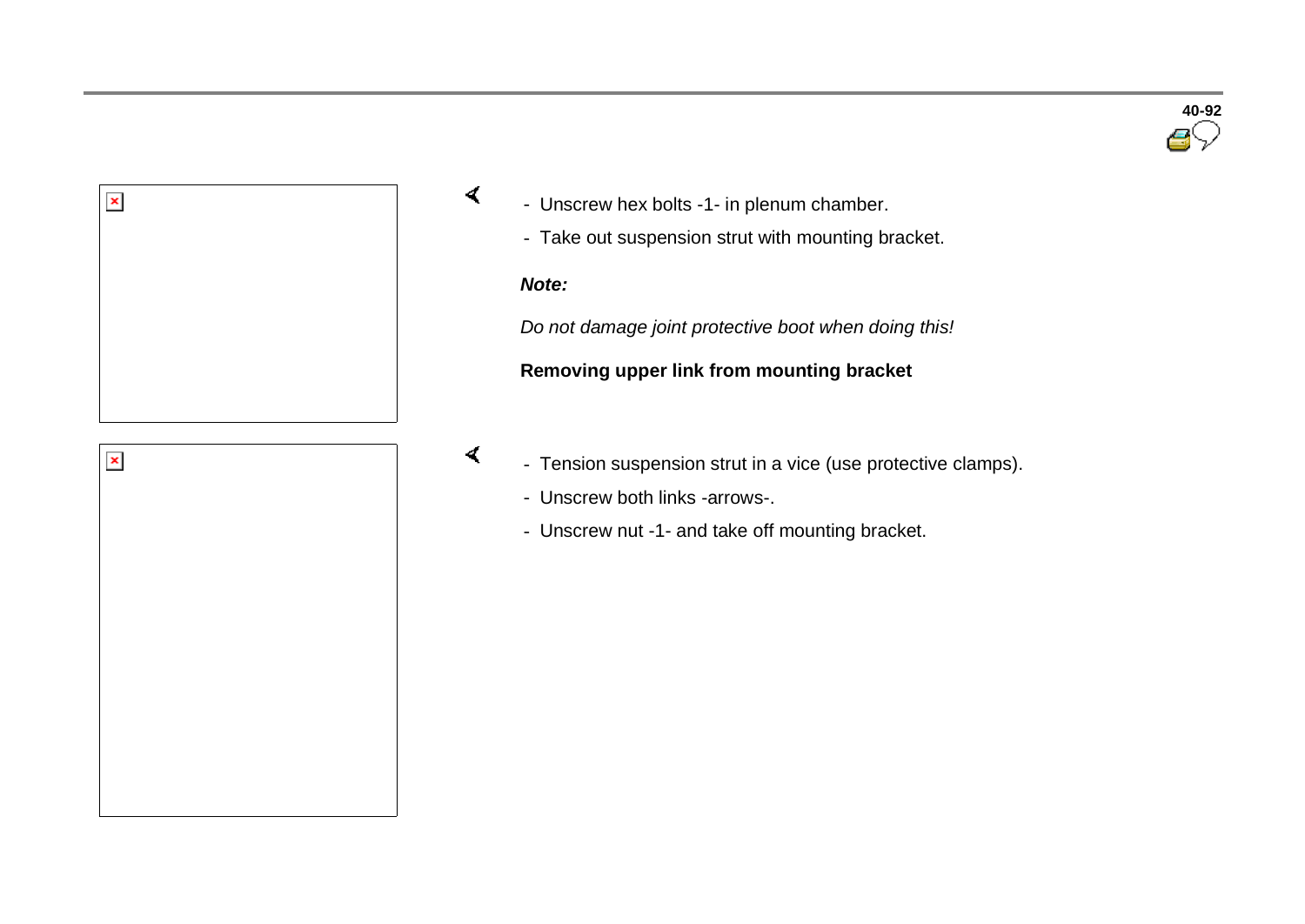

#### **Installing**

 $\blacktriangleleft$ 

 $\blacktriangleleft$ 

- Holes in spring plate -arrows- of suspension strut -1- must point towards center of vehicle.
- Fit new nuts -2- for suspension strut and tighten  $\Rightarrow$  Page 40-21, item 43.

 $F =$ Forward

- $R =$  Right-hand mounting bracket
- $L =$  Left-hand mounting bracket

#### **Installing upper links to mounting bracket**



 $\pmb{\times}$ 

- Align upper links, dimension  $-A$  = 47 " 2 mm.
	- Tighten hex bolts -1- for both links  $\Rightarrow$  Page 40-21, item 42.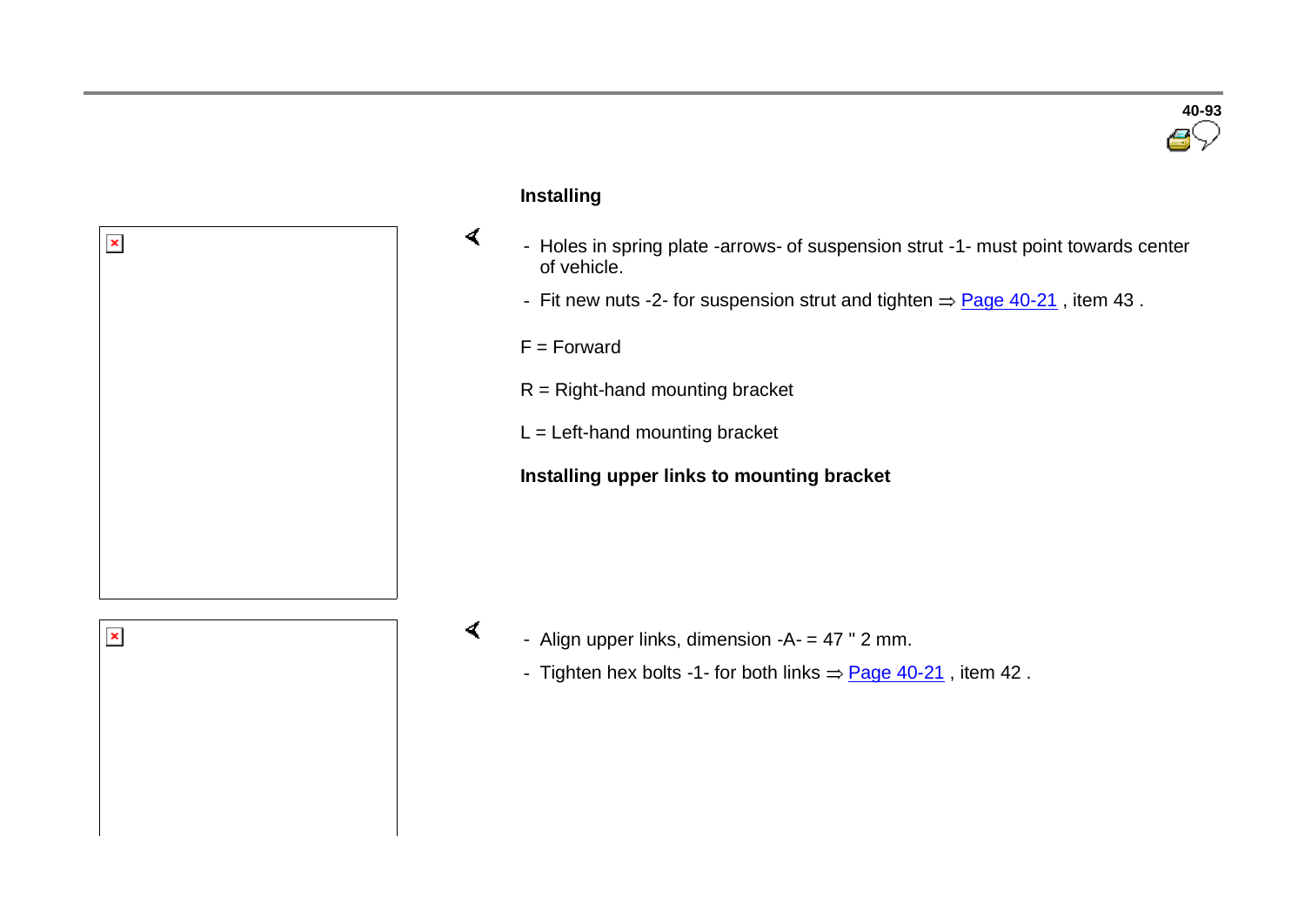

- Insert suspension strut with mounting bracket into suspension turret. Tighten hex bolts -1- $\Rightarrow$  Page 40-12, item 1.

**40-94**

#### *Note:*

 $\prec$ 

 $\blacktriangleleft$ 

*Make sure that washers are seated correctly.*



- Insert suspension strut forked head into link.
	- Bolt suspension strut to lower link.
		- Tighten new nut  $-1 =$  Page 40-16, item 21.
	- Insert upper links into wheel bearing housing and tighten new nut  $-2 = Paqe$ 40-16 , item 9 .
		- When tightening press upper links downward as far as possible!
	- Connect ABS wiring into retainer on brake caliper.
	- Install wheel and tighten  $=$  Page 44-1.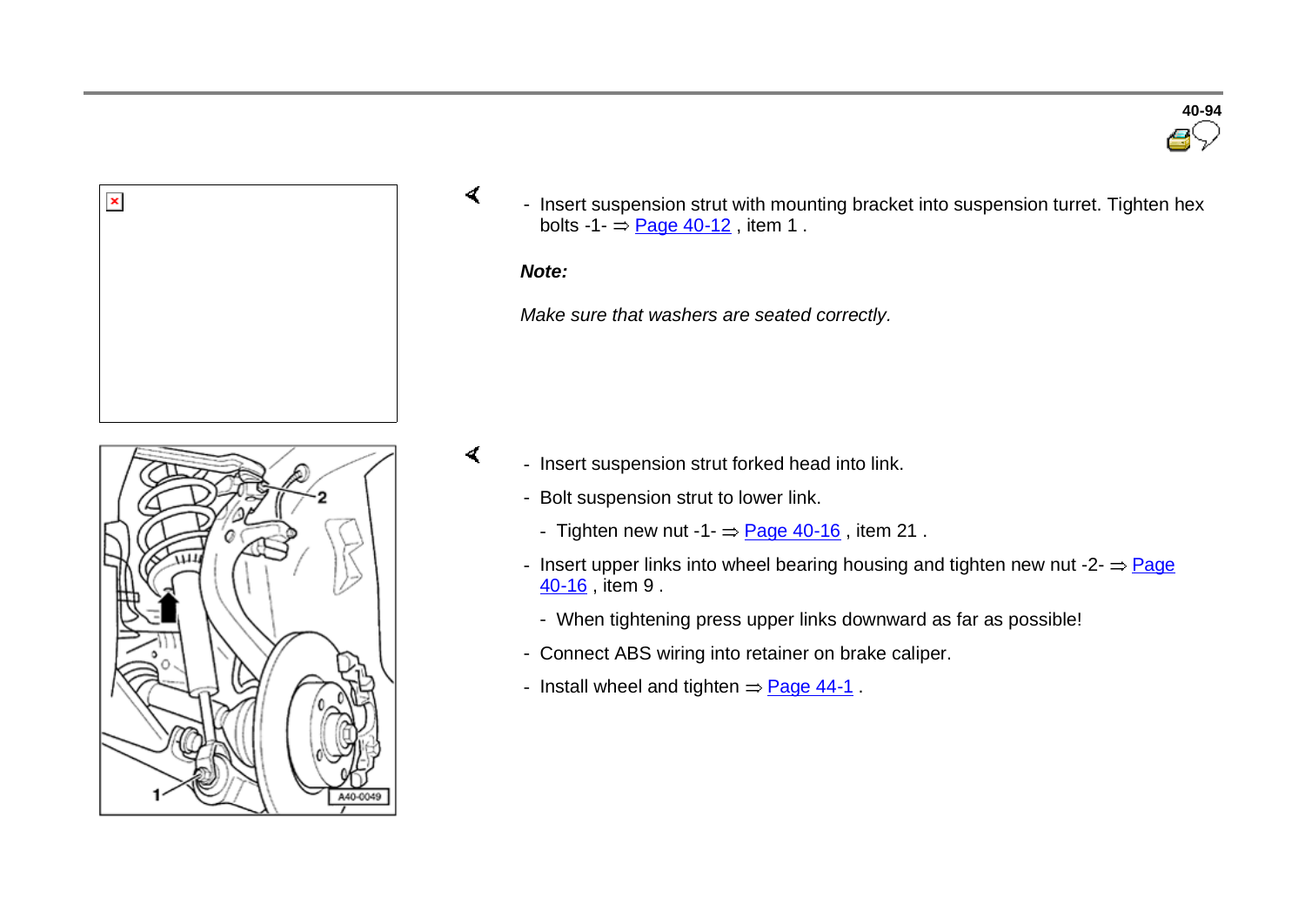

 **Mountings for upper front and rear links, replacing** 

 **Special tools, workshop equipment, testers, measuring instruments and auxiliary items required** 





 $\blacktriangleleft$ 

 $\blacktriangleleft$ 

◆ 3348 Assembly tool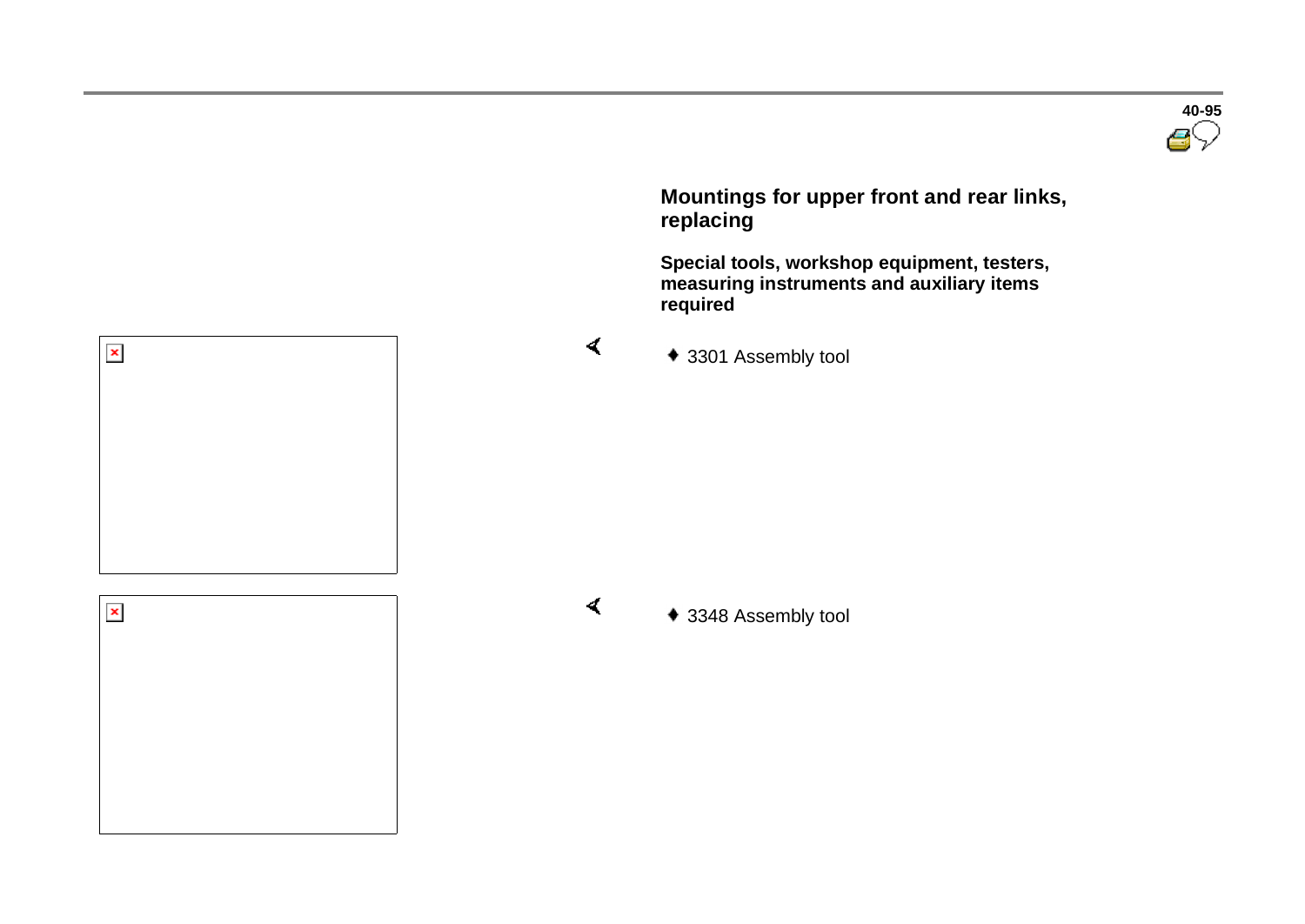**Aluminium links must only be clamped in a vice with protective clamps!**

**Pulling out mounting**





 $\blacktriangleleft$ 

**Mounting installation position**

 $A = 90^\circ + 5^\circ$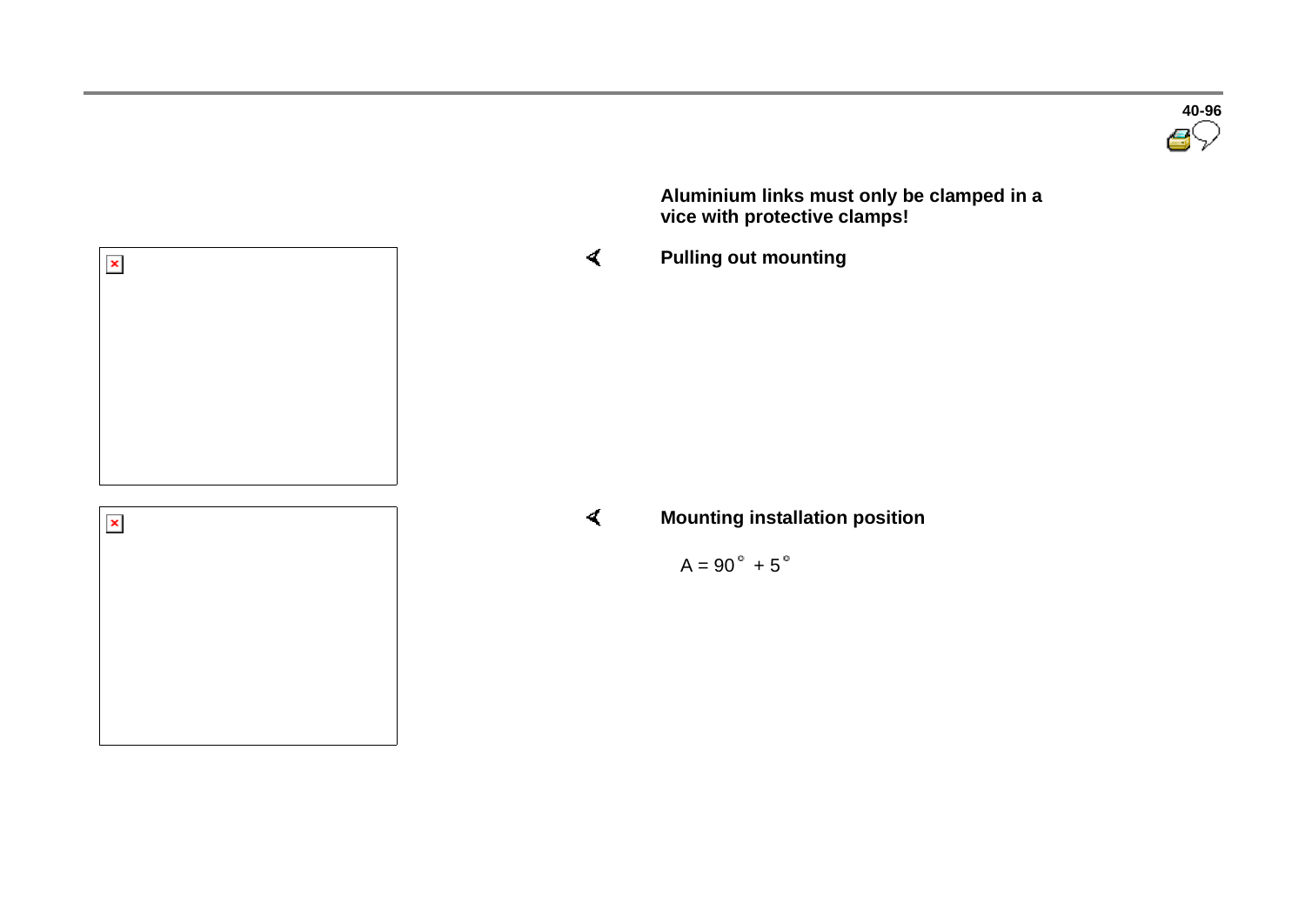



 $\blacktriangleleft$ **Pulling in mounting** 

A - Mounting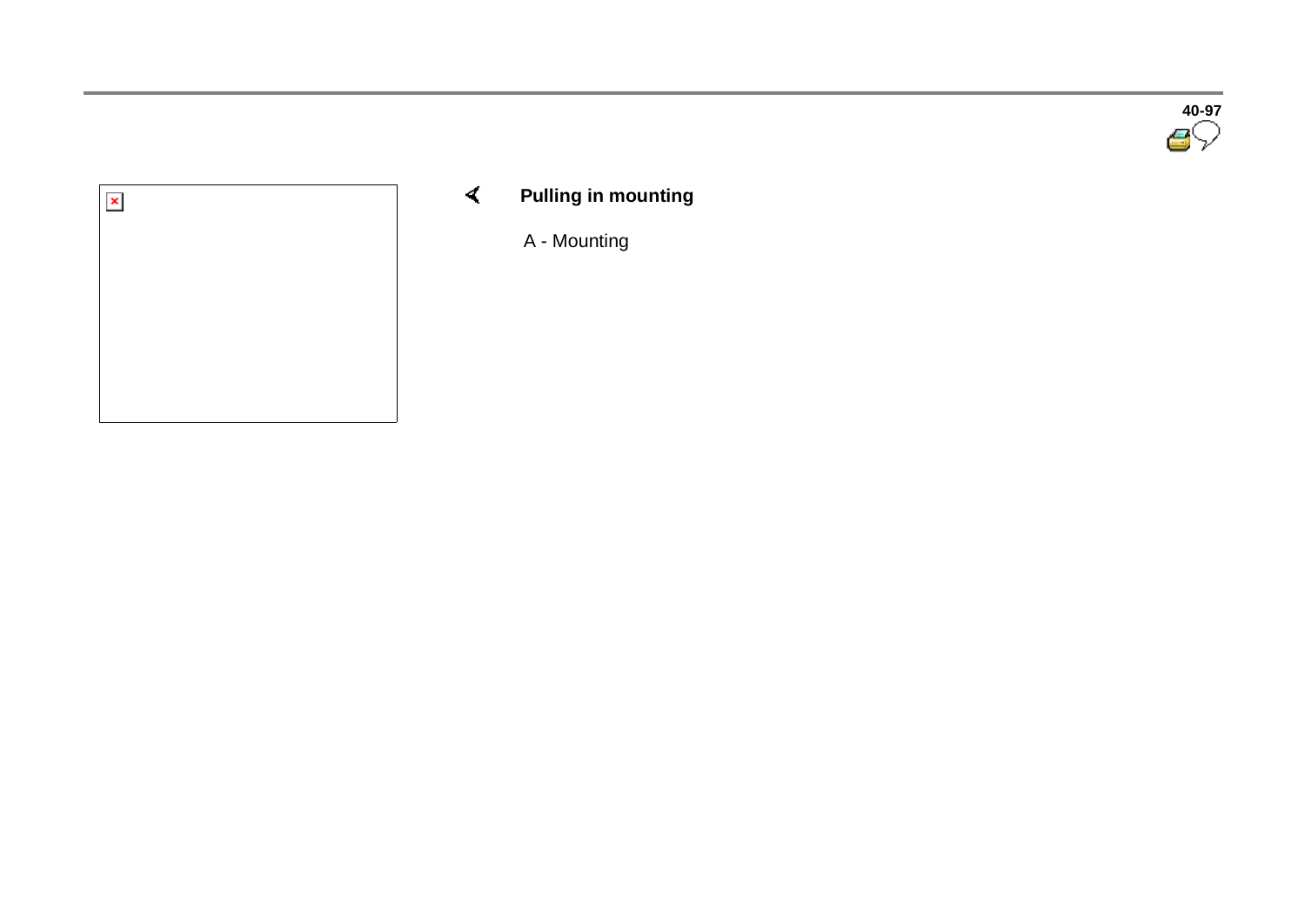



#### **Subframe, removing and installing**

**Special tools, workshop equipment, test and measuring appliances and aux. items required** 

- $*$  10-222 A Support
- ◆ 10-222 A/10 Additional spindle
- ◆ 10-222 A/18 Adapter
- ◆ 3393 Test mandrel
- VAG 1332 Torque wrench
- VAG 1383 A Engine/transmission jack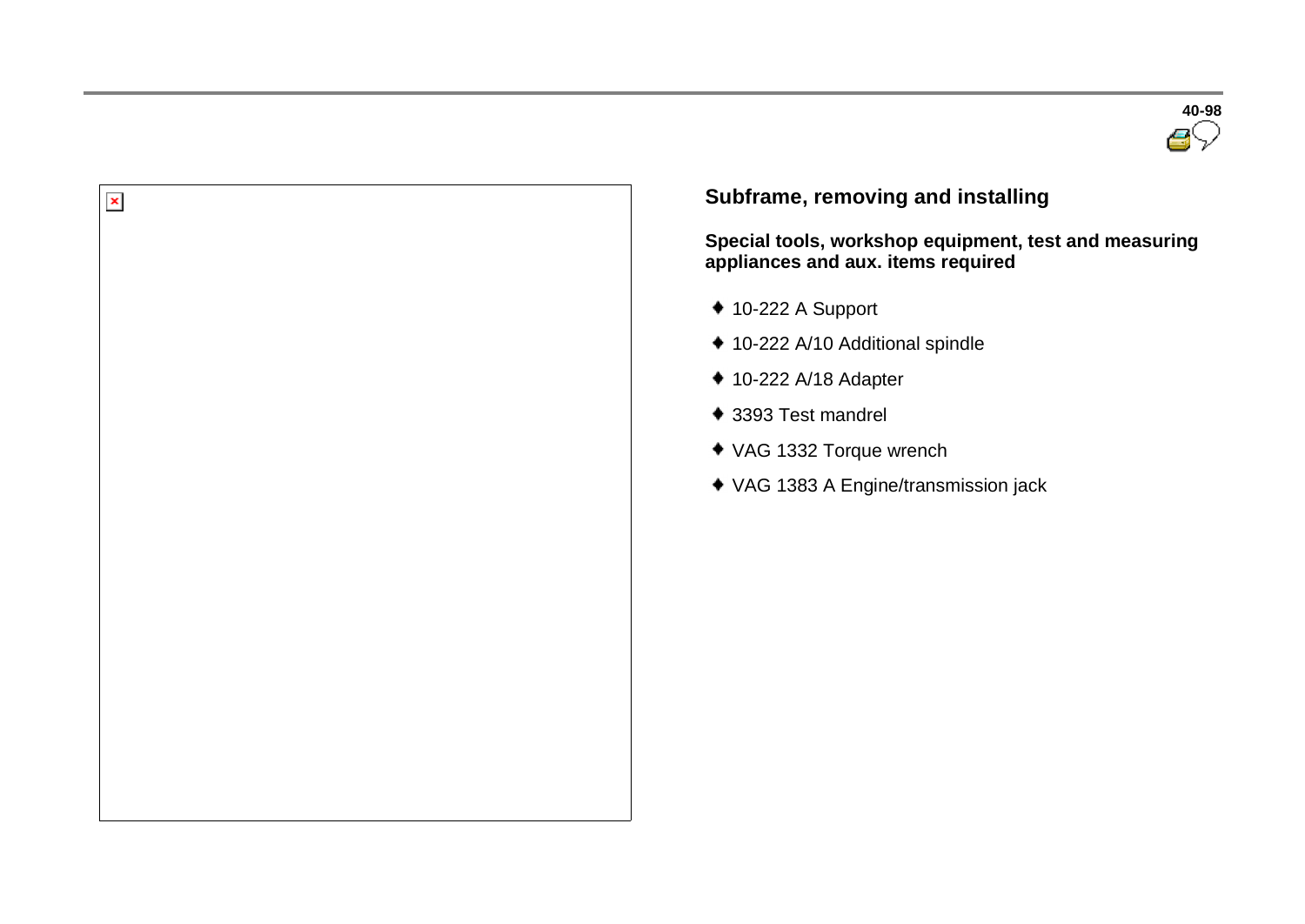

#### **Removing**

 $\blacktriangleleft$ 

 $\blacktriangleleft$ 

- Install support bar 10-222A together with supports 10-222 A/1.

#### **Vehicles with 8-cylinder engine**

- Remove oil filler pipe from engine.



 - Install support bar 10-222A together with legs 10-222 A/1 and adapter 10-222 A/18.

The longer side of adapter 10-222 A/18 faces forward.

- Secure third spindle 10-222 A/10 with additional hook 10-222 A/2 on lifting eye at rear left of engine.
- Hook second additional hook 10-222 A/2 on lifting eye at rear right of engine.

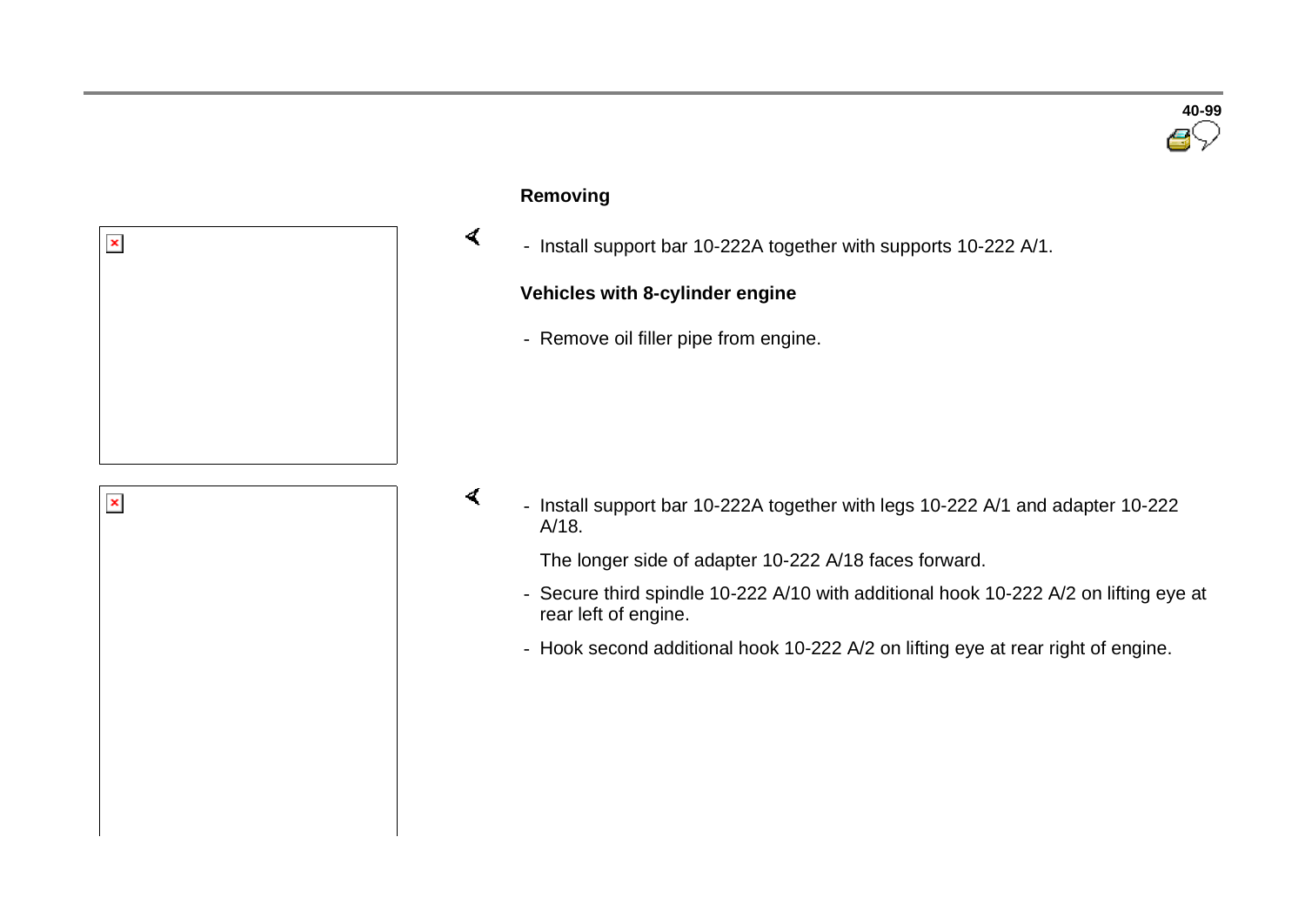#### **Continued for all vehicles**

- Take weight of engine/transmission assembly on the spindles.
- Remove wheels.

 $\prec$ 

 $\sigma$ 

- Remove noise insulation tray.

#### **Vehicles with automatic headlight range control**



- Unclip clamp for coupling rod -1- for vehicle attitude sensor -G78- from trackcontrol link -2-.

#### **Continued for all vehicles**



Before loosening subframe, check that at least holes -1- and -2- align using special tool 3393.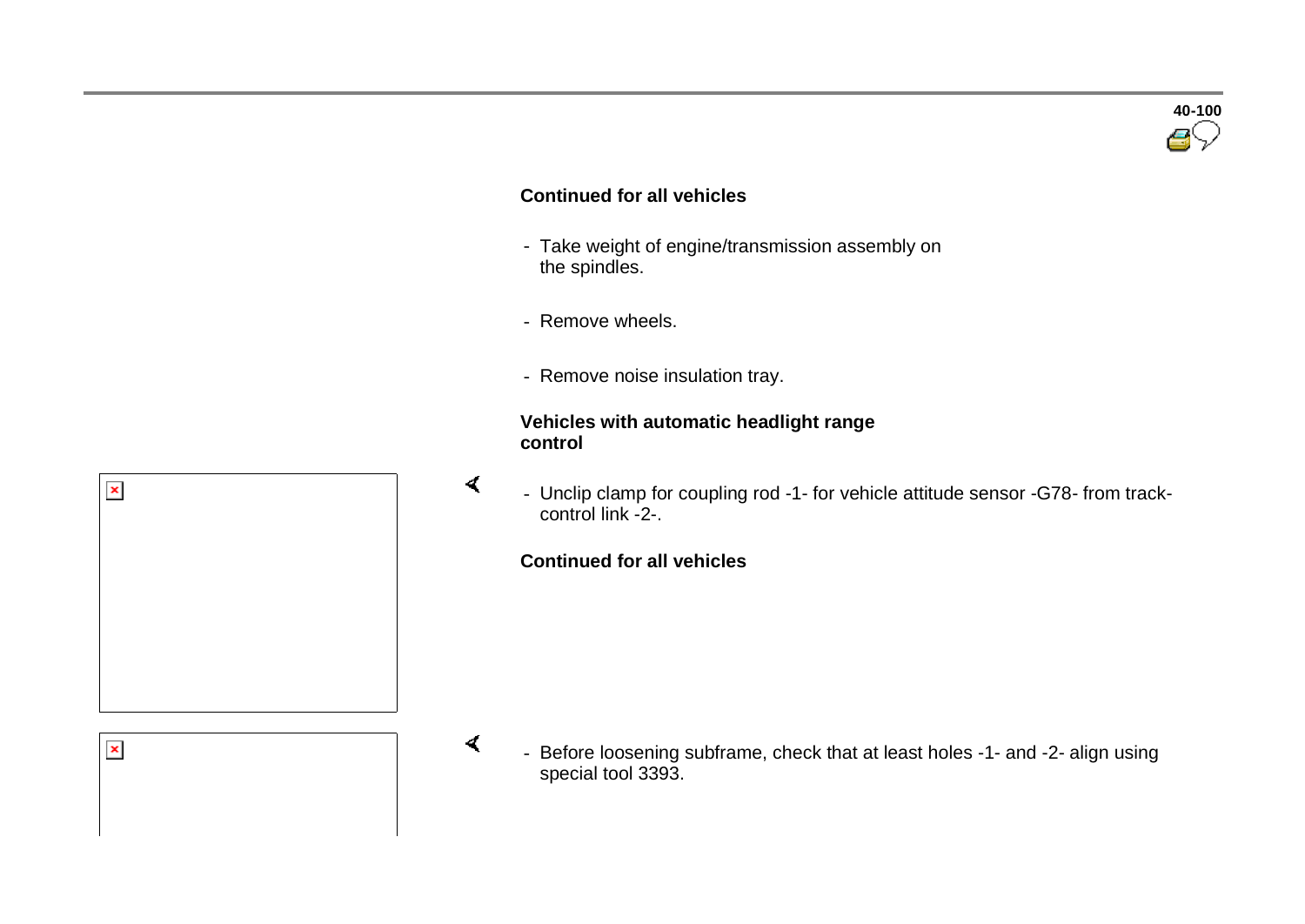**If this is not the case, perform axle alignment measurements after installing the sub-frame!**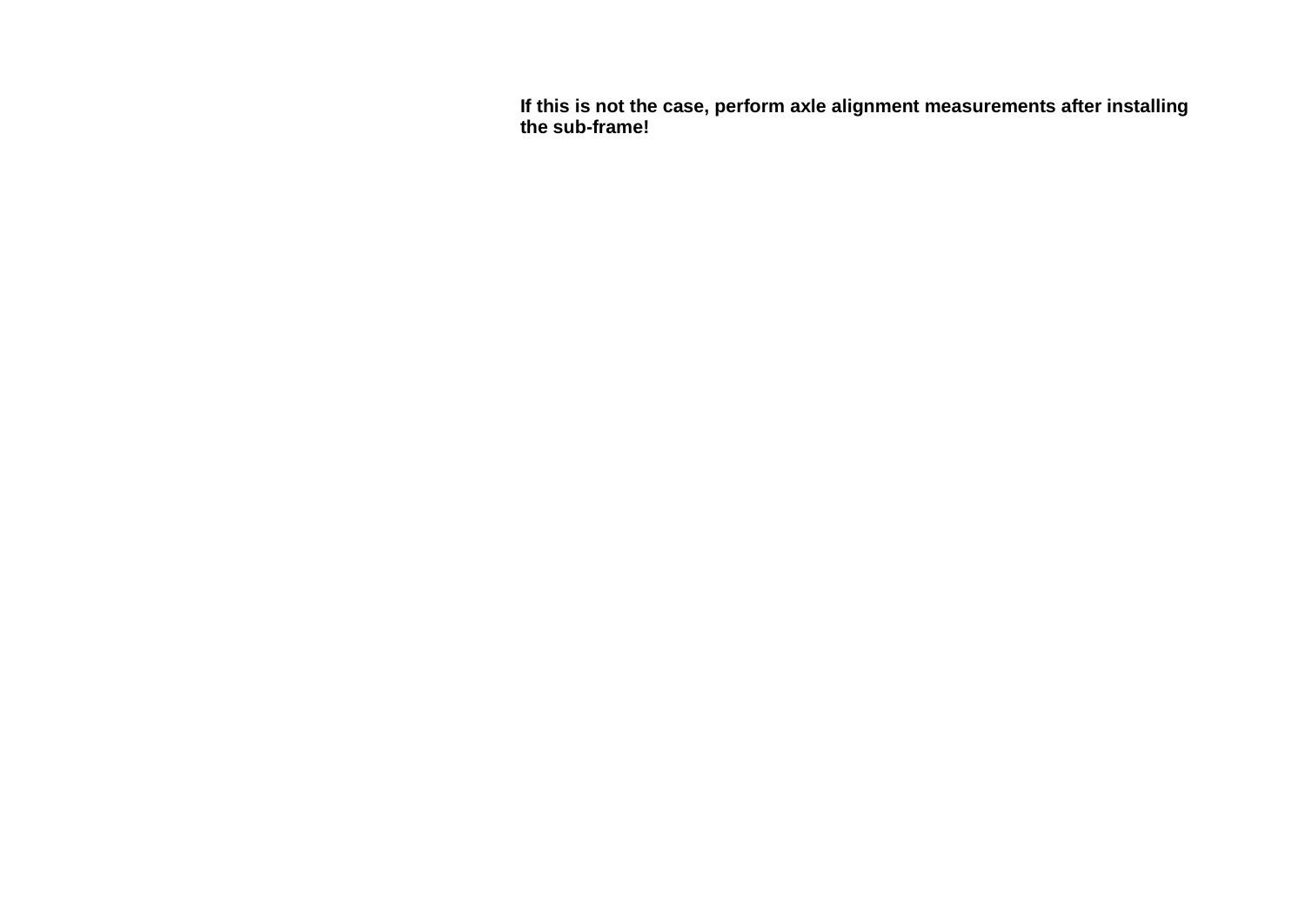



- Unscrew hex nuts -3- and -4- and take out coupling link.
- Remove hex nut -2- for track-control link on subframe and take out hex bolt.

- Remove hex bolt -1-.

 $\blacktriangleleft$ - Unscrew hex bolts -arrows- from transmission mounting -1-.

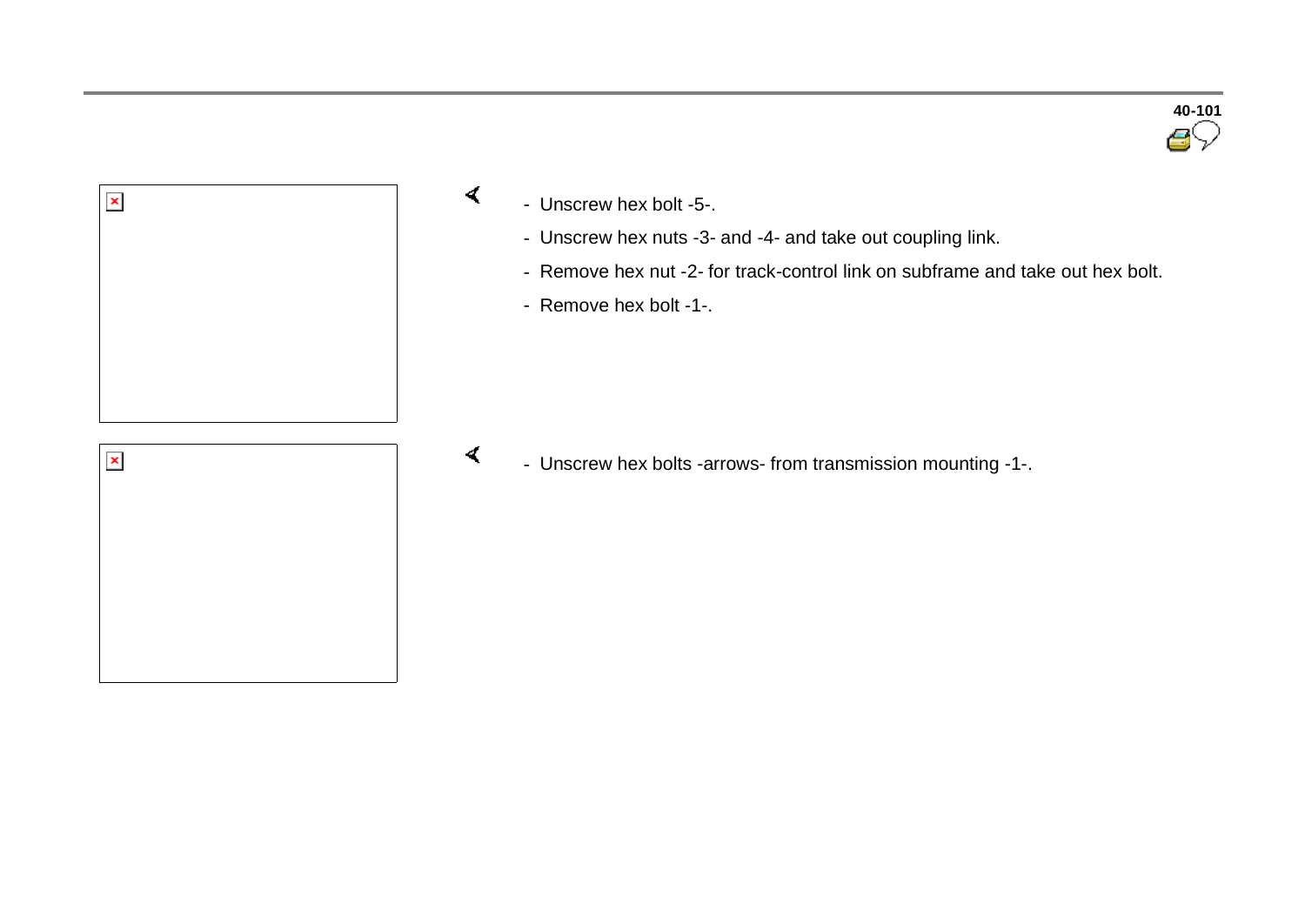## **Vehicles with all wheel drive**

- Unbolt propshaft from transmission.

 *Repair Manual, 5 Spd. Manual Transmission 01A All Wheel Drive,Repair Group 39; Removing and installing propshaft; Assembly sequence*

 *Repair Manual, 6 Spd. Manual Transmission 01E All Wheel Drive,Repair Group 39; Removing and installing propshaft; Assembly sequence*

 *Repair Manual, 5 Spd. Automatic Transmission 01V Front Wheel Drive, Repair Group 39; Removing and installing propshaft; Assembly sequence*

#### **Continued for all vehicles**

 $\pmb{\times}$ 

 $\prec$ 

- Place transmission jack VAG 1383 A with 1359/2 under subframe and exert slight counter pressure.
- Unscrew bolts -1- and -2- at rear of subframe on both sides of vehicle.

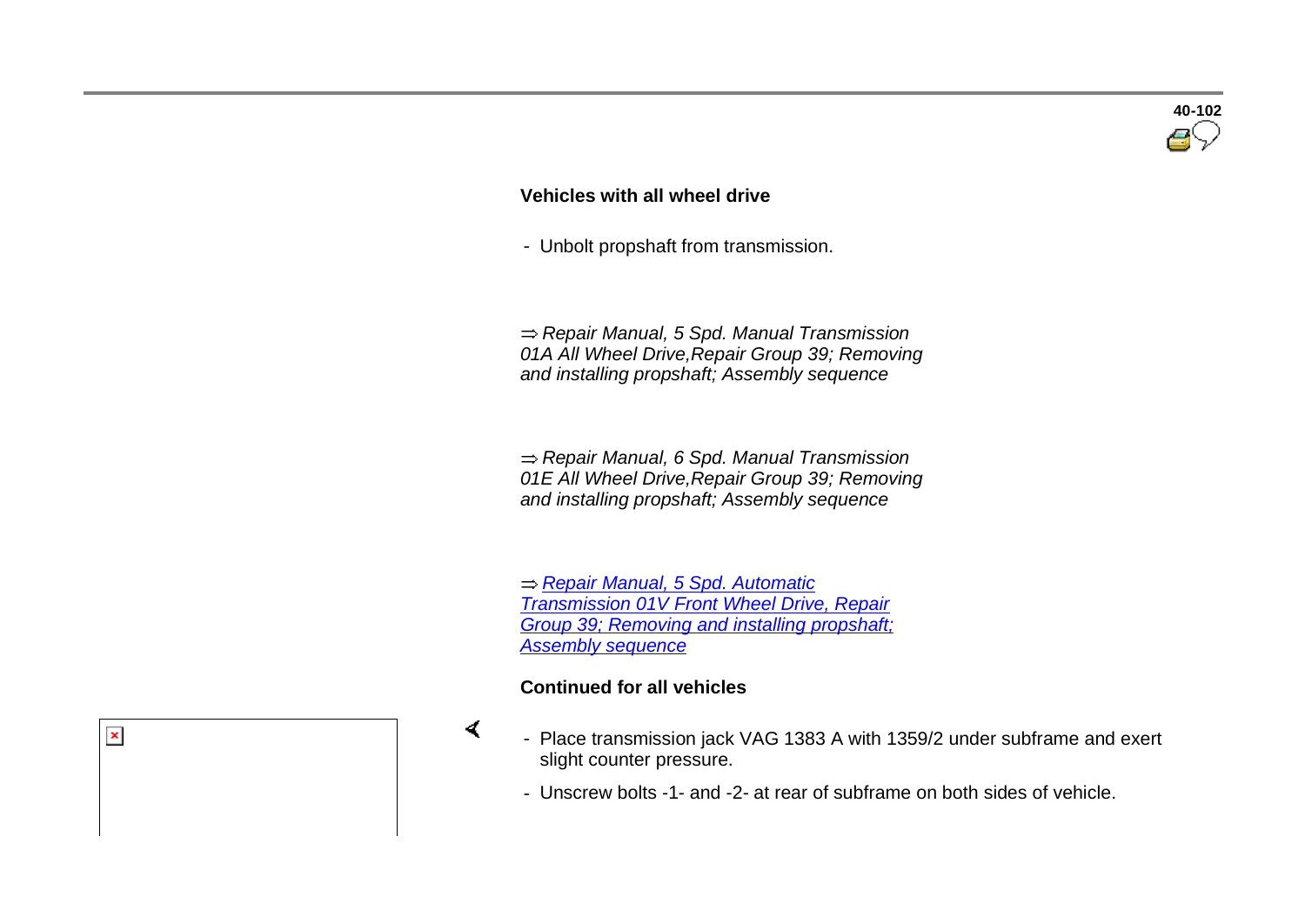- A Block of wood
- Using transmission jack VAG 1383A, lower subframe slightly.
	- Remove hex bolts for track-control and guide links.
- Disconnect ABS vehicle speed sensor wiring out of retainer on brake caliper.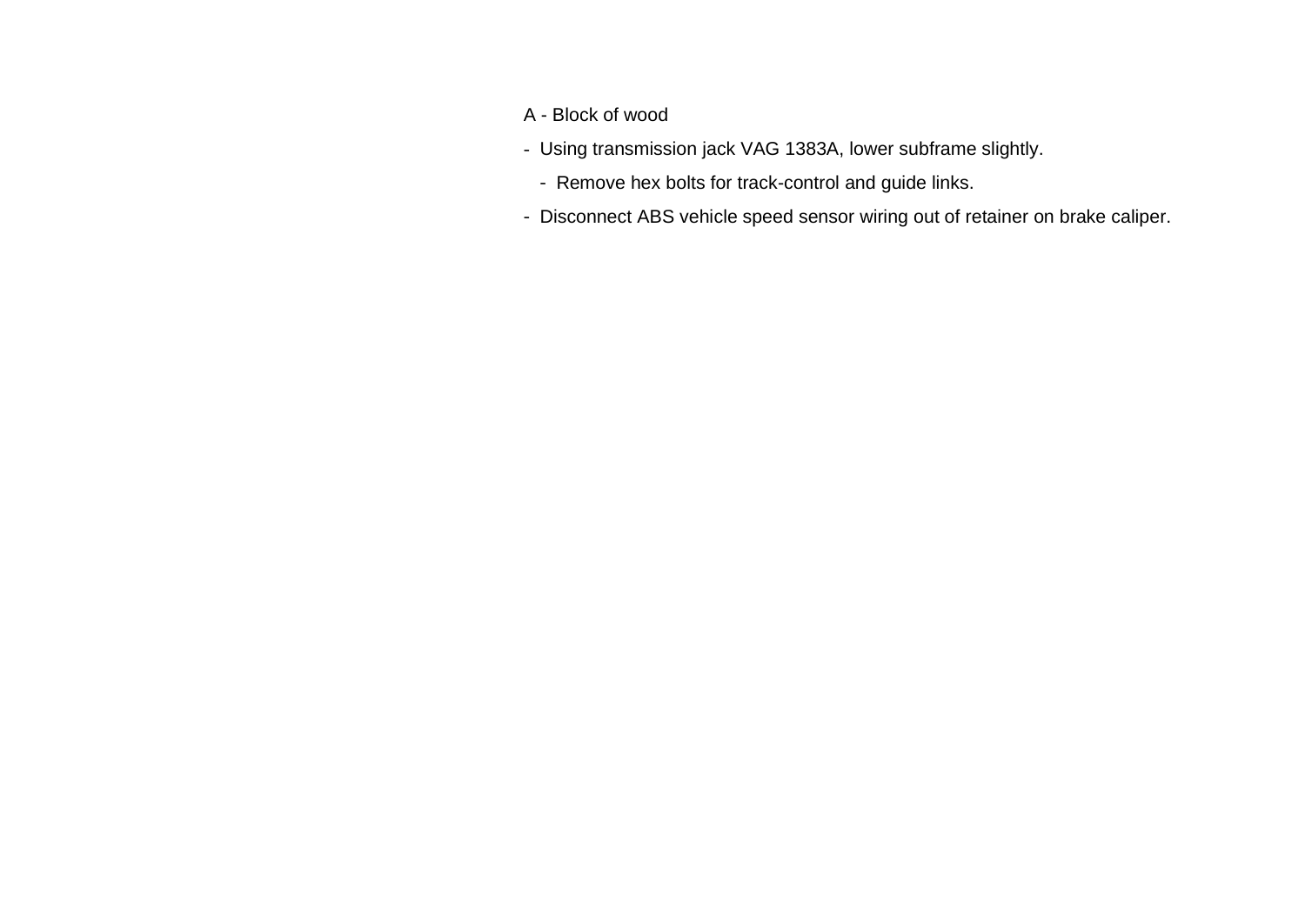



 $\blacktriangleleft$ - Pull both track-control and guide links out of subframe.

- Unscrew hex bolts -A-.

 $\blacktriangleleft$ 

- Loosen hex bolts -B- until the subframe can be taken out.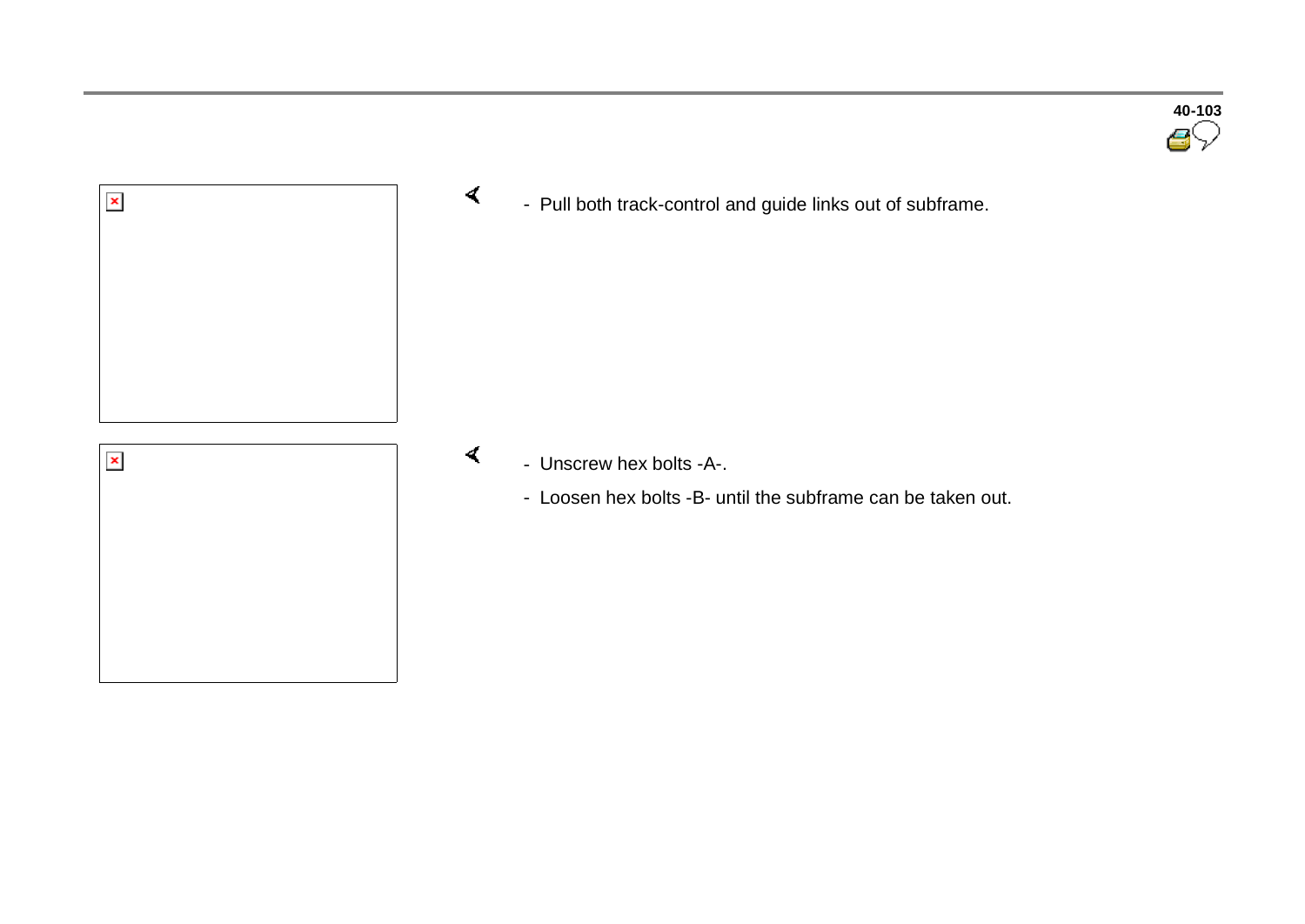

# $\mathbf{x}$

#### **Installing**

 $\prec$ 

 $\sigma$ 

- Install subframe and start hex bolts -A- and -B-.

- Guide both track-control and guide links into subframe.
	- Install bolts into the inner holes -arrows-.
	- Using transmission jack VAG 1383A, raise back of subframe slightly.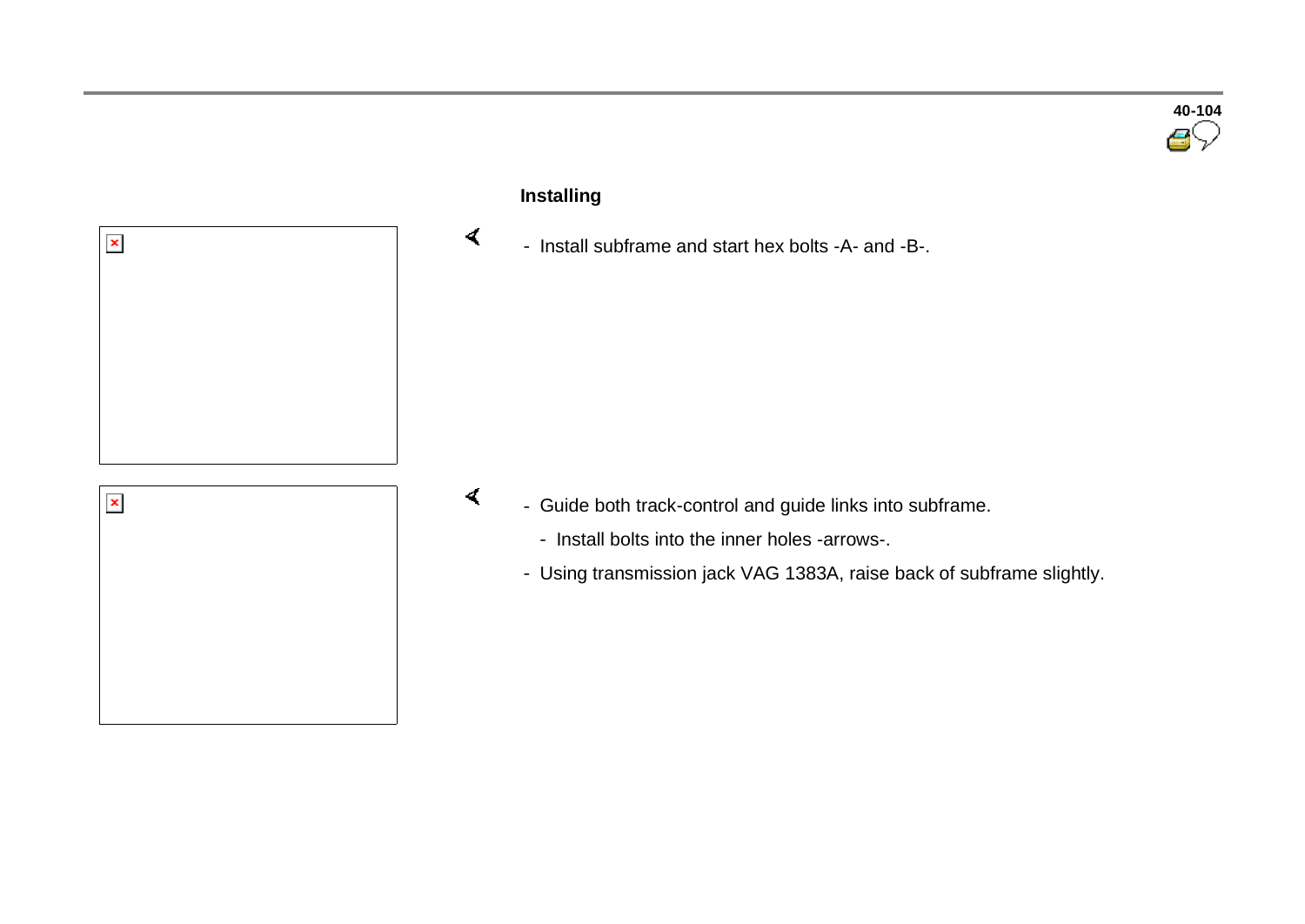

 **The subframe must be attached to the body with the help of special tool 3393 before tightening.**

- Hole -1-, sub-frame hole -2- and aluminium console hole -3- must align on both sides.

#### *Notes:*

 $\blacktriangleleft$ 

 $\mathcal{L}$ 

*This attachment only replaces subsequent axle alignment measurements when:*

- *The sub-frame is removed completely and installed.*
- *Holes -1- and -2- align before repairs are made.*
- Tighten bolts -1- and -2- at rear of subframe on both sides of vehicle  $\Rightarrow$  Page 40-19, item 31 and page  $\Rightarrow$  Page 40-18, item 28.
	- A Block of wood
	- Protect holes in body for mounting special tool 3393 against corrosion.

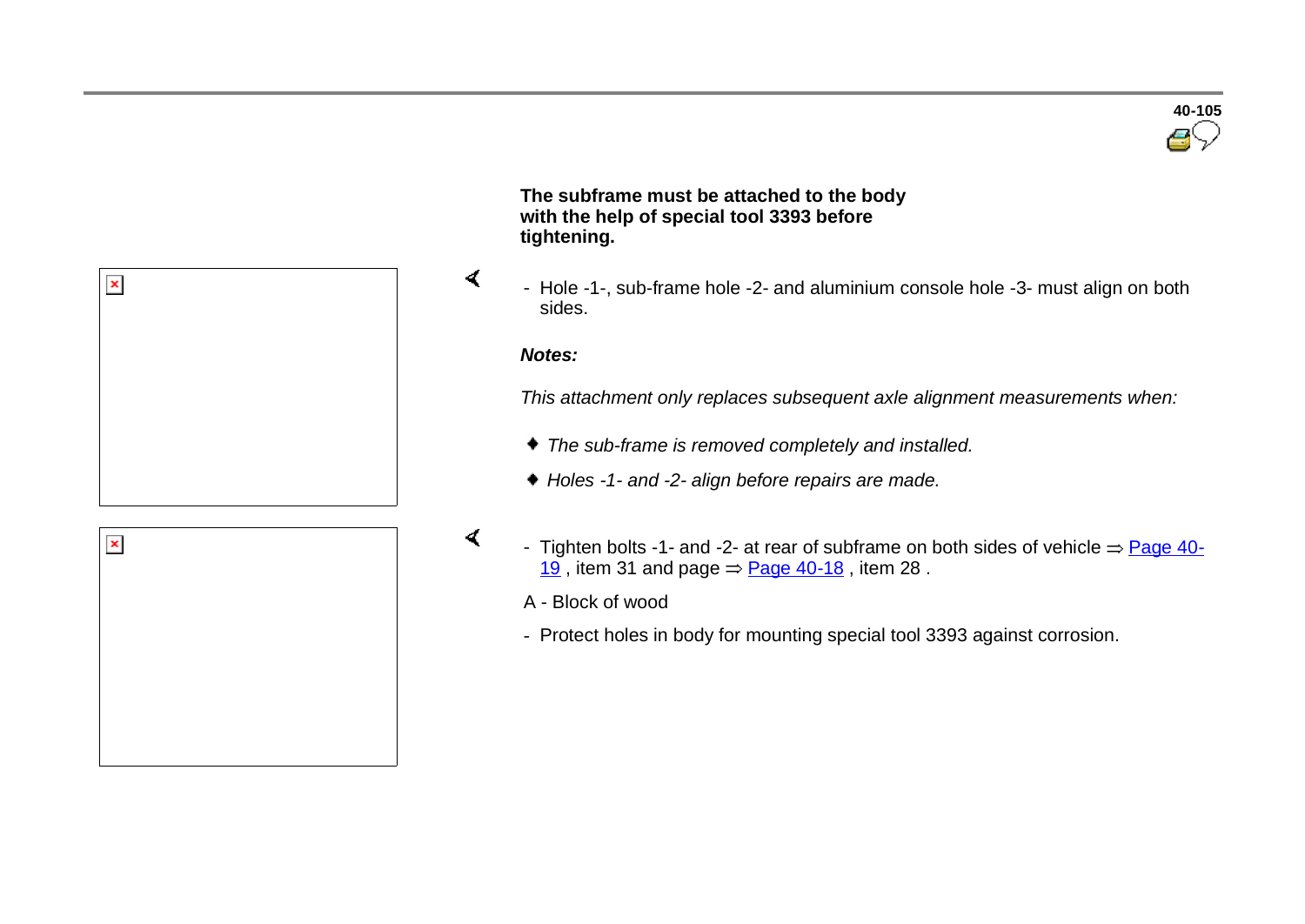

 $\sigma$ 

 $\blacktriangleleft$ 

- Tighten hex bolts -A- and -B-  $\Rightarrow$  Page 40-18, item 28 and  $\Rightarrow$  Page 40-17, item 27 .

- Tighten hex bolts -arrows- at transmission mounting -1-.

*Repair Manual, Manual Transmission, Repair Group 34; Removing and installing transmission*

*Repair Manual, 5 Spd. Automatic Transmission 01V All Wheel Drive,Repair Group 37; Removing and installing transmission*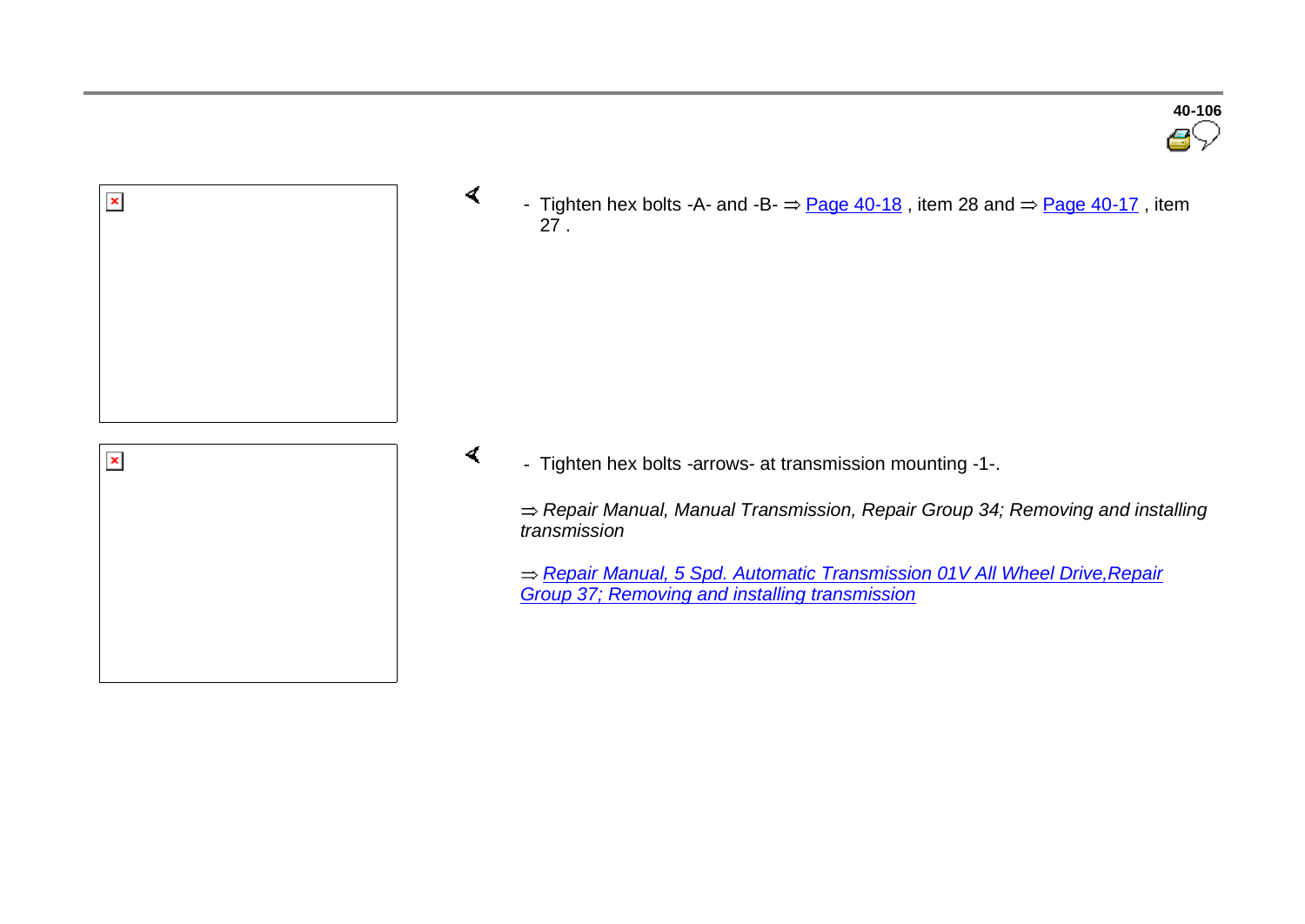

- Insert new hex bolts for guide link -1- and track-control link -2- and tighten new hex nuts  $\Rightarrow$  Page 40-19, item 33 and  $\Rightarrow$  Page 40-19, item 34.

#### *Note:*

 $\prec$ 

*Press track-control and guide links inward when tightening.*

- Tighten hex nuts -3- and -4-  $\Rightarrow$  Page 40-16, item 23 and page  $\Rightarrow$  Page 40-18, item 30 .
- Tighten hex bolt -5- $\frac{Page 40-16}{Type 40-16}$ , item 21.

#### **Vehicles with automatic headlight range control**

- Install clamp for coupling rod for vehicle left front level control system sensor - G78-.

During installation, observe installing position of clamp on track-control link  $\Rightarrow$  Page 40-6 .

#### **Continued for all vehicles**

- Connect ABS vehicle speed sensor wiring into retainer on brake caliper.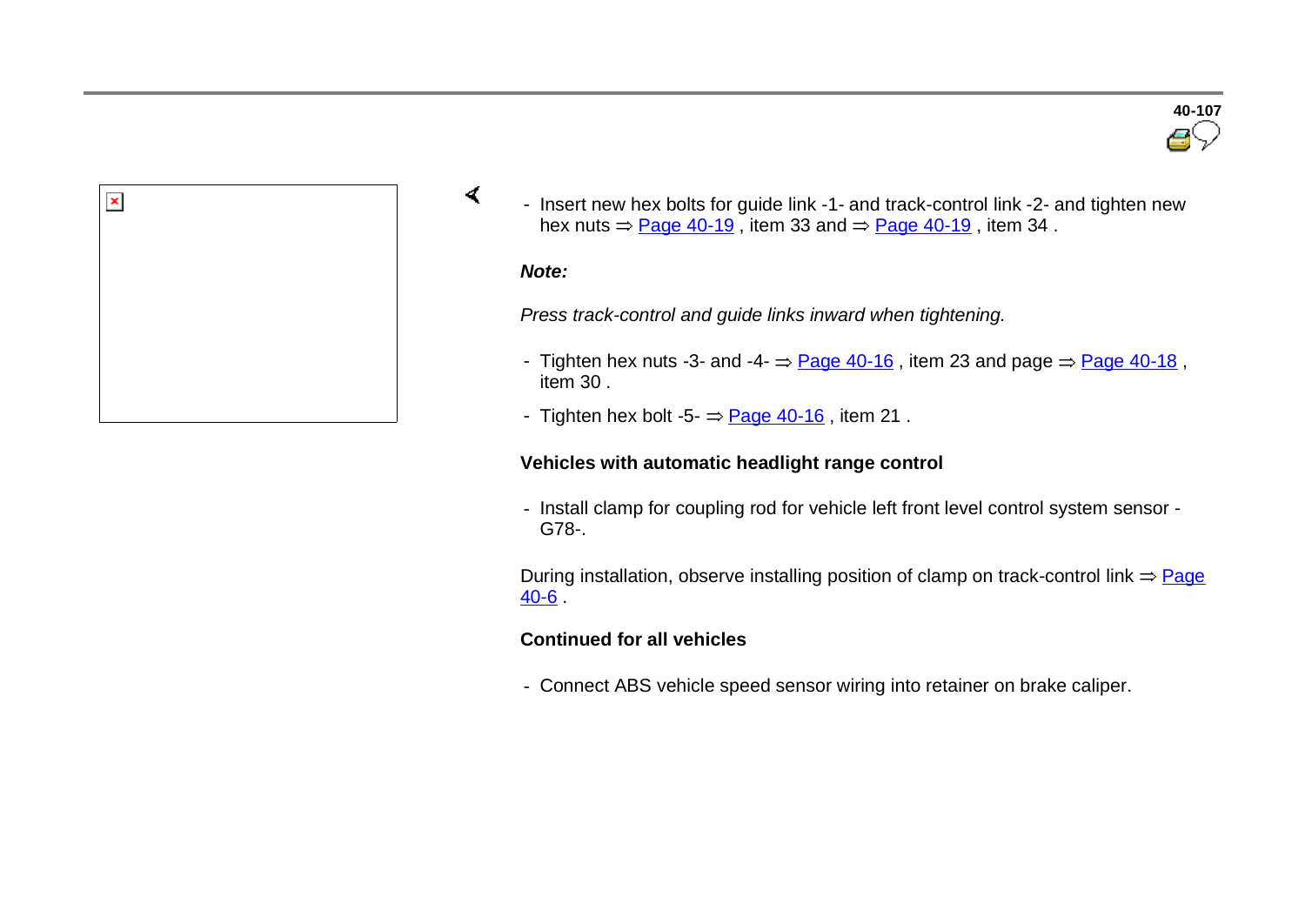#### **Vehicles with all wheel drive**

- Bolt propshaft onto transmission.

 *Repair Manual, 5 Spd. Manual Transmission 01A All Wheel Drive,Repair Group 39; Removing and installing propshaft; Assembly sequence*

 *Repair Manual, 6 Spd. Manual Transmission 01E All Wheel Drive,Repair Group 39; Removing and installing propshaft; Assembly sequence*

 *Repair Manual, 5 Spd. Automatic Transmission 01V All Wheel Drive,Repair Group 39; Removing and installing propshaft; Assembly sequence*

#### **For vehicles with 8 cyl. engines**

- Attach oil filler line to engine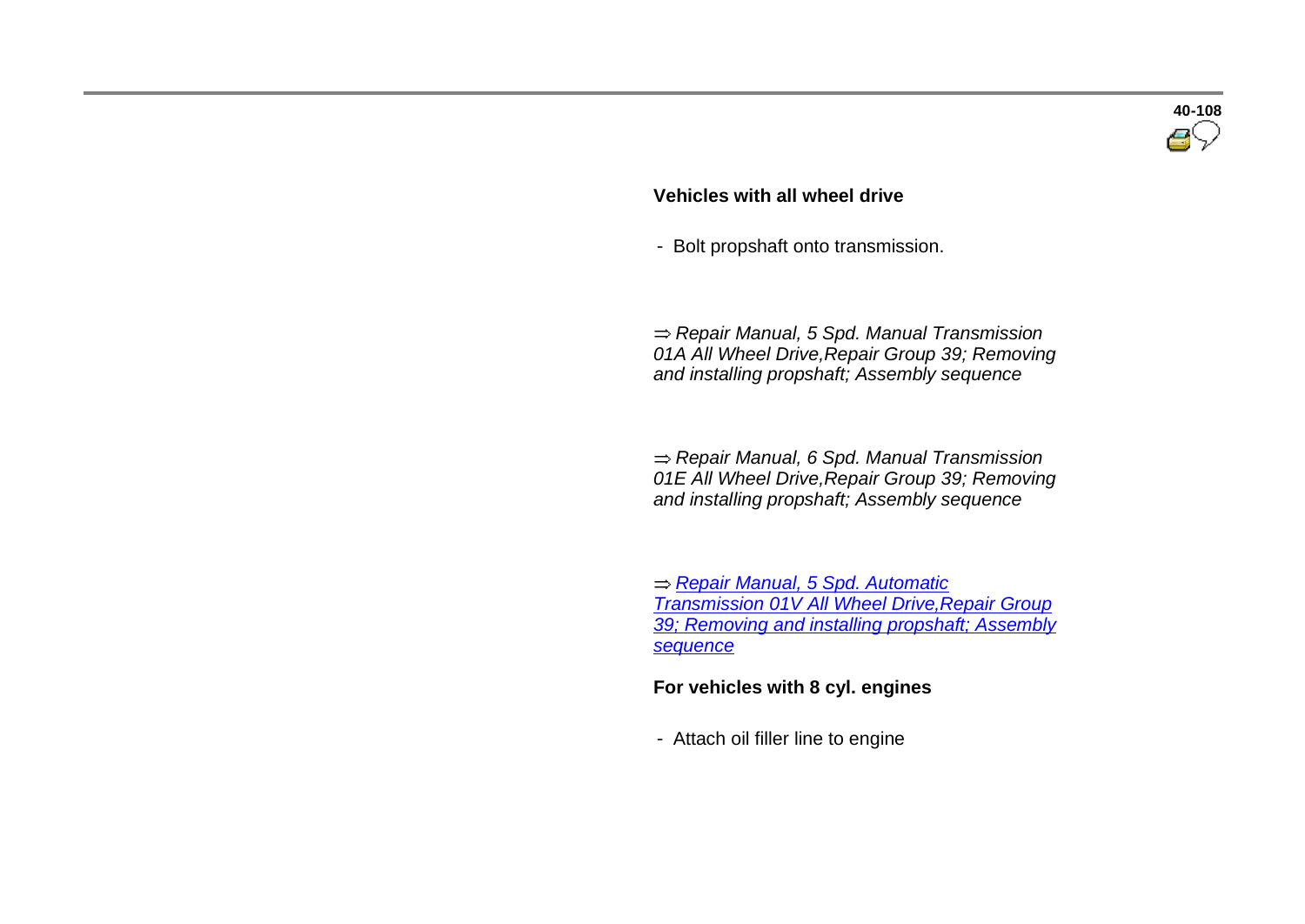*Repair Manual, 8-Cyl. Fuel Injection & Ignition, Repair Group 15; Removing and installing cylinder head.*

#### **Continued for all vehicles**

- Install wheel and tighten  $=$  Page 44-1.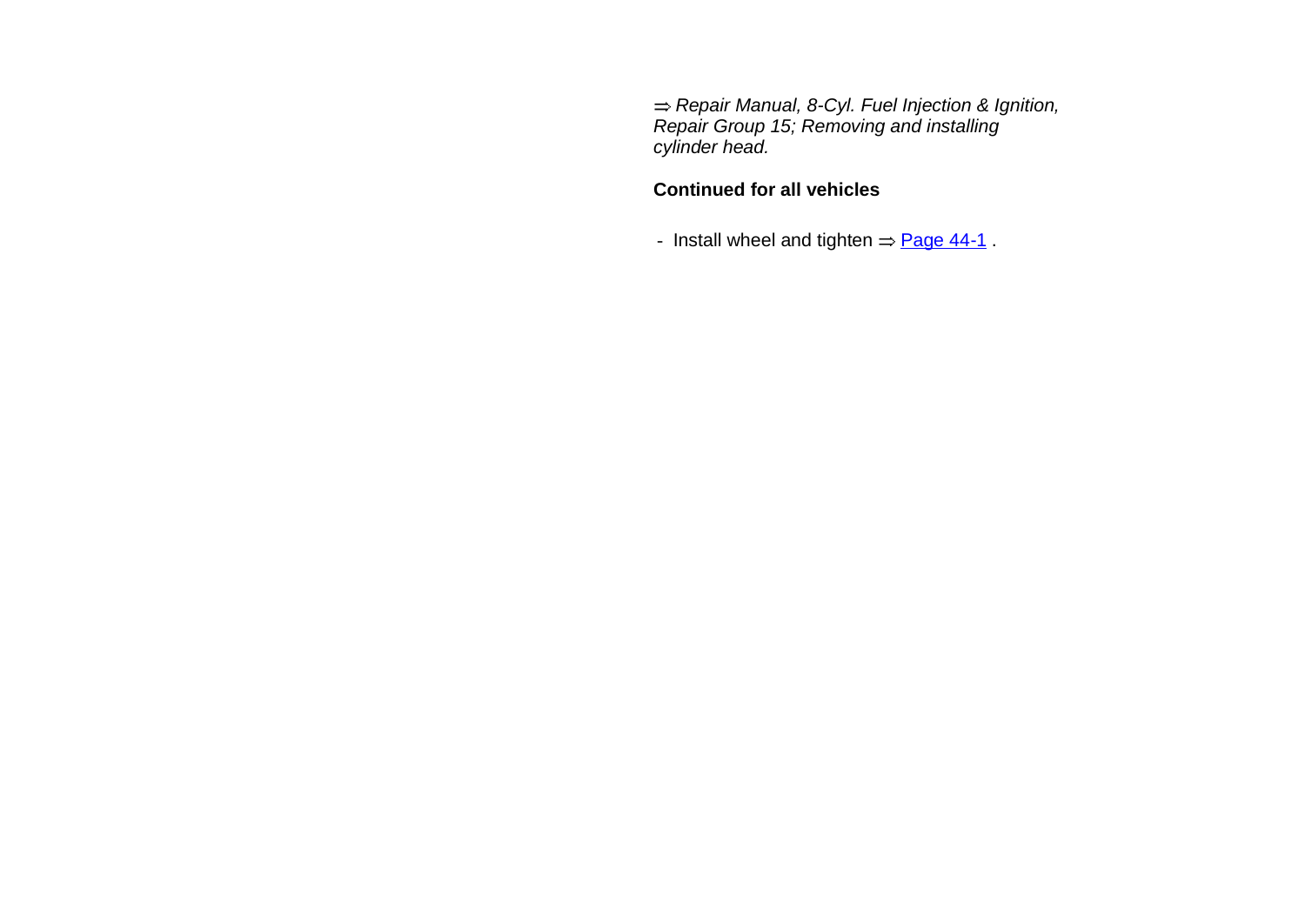



## **Subframe mountings, replacing**

**Special tools, workshop equipment, test and measuring appliances and aux. items required** 

- ◆ 30-205 Thrust plate
- ◆ 3291 Assembly tool
- ◆ 3351 Puller
- ◆ 3372 Removal tool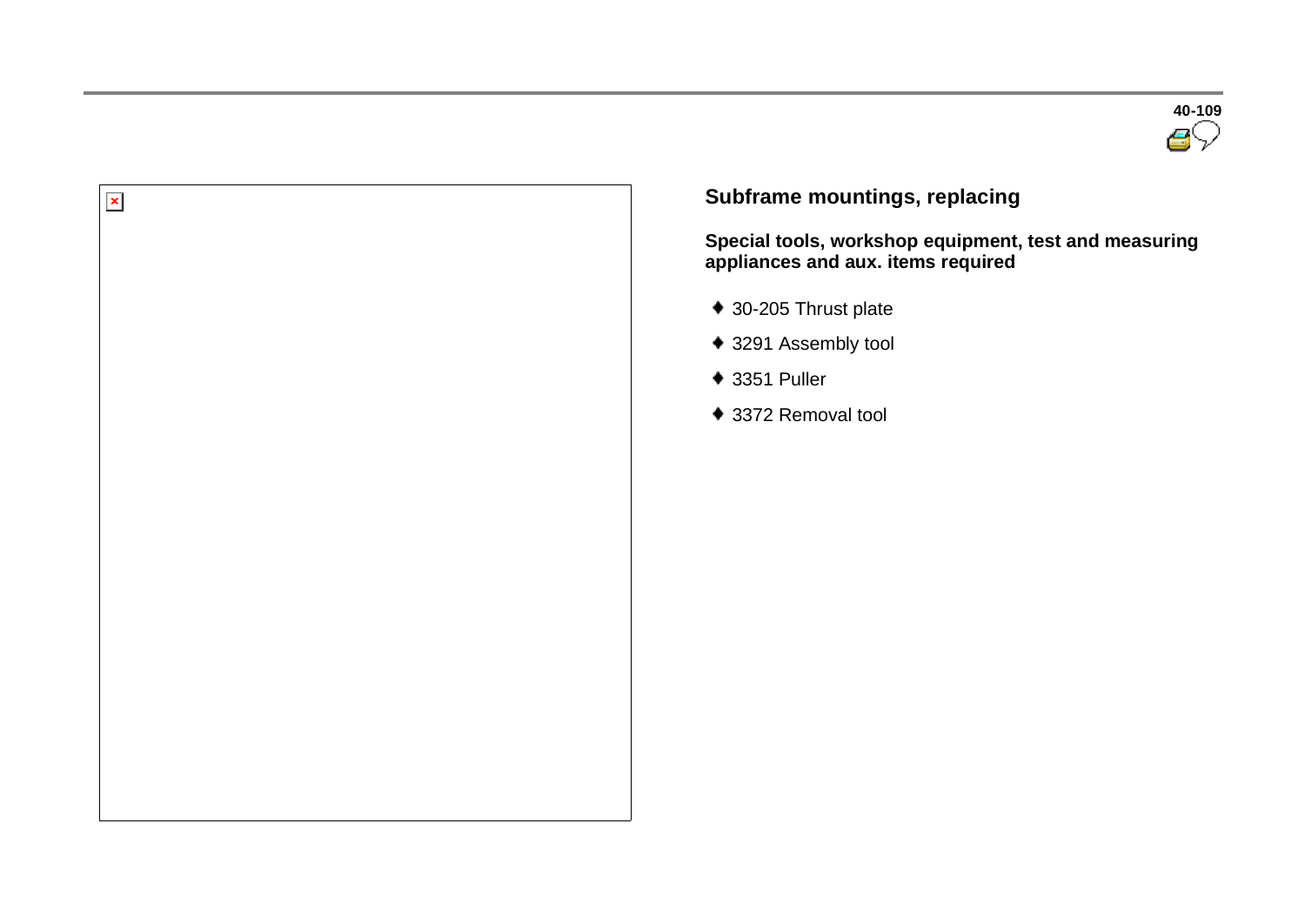

#### $\blacktriangleleft$ **Pulling out bonded rubber mounting**

- Saw off/cut-off rubber shoulder on sub-frame mounting up to outer bearing bushing.

If paint surface on sub-frame is damaged, protect surface against corrosion.

#### $\blacktriangleleft$ **Pulling out rear bonded rubber mounting**

If the rubber shoulder is not completely removed tool -3372- cannot seat correctly and will fall off.



 $\pmb{\times}$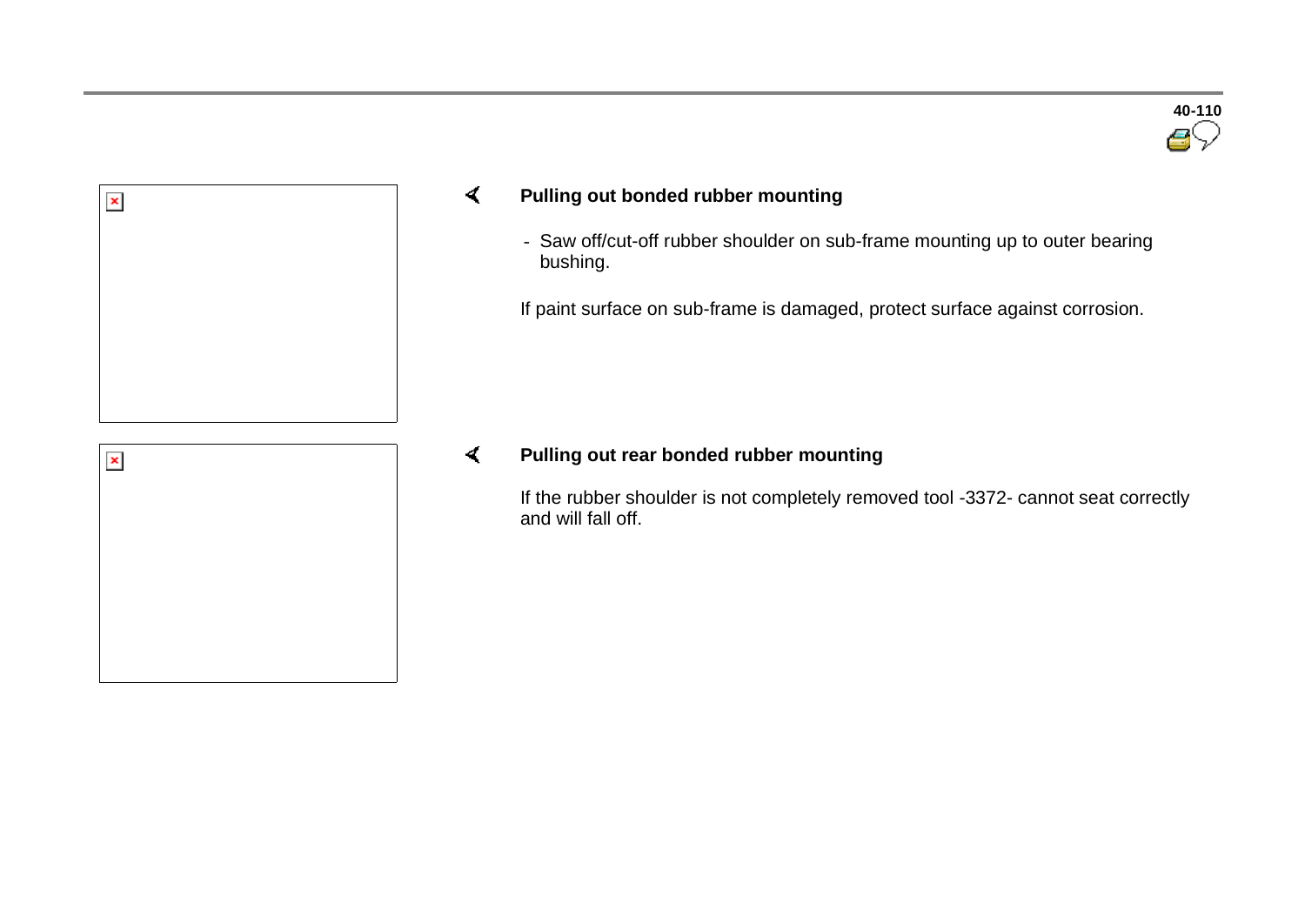



#### $\blacktriangleleft$ **Pulling out bonded rubber mounting**

All bonded rubber mountings on sub-frame are pulled out with the same tool.



#### $\blacktriangleleft$ **Preparing to pull-in subframe mounting**

- Install tube -3372- and insert segments -3372/2-.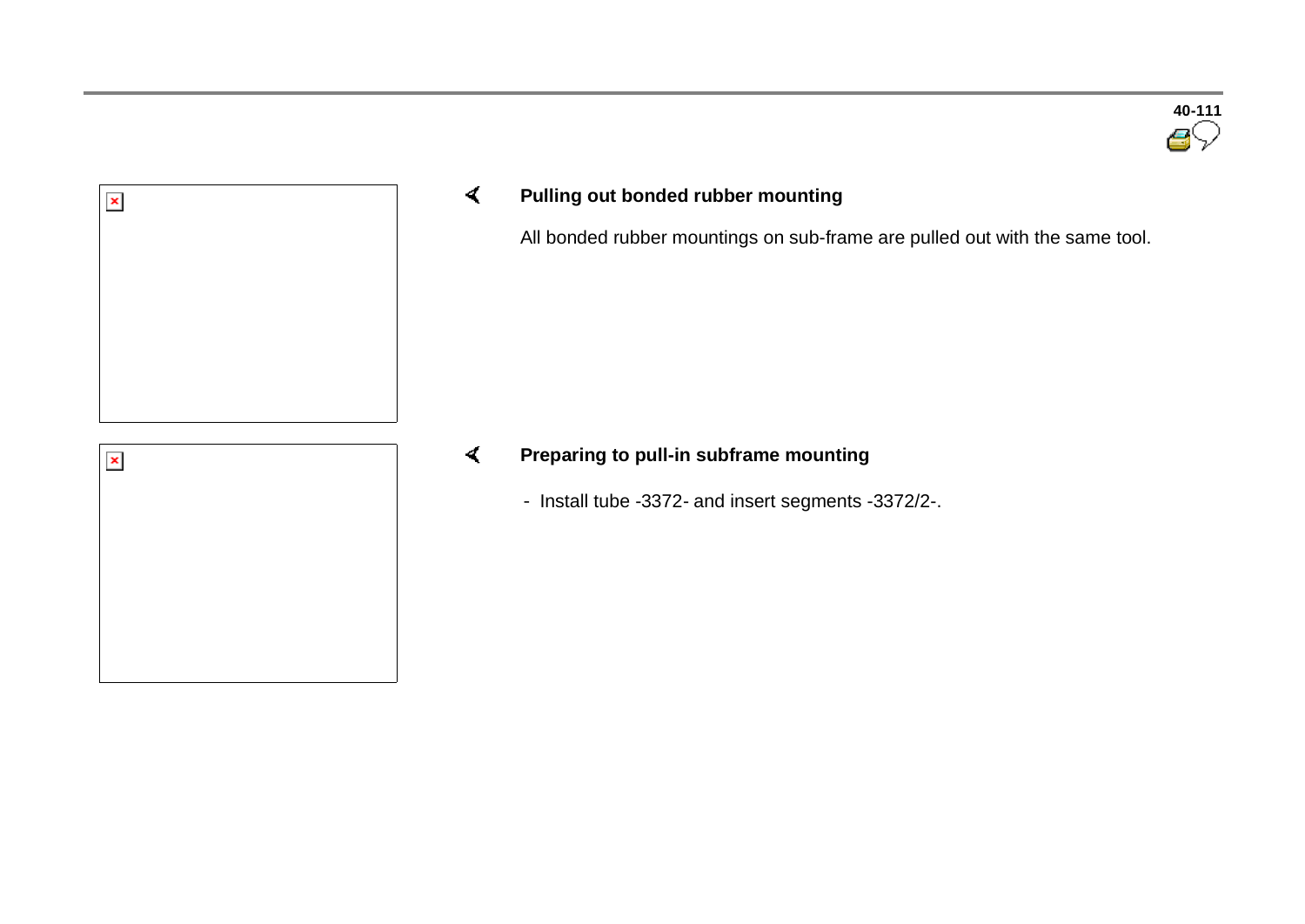

## $\prec$ **Aligning bonded rubber mounting**

The bonded rubber mountings must be aligned with a long square tube or a straight-edge.

 $A = 90^\circ \square 5^\circ$ 

Only tension sub-frame in a vice using protective clamps!

## $\blacktriangleleft$ **Pulling in rear bonded rubber mounting**

- Coat bonded rubber mounting with e.g. tire assembly paste.
- Pull in mounting -A- until the thrust piece -3372/1- aligns with the upper edge of tool -3372-.
- Take tool -3372- and segments -3372/2- off upward.



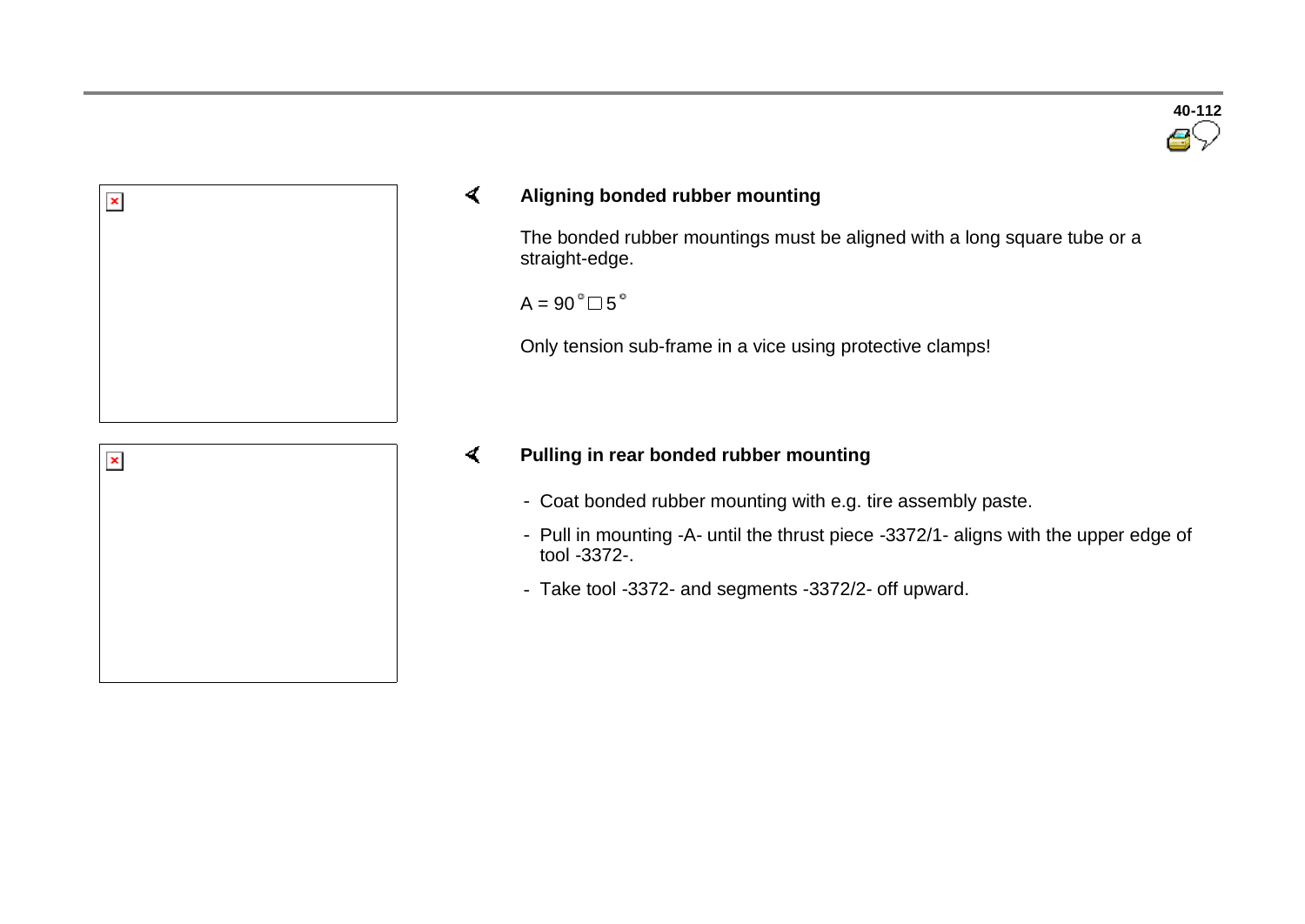

## $\prec$ **Pulling in rear bonded rubber mounting**

- Insert segments -3372/2- between bridge -3351/4- and sub-frame.
- Pull mounting -A- in onto stop.

| $\pmb{\times}$ |  |
|----------------|--|
|                |  |
|                |  |
|                |  |
|                |  |
|                |  |
|                |  |
|                |  |
|                |  |
|                |  |
|                |  |
|                |  |
|                |  |
|                |  |
|                |  |
|                |  |
|                |  |
|                |  |
|                |  |
|                |  |
|                |  |
|                |  |
|                |  |

 $\pmb{\times}$ 

- $\blacktriangleleft$  Pulling in front bonded rubber mounting
	- Coat bonded rubber mounting with e.g. tyre assembly paste.
	- Insert segments -3372/2- in tube -3372-  $\Rightarrow$  Fig. A40-0092 Page  $\Rightarrow$  Page 40-111
	- Pull in mounting -A- until the thrust piece -3372/1- aligns with the upper edge of tool -3372-.

Continued  $=$  Page 40-114